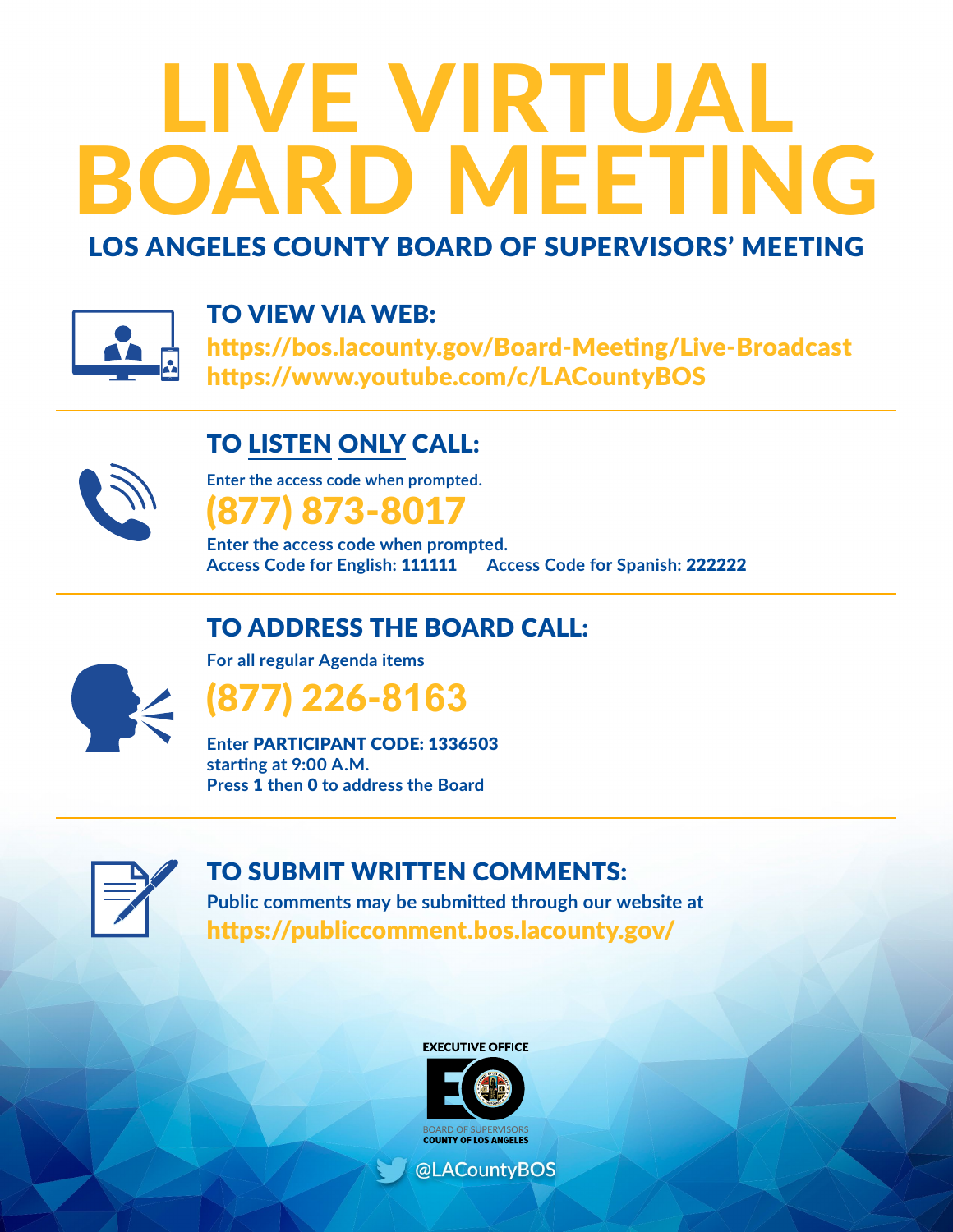#### AGENDA FOR THE REGULAR MEETING OF THE BOARD OF SUPERVISORS COUNTY OF LOS ANGELES, CALIFORNIA

#### *TUESDAY, JUNE 14, 2022, 9:30 A.M.*

#### http://bos.lacounty.gov/Board-Meeting/Live-Broadcast

#### KENNETH HAHN HALL OF ADMINISTRATION 500 WEST TEMPLE STREET LOS ANGELES, CALIFORNIA 90012

Holly J. Mitchell **Chair** Second District

Hilda L. Solis First District

Janice Hahn **Supervisor** Fourth District



Sheila Kuehl Chair Pro Tem Third District

Kathryn Barger Supervisor Fifth District

Executive Officer Celia Zavala

AGENDA POSTED: June 9, 2022

MEETING TELEVISED: Wednesday, June 15, 2022 at 11:00 p.m. on KLCS

To listen only by telephone please call (877) 873-8017 and enter the access code when prompted: Access Code for English: 111111 Access Code for Spanish: 222222.

To address the Board during the live virtual meeting please call **(877) 226-8163** and enter Participant Code: **1336503** starting at 9:00 a.m. **Press 1 then 0 to address the Board.** Please listen carefully to the prompts for instructions on providing live testimony to the Board.

Written public comments may be submitted through our website at: https://publiccomment.bos.lacounty.gov, which will become part of the official record.

For your convenience, you may also submit public comment by mail to the following address: (Please note the Agenda Item number and Board meeting date on your correspondence.)

Attention: Los Angeles County Board of Supervisors Board Operations Division, Executive Office 500 West Temple Street, Room 383 Los Angeles, CA 90012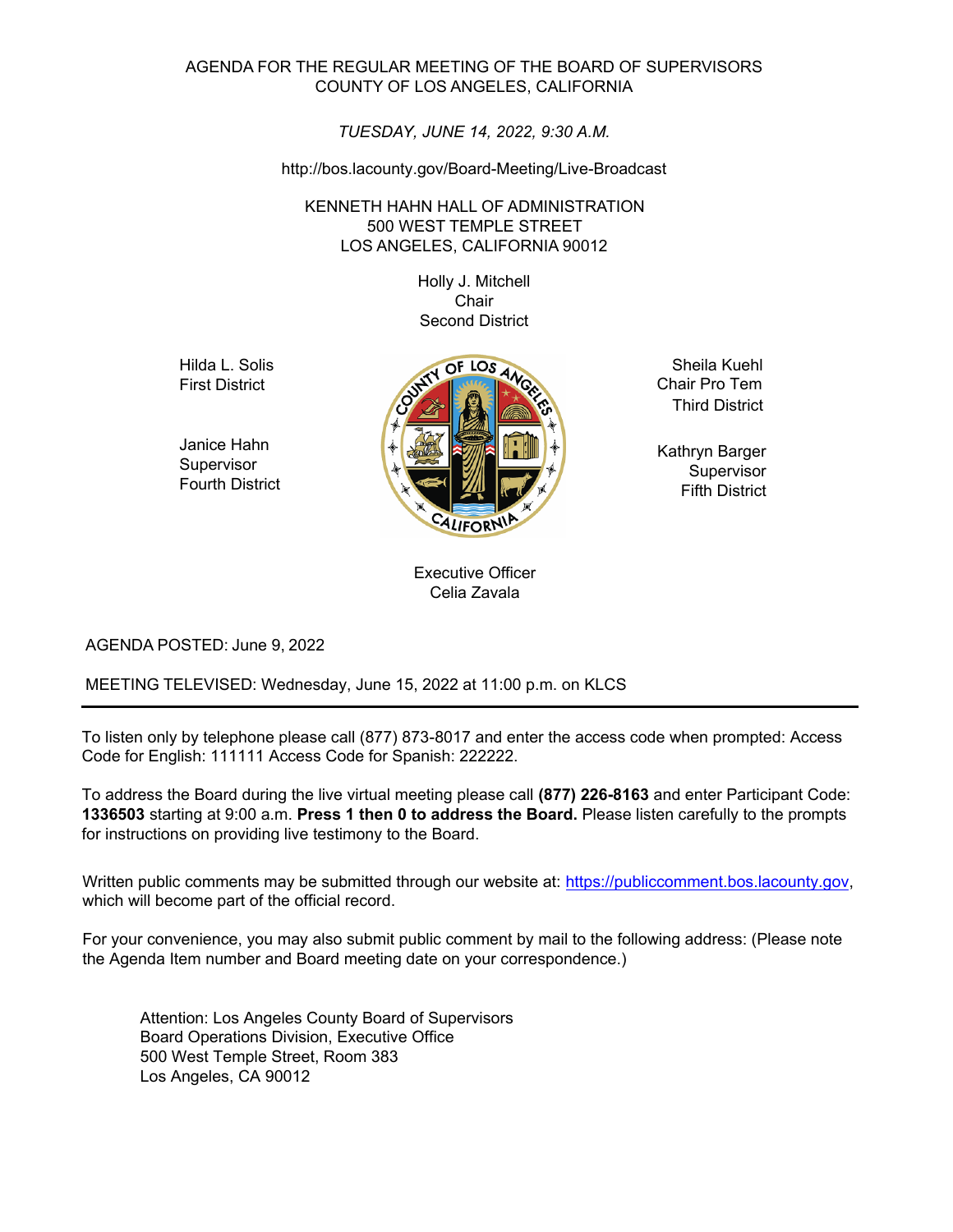#### **I. SET MATTERS**

#### **Set 10:30 A.M.**

#### **Matter**

#### **1. American Rescue Plan Funding Report**

Report by the Chief Executive Officer and appropriate Department Heads as necessary, on the status of the American Rescue Plan Funding, and consideration of necessary actions, as requested by the Chair of the Board. (21-4859)

> *Attachments:* [Public Comment/Correspondence](http://file.lacounty.gov/SDSInter/bos/supdocs/169687.pdf) **Presentation**

#### **Set 11:00 A.M.**

#### **Matter**

#### **2. Public Health Order**

Discussion and consideration of necessary actions on the Public Health Order related to COVID-19, as requested by the Chair of the Board and status on the COVID-19 vaccine. (20-4861)

> Attachments: [Public Comment/Correspondence](http://file.lacounty.gov/SDSInter/bos/supdocs/169688.pdf) [Health Services Presentation](http://file.lacounty.gov/SDSInter/bos/supdocs/169926.pdf) [Public Health Presentation](http://file.lacounty.gov/SDSInter/bos/supdocs/169936.pdf)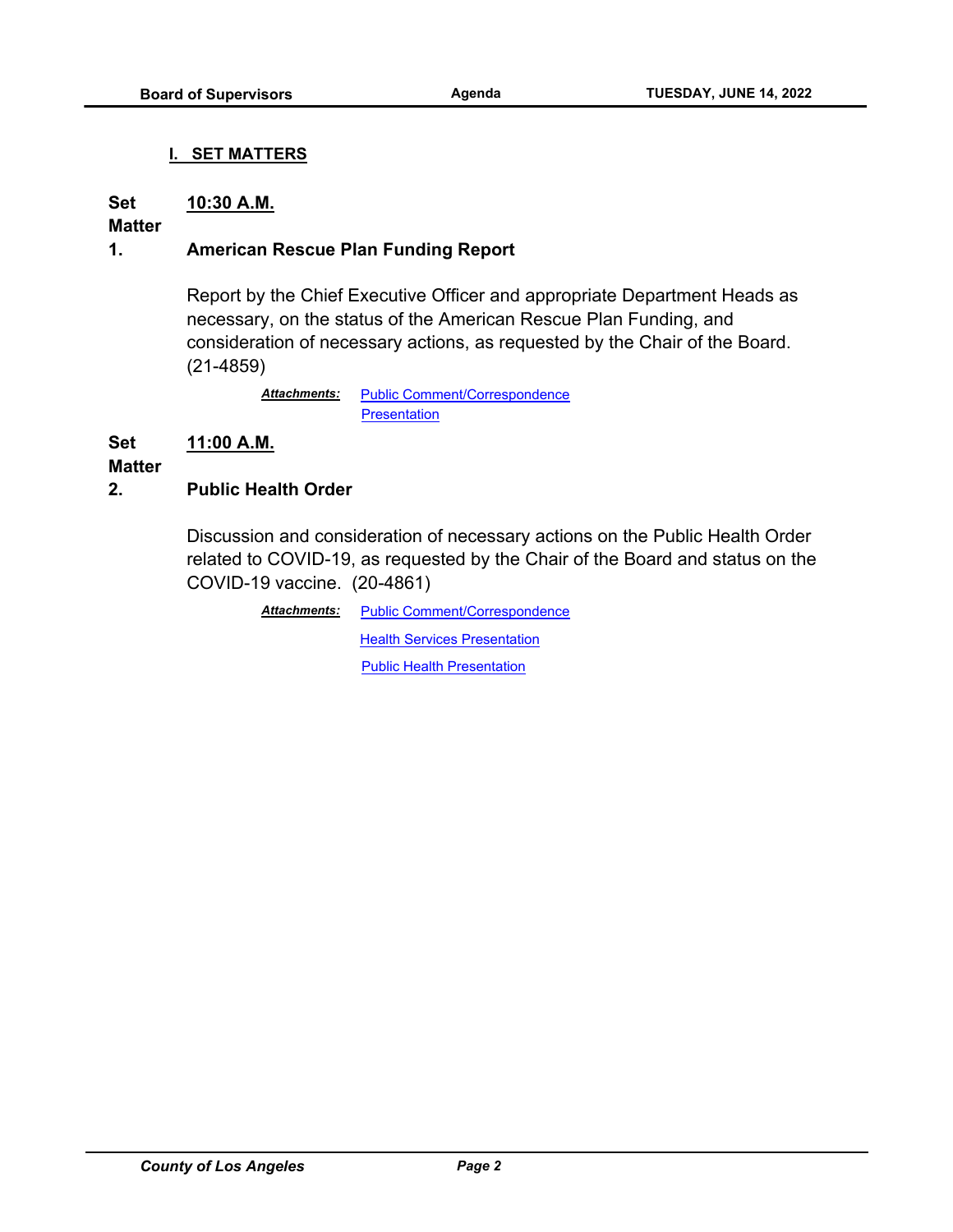#### **II. CONSENT CALENDAR**

*All matters are approved by one motion unless held.*

#### **BOARD OF SUPERVISORS 3 - 39**

#### **3. Appointments to Commissions/Committees/Special Districts**

Recommendations for appointment/reappointment for the following Commissions/Committees/Special Districts (+ denotes reappointments): **Documents on file in Executive Office**.

#### Supervisor Solis

Ki Tak (K.T.) Leung+, and Anthony Wong+, Assessment Appeals Board Mercedes Barba+, Assessment Appeals Board; also waive limitation of length of service requirement pursuant to County Code Section 3.100.030A

Augusto Dolce, Community Prevention and Population Health Task Force Joseph Salas+, Emergency Medical Services Commission

Hilda L. Solis and Anthony W. Orlando, La Verne Public Financing Authority

Susan Friedman+, Los Angeles County Mental Health Commission

#### Supervisor Mitchell

Carole Gillie, Assessment Appeals Board

Angela George-Moody and Lilly O'Brien-Kovari (Alternate), Inglewood Transit Connector Joint Powers Authority

Jennifer TM Williams, Los Angeles County Citizens' Economy and Efficiency Commission

Carlene Davis, Los Angeles County Commission for Older Adults

Supervisor Kuehl

Monte Elliot Perez+, Ph.D., Los Angeles County Board of Education

Supervisor Hahn

Christopher Bui, Hospitals and Health Care Delivery Commission Valentina D'Alessandro+, and Karen J. Reside, Los Angeles County Commission for Older Adults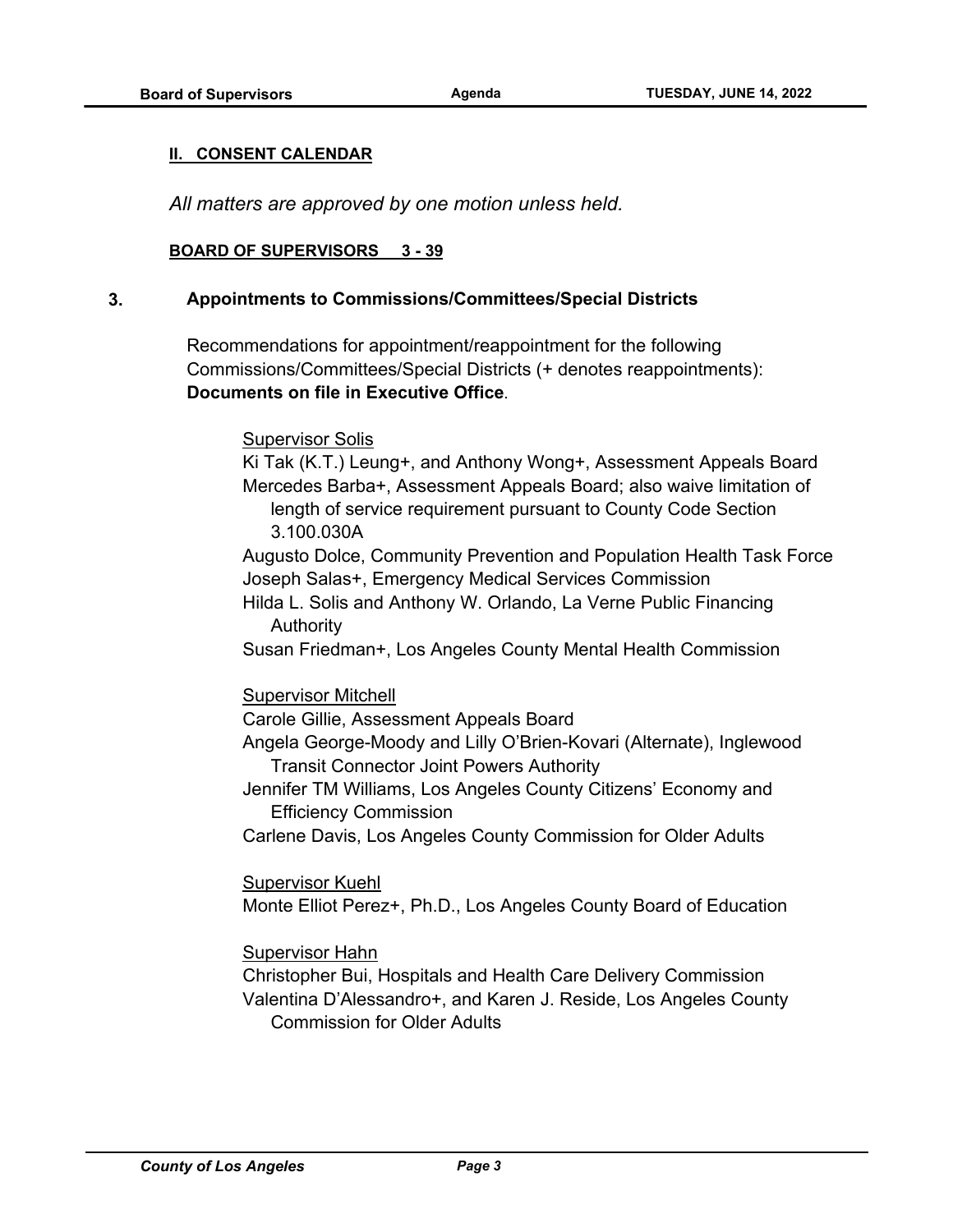#### Supervisor Barger

Theresa Nitescu+, and Tiara E. Sigaran, Community Prevention and Population Health Task Force

Yvonne Chan, Ed.D.+, Los Angeles County Board of Education Theodore Smith+, Los Angeles County Commission for Older Adults Gerald Freeny (Alternate), Public Safety Realignment Team

California Contract Cities Association

Rachel Barbosa (Alternate), and Edgar Cisneros (Alternate), Contract Cities Liability Trust Fund Claims Board

Commission on HIV Michael Cao, M.D., Commission on HIV

Los Angeles County Ambulance Association Robert Ower+, Emergency Medical Services Commission

League of California Cities, Los Angeles County Division Brian Saeki, Emergency Medical Services Commission (22-0064)

*Attachments:* [Public Comment/Correspondence](http://file.lacounty.gov/SDSInter/bos/supdocs/164766.pdf)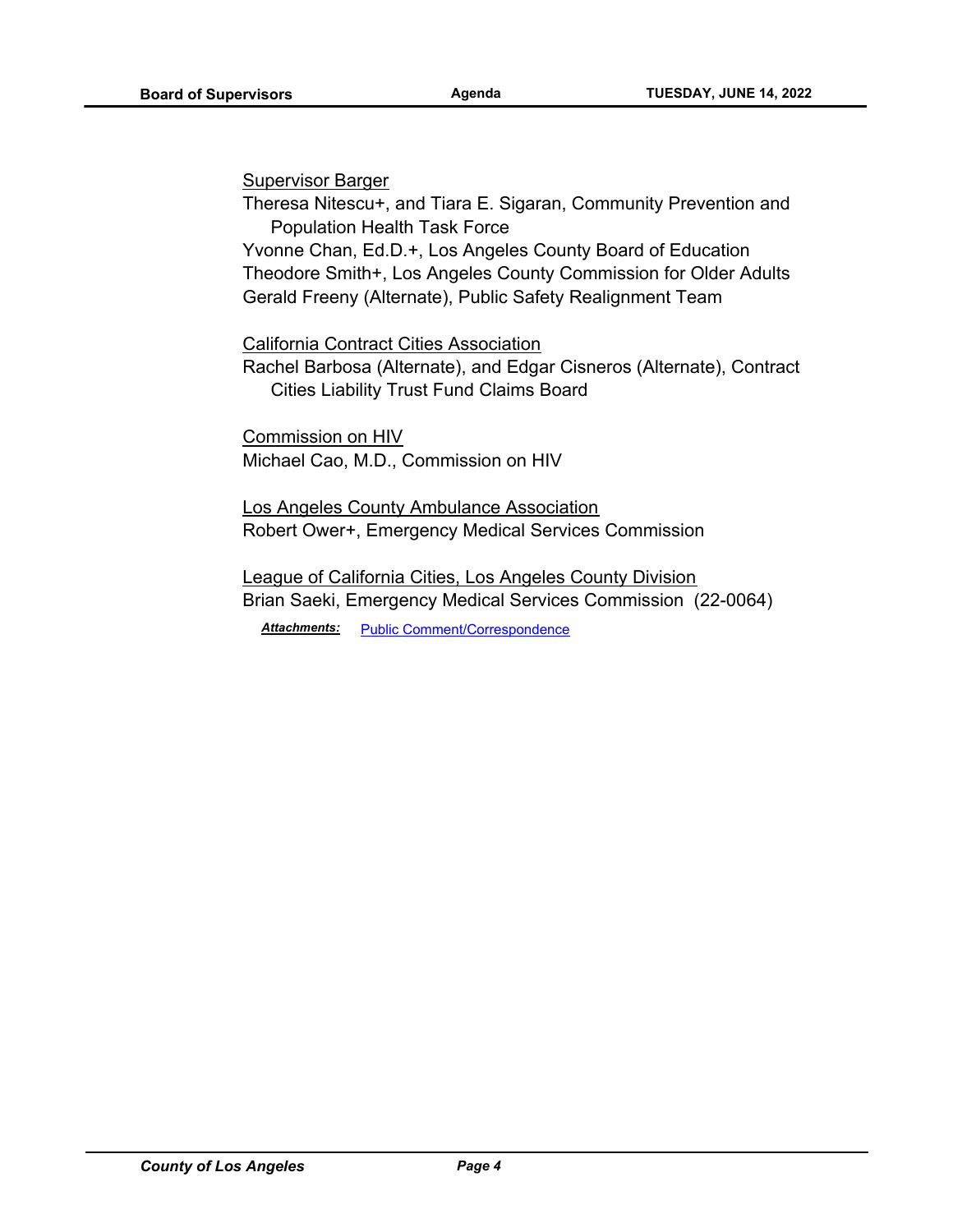## **4. Ensuring an Equitable Post-Pandemic Recovery for Los Angeles County Immigrants**

Recommendation as submitted by Supervisors Mitchell and Solis: Instruct the Directors of Consumer and Business Affairs and the Office of Immigrant Affairs, to collaborate with the Executive Director of the Anti-Racism, Diversity and Inclusion Initiative and other relevant Department Heads, including the Acting Director of Public Social Services, and the Directors of Health Services, Public Health, Mental Health and Economic Opportunity, to consult with community stakeholders representative of the County's diverse immigrant community, commencing in July 2022, to discuss ways in which County Departments can coordinate and collaborate to better serve immigrant populations; instruct the Director of the Office of Immigration Affairs and the Executive Director of the Anti-Racism, Diversity and Inclusion Initiative to report back to the Board in writing within 180 days with final recommendations on data gathering, standard metrics, reporting, policy and program changes that enable the County to better serve immigrant communities, including the following:

Integrating an immigration lens into the County's Anti-Racism, Diversity and Inclusion Initiative strategy and ensuring related programs are inclusive of immigrants of all immigration statuses;

Improving data collection on the equitable distribution of American Rescue Plan Act (ARPA) funds and services to underserved, geographically isolated and excluded immigrant-serving groups and, in consultation with immigrant-serving community-based organizations, exploring methods to more effectively gather information on how funds and services are reaching and impacting immigrant groups;

Improving, as needed, the County's COVID-19 Vulnerability and Recovery Index Dashboard and Equity Explorer Mapping Tool to incorporate data measuring outcomes for the immigrant community;

Identifying barriers that immigrant-serving groups face in accessing County programs (ARPA-funded and otherwise) and recommending solutions to improve access including, but not be limited to, a review of County-funded programs with eligibility exclusions based on immigration status, social security requirements and other documentation; and

Program design changes and service delivery changes across County Departments, to serve the immigrant community, regardless of immigration status, in a more culturally competent and linguistically appropriate manner; and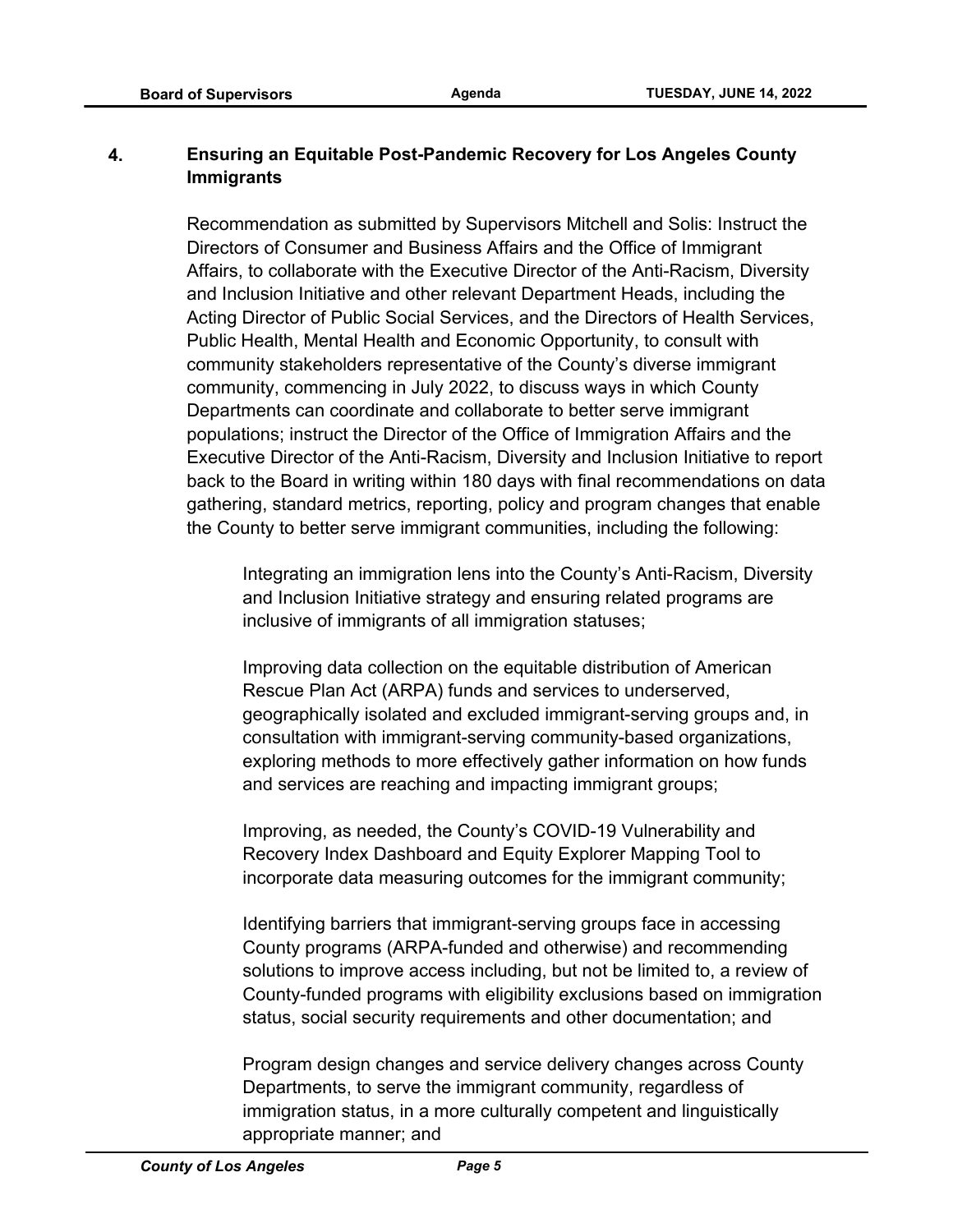Instruct the Director of the Office of Immigrant Affairs to partner with County Departments and community organizations that serve the immigrant population to expand the County's outreach and service delivery to immigrants of all statuses through credible community messengers and hyper local and ethnic media to increase trust in the County's social services safety net, and report back to the Board in writing within 180 days on recommended next steps. (22-2278)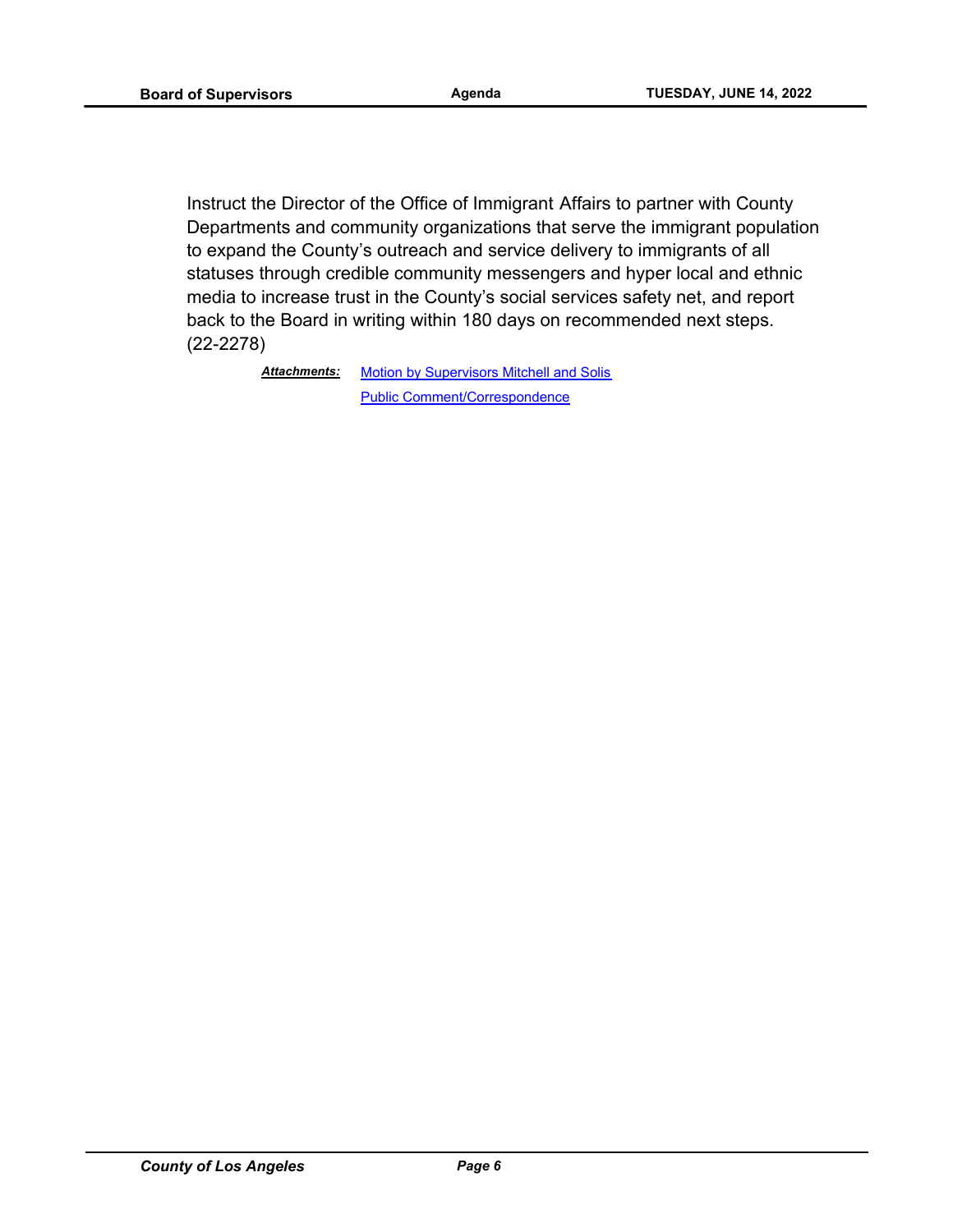#### **5. Improving School Climate and Safety**

Recommendation as submitted by Supervisor Mitchell: Approve the Sheriff's Department's Board Letters dated June 14, 2022 entitled, "Approval of School Law Enforcement Services Agreement for School Resource Deputy Program" (Agenda No. 120), and "Approval of School Supplemental Law Enforcement Services Agreement for Special Events" (Agenda No. 121), with the following revisions to the recommended actions of each Board letter: (Relates to Agenda Nos. 120 and 121)

#### **Approval of School Law Enforcement Services Agreement for School Resource Deputy Program (Agenda No. 120):**

- 1. Approve the attached form boilerplateSchool Agreement for the period from July 1, 2022, through June 30, 20237, unless soonerterminated or extended, with a 12-month option extension, unless sooner terminated, for the provision of full-time law enforcement services on school campuses through the Department's School Resource Deputy Program (School Program);
- 2. Delegate authority to the Sheriff to execute School Agreements after obtaining approval from the Inspector General (IG), substantially similar to the attached School Agreement, with school districts in the County requesting full-time law enforcement services, effective July 1, 2022, or upon execution by the Sheriff, whichever is later, through June 30, 2027, unless sooner terminated or extended. The Sheriff's reasonable compliance with the directives in this motion shall be used as the basis for the IG's approval. The IG's approval of these agreements should not be withheld or unreasonably delayed if, in the sound discretion of the IG, the Sheriff is in compliance with and cooperating in the implementation of the directives included in this motion; and
- 3. Delegate authority to the Sheriff to execute any necessary and allamendments to the School Agreements, not including exercising the option extension referenced in Recommendation 1, after obtaining approval from the IG. ensuring any negative fiscal impact to the County is avoided. The Sheriff's reasonable compliance with the directives in this motion shall be used as the basis for the IG's approval. The IG's approval of these amendments should not be withheld or unreasonably delayed if, in the sound discretion of the IG, the Sheriff is in compliance with and cooperating in the implementation of the directives included in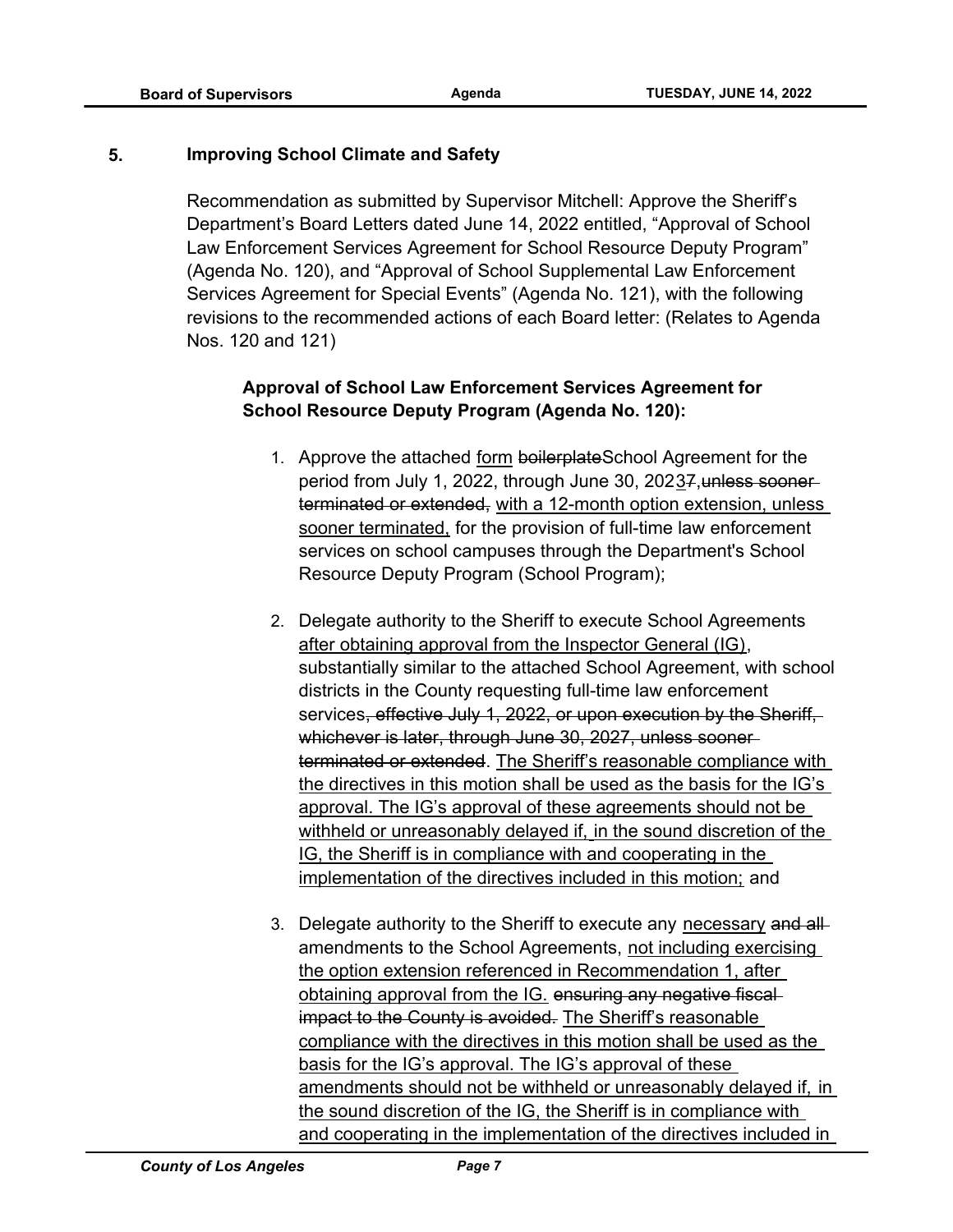this motion. With the exception of the 12-month option extension, the Sheriff shall notify the IG and the Executive Director of the Sheriff Civilian Oversight Commission (COC) of his intent to enter into any amendments to the School Agreements no later than 15 days prior to the date on which the amendment takes effect;

a. In addition, the Sheriff shall return to the Board for approval of the 12-month option extension referenced in Recommendation #1 no later than 45 days prior to the date it takes effect. This option extension shall be subject to the approval of the IG, which should not be withheld or unreasonably delayed if, in the sound discretion of the IG, the Sheriff is in compliance with and cooperating in the implementation of the directives included in this motion;

## **Approval of School Supplemental Law Enforcement Services Agreement for Special Events (Agenda No. 121):**

- 1. Approve the attached form boilerplate School Supplemental Agreement for the period from July 1, 2022, through June 30, 20237, unless sooner terminated or extended, with a 12-month option extension, unless sooner terminated, for the provision of as-needed supplemental law enforcement services during special events on or near school campuses;
- 2. Delegate authority to the Sheriff to execute School Supplemental Agreements after obtaining approval from the IG, substantially similar to the attached School Supplemental Agreement, with schools and school districts in the County requesting such as-needed supplemental law enforcement services., effective July 1, 2022, or upon execution by the Sheriff, whichever is later, through June 30, 2027, unlesssooner terminated or extended. The Sheriff's reasonable compliance with the directives in this motion shall be used as the basis for the IG's approval. The IG's approval of these agreements should not be withheld or unreasonably delayed if, in the sound discretion of the IG, the Sheriff is in compliance with and cooperating in the implementation of the directives included in this motion; and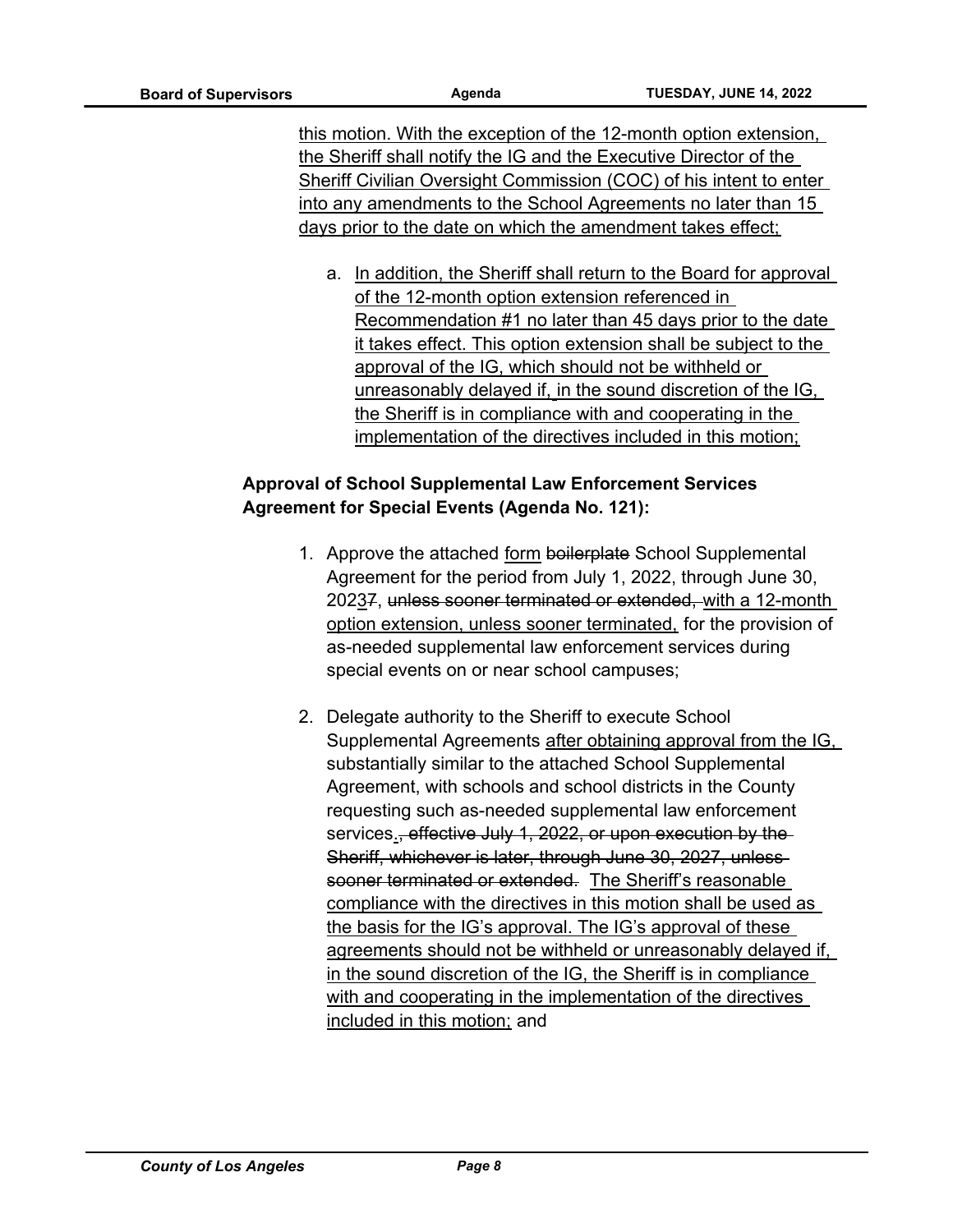- 3. Delegate authority to the Sheriff to execute any necessary and all amendments to the School Supplemental Agreements, not including exercising the option extension referenced in Recommendation #1, after obtaining approval from the  $IG.$ ensuring any negative fiscal impact to the County is avoided. The IG's approval of these amendments should not be withheld or unreasonably delayed if, in the sound discretion of the IG, the Sheriff is in compliance with and cooperating in the implementation of the directives included in this motion. With the exception of the 12-month option extension, the Sheriff shall notify the IG and the Executive Director of the Sheriff COC of his intent to enter into such amendments to the School Agreements no later than 15 days prior to the date on which the amendment takes effect;
	- a. In addition, the Sheriff shall return to the Board for approval of the 12-month option extension referenced in Recommendation #1 no later than 45 days prior to the date it takes effect. This option extension shall be subject to the approval of the IG, which should not be withheld or unreasonably delayed if, in the sound discretion of the IG, the Sheriff is in compliance with and cooperating in the implementation of the directives included in this motion;

Further, instruct the Sheriff to report back to the Board, Inspector General and Sheriff COC on a quarterly basis, data on the number of student contacts with sworn personnel providing services under these Agreements, broken down by racial, sexual orientation, gender identity, gender expression and other demographic categories, arrests and other contact types, and types of incidents where the Sheriff's Department's response and services are requested including, but not limited to, "willful defiance," "classroom disruption," "prohibited item," "fights and assaults," with the data to be made available on the County's Open Data Portal in a reasonably timely manner, and instruct the County's Acting Chief Information Officer to report back to the Board in writing in 90 days with recommendations on how to ensure the reporting of this data aligns with other County efforts to publicly share justice related data, with the goal of making this information publicly accessible;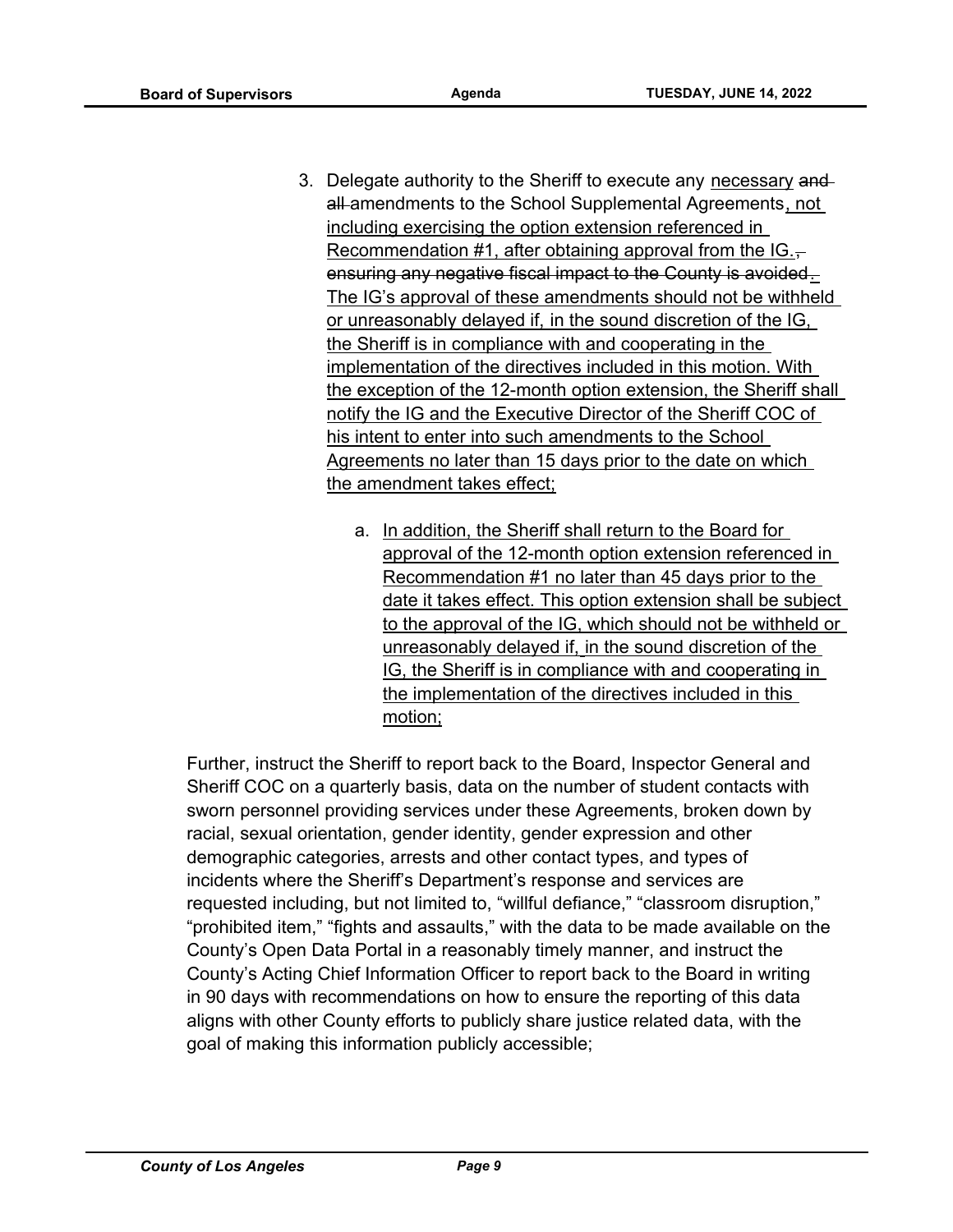Pursuant to Government Code 25303 and County Code Section 6.44.190, instruct the Sheriff to provide body-worn camera footage, as well as the name of the Deputy or Deputies responding to an incident or request for service, in addition to other requests by the Inspector General and COC for the purpose of performing oversight duties, to the Inspector General and COC within 10 days upon their request, excluding requests from the COC for records that cannot be legally shared with the COC because they are confidential;

Require the Sheriff to return to the Board for approval of new future agreements with each school district for school law enforcement services no later than 90 days in advance of the effective date of each agreement;

Instruct the Executive Director of the Sheriff Civilian Oversight Commission and the Acting County Counsel, in consultation with the Superintendent of Schools of the Los Angeles County Office of Education, Interim Director of the Office of Diversion and Re-Entry, the Inspector General, the Director of Youth Development, once they are hired, Director of the Office of Violence Prevention, the Sheriff, impacted school districts and other relevant County and community stakeholders, to report back to the Board in writing in 180 days with language to amend the agreements under Agenda No. 120 and Agenda No. 121 revising the "Scope of Services" section, to be incorporated into the extension option amendment, that does the following:

More clearly describes the duties of sworn personnel assigned to the School Resource Deputy program, with consideration for the developmental needs of students and how sworn personnel can avoid responding to situations or requests for service in situations that do not require a law enforcement response, including situations involving forms of minor misbehavior or other situations risking unnecessary escalation or criminalization of students, in addition, this language should address the qualifications and experience that a Deputy needs to serve as a School Resource Deputy, clearly explain any disqualifying factors, and address the need for developmentally appropriate, trauma-informed training; and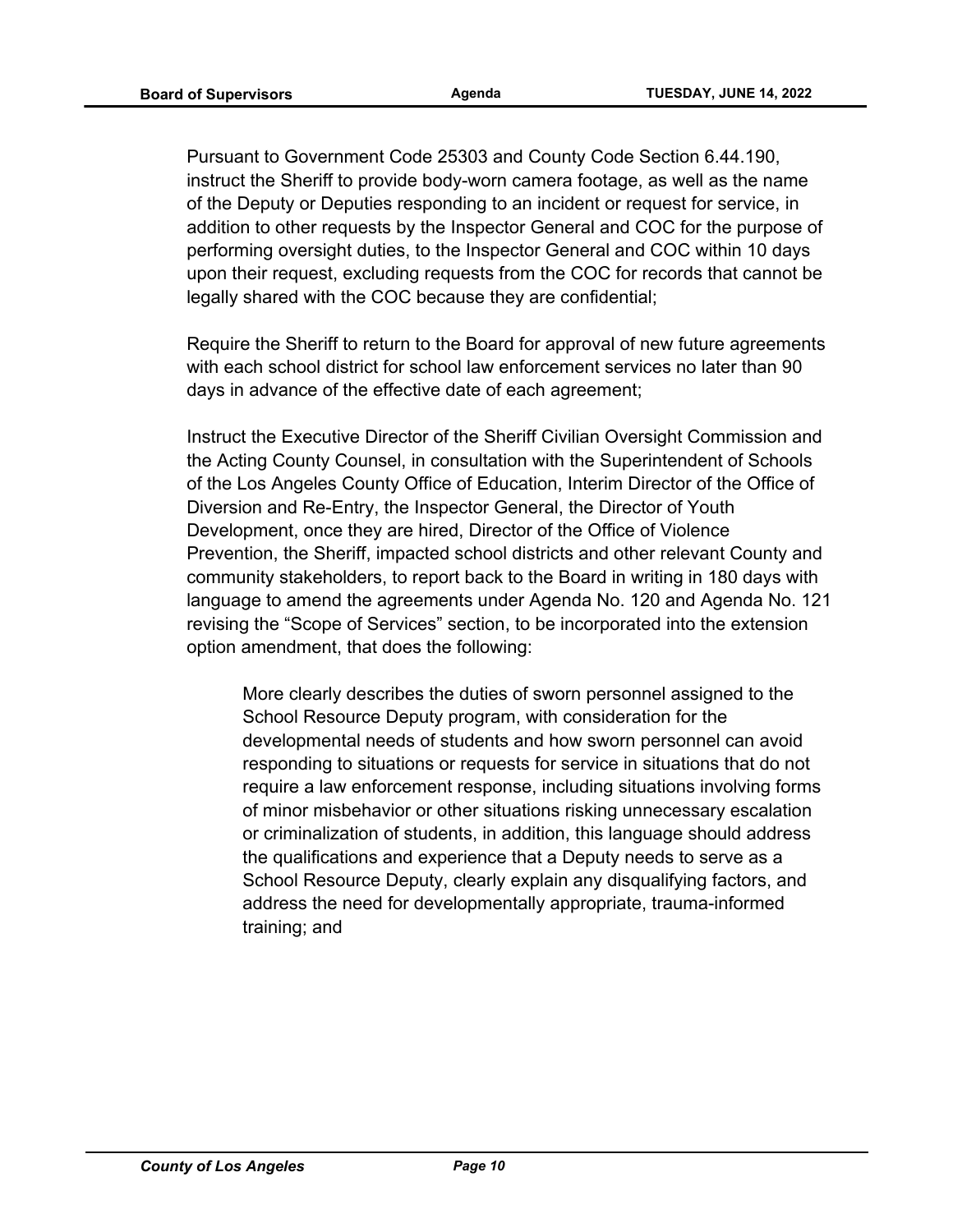Ensures a more accessible, trauma-informed, user-friendly and developmentally appropriate process for students to make complaints or commendations, with consideration for the need to keep the identity of a student submitting a complaint or commendation confidential, unless otherwise required by law or Court order, with various issues to be considered, including mistrust of the complaint system, that could deter young people from filing a complaint, the need for a policy and practice for processing verbal complaints, as well as complaints shared or submitted on a student's behalf, and the need to protect students and those who submit complaints on their behalf from possible targeting or retaliation, including in instances where a complaint is not initially submitted through a formal process; and

Instruct the Interim Director of the Office of Diversion and Re-Entry to work with school districts located within the Second Supervisorial District that contract for the law enforcement services provided under Agenda No. 120 and Agenda No. 121 and take the following actions:

Discuss the possibility of the Youth Diversion and Development Division (YDDD) of the Office of Diversion and Re-Entry providing diversion services through its contracted providers for students ages 12 and older, and negotiate and draft a Memorandum of Understanding (MOU) between the YDDD, which will become the new Department of Youth Development (DYD) once it is established, each respective school district, and other relevant parties, for such services unless deemed not appropriate by the Interim Director of the Office of Diversion and Re-Entry, or the soon-to-be-hired Director of the DYD as their employment begins and the DYD is established;

Discuss the possibility of the YDDD providing youth development services once launched through its contracted providers and negotiate and draft an MOU for the provision of youth development services between the YDDD, which will become the new DYD, once it is established, each respective school district, and other relevant parties, to be entered into as soon as the Youth Development Network of services is established for that region;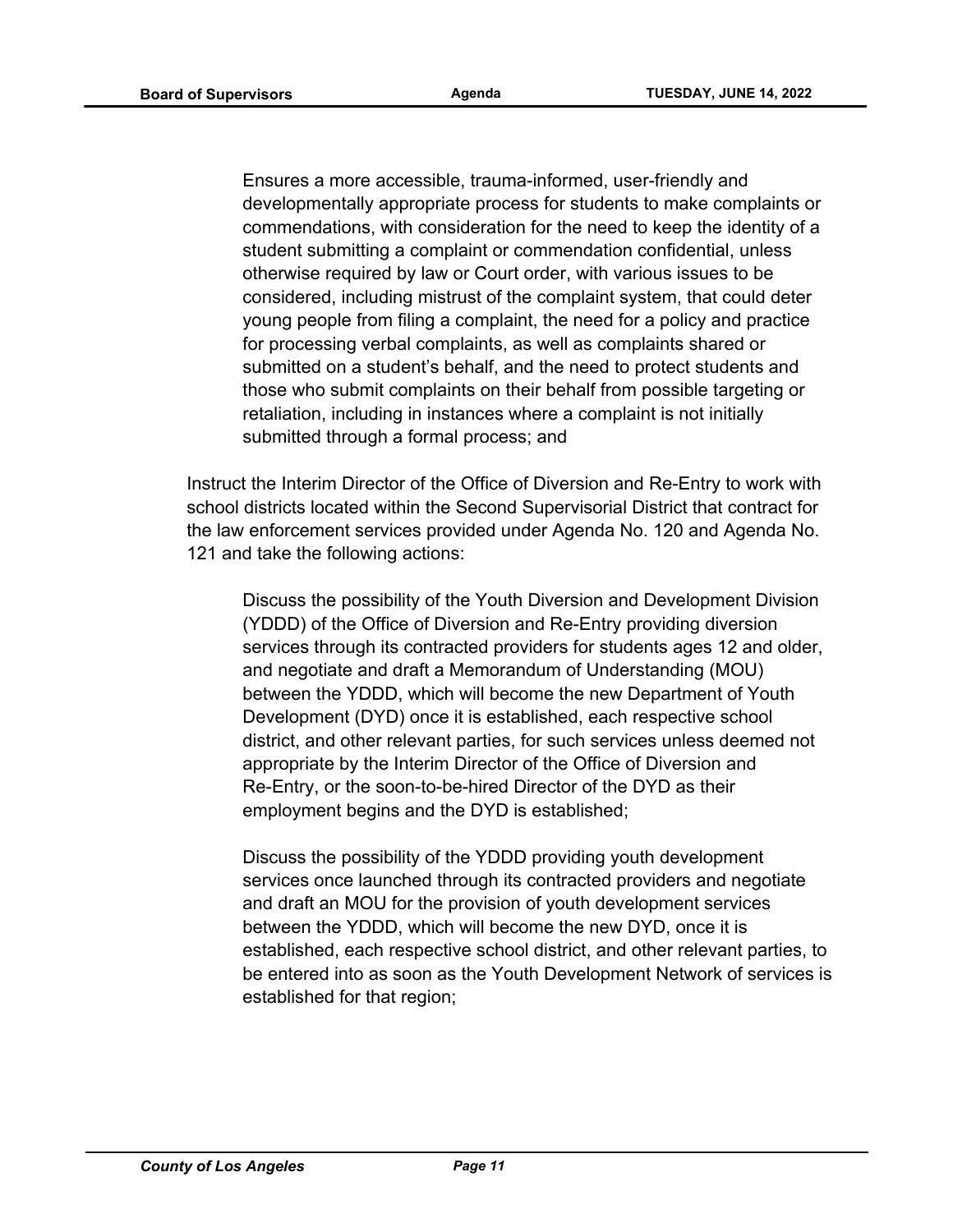Discuss the possibility of YDDD providing trainings, through a contracted provider, to school staff in restorative practices to expand on the methods for harm prevention and in-house conflict intervention skills as an internal resource and alternative to engaging the Sheriff Department's School Resource Deputies, and negotiate and draft any written agreements needed to provide these trainings, additionally, these trainings should support the implementation of the diversion and youth development services provided under the MOU referenced above; and

Further instruct the Director of Youth Development, as their employment begins, or any assigned interim proxy, to report back to the Board in writing in 120 days with the draft MOU and any other written agreements needed to provide the services referenced above and notify the Board as to whether the school districts in the Second Supervisorial District that contract for the law enforcement services provided under Agenda No. 120 and Agenda No. 121 have signed these agreements. (22-2283)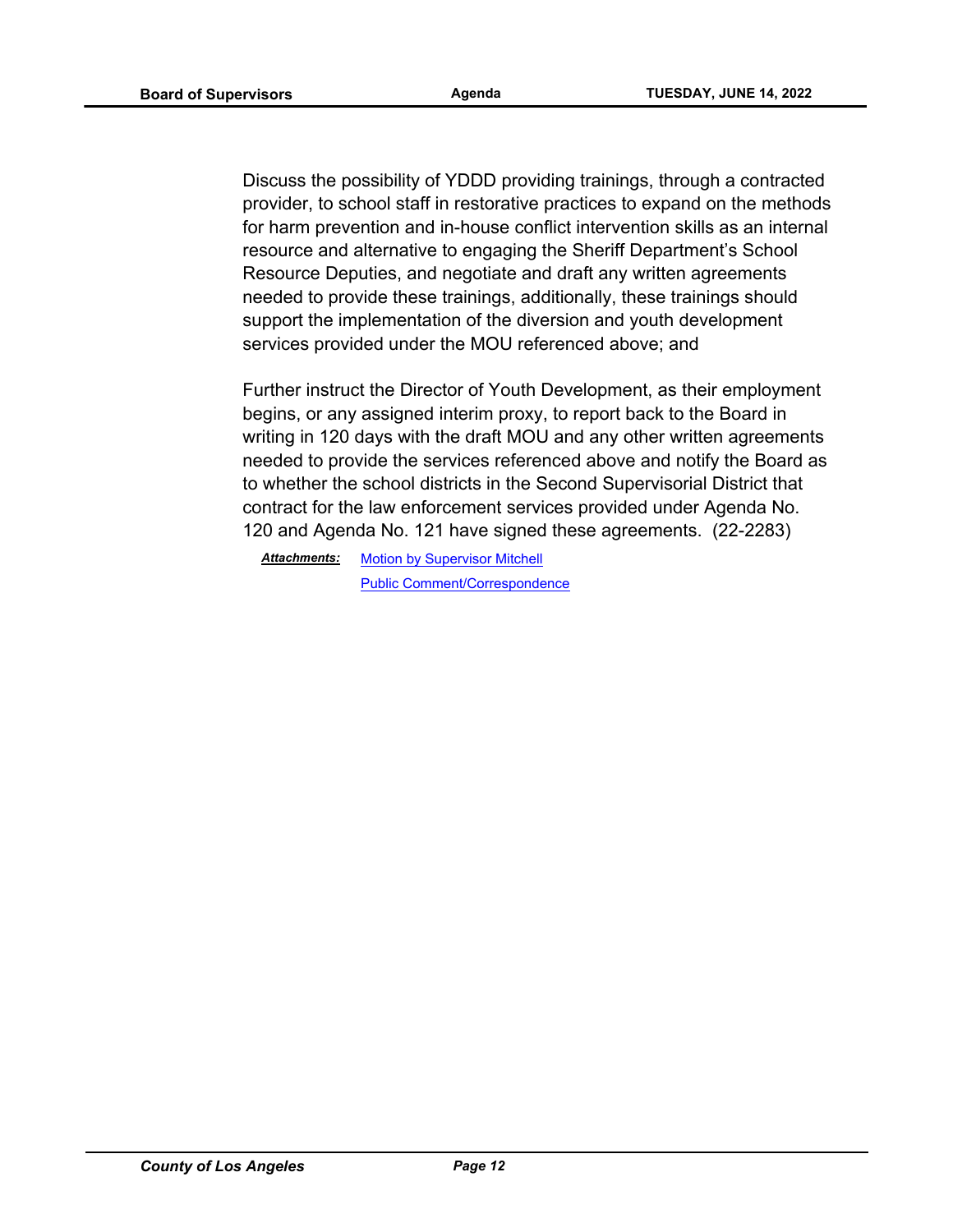#### **6. Expanding Office of Diversion and Re-Entry Housing**

Recommendation as submitted by Supervisor Mitchell: Direct the Chief Executive Officer to report back in writing during the Fiscal Year (FY) 2022-23 Supplemental Budget to recommend a process for identifying ongoing funding sufficient to expand the County-funded Office of Diversion and Re-Entry (ODR) Housing program by at least 500 additional beds, increasing the number of ODR Housing program beds to 2,700 (above what is currently feasible with existing ODR resources) by July 1, 2023, with consideration for funding sources including, but not limited to, Assembly Bill 109 and Net County Cost; direct the Chief Executive Officer, in collaboration with the Interim Director of the Office of Diversion and Re-Entry and other relevant stakeholders, to report back to the Board in writing during the FY 2023-24 Recommended Budget with funding recommendations for expanding ODR Housing and expanding community-based mental health care, including a discussion of what funding sources are available, including funding recommendations for expanding ODR Housing by 1,000 additional beds in FY 2023-24, increasing the total number of ODR Housing program beds to 3,700, and for increasing capacity by at least 3,600 beds for community-based mental healthcare, increasing the total number of ODR Housing program beds to 5,800, and 400 beds for individuals with serious medical, substance use disorder and/or other housing needs. (22-2282)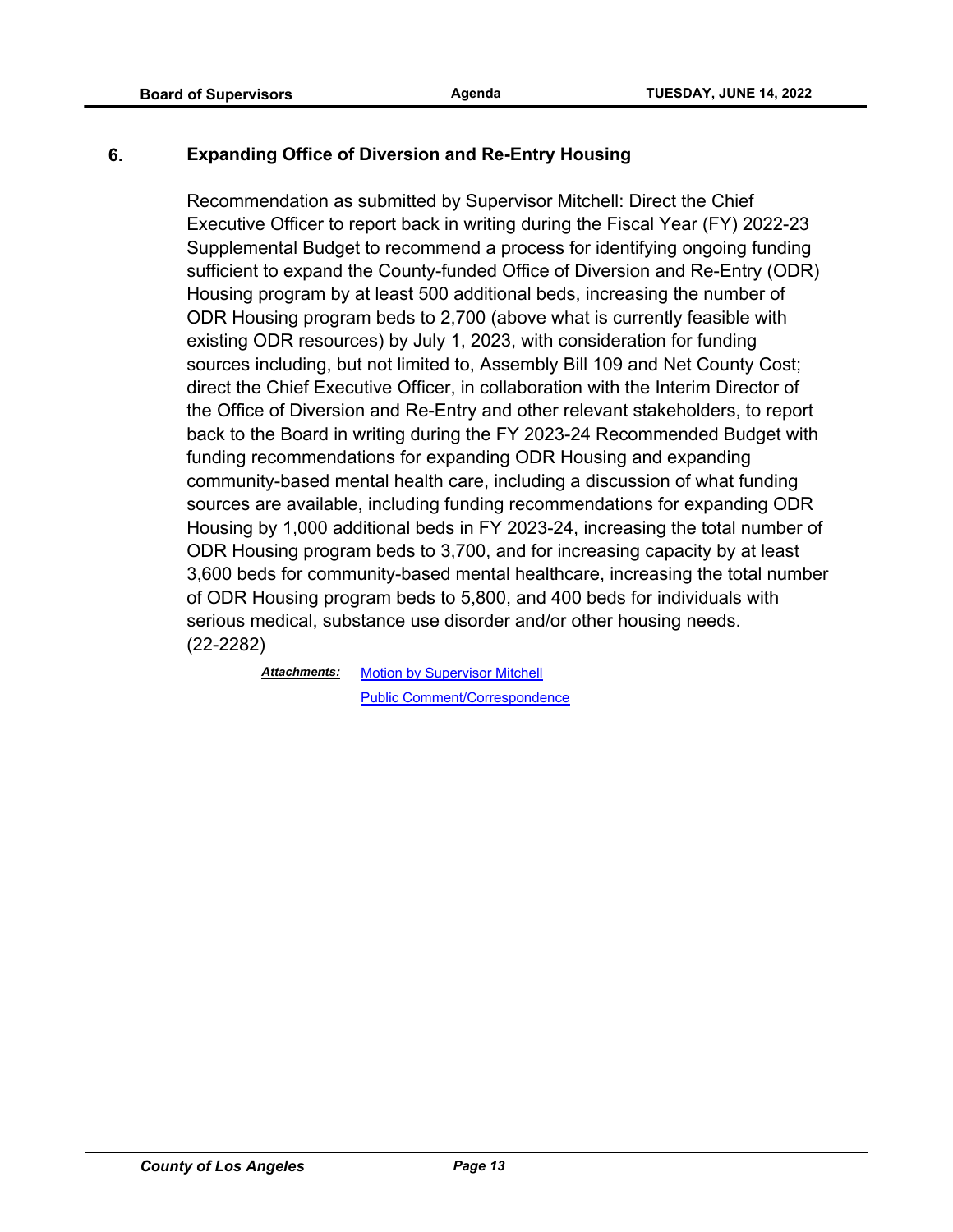#### **7. Support for Assembly Bill 2419: The California Justice40 Act**

Recommendation as submitted by Supervisor Mitchell: Instruct the County's Legislative Advocates in Sacramento to support Assembly Bill 2419 (Bryan), legislation which would require at least 40% of Federal climate, clean energy and other infrastructure funds be allocated to benefit disadvantaged communities and an additional 10% of funds to be allocated to benefit low-income communities and households. (22-2257)

> Attachments: [Motion by Supervisor Mitchell](http://file.lacounty.gov/SDSInter/bos/supdocs/169767.pdf) [Public Comment/Correspondence](http://file.lacounty.gov/SDSInter/bos/supdocs/169768.pdf)

#### **8. Establish a Reward Offer in the Investigation of the Murders of Javier Carachure Menchaca and Juan Antonio Orozco**

Recommendation as submitted by Supervisor Mitchell: Establish a \$20,000 reward offered in exchange for information leading to the apprehension and conviction of the person or persons responsible for the heinous murders of 19-year-old Javier Carachure Menchaca and 22-year-old Juan Antonio Orozco, who were shot while seated in their personal vehicle while attending a street take-over racing event at the intersection of Pine Avenue and Bullis Road, adjacent to 1940 North Bullis Road in the City of Compton on November 14, 2021, at approximately 12:58 a.m. (22-2254)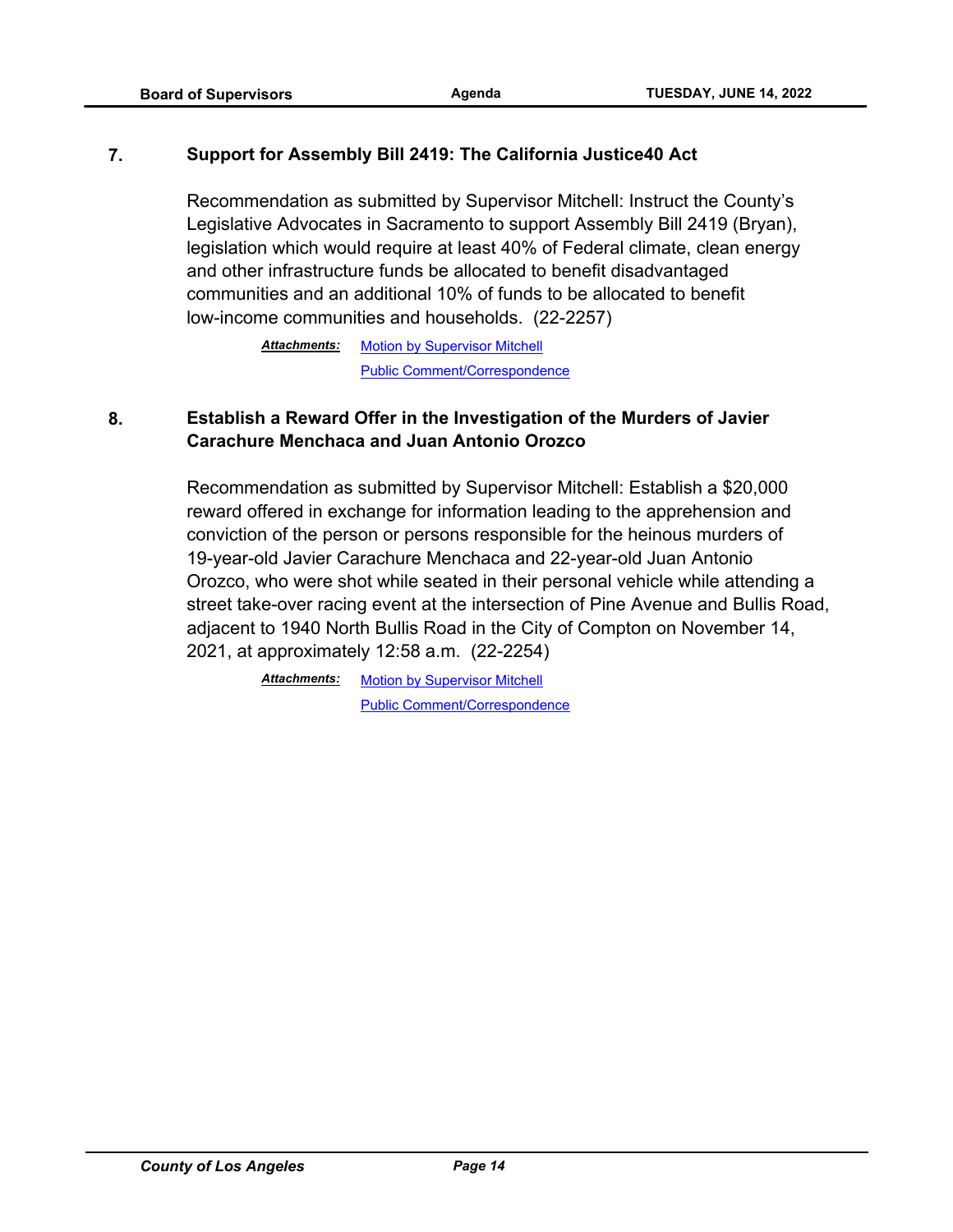#### **9. Commemorating June 19, 2022 as "Juneteenth" in Los Angeles County**

Recommendation as submitted by Supervisor Mitchell: Commemorate June 19, 2022 as "Juneteenth" throughout the County; instruct all County Departments and request the Sheriff, District Attorney, Assessor and Superintendent of Schools of the Los Angeles County Office of Education, to work with the County Librarian, Directors of the Los Angeles County Museum of Art and Parks and Recreation, in promoting their Juneteenth-related events, programs and resources, including on respective websites and social media platforms; and encourage County residents to attend Juneteenth celebrations happening throughout the County. (22-2256)

> Attachments: [Motion by Supervisor Mitchell](http://file.lacounty.gov/SDSInter/bos/supdocs/169765.pdf) [Public Comment/Correspondence](http://file.lacounty.gov/SDSInter/bos/supdocs/169766.pdf)

#### **10. Culture Club South Bay Spring Summer Camp Fee Waiver**

Recommendation as submitted by Supervisor Mitchell: Retroactively waive the \$250 permit fee and the \$2,365.15 gross receipts fee at Bruce's Beach, excluding the cost of liability insurance, for the Culture Club South Bay's Spring Summer Camp, held April 30, May 7, May 14 and May 21, 2022. (22-1912)

> [Motion by Supervisor Mitchell](http://file.lacounty.gov/SDSInter/bos/supdocs/169763.pdf) [Public Comment/Correspondence](http://file.lacounty.gov/SDSInter/bos/supdocs/169764.pdf) *Attachments:*

#### **11. Marina Del Rey Halibut Derby Fee Waiver**

Recommendation as submitted by Supervisor Mitchell: Retroactively waive the \$500 beach use permit fee, the \$690 Docks H301-305 fee and the \$716.55 gross receipts fee at Burton W. Chace Park, excluding the cost of liability insurance, for the Marina del Rey Anglers' 46th Annual Halibut Derby, held June 4 and 5, 2022. (22-2258)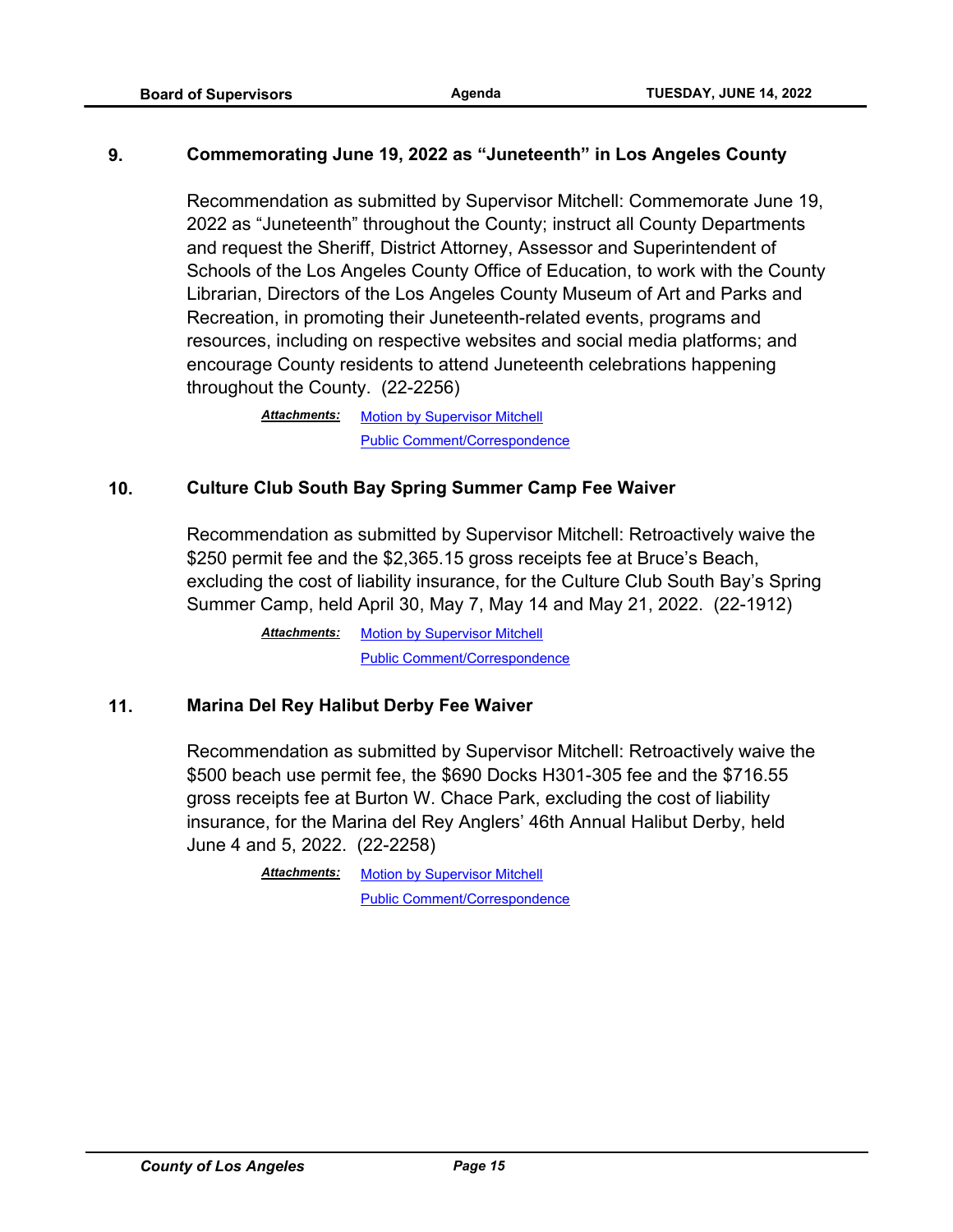#### **12. Expanding the Preparing Los Angeles for County Employment Program**

Recommendation as submitted by Supervisors Kuehl and Solis: Instruct the Director of Economic Opportunity, in collaboration with the Director of Personnel and the Worker Education and Resource Center (WERC), to report back to the Board in writing in 90 days with an implementation plan to reach the goal of 100 permanent County job placements under the Preparing Los Angeles for County Employment (PLACE) Program in Fiscal Year (FY) 2022-23 and expand to 150 or more annually in subsequent years, including the following:

Positions targeted for placement, including a plan to re-establish the County Crafts and Trades Apprenticeship that was developed in partnership with WERC as part of the PLACE Program and paused due to the hiring freeze in place during COVID, with the targeted positions to be informed by an update to the County data and analysis provided in the Chief Executive Officer's June 1, 2018 report entitled, "Strategic Plan for Countywide Workforce Development," prepared by WERC;

A plan for engaging Departments not currently participating in the Program;

A comprehensive plan that builds upon existing County plans and strategies for recruiting participants with barriers to employment, including County client populations such as GAIN, GROW and Refugee Employment Program participants, Veterans, Transition Age Youth, unhoused and housing insecure individuals, and those impacted by the justice system, including strategies to engage and partner with community organizations and client-serving and public-facing County Departments including, but not limited to, the Departments of Public Social Services, Children and Family Services and the LA County Library, to assist in recruiting participants; and

An evaluation of the Program;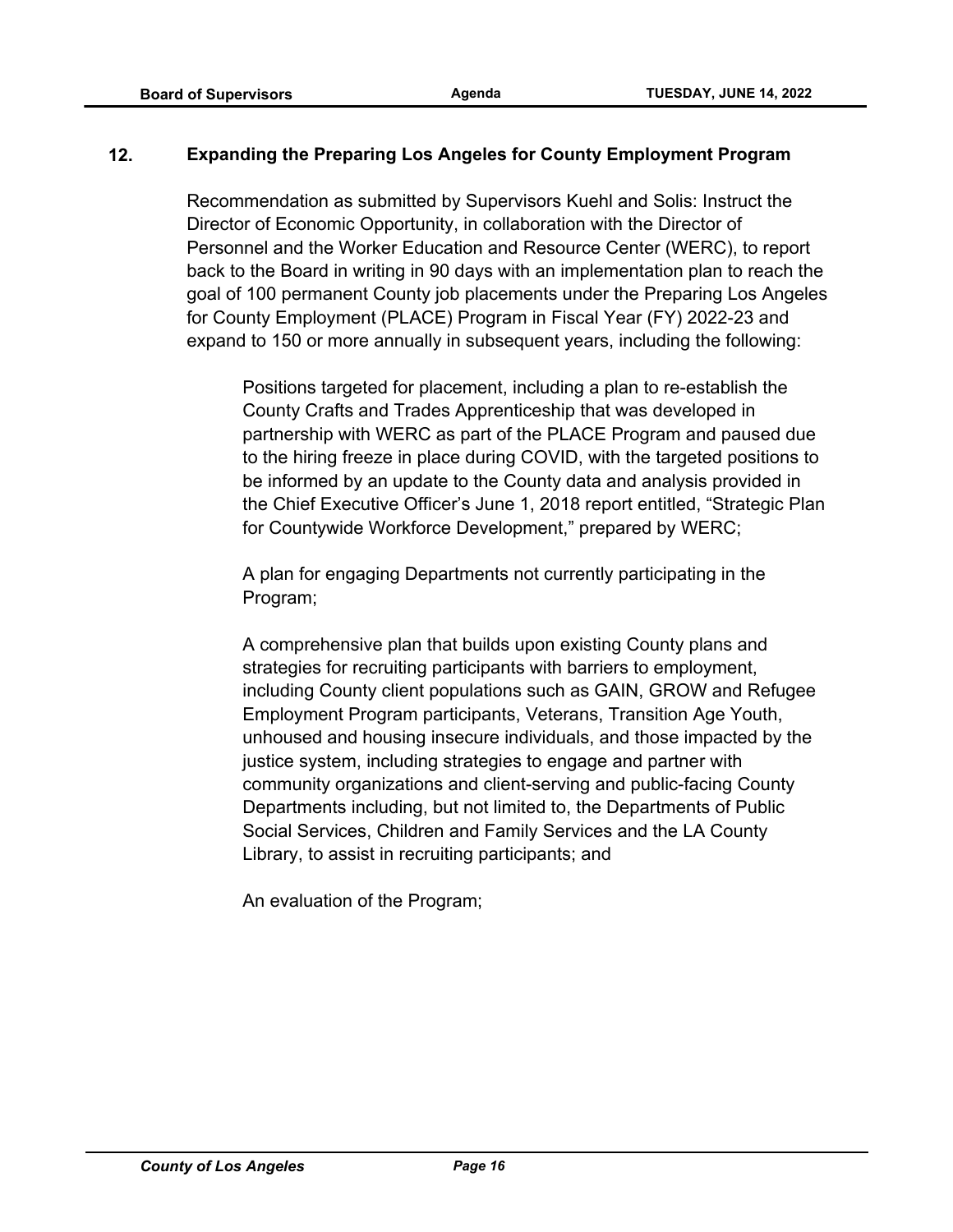Instruct the Director of Economic Opportunity, in collaboration with the Chief Executive Officer, Director of Personnel and the Worker Education and Resource Center, to include in the 90-day report back a plan, timeline, budget and evaluation of ongoing funding sources to make the PLACE Program a permanent County program with targeted goals of 150 to 200 annual placements as part of the County's strategy to create pathways into County Careers for targeted populations;

Instruct the Director of Economic Opportunity, in collaboration with the Director of Personnel and the Worker Education and Resource Center, to include a list of the County Departments participating in the PLACE program, along with the number of placements, in future bi-annual reports of the Career Pathways and High Road Employment Program;

Instruct the Director of Personnel to ensure that the Management Appraisal Performance Plan goals for Department Heads and Department Human Resource managers include a goal related to their Department's and/or the County's recruitment, hiring and/or promoting of targeted populations including, but not limited to, those individuals placed through programs such as PLACE, Career Development Intern Program, Veteran Intern Program, TempLA and Career Youth Bridges Program; and

Authorize the Director of Economic Opportunity to enter into agreements with consultants, as needed, to carry out the expansion of the PLACE program, including agreements with community organizations to provide outreach and recruitment among communities and populations historically impacted by high levels of unemployment, including those that were most severely impacted by COVID-19. (22-2285)

> **[Motion by Supervisors Kuehl and Solis](http://file.lacounty.gov/SDSInter/bos/supdocs/169813.pdf)** [Chief Executive Officer Report dated June 1, 2018](http://file.lacounty.gov/SDSInter/bos/supdocs/169816.pdf) [Public Comment/Correspondence](http://file.lacounty.gov/SDSInter/bos/supdocs/169814.pdf) *Attachments:* [Revised motion by Supervisors Kuehl and Solis](http://file.lacounty.gov/SDSInter/bos/supdocs/169935.pdf)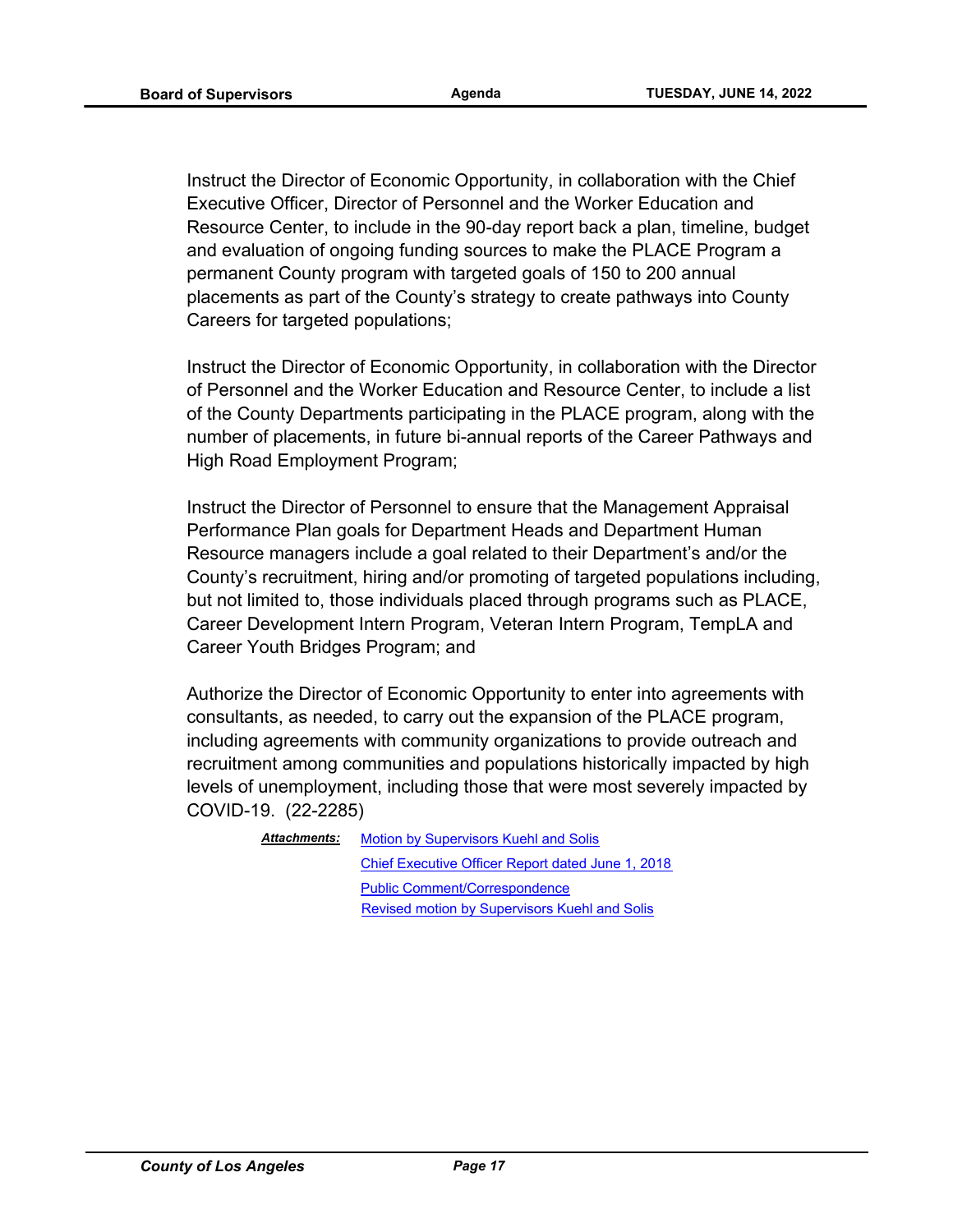## **13. Care First, Jails Last: Adopting the Ordinance to Establish the Justice Care and Opportunities Department**

Recommendation as submitted by Supervisors Kuehl and Solis: Approve an ordinance for introduction amending County Code, Title 2 - Administration to establish the Justice, Care and Opportunities Department and amend Chapter 2.76.600 - Office of Diversion and Re-Entry - Creation, Administration and Purpose. (Relates to Agenda No. 140) (22-2287)

#### **14. Retaining Local Authority to Protect Public Health and Combat the Climate Crisis by Opposing Senate Bill 1393**

Recommendation as submitted by Supervisors Kuehl and Mitchell: Instruct the County's Legislative Advocates in Sacramento to oppose Senate Bill 1393 (Archuleta), legislation which would impose additional State barriers and requirements on local governments that are acting to reduce the emission of harmful air pollution caused by the use of fossil fuels in new buildings or existing buildings when altered or retrofitted, even though residential and commercial buildings are among the most significant sources of both local air pollution and greenhouse gases. (22-1906)

> [Motion by Supervisors Kuehl and Mitchell](http://file.lacounty.gov/SDSInter/bos/supdocs/169750.pdf) [Public Comment/Correspondence](http://file.lacounty.gov/SDSInter/bos/supdocs/169751.pdf) *Attachments:*

#### **15. Malibu Boardriders Club Annual Surf Competition Fee Waiver**

Recommendation as submitted by Supervisor Kuehl: Waive the \$15,000 gross receipts fee, reduce the permit fee to \$100 and the parking fee to \$5, for approximately 17 vehicles at Malibu Surfrider Beach, excluding the cost of liability insurance, for the Malibu Boardriders Club Annual Surf Competition, to be held on June 25 and 26, 2022. (22-2259)

[Motion by Supervisors Kuehl and Solis](http://file.lacounty.gov/SDSInter/bos/supdocs/169819.pdf) [The Alternatives to Incarceration Work Group Report dated March 2020](http://file.lacounty.gov/SDSInter/bos/supdocs/169821.pdf) [Public Comment/Correspondence](http://file.lacounty.gov/SDSInter/bos/supdocs/169820.pdf) *Attachments:* [Revised Ordinance](http://file.lacounty.gov/SDSInter/bos/supdocs/169928.pdf)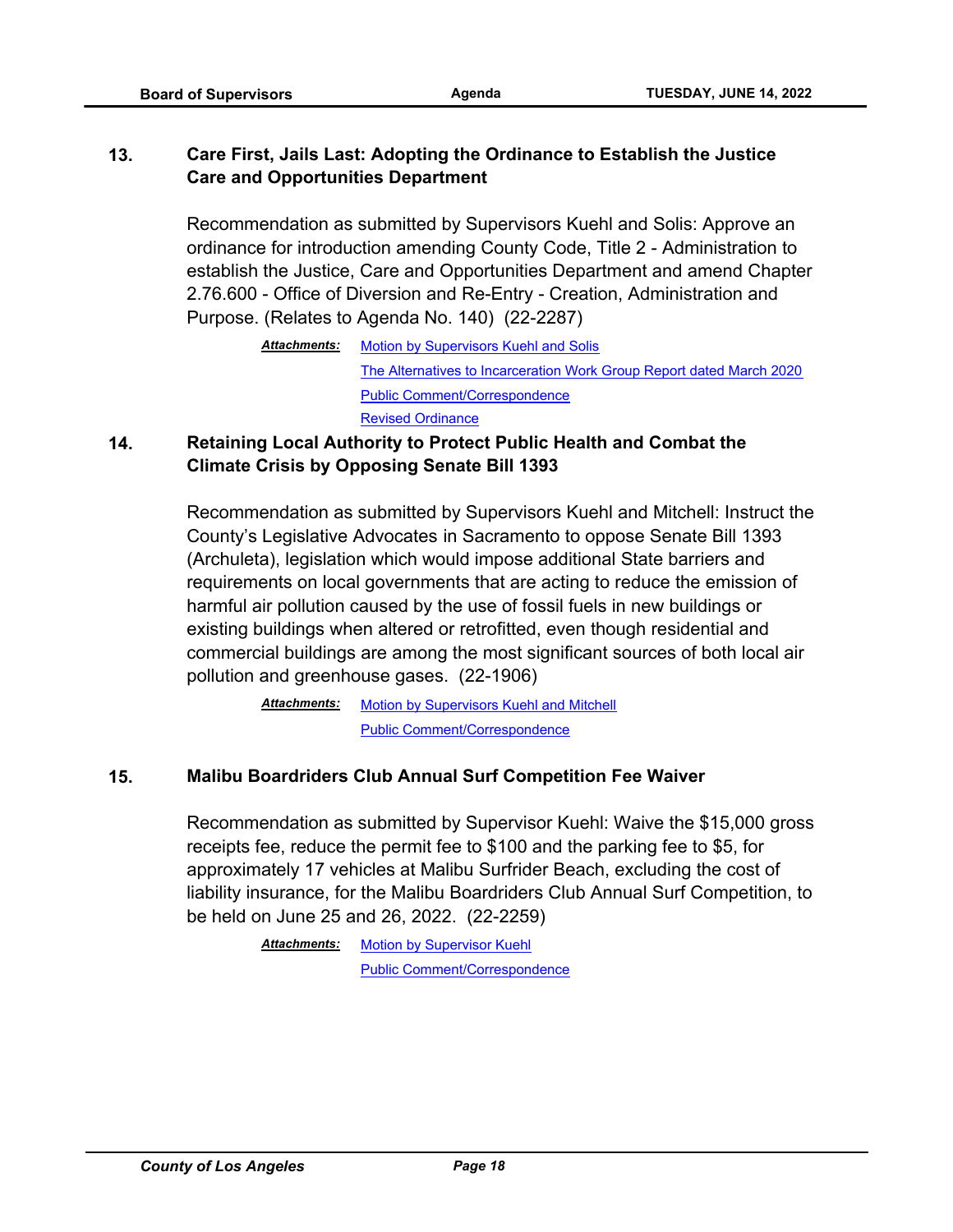#### **16. Revisiting Options for Gun Control in Los Angeles County**

Recommendation as submitted by Supervisors Hahn and Solis: Instruct the Acting County Counsel, in coordination with other relevant Departments, to report back to the Board within 60 days with an updated legal analysis of the potential Los Angeles County gun control regulations presented in their June 26, 2018 confidential report entitled, "Gun Control Report," with the analysis to take into account any Federal, State or local gun regulations implemented or proposed since then, as well as any legal decisions made by courts; and instruct the Acting County Counsel, in coordination with the Chief Executive Officer and other relevant Department Heads, to report back to the Board within 90 days in writing with recommendations on how to improve the efficacy of existing gun control and safety measures including, but not limited to, options to amend laws, enhance enforcement, improve collaboration and coordination, and eliminate barriers or loopholes. (22-2250)

> [Motion by Supervisors Hahn and Solis](http://file.lacounty.gov/SDSInter/bos/supdocs/169757.pdf) [Public Comment/Correspondence](http://file.lacounty.gov/SDSInter/bos/supdocs/169758.pdf) *Attachments:* [Revised motion by Supervisors Hah](http://file.lacounty.gov/SDSInter/bos/supdocs/169930.pdf)n and Solis

**17. Resolution to Prohibit Los Angeles County Contracts with Sterigenics US, Inc.**

> Recommendation as submitted by Supervisor Hahn: Instruct the Acting County Counsel, in consultation with the Chief Executive Officer, to review the nature and terms of any existing contracts with Sterigenics US, Inc. (Sterigenics) and, to the extent legally permissible and feasible, terminate any existing contracts with Sterigenics; direct all County Department Heads and all entities for which the Board is the Governing Body, to the extent legally permissible and feasible, to refrain from entering into any new or amended contracts to purchase goods or services from Sterigenics until the South Coast Air Quality Management District (SCAQMD) resolves the Notice of Violation and the SCAQMD determines that the levels of ethylene oxide emissions from Sterigenics at all monitoring sites are at or below health risk levels for workers and off-site community members; and instruct the Acting County Counsel, in consultation with the Director of Internal Services and the Chief Executive Officer, to report back to the Board in writing in 60 days on all actions taken to effectuate the resolution. (22-2272)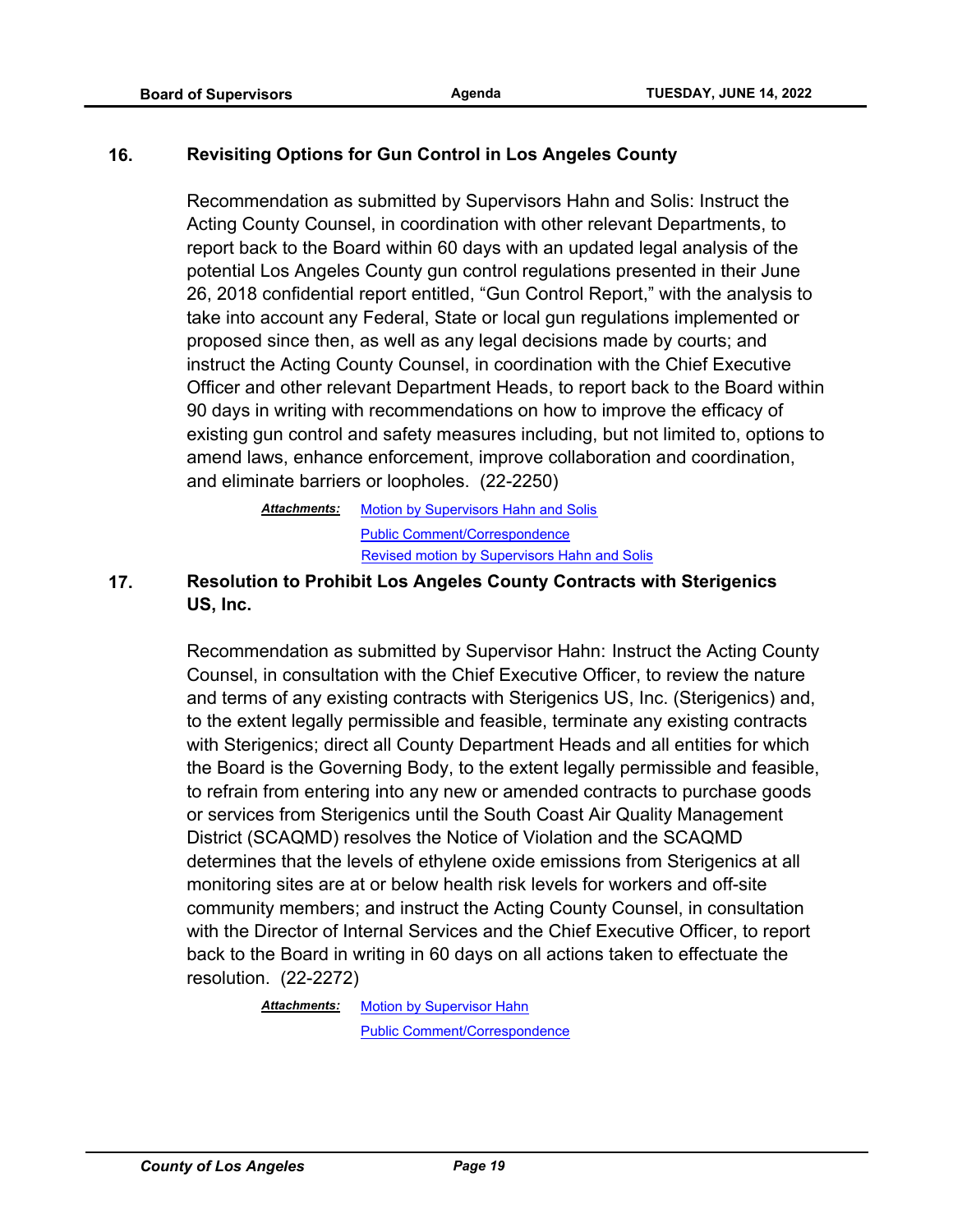#### **18. County of Los Angeles Procurement Modernization and Transformation**

Recommendation as submitted by Supervisors Barger and Hahn: Instruct the Executive Director of the Quality and Productivity Commission, in consultation with the Director of Internal Services, the Chief Executive Officer, the Auditor-Controller, and any related County Departments, to take the following actions, in full coordination and collaboration with the County's end-to-end e-Procurement solution, and report back to the Board in writing in 180 days:

Complete a review and analysis of the current state of the County's procurement systems, process and practices, with the goal to modernize and transform the County's purchasing and contracting system;

Authorize the Executive Officer of the Board to execute consultant service agreement(s) with subject matter experts to assist in this endeavor; and

Based on the completed analysis, provide recommendations using emerging technical and business process improvements and innovations to make the County's procurement of all goods and services more efficient, effective and equitable across all Departments, with the recommendations to include a standardized process that ensures transparency and accountability for all County procurement efforts. (22-2275)

[Motion by Supervisors Barger and Hahn](http://file.lacounty.gov/SDSInter/bos/supdocs/169798.pdf) [Public Comment/Correspondence](http://file.lacounty.gov/SDSInter/bos/supdocs/169799.pdf) *Attachments:*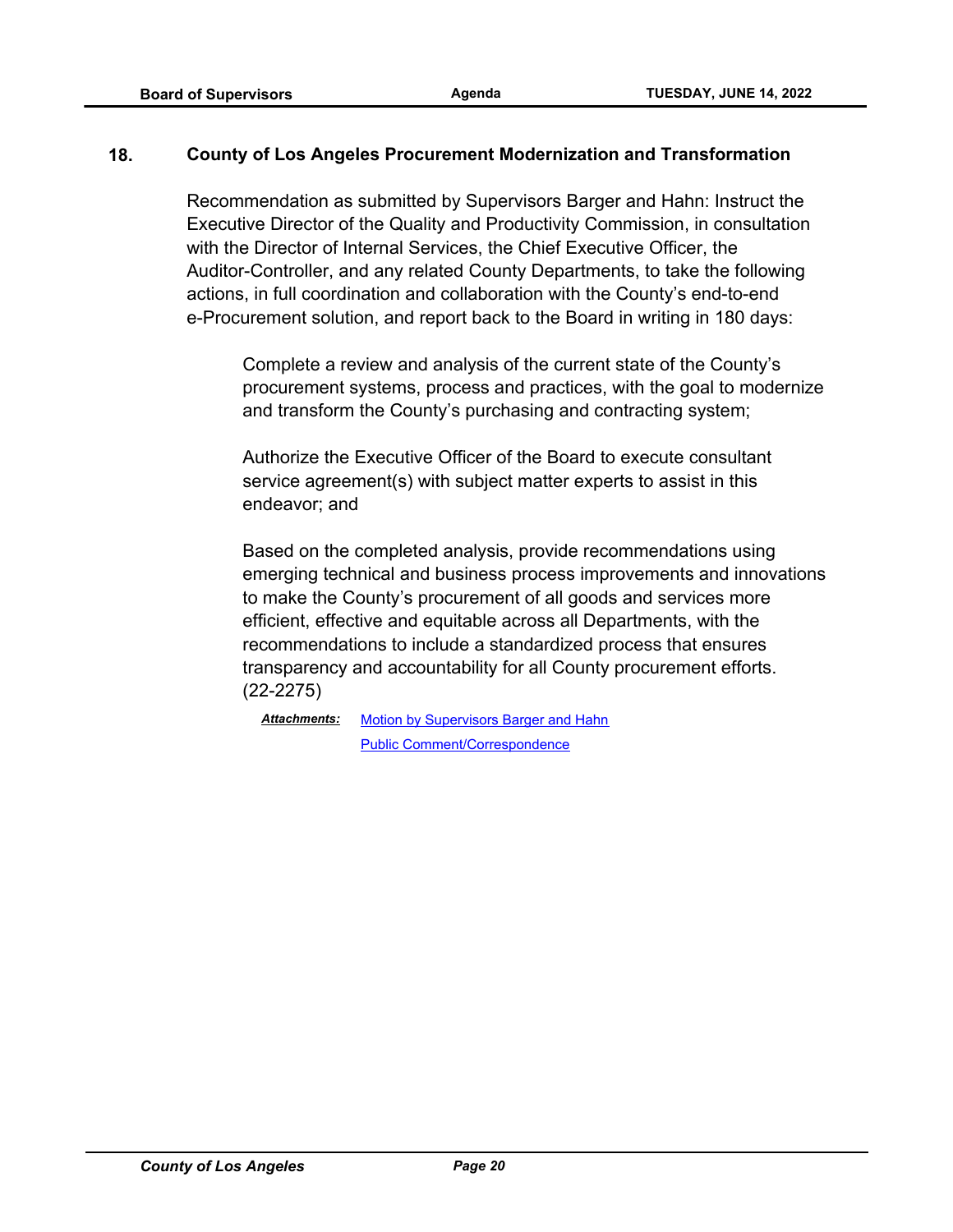#### **19. Opportunities and Incentives for Emissions-Free Leaf Blowers**

Recommendation as submitted by Supervisors Barger and Hahn: Direct the Acting Chief Sustainability Officer, in consultation with the Directors of Economic Opportunity, Consumer and Business Affairs, Public Health and Public Works, to report back to the Board in writing in 120 days on the feasibility of banning the operation of gas-powered leaf blowers in the unincorporated County, including outreach to businesses and community stakeholders, and a potential phased approach or pilot program, including an analysis of the potential grant, rebate and buy-back opportunities available to mitigate the financial impact for the transition to electric and battery-charged leaf blowers, as well as a summary of multi-lingual education and outreach strategies necessary to ensure that all members of the landscaping industry, including those without a business license, have access to incentive programs and possible funding streams for this program, and on the environmental, public health and business impact of Assembly Bill 1346 (Berman) and the Statewide ban of sale of "small off-road engines" by 2024; and direct the Chief Executive Officer, in consultation with the Directors of Internal Services, Public Works and Parks and Recreation, and other impacted Department Heads, to report back to the Board in writing in 120 days on the feasibility of and impact to County operations and contracted services to ban the use of gas-powered lawn tools and transition to fully electric alternatives. (22-2276)

> [Motion by Supervisors Barger and Hahn](http://file.lacounty.gov/SDSInter/bos/supdocs/169802.pdf) [Public Comment/Correspondence](http://file.lacounty.gov/SDSInter/bos/supdocs/169803.pdf) *Attachments:*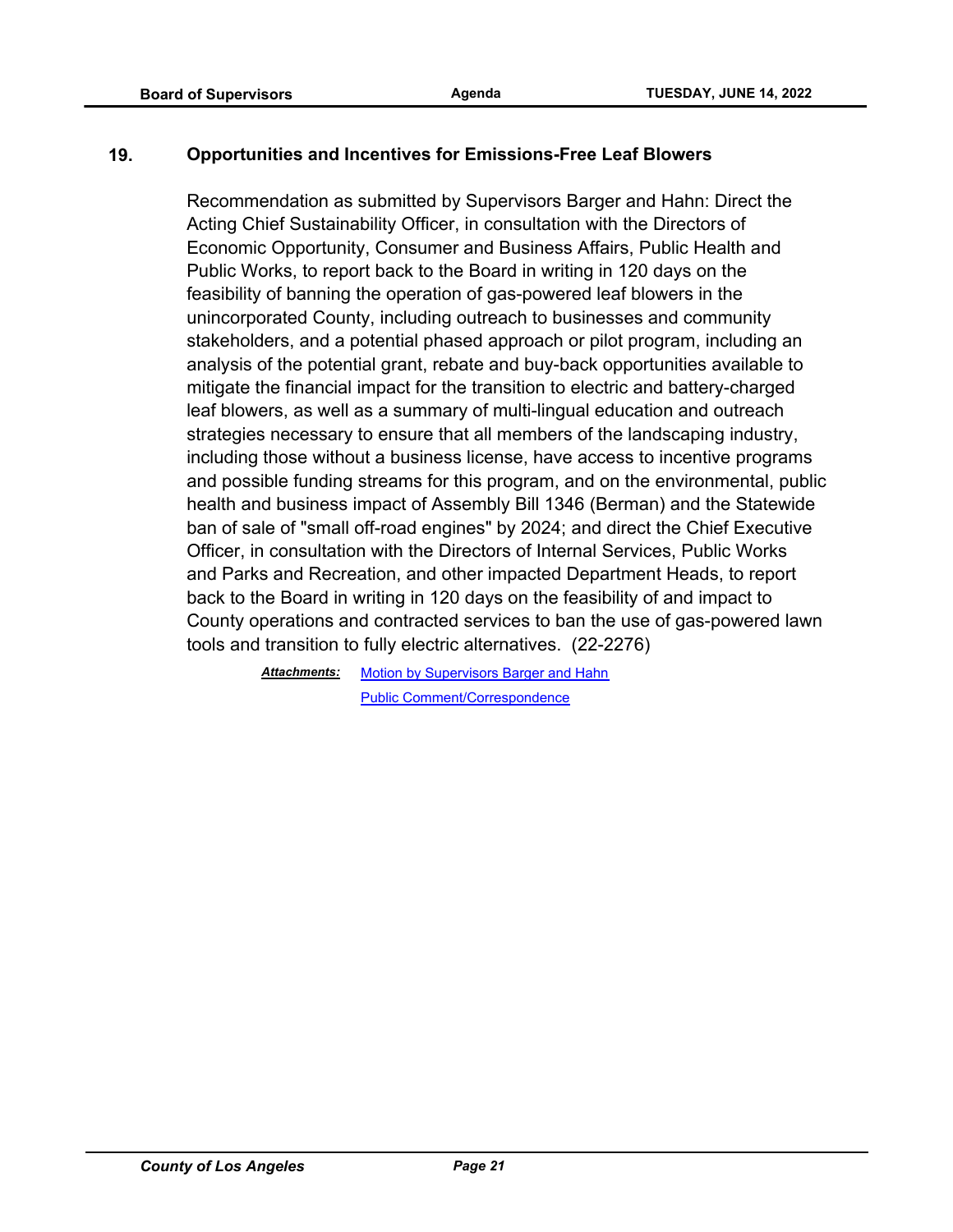#### **20. Award Exclusive Negotiation Agreement for Honor Ranch Development Project**

Recommendation as submitted by Supervisor Barger: Authorize the Chief Executive Officer to negotiate and execute and, if necessary, amend, extend or terminate an Exclusive Negotiating Agreement (ENA) with TC LA Industrial Development, Inc., for an initial six-month term with four six-month extension options, if needed, in order to negotiate the potential Honor Ranch Development Project (Project), a proposed development that contemplates a 1,800,000 sq ft mixed-use project that includes 1,500,000 sq ft of industrial business park (manufacturing, warehousing and distribution, media and entertainment), 250,000 sq ft of life sciences office (research and development, bioscience), 55,000 sq ft of retail (neighborhood, quick service, traditional) and required parking and transportation infrastructure, located in the Santa Clarita Valley; collect deposits and fees in connection with the terms of the ENA, and administer the expenses and accounting associated with the ENA, and execute any and all related or ancillary documents or amendments to the ENA necessary to effectuate the action authorized hereby; and authorize the Director of Public Works, in consultation with the Chief Executive Officer, to manage the predevelopment phase of the proposed Project. (22-2296)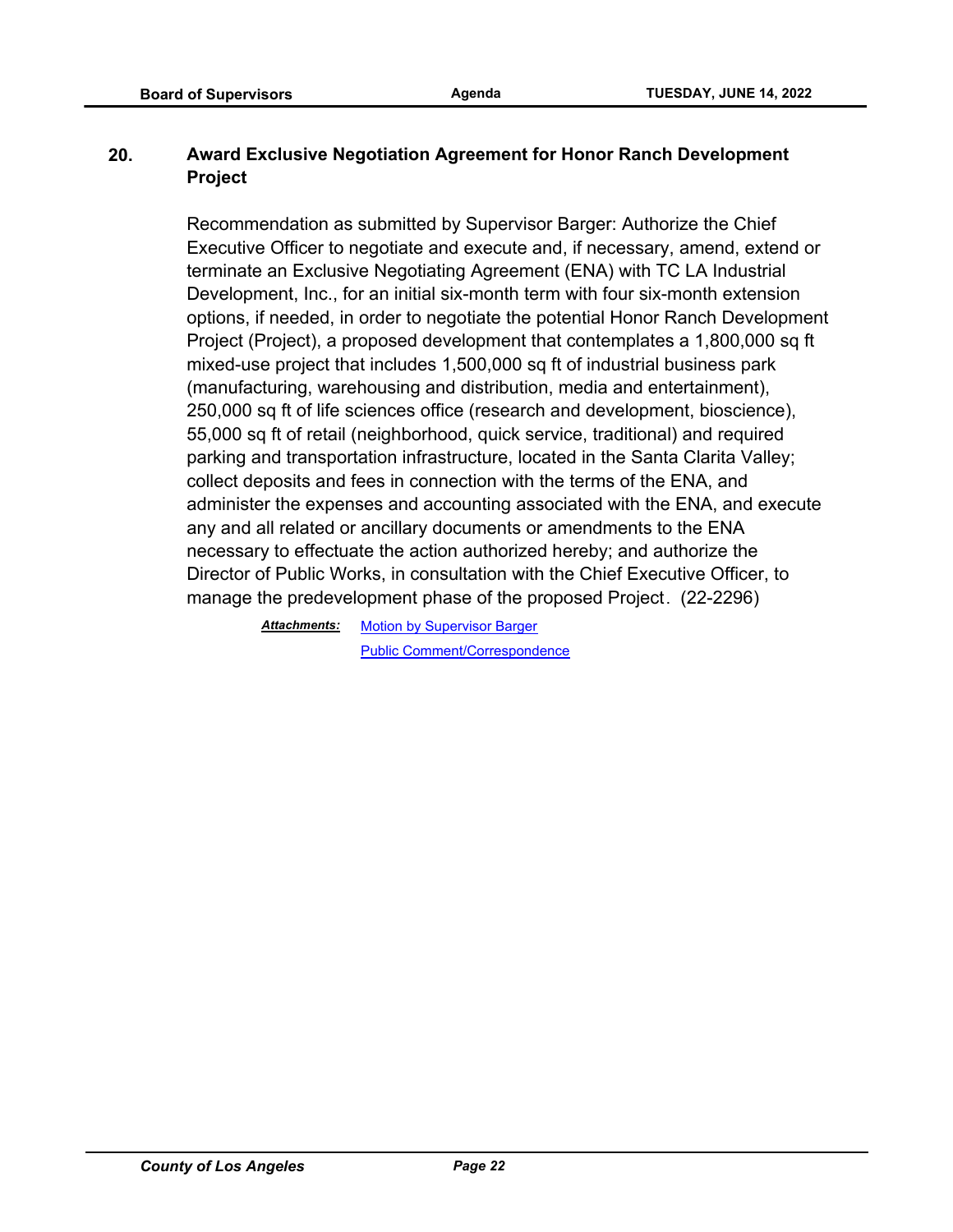## **21. Extend the Reward Offer in the Investigation of the Suspicious Disappearance of Gloria Huerta**

Recommendation as submitted by Supervisor Barger: Extend the \$20,000 reward offered in exchange for information leading to the apprehension and conviction of the person or persons responsible for the heinous and suspicious disappearance of 27-year-old Gloria Huerta, also known as "Jessica," who was reported missing on August 3, 2020 and was last seen on the 14700 block of East Avenue Q-14 in the City of Palmdale. (20-5213)

> [Motion by Supervisor Barger](http://file.lacounty.gov/SDSInter/bos/supdocs/169776.pdf) [Public Comment/Correspondence](http://file.lacounty.gov/SDSInter/bos/supdocs/169777.pdf) *Attachments:*

## **22. Reestablish the Reward Offer in the Investigation of the Murders of Andrew Chavez and Clotee Reyes**

Recommendation as submitted by Supervisor Barger: Reestablish the \$20,000 reward offered in exchange for information leading to the apprehension and conviction of the person or persons responsible for the heinous murders of 18-year-old Andrew Chavez and 19-year-old Clotee Reyes, who were fatally shot while talking with friends in the 43000 block of 6th Street East in the City of Lancaster on September 30, 2017, at approximately 1:46 a.m. (18-1369)

> **Attachments: [Motion by Supervisor Barger](http://file.lacounty.gov/SDSInter/bos/supdocs/169774.pdf)** [Public Comment/Correspondence](http://file.lacounty.gov/SDSInter/bos/supdocs/169775.pdf)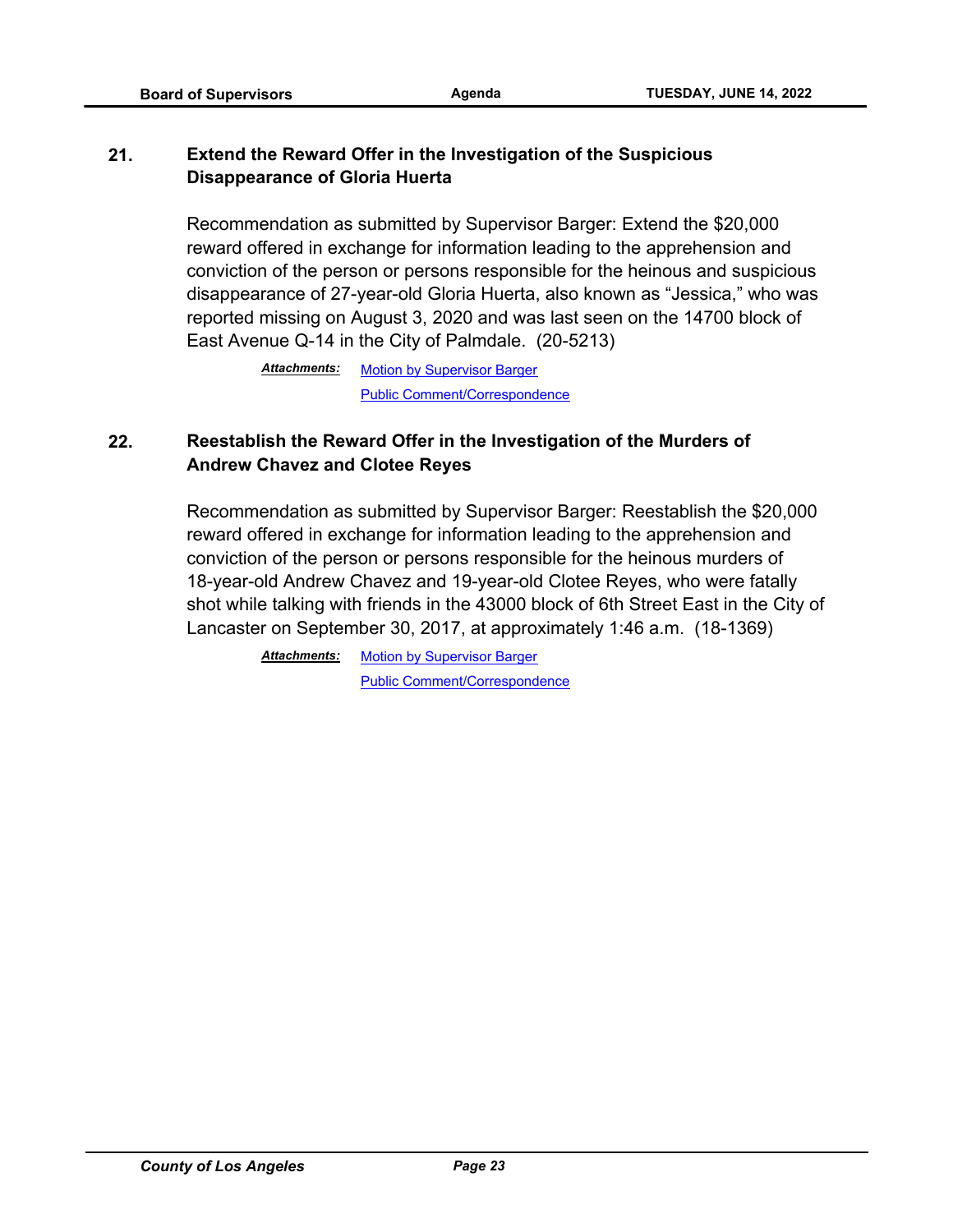#### **23. Care with Pride: Establishing a Gender Health Program in Los Angeles County**

Recommendation as submitted by Supervisors Solis and Kuehl: Instruct the Director of Health Services, in collaboration with the Interim Director of Children and Family Services and the Director of Mental Health to take the following actions:

Unify the recent expansion of LGBTQ+ services prompted by Board Order No. 31 of June 22, 2021, to create a Department of Health Services (DHS) led Gender Health Program that standardizes and strengthens LGBTQ+ services for DHS-empaneled patients, and include the Departments of Children and Family Services (DCFS) and Mental Health (DMH) to ensure mental health and child welfare partners are core components of the Gender Health Program;

Ensure that DHS implements expected practices that are consistent with national standards of care regarding access to, and coordination around, gender affirming care: medical/hormonal management, pharmaceutical formulary, mental health coordination and access to necessary surgical interventions for transgender and gender nonbinary people;

Establish access points to ensure that transgender and nonbinary youth, particularly those in the child welfare system, are connected to gender affirming medical care, in accordance with California law;

Partner with key stakeholders to establish a referral process that can be easily accessed by County Departments, community-based organizations, and individuals to ensure coordination of medical, mental health and social services;

Create a DHS Gender Health patient advisory board that includes both DHS patients and LGBTQ+ community organizations and LGBTQ+ -serving organizations to support DHS in developing and improving services for LGBTQ+ people in DHS hospitals and clinics; and

Report back to the Board in writing in 90 days with a plan to implement the directives and include in the report back the scope of services, estimated patient volumes and budget needs within DHS, DMH and DCFS to support the Program. (22-2260)

[Motion by Supervisors Solis and Kuehl](http://file.lacounty.gov/SDSInter/bos/supdocs/169779.pdf) [Public Comment/Correspondence](http://file.lacounty.gov/SDSInter/bos/supdocs/169781.pdf) *Attachments:*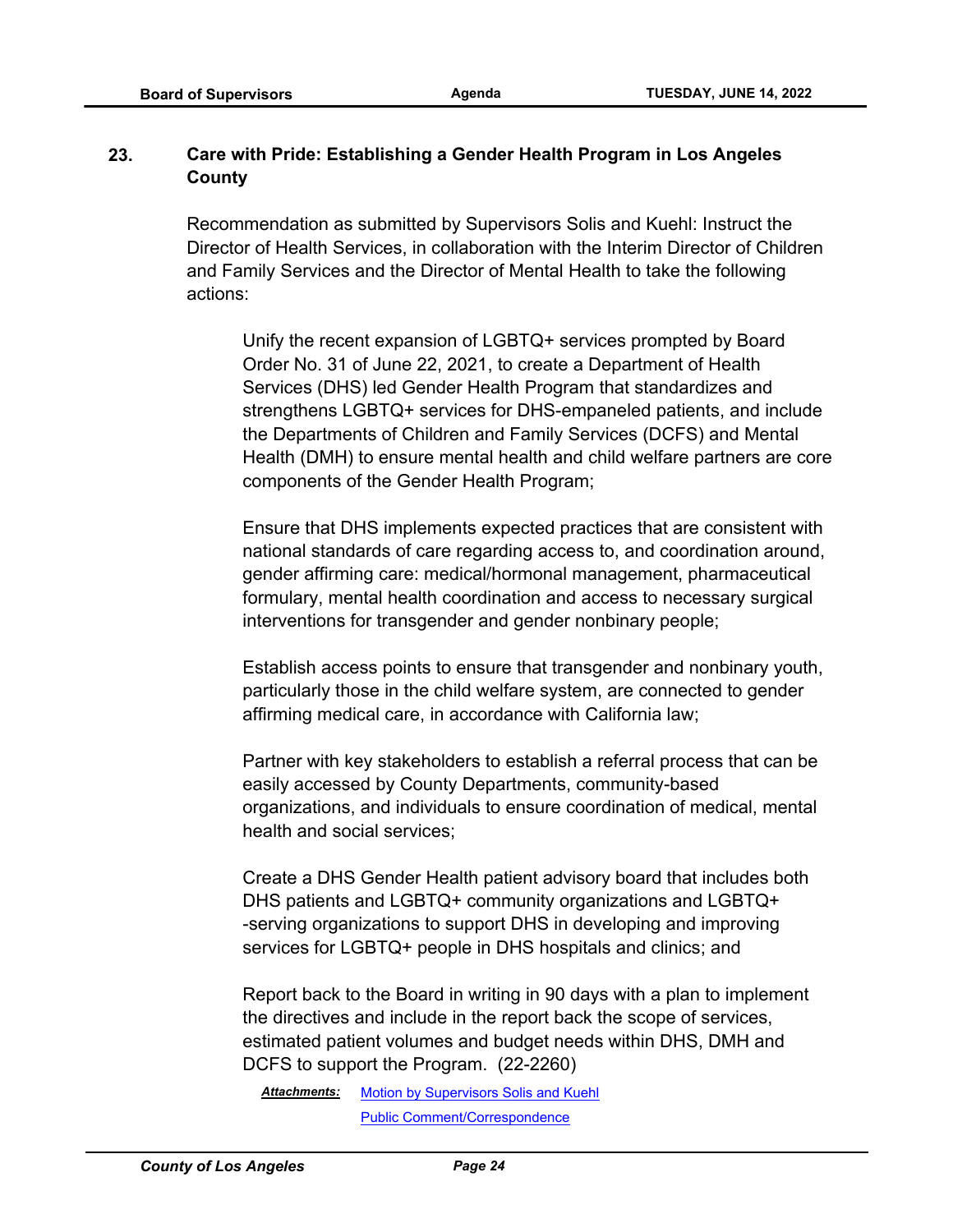#### **24. Establishing the Land Bank Pilot**

Recommendation as submitted by Supervisors Solis and Kuehl: Direct the Chief Executive Officer, in consultation with the Executive Directors of the Los Angeles County Development Authority and the Anti-Racism, Diversity and Inclusion Initiative, the Directors of Public Works and Regional Planning, the Metropolitan Transportation Authority, the Treasurer and Tax Collector, and other key Department's and outside partners, to report back to the Board in writing within 60 days on the steps necessary to create the land bank pilot within the County to address affordable housing infrastructure, with a particular focus on areas along the Los Angeles River, including identifying staffing support and resources as necessary, with the land bank pilot to be based on the land bank model described in the Chief Executive Officer's June 3, 2022 report entitled, "Establishing a Land Bank for Los Angeles County" and existing affordable housing programs and partnerships; direct the Chief Executive Officer to develop a plan and report back to the Board in writing in 90 days for securing at least \$50,000,000 in seed funding immediately and further securing ongoing funding from State and Federal sources for the creation of the land bank pilot; and direct the Chief Executive Officer to report back to the Board annually in writing describing the outcomes, qualitative impacts and quantifiable impacts in the County and communities along the Los Angeles River and include the pilot's outcomes in future updates related to the Los Angeles River Master Plan, and based upon an assessment of the pilot and review of lessons learned, consider next steps to expand the pilot as a strategy for anti-displacement and the creation of affordable housing. (22-2262)

> [Motion by Supervisors Solis and Kuehl](http://file.lacounty.gov/SDSInter/bos/supdocs/169796.pdf) [Chief Executive Officer's Report dated June 3, 2022](http://file.lacounty.gov/SDSInter/bos/supdocs/169812.pdf) [Public Comment/Correspondence](http://file.lacounty.gov/SDSInter/bos/supdocs/169797.pdf) *Attachments:* [Revised motion by Supervisors So](http://file.lacounty.gov/SDSInter/bos/supdocs/169924.pdf)lis and Kuehl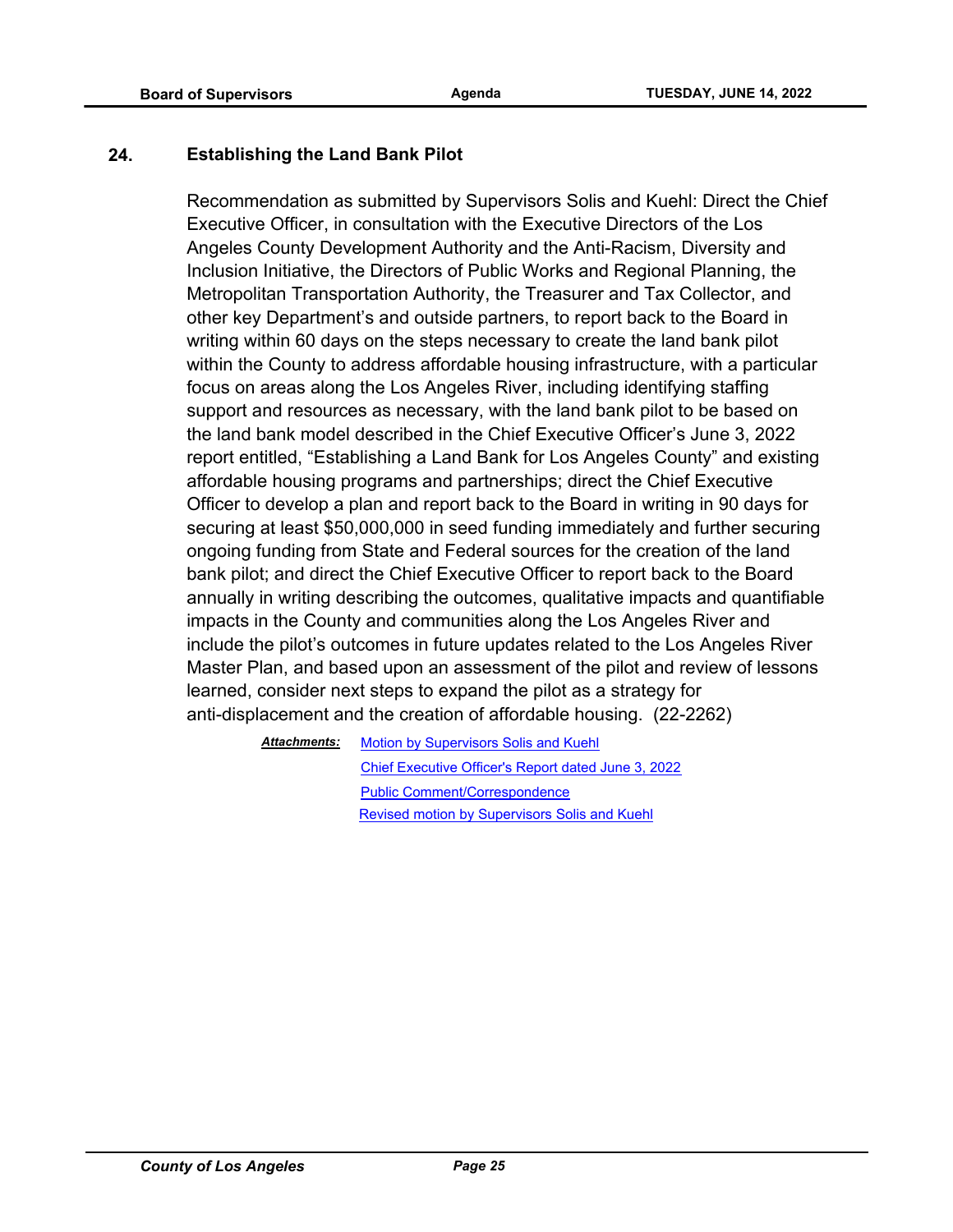#### **25. Speed Limit Reduction**

Recommendation as submitted by Supervisors Solis and Hahn: Instruct the Director of Public Works to work with the Acting County Counsel to prepare any necessary ordinances to allow for the use of the various provisions of Assembly Bill (AB) 43 (Friedman), legislation which allows local jurisdictions more flexibility in establishing speed limits through Engineering and Traffic Surveys, that are currently in effect and report back to the Board in writing in 90 days with a time frame for adoption for any necessary ordinances; and instruct the Director of Public Works to work with the Director of Public Health and use the Vision Zero Action Plan as guidance and report back to the Board in writing in 90 days with a list of streets in the current Engineering and Traffic Survey renewal cycle that can be recommended for potential speed limit reduction or retention of existing speed limits based on the various provisions of AB 43 that are currently in effect, with priority given to streets with a history of fatal and severe injury collisions. (22-2298)

> **[Motion by Supervisors Solis and Hahn](http://file.lacounty.gov/SDSInter/bos/supdocs/169867.pdf)** [Public Comment/Correspondence](http://file.lacounty.gov/SDSInter/bos/supdocs/169868.pdf) *Attachments:*

## **26. Camp Safety and Drowning Prevention Ordinances in Honor of Elena Matyas and Roxie Forbes**

Recommendation as submitted by Supervisors Solis and Barger: Designate the Children's Camp Ordinance to be known as the Elena Matyas Children's Camp Safety Ordinance and the Drowning Prevention Ordinance as the Roxie's Swim Safe Ordinance, which are scheduled to appear on the June 28, 2022 Board agenda. (22-2305)

> [Motion by Supervisors Solis and Barger](http://file.lacounty.gov/SDSInter/bos/supdocs/169878.pdf) [Public Comment/Correspondence](http://file.lacounty.gov/SDSInter/bos/supdocs/169879.pdf) *Attachments:*

#### **27. Supporting a Safety Net for All**

Recommendation as submitted by Supervisor Solis: Direct the Chief Executive Officer, through the Legislative Affairs and Intergovernmental Affairs Division, to support Assembly Bill 2847 (Garcia), legislation which would establish the Excluded Workers Pilot Program, which would provide undocumented workers with unemployment benefits in California. (22-2261)

> **Attachments: [Motion by Supervisor Solis](http://file.lacounty.gov/SDSInter/bos/supdocs/169778.pdf)** [Public Comment/Correspondence](http://file.lacounty.gov/SDSInter/bos/supdocs/169780.pdf)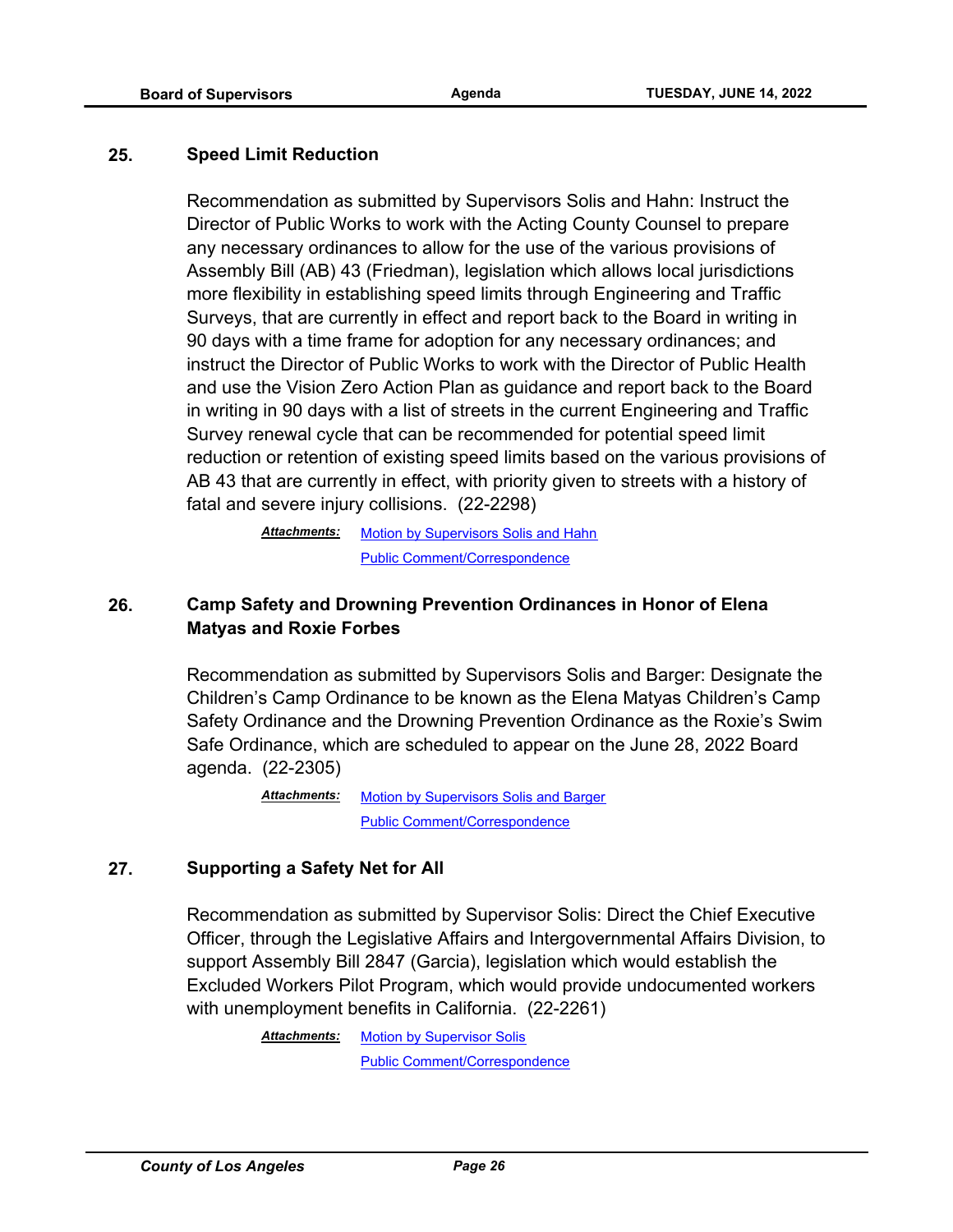#### **28. Project Roomkey Staff at Auto Park 29 Parking Fee Waiver**

Recommendation as submitted by Supervisor Solis: Find that parking spaces at Auto Park 29, and Auto Park 16 if necessary, excluding County employee parking, may be used for Project Roomkey (PRK) Staff parking; find that the parking spaces to be used by PRK Staff at Auto Park 29, or Auto Park 16 if necessary, and the services to be provided by PRK, pursuant to Government Code Section 26227, are necessary to meet the social needs of the County and will serve public purposes, which will benefit the County; find that the parking spaces to be used by PRK Staff at Auto Park 29, or Auto Park 16 if necessary, will not be needed for County purposes through August 31, 2022; in the event that the County needs to recommission Auto Park 29 for County purposes during the term, authorize the Chief Executive Officer to provide a 15-day notice to transfer parking for PRK Staff from Auto Park 29 to Auto Park 16; direct the Chief Executive Officer to continue to provide parking at Auto Park 29, or Auto Park 16 if necessary, under the previous terms and conditions, and waive the monthly parking fee of \$150 per permit for up to 160 permits from June 30, 2022 through August 31, 2022, at a total estimated amount of \$48,000, to cover 160 permits for two months, or up to \$67,200 if parking has to be transferred to Auto Park 16; and find that the proposed actions are exempt from the California Environmental Quality Act. (22-2286)

> [Motion by Supervisor Solis](http://file.lacounty.gov/SDSInter/bos/supdocs/169817.pdf) [Public Comment/Correspondence](http://file.lacounty.gov/SDSInter/bos/supdocs/169818.pdf) *Attachments:*

#### **29. Proclaiming June 2022 as "Refugee Awareness Month"**

Recommendation as submitted by Supervisor Solis: Proclaim June 2022 as "Refugee Awareness Month" to increase awareness of refugees' valuable contributions to the County; and applaud the vital efforts and collaboration of local refugee service organizations and County Departments dedicated to assisting refugees. (22-2263)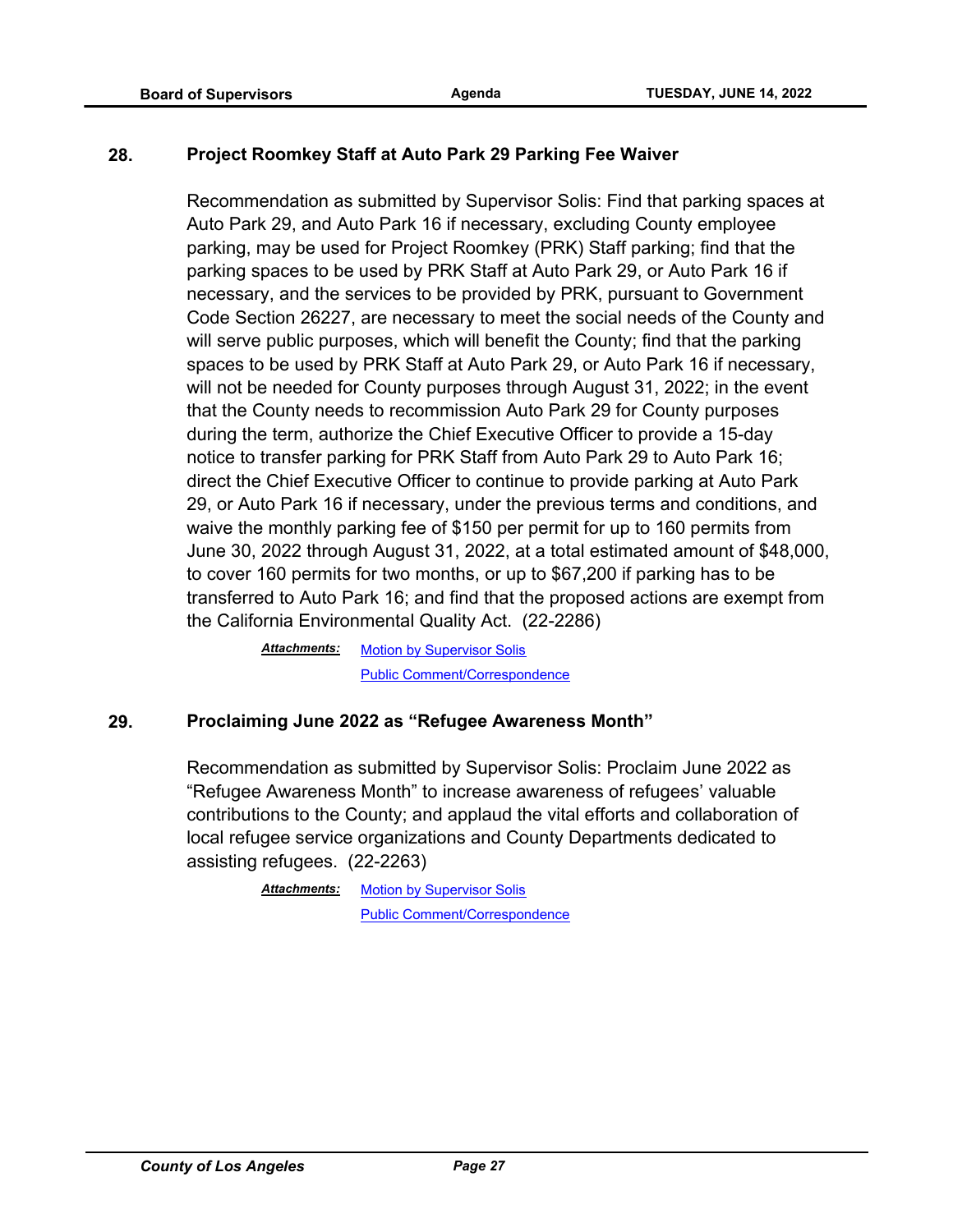#### **30. Proclaiming Los Angeles County "Arts and Health Week"**

Recommendation as submitted by Supervisor Solis: Highlight the importance of arts and health and the work of LA Opera and the County's Departments of Arts and Culture, Mental Health, Public Health and Health Services, by declaring the week of June 13, 2022 through June 18, 2022 as "Arts and Health Week" throughout Los Angeles County; encourage the County's Departments of Arts and Culture, Mental Health, Public Health and Health Services to share information about the Arts and Health Week events to their employees, constituents and on their social media throughout the week, in partnership with the Department of Arts and Culture; and waive \$6,000 in parking fees for approximately 300 vehicles at The Music Center garage, excluding the cost of liability insurance, for individuals attending the Arts and Health Week Summit. (22-2304)

> **[Motion by Supervisor Solis](http://file.lacounty.gov/SDSInter/bos/supdocs/169876.pdf)** [Public Comment/Correspondence](http://file.lacounty.gov/SDSInter/bos/supdocs/169877.pdf) *Attachments:*

#### **31. Operation Graduation Fee Waiver**

Recommendation as submitted by Supervisor Solis: Waive \$1,300 in parking fees for 65 vehicles at the Walt Disney Concert Hall Parking Garage and request the Music Center to waive the \$6,500 rental fee for use of the Walt Disney Concert Hall and Founders Room, excluding the cost of liability insurance, for the Operation Graduation Celebration, a collaborative effort between the Los Angeles County Office of Education and the Probation Department, to be held June 29, 2022. (22-2306)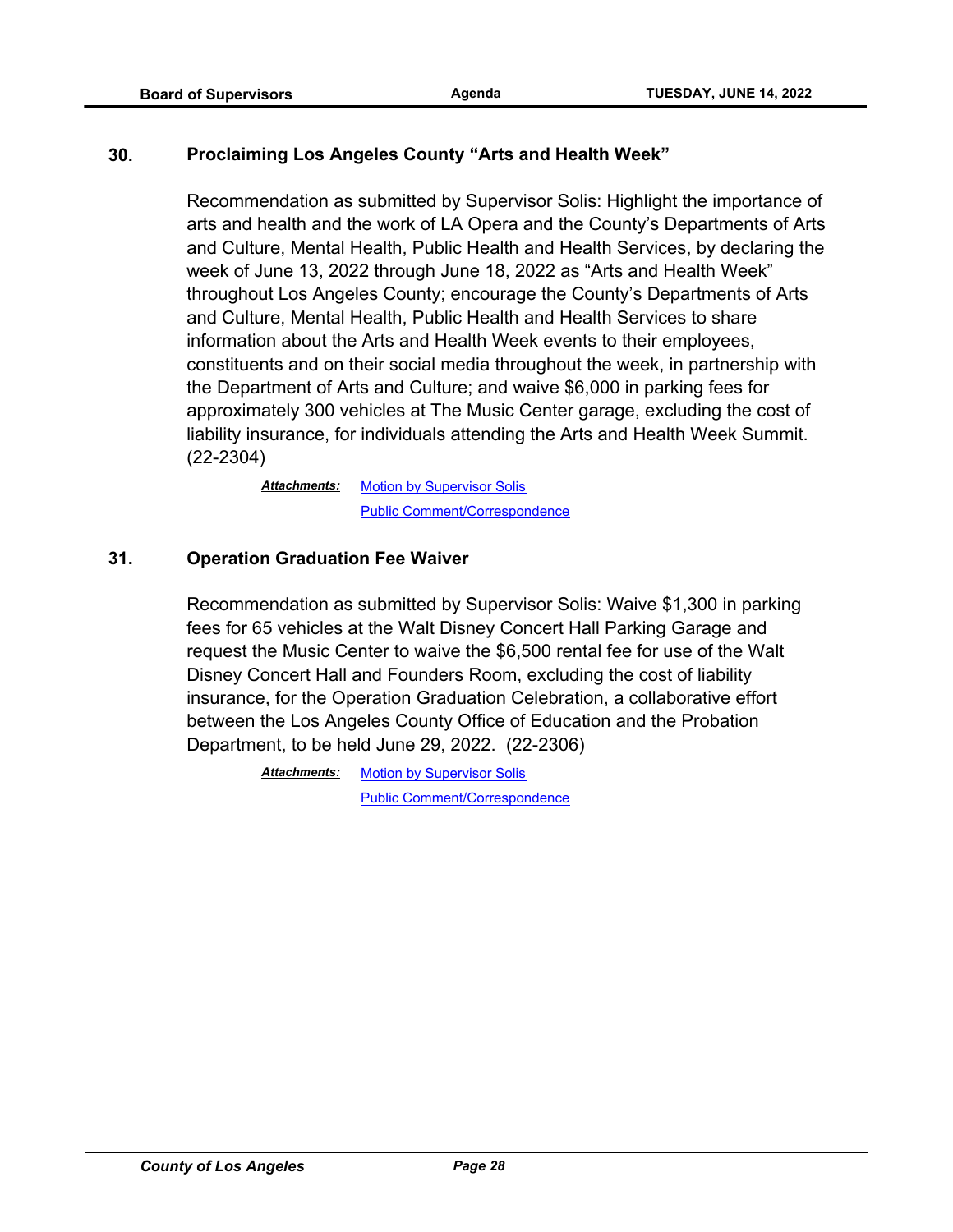#### **32. Grand Park and The Music Center's 4th of July Block Party 2022 Parking Fee Waiver**

Recommendation as submitted by Supervisor Solis: Waive the following fees, excluding the cost of liability insurance, for the production of the 10th Annual 4th of July Block Party event hosted by The Music Center and Grand Park, to be held July 4, 2022:

\$2,061 in parking fees for 229 vehicles for the use of Lot 26 on July 3 from 7:00 p.m. to July 4, 2022 at 11:59 p.m.;

\$6,390 in parking fees for 639 vehicles for use of Lot 10 on July 4, 2022 for 24 hours;

\$900 in parking fees for 100 vehicles for the use of Lot 16 on July 4, 2022 for 24 hours;

\$450 in parking fees for 50 vehicles for the partial use of Lot 18 on July 4, 2022 for 24 hours; and

\$120 in parking fees for the full use of Lot 11A from on July 3 from 7:00 p.m. to July 4, 2022 at 11:59 p.m. (22-2303)

Attachments: [Motion by Supervisor Solis](http://file.lacounty.gov/SDSInter/bos/supdocs/169874.pdf) [Public Comment/Correspondence](http://file.lacounty.gov/SDSInter/bos/supdocs/169875.pdf)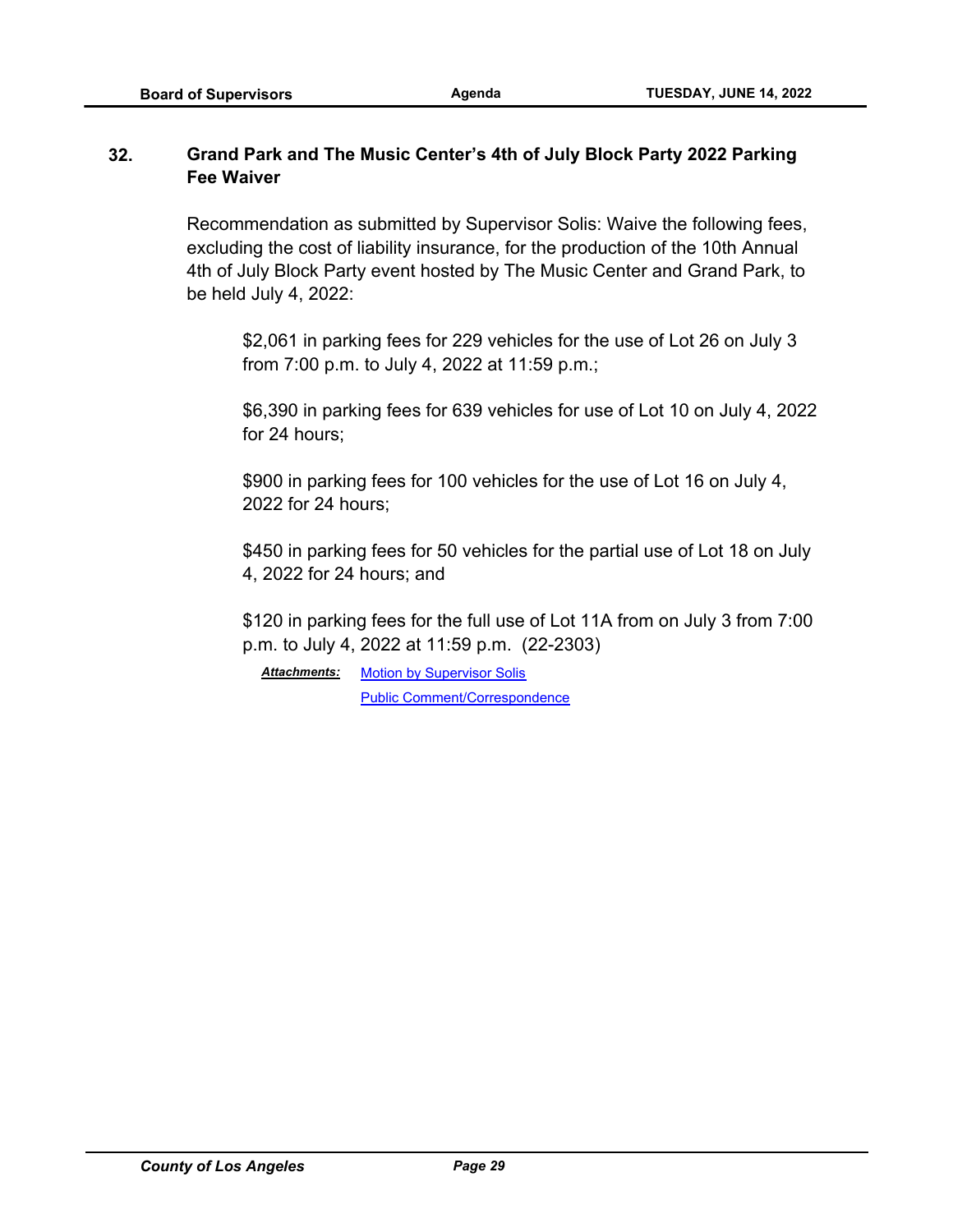## **33. Findings to Continue Teleconference Meetings Under Assembly Bill 361 and Related Actions**

Recommendation: Acting on behalf of the Board of Supervisors, and on behalf of entities for which the Board members serve as governing members (Governing Members), and for commissions, task forces, etc., which were, or are, created either by the Board or Governing Members or at their direction, and are subject to the Brown Act: (1) find in accordance with Assembly Bill (AB) 361 Section 3(e)(3), California Government Code Section 54953(e)(3), that the Board has reconsidered the circumstances of the State of Emergency due to the COVID-19 pandemic and that the State of Emergency remains active and (2) find, in accordance with AB 361 Section 3(e)(3), California Government Code Section 54953(e)(3), that local officials continue to recommend measures to promote social distancing. (As requested at the Board meeting of November 2, 2021.) (21-4261)

Attachments: [Public Comment/Correspondence](http://file.lacounty.gov/SDSInter/bos/supdocs/169705.pdf)

#### **34. Board of Supervisors Meeting Minutes for April 2022**

Executive Officer of the Board's recommendation: Approve minutes for the April 2022 meetings of the Board of Supervisors and Special Districts for which the Board is the governing body. **NOTE: The minutes for the month of April 2022 can be found online at:** https://lacounty.gov/sop/ (22-2049)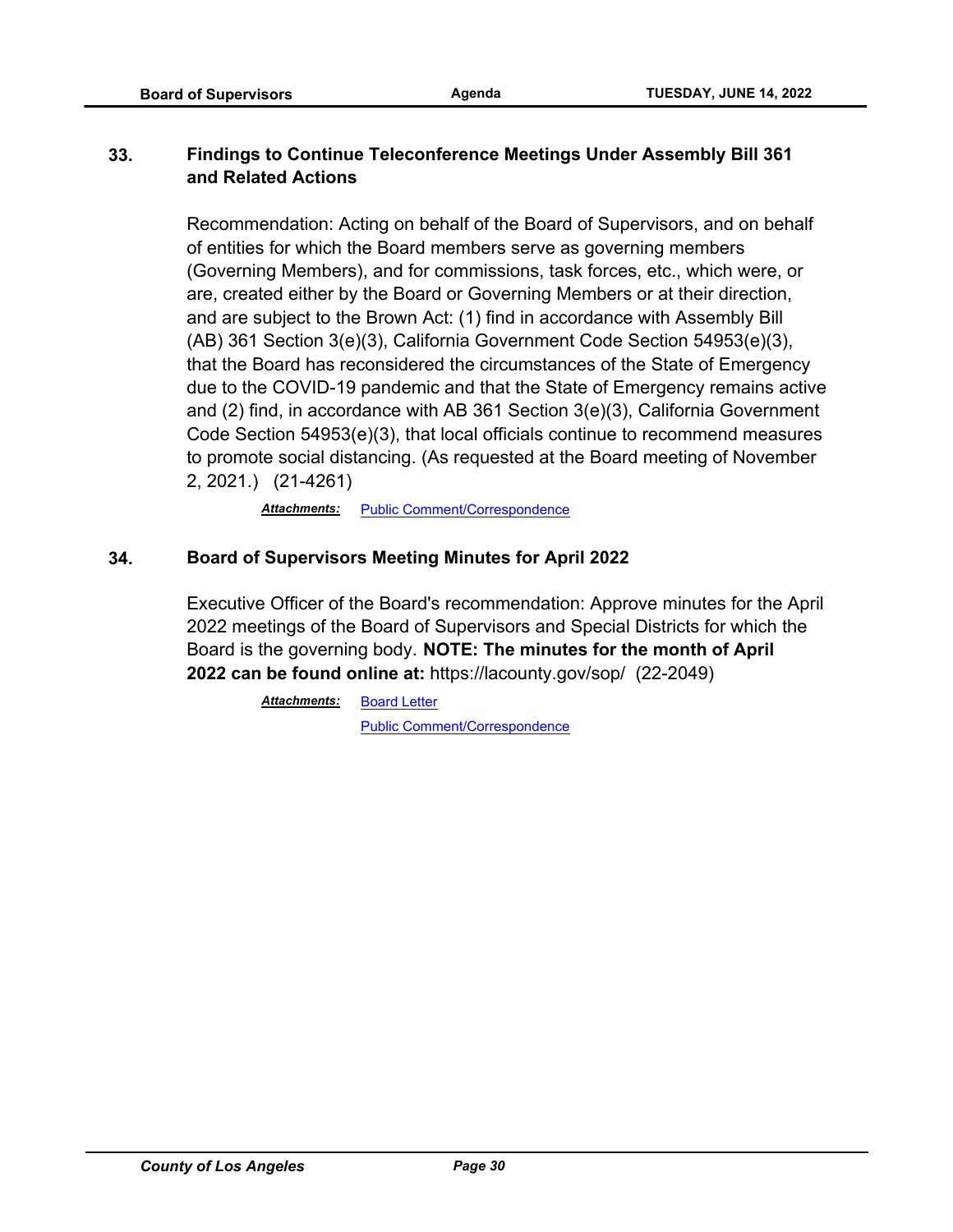#### **Fish and Wildlife**

#### **35. Fish and Wildlife Propagation Fund Grant Awards**

Recommendation: Approve the Fish and Wildlife Propagation Fund Grant request in an amount up to \$3,000 to stock fish at the MacArthur Park Lake located at 2230 West Sixth Street in Los Angeles (1), for fishing derbies to be held during the 2022 calendar year. (22-2132)

> [Board Letter](http://file.lacounty.gov/SDSInter/bos/supdocs/169481.pdf) [Public Comment/Correspondence](http://file.lacounty.gov/SDSInter/bos/supdocs/169484.pdf) *Attachments:*

#### **36. Fish and Wildlife Propagation Fund Grant Awards**

Recommendation: Approve the Fish and Wildlife Propagation Fund Grant request for 500 pounds of fish, in an amount up to \$3,000, to stock fish at East Los Angeles Recreation District Lake, formerly Belvedere Community Regional Park, located at 4914 East Cesar Chavez in Los Angeles (1), for the Belvedere Park Family and Holiday Fishing Derby, to be held on June 18, 2022. (22-2150)

> [Board Letter](http://file.lacounty.gov/SDSInter/bos/supdocs/169515.pdf) [Public Comment/Correspondence](http://file.lacounty.gov/SDSInter/bos/supdocs/169516.pdf) *Attachments:*

#### **37. Fish and Wildlife Propagation Fund Grant Awards**

Recommendation: Approve the Fish and Wildlife Propagation Fund Grant request for 500 pounds of fish, in an amount up to \$3,000, to stock fish at the Don Knabe Community Regional Park located at 19700 South Bloomfield Avenue in Cerritos (4), for the 2022 Cerritos Youth Fishing Derby, to be held during the 2022 calendar year. (22-2144)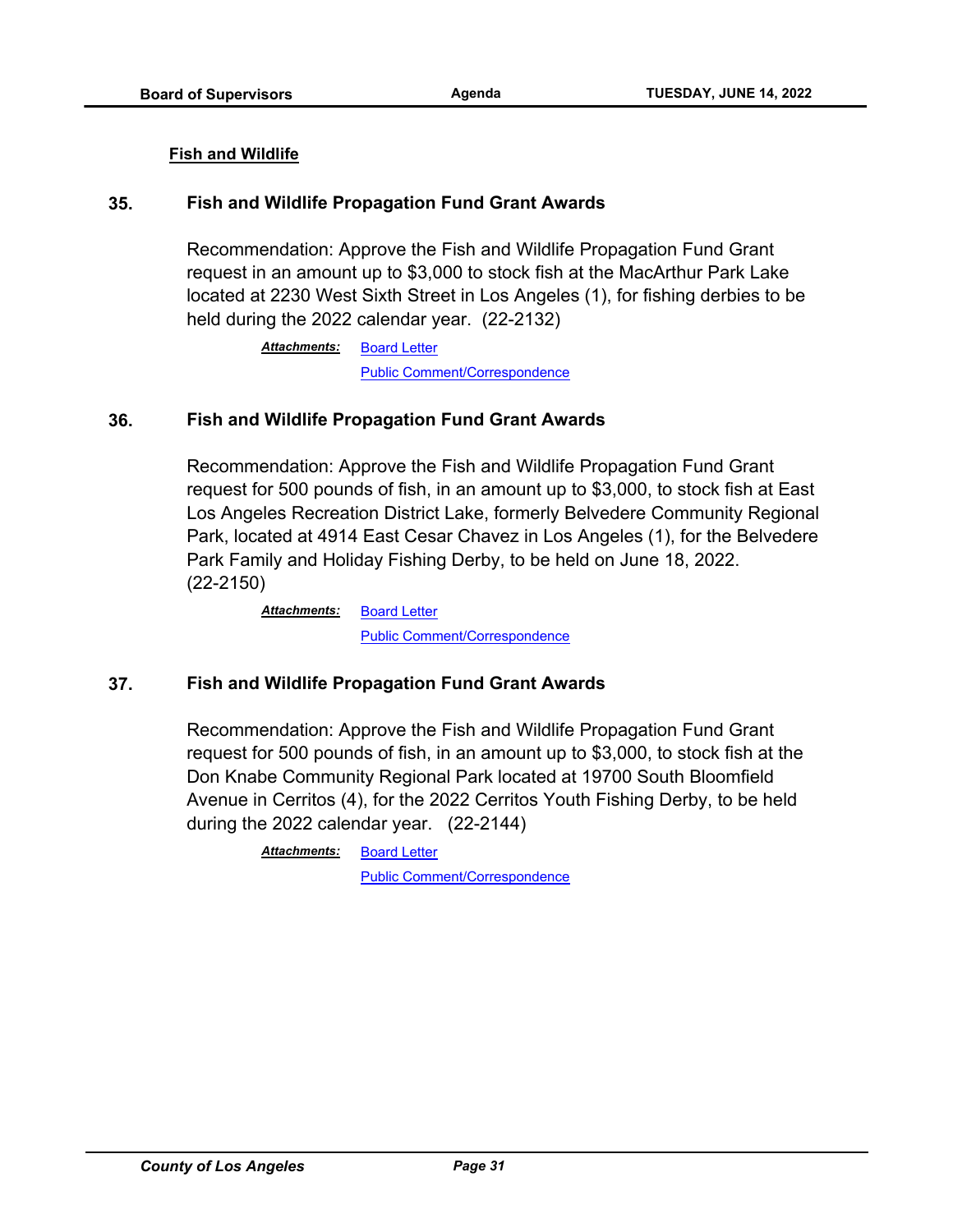#### **38. Fish and Wildlife Propagation Fund Grant Awards**

Recommendation: Approve the Fish and Wildlife Propagation Fund Grant request for 500 pounds of fish, in an amount up to \$3,000, to stock fish at the La Mirada Community Regional Park located at 13701 South Adelfa Avenue in La Mirada (4) for the 2022 La Mirada Youth Fishing Derby, to be held on September 17, 2022. (22-2129)

> [Board Letter](http://file.lacounty.gov/SDSInter/bos/supdocs/169475.pdf) *Attachments:* [Public Comment/Correspondence](http://file.lacounty.gov/SDSInter/bos/supdocs/169476.pdf)

#### **Commission for Women**

#### **39. Women's Recovery Response Grant Award**

Recommendation: Accept a grant in the amount of \$25,000 from the California Commission on the Status of Women and Girls to partially offset the Los Angeles County Commission for Women's expenses for events and activities associated with gender equity for women and girls in the areas of health, education, domestic violence and safety; instruct the President of the Los Angeles County Commission for Women to send a letter of appreciation to the California Commission on the Status of Women and Girls expressing the Board's appreciation for the generous grant award; and submit regular progress reports and a final assessment to the California Commission on the Status of Women and Girls and the Executive Officer of the Board outlining all related outcomes resulting from the use of funding provided according to the provided deadlines. (22-2125)

> [Board Letter](http://file.lacounty.gov/SDSInter/bos/supdocs/169468.pdf) *Attachments:*

[Public Comment/Correspondence](http://file.lacounty.gov/SDSInter/bos/supdocs/169469.pdf)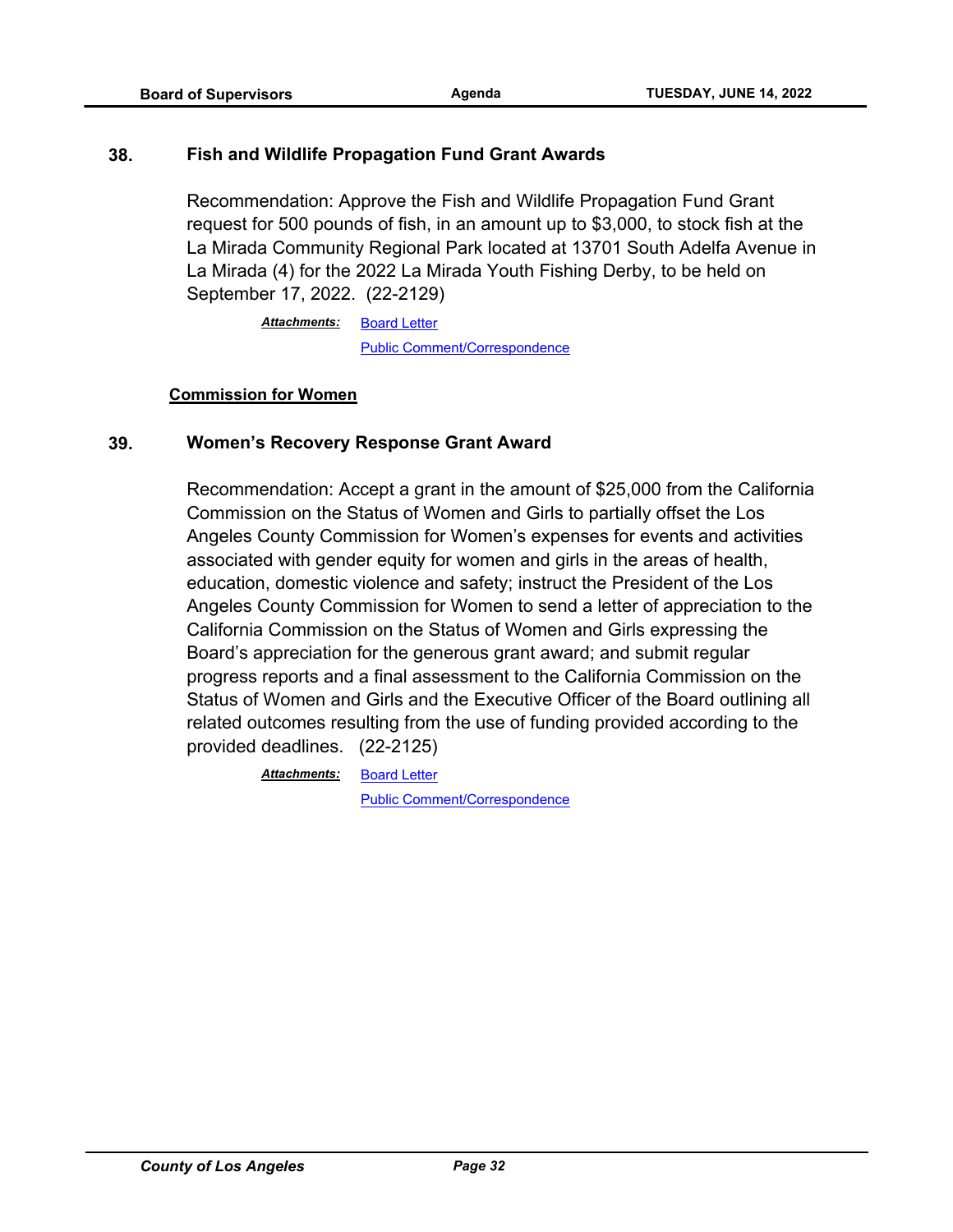#### **ADMINISTRATIVE MATTERS 40 - 139**

#### **Chief Executive Office**

#### **40. Vermont Corridor Site 2 Project**

Recommendation: Approve a change in the proposed scope of development from mixed-use, market-rate housing to a County administrative office building for the Vermont Corridor Site 2, located at 550 South Vermont Avenue and 3175 West 6th Street in the City of Los Angeles (Properties) (2) and designate the Chief Executive Officer to manage and oversee pre-development activities related to the proposed development of the Vermont Corridor Site 2; approve an appropriation adjustment to transfer \$591,000 from the Project and Facility Development (PDF) budget to the Vermont Corridor Site 2 Renovation Project, Capital Project No. 87802, to fund County and consultant services; approve a total pre-development budget of \$6,591,000, and authorize the Chief Executive Officer to negotiate and execute the Pre-Development Agreement (PDA) in the amount of \$5,700,000 with Los Angeles County Facilities 2 for pre-development activities related to the County-owned Properties; authorize the Chief Executive Officer to execute any additional transactional documents and take any other actions consistent with, and/or necessary for, the implementation of the foregoing actions; and find that the recommended actions are either exempt from or not considered a project under the California Environmental Quality Act. (22-2142)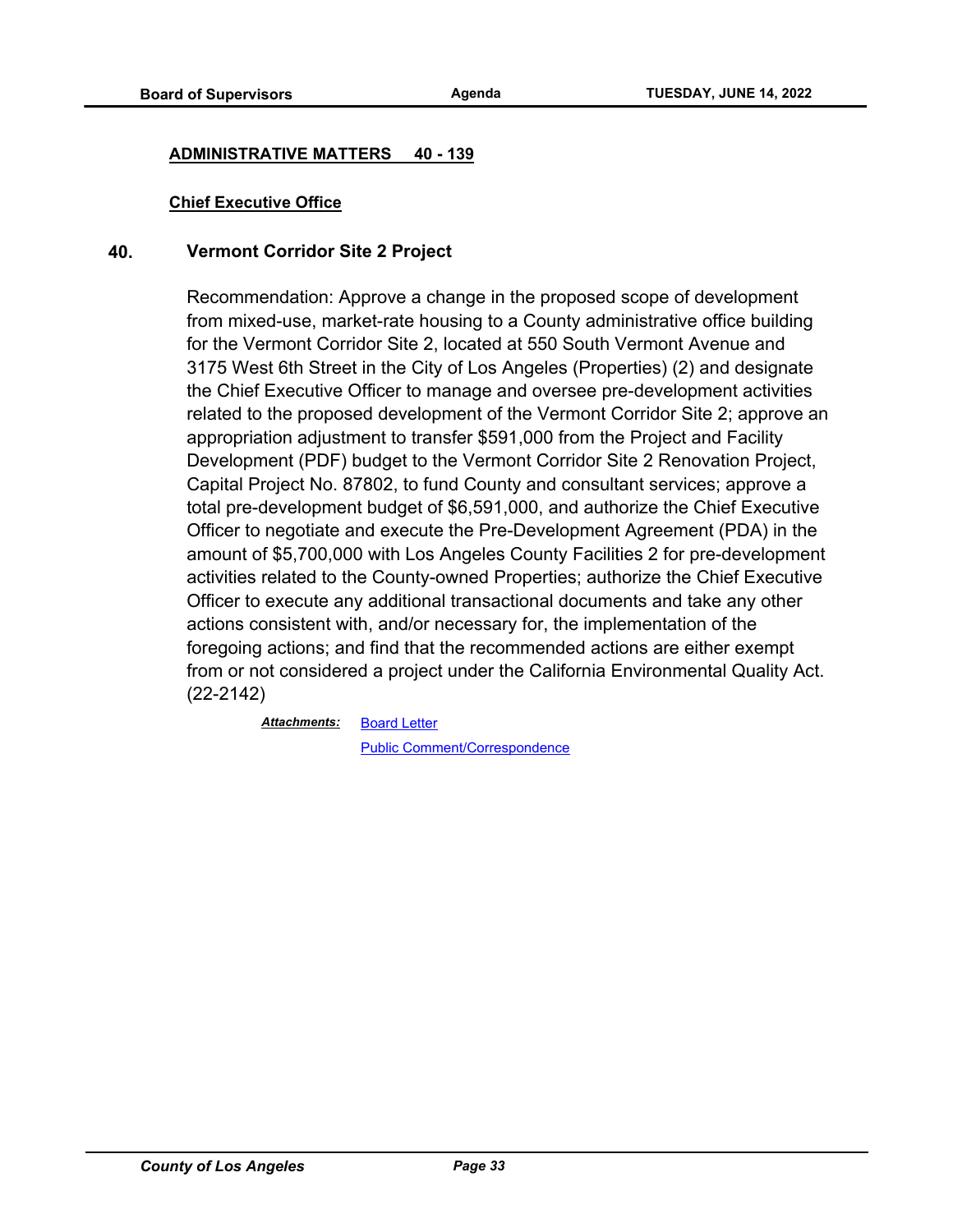#### **41. General Services Agreements Renewal**

Recommendation: Approve the renewal of General Services Agreements (GSAs) for a five-year term commencing July 1, 2022 through June 30, 2027 with the cities of Agoura Hills, Alhambra, Avalon, Baldwin Park, Bell Gardens, Bellflower, Bradbury, Burbank, Compton, Covina, Glendora, Hidden Hills, Industry, Inglewood, La Puente, Lancaster, Lynwood, Manhattan Beach, Maywood, Montebello, Palos Verdes Estates, Pico Rivera, Pomona, Redondo Beach, Signal Hill, South Gate, Torrance and Westlake Village, authorizing the County to provide immediate essential services requested by participating cities; and authorize the Chair to sign the GSAs with the cities upon presentation. (22-2145)

> [Board Letter](http://file.lacounty.gov/SDSInter/bos/supdocs/169505.pdf) [Public Comment/Correspondence](http://file.lacounty.gov/SDSInter/bos/supdocs/169506.pdf) *Attachments:*

#### **42. Department of Mental Health Lease Amendment**

Recommendation: Authorize the Chief Executive Officer to execute a proposed lease amendment with Sam Merrell (Landlord), to extend the term of the lease until May 31, 2023, for the Department of Mental Health's continued use of approximately 17,000 sq ft of office space and 48 on-site parking spaces located at 150 West 7th Street in the City of San Pedro (4), with an estimated maximum first-year base rental amount of \$476,000 and an estimated total lease amount of \$550,000 over the one-year term, which includes the base rent, estimated electricity costs of \$34,000 and tenant improvement costs of \$40,000 to be paid in one lump sum with the rental costs 100% funded by State Mental Health Services Act funds and other State and Federal funding sources; authorize the Chief Executive Officer to execute any other ancillary documentation necessary to effectuate the proposed lease amendment, and take actions necessary and appropriate to implement the proposed lease amendment including, without limitation, any early termination rights; and find that the proposed lease amendment is exempt from the California Environmental Quality Act. (22-2147)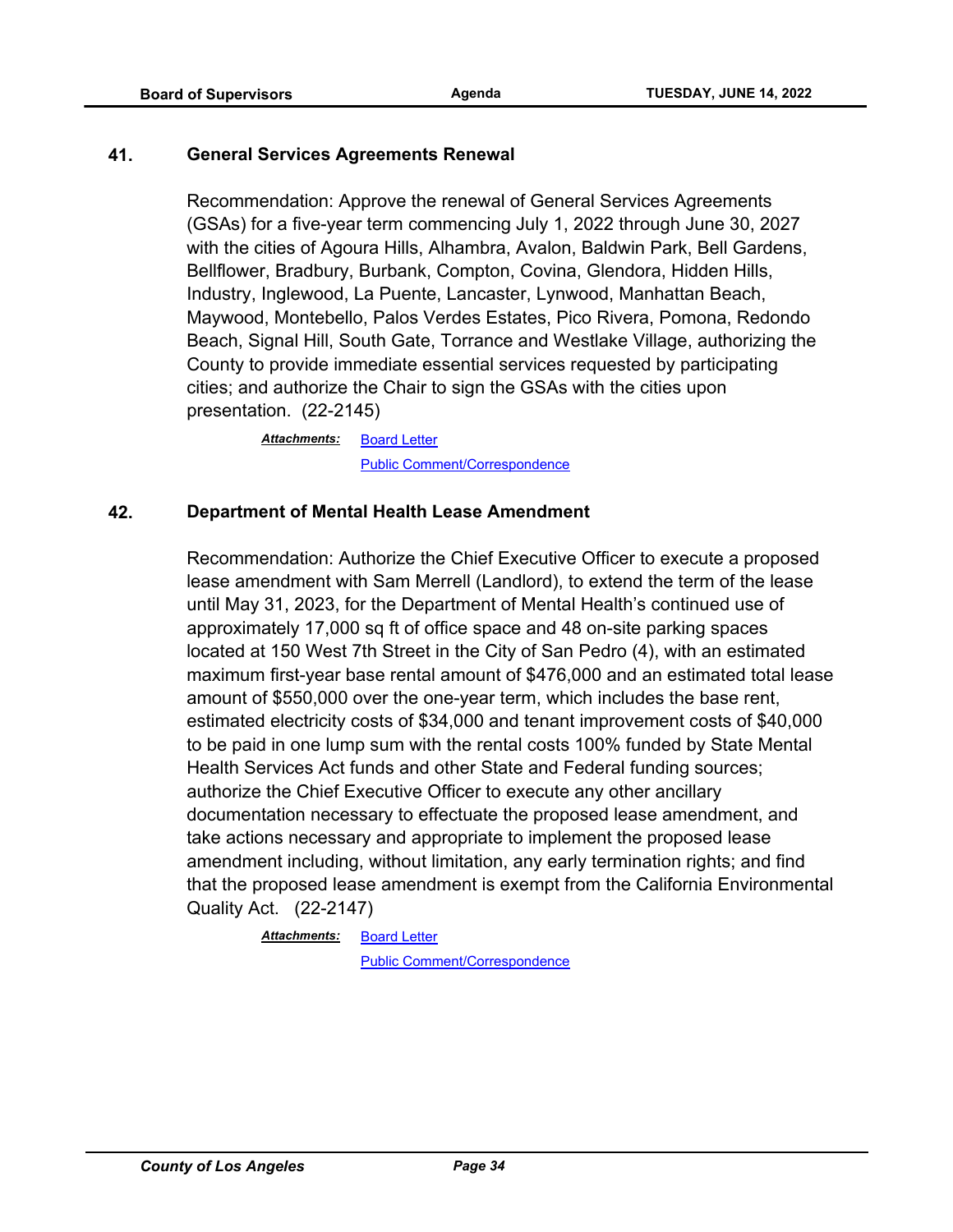#### **43. Fiscal Sponsor Agreement Amendment**

Recommendation: Authorize the Chief Executive Officer to amend the existing fiscal sponsor agreement between the County and Southern California Grantmakers for fiscal sponsorship services to support the Center for Strategic Partnerships, to extend the agreement through June 30, 2025, increase the minimum private sector contribution and add an exhibit outlining operation and budget procedures. (22-2209)

> [Board Letter](http://file.lacounty.gov/SDSInter/bos/supdocs/169692.pdf) [Public Comment/Correspondence](http://file.lacounty.gov/SDSInter/bos/supdocs/169693.pdf) *Attachments:*

#### **44. Countywide Classification/Compensation Actions**

Recommendation: Approve an ordinance for introduction amending County Code, Title 6 - Salaries to add two new unclassified classifications, one for the District Attorney's Office and the other for the soon-to-be established Department of Economic Opportunity; add five new employee classifications, two for the Internal Services Department and three for the soon-to-be established Department of Youth Development; delete one non-represented classification; change the title of one unclassified classification; and reclassify 21 positions in the Departments of Chief Executive Office, Children and Family Services, Fire, Human Resources, Mental Health, Probation and Regional Planning. (Relates to Agenda No. 141) (22-2148)

> [Board Letter](http://file.lacounty.gov/SDSInter/bos/supdocs/169510.pdf) [Public Comment/Correspondence](http://file.lacounty.gov/SDSInter/bos/supdocs/169512.pdf) *Attachments:*

#### **45. Relocation Reimbursement for Assistant Director, Department of Public Works**

Recommendation: Approve reimbursement of up to \$10,000 for reasonable actual relocation costs for Ms. Miki Esposito to the Los Angeles County area to serve as Assistant Director for the Department of Public Works. (22-2146)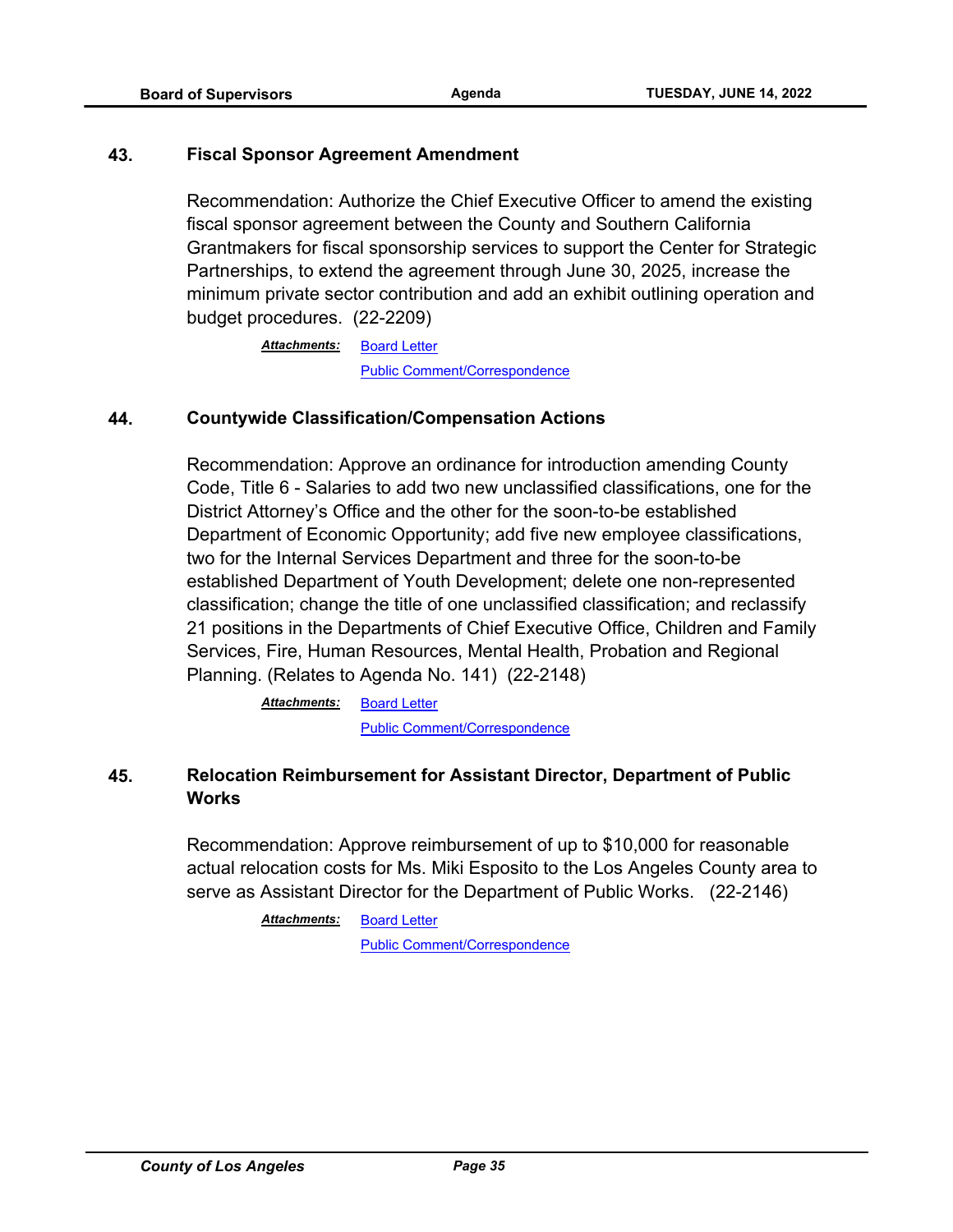#### **County Operations**

#### **46. Acceptance of Grant Award for the Arts**

Recommendation: Approve and authorize the Director of Arts and Culture to accept the grant award of \$500,000 from the National Endowment for the Arts (NEA) to support sub-grants to arts service organizations in the County that are current Organizational Grant Program grantees to support recovery from the COVID-19 pandemic; and execute a grant agreement with the NEA and future amendments to extend the term, add, delete, modify or replace terms, including the statement of work, allow for the rollover of unspent funds and reflect regulatory and/or policy changes. **(Department of Arts and Culture)** APPROVE (22-2086)

> [Board Letter](http://file.lacounty.gov/SDSInter/bos/supdocs/169434.pdf) [Public Comment/Correspondence](http://file.lacounty.gov/SDSInter/bos/supdocs/169435.pdf) *Attachments:*

#### **47. Temporary Transfers to Meet Financial Obligations**

Recommendation: Adopt a resolution authorizing temporary transfers from available funds to meet financial obligations of special districts and other entities, which will occur between July 1, 2022 and April 24, 2023. **(Department of Auditor-Controller)** ADOPT (22-2124)

> [Board Letter](http://file.lacounty.gov/SDSInter/bos/supdocs/169482.pdf) *Attachments:*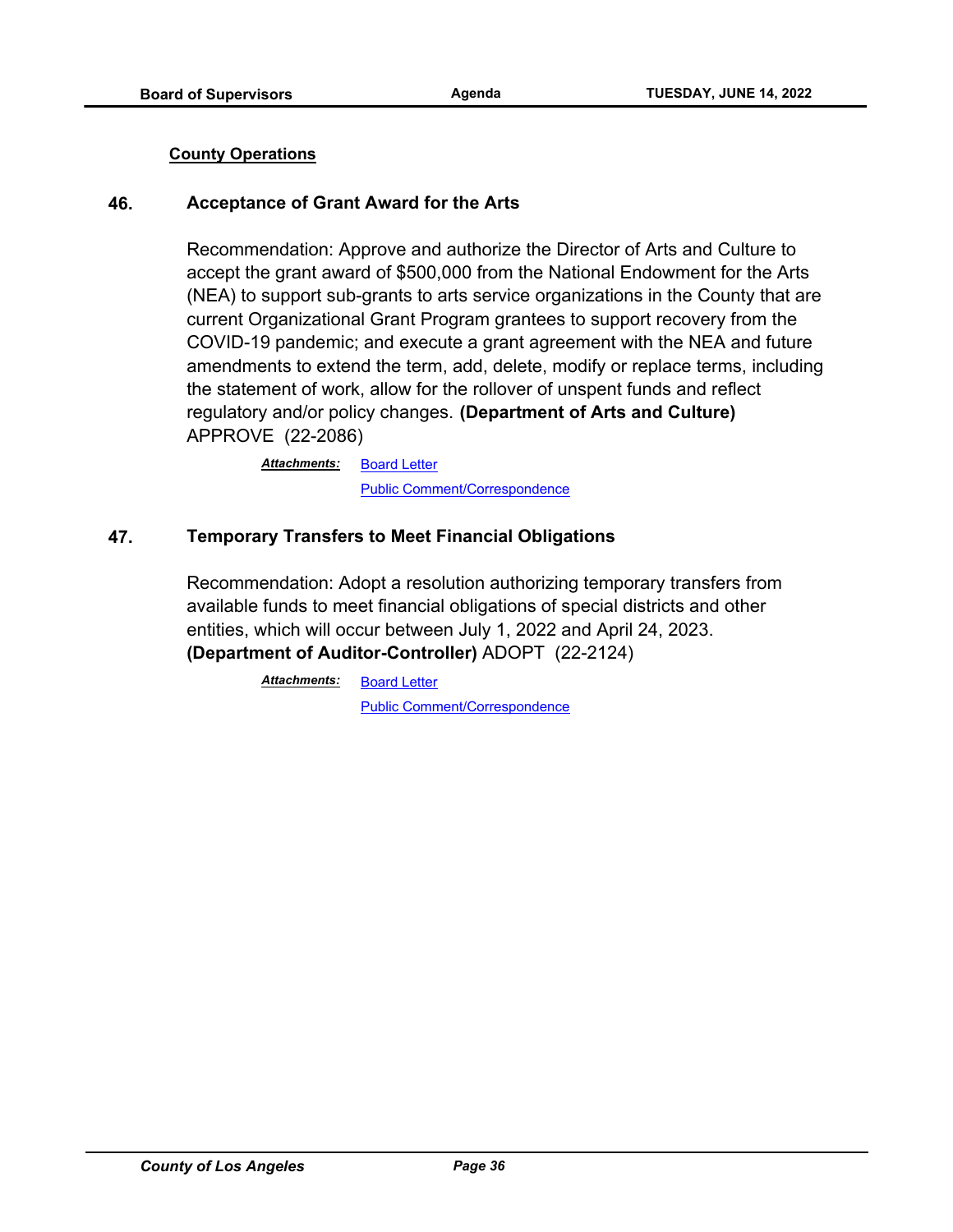## **48. Resolution on Project No. 2018-003209-(All Districts) for the Green Zone Districts**

Recommendation: Adopt a resolution to Plan Amendment No. RPPL2020-002900-(1-5), as part of Project No. 2018-003209-(1-5), to promote environmental justice by establishing 11 Green Zone Districts in communities that are disproportionately affected by toxic pollutant and contaminants generated from various land uses over time; rezoning for 27 parcels and land use designation changes for 14 parcels; adding definitions for sensitive uses and recycling and waste management uses; establishing additional permitting requirements and development standards for existing and new industrial and vehicle related uses; additional development standards for new sensitive uses located adjacent to industrial uses; and new recycling and solid waste permitting requirements and development standards. (On December 21, 2021, the Board indicated its intent to approve the ordinance.) **(County Counsel)** ADOPT (Relates to Agenda Nos. 125 and 126) (21-4632)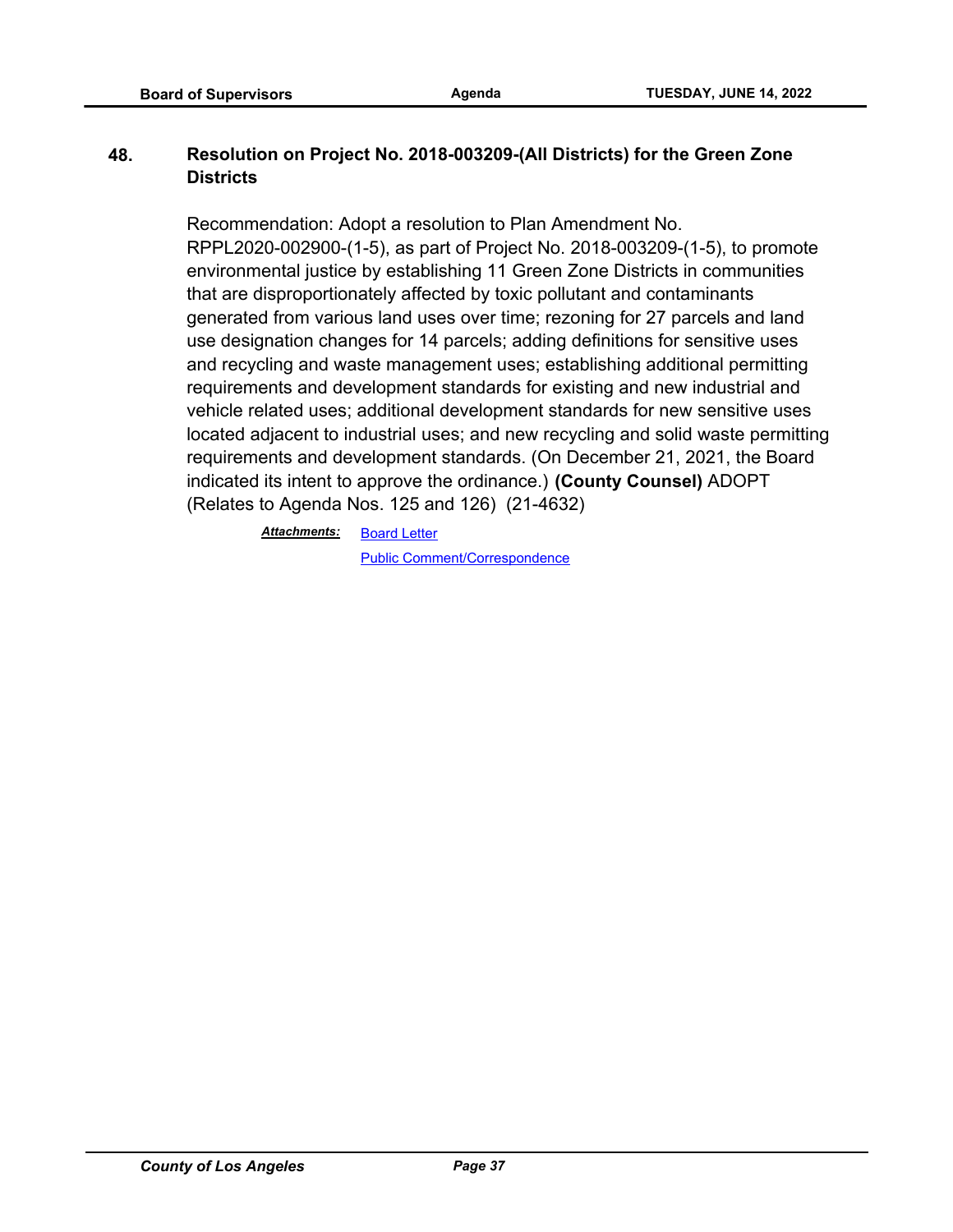#### **49. Settlement of Employment Matter**

Recommendation: Approve a settlement of Employment Matter, Los Angeles Superior Court Case No. 21STCV36479, in the amount of \$500,000 of a pending litigation employment case filed by a Probation Department employee; and instruct the Auditor-Controller to draw a warrant to implement this settlement from the Probation Department's budget. **(County Counsel)** APPROVE (22-2281)

> [Board Letter](http://file.lacounty.gov/SDSInter/bos/supdocs/169806.pdf) [Public Comment/Correspondence](http://file.lacounty.gov/SDSInter/bos/supdocs/169807.pdf) *Attachments:*

# **50. Settlement of the Matter Entitled, Hunger Action Los Angeles, et al. v. County of Los Angeles, et al.**

Recommendation: Approve a settlement of the matter entitled, Hunger Action Los Angeles, et al. v. County of Los Angeles, et al., Case No. 21STCP03835, and submission of a Stipulated Injunction to the court for review and approval; and instruct the Auditor-Controller to draw a warrant to implement this settlement from the Department of Public Social Services' budget. **(County Counsel)**  APPROVE (22-2149)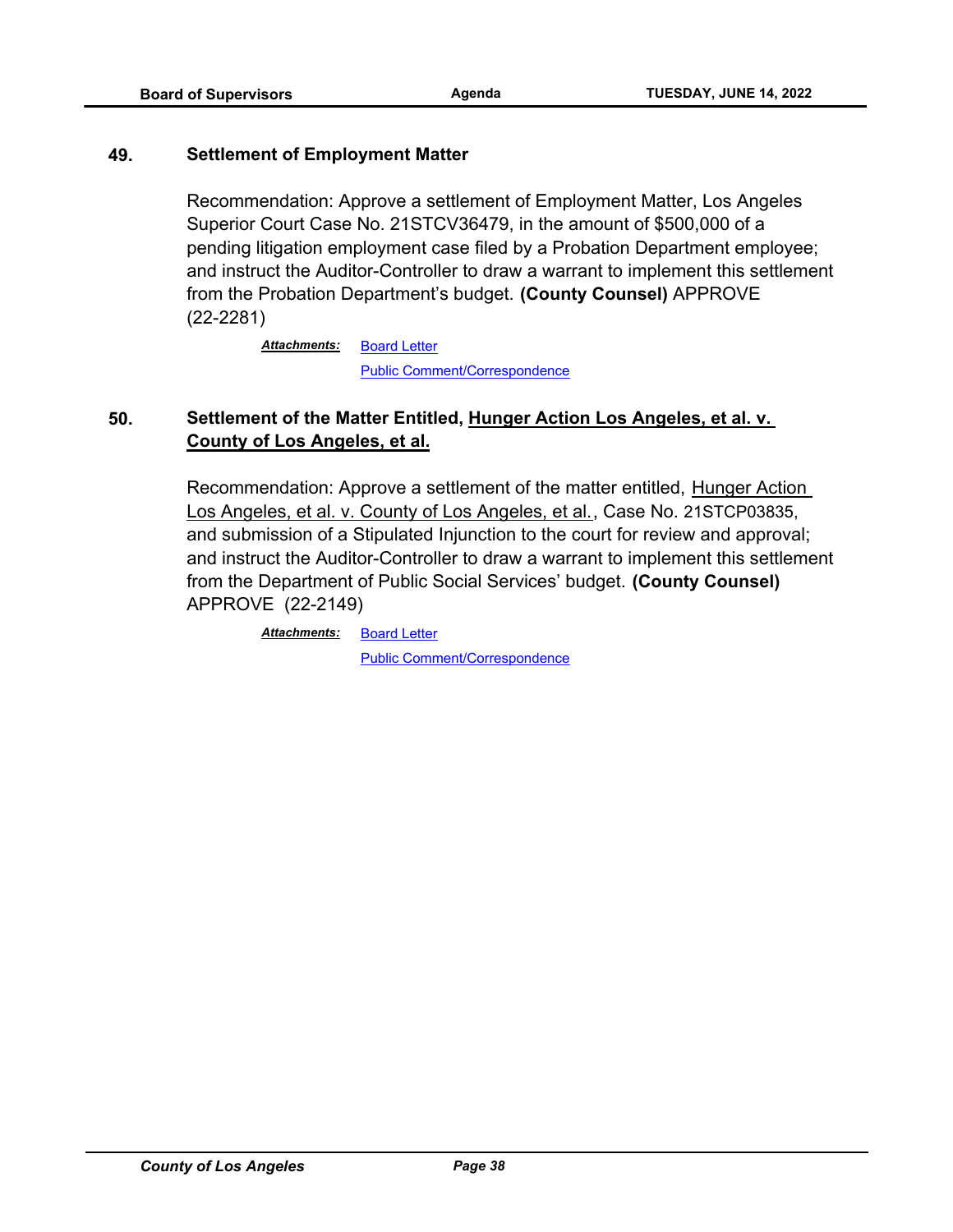## **51. Microsoft Unified Support and Consulting Services Sole Source Contract**

Recommendation: Authorize the Director of Internal Services to award and execute a Unified Support and Consulting Services sole source contract with Microsoft Corporation to provide as-needed technical professional services and proactive/reactive proprietary services that support the County's Microsoft environment, for an initial term of two years, commencing upon execution, with six one-year and six month-to-month extension options, with the total amount authorized for expenditure under this contract not to exceed \$13,000,000 per calendar year during the term of the contract; exercise the extension options, execute applicable amendments to the contract to make necessary changes which affects the statements of work, to add/delete services and/or features to existing unified service packages, make changes to the pricing schedules, and/or revise the terms and conditions to align with Board policy changes and directives, execute applicable contract amendments should the original contracting entity merge, be acquired, or otherwise have a change of entity, execute individual work orders and/or statements of services on behalf of County Departments, and amend, delete, and/or replace any exhibits to the contract to approve programmatic and/or administrative workflow changes needed to effectively manage the contract. **(Internal Services Department)** APPROVE *(NOTE: The Acting Chief Information Officer recommends approval of this item.)* (22-2085)

> [Board Letter](http://file.lacounty.gov/SDSInter/bos/supdocs/169436.pdf) *Attachments:* [Public Comment/Correspondence](http://file.lacounty.gov/SDSInter/bos/supdocs/169437.pdf)

# **52. Camp Glenn Rockey Ceiling Replacement Project for the Probation Department**

Recommendation: Establish and approve the Camp Glenn Rockey Ceiling Replacement Project, Capital Project No. 87829 (Project) located at 1900 Sycamore Canyon Road in the City of San Dimas (5) with a total budget of \$855,000; approve an appropriation adjustment to transfer \$855,000 from the Probation Department-Juvenile Institutions Services, Services and Supplies budget to the Project, to fully fund the proposed Project; authorize the Director of Internal Services to deliver the Project using a Board-approved Job Order Contract; and find that the proposed Project is exempt from the California Environmental Quality Act. **(Internal Services Department)** APPROVE (22-2077)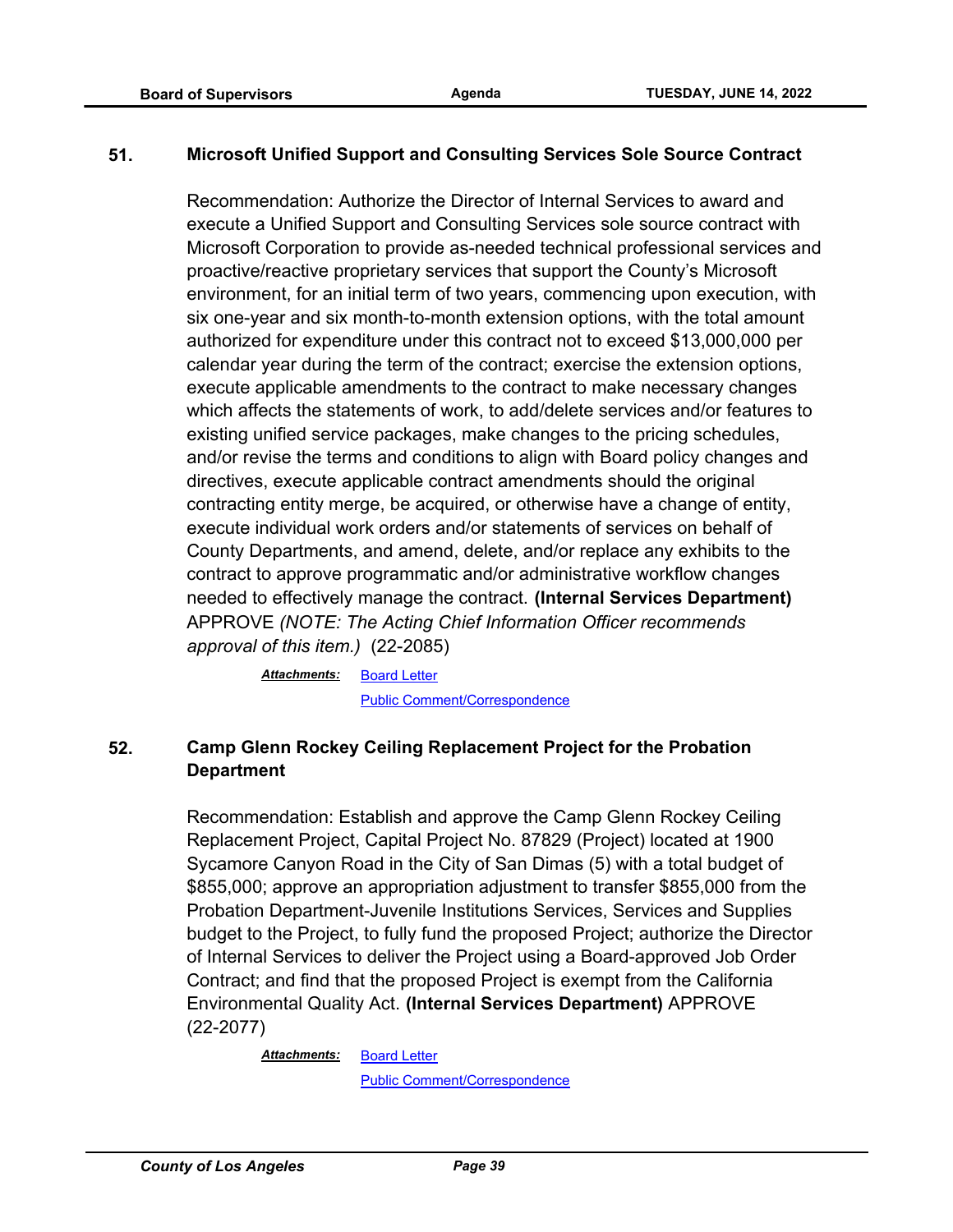# **53. Electric Vehicle Supply Equipment Workforce Training and Development Program and the Sustainable Transportation Planning Program Grant Awards**

Recommendation: Authorize the Director of Internal Services to accept grant funds in amounts up to \$499,530 from the California Energy Commission (CEC) for the County Regional Electric Vehicle Supply Equipment (EVSE) Workforce Training and Development Program, and execute all necessary contractual and program documents to secure grant funding including, without limitation, CEC grant contract, amendments or change orders, and subject to available funds, alterations in the grant amount; accept grant funds in amounts up to \$675,000 from the California Department of Transportation (CalTrans) for the County of Los Angeles Shared and Electric Mobility Project and execute all necessary contractual and program documents to secure grant funding including, without limitation, CalTrans grant contract, amendments or change orders, and subject to available funds, alterations in the grant amount; execute other documents, agreements, sub-recipient agreements or contracts associated for the acceptance and use of these grants; and find that the proposed projects are exempt from the California Environmental Quality Act. **(Internal Services Department)** APPROVE (22-2044)

> [Board Letter](http://file.lacounty.gov/SDSInter/bos/supdocs/169350.pdf) [Public Comment/Correspondence](http://file.lacounty.gov/SDSInter/bos/supdocs/169351.pdf) *Attachments:*

# **54. Laptop Refresh Program Funds**

Recommendation: Approve and authorize the utilization of \$10,245,000 from the Information Technology Infrastructure Fund for the Laptop Refresh Program for the replacement of outdated computer equipment that is having a detrimental effect on County Departments' operations. **(Internal Services Department)** APPROVE (*NOTE: The Acting Chief Information Officer recommends approval of this item.)* (22-2078)

> <u>Attachments: [Board Letter](http://file.lacounty.gov/SDSInter/bos/supdocs/169429.pdf)</u> [Public Comment/Correspondence](http://file.lacounty.gov/SDSInter/bos/supdocs/169430.pdf)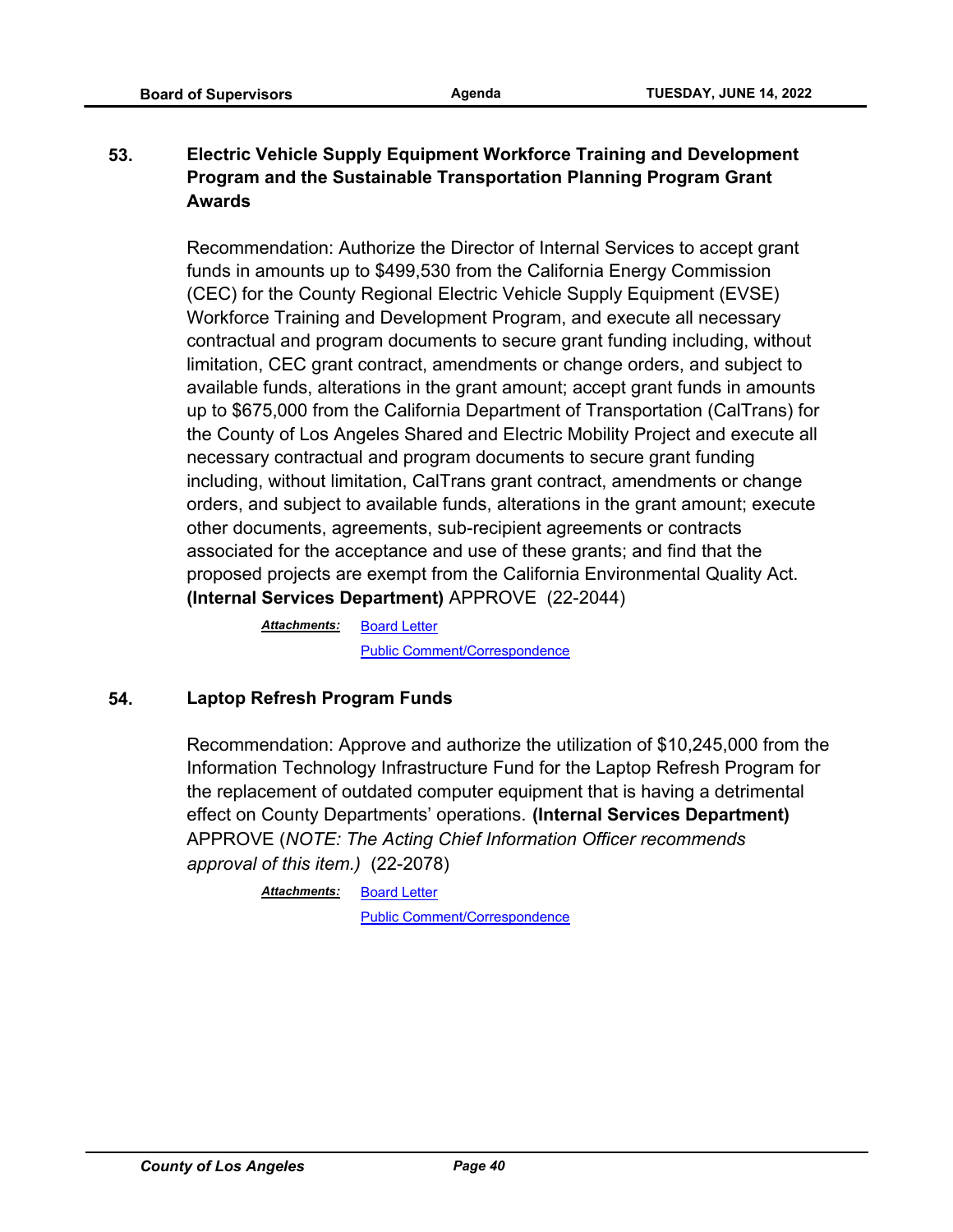#### **Children and Families' Well-Being**

#### **55. Food Services Sole Source Contract**

Recommendation: Authorize the Interim Director of Children and Family Services to execute a contract with LunchStop, Inc. for the provision of meals and snacks to children awaiting court hearings in the Shelter Care Center at the Edmund D. Edelman Children's Court for a one-year term from July 1, 2022 through June 30, 2023 with four one-year extension options from July 1, 2023 through June 30, 2027, at the County's sole discretion, for a maximum annual contract amount of \$189,000, 100% financed by 2011 State Realignment funds included in the Fiscal Year 2022-23 Adopted Budget; and authorize the Interim Director to take the following related actions: **(Department of Children and Family Services)** APPROVE

Execute amendments to increase the payment rate, if necessary to accommodate future increases to the Living Wage rate and increase the annual contract amount by up to 10%, if such an increase is necessary to meet the Living Wage rate or an increase in service demand, provided funding is available;

Exercise the County's extension options to the contracts by written notice, negotiate and execute amendments to the contracts for the reallocation of funds, including unspent funds, to meet unanticipated demands or increase or decrease the maximum annual contract amount up to 10%, when such a change is necessitated by additional and necessary services, provided funding is available;

Terminate the contract for contractor default or for convenience; and

Negotiate and execute contract amendments for any mergers, acquisitions or changes in ownership, for any revisions required by changes in local, State and Federal regulations or for necessary changes to meet the needs of the County's Food Services program. (22-2154)

[Board Letter](http://file.lacounty.gov/SDSInter/bos/supdocs/169543.pdf) *Attachments:*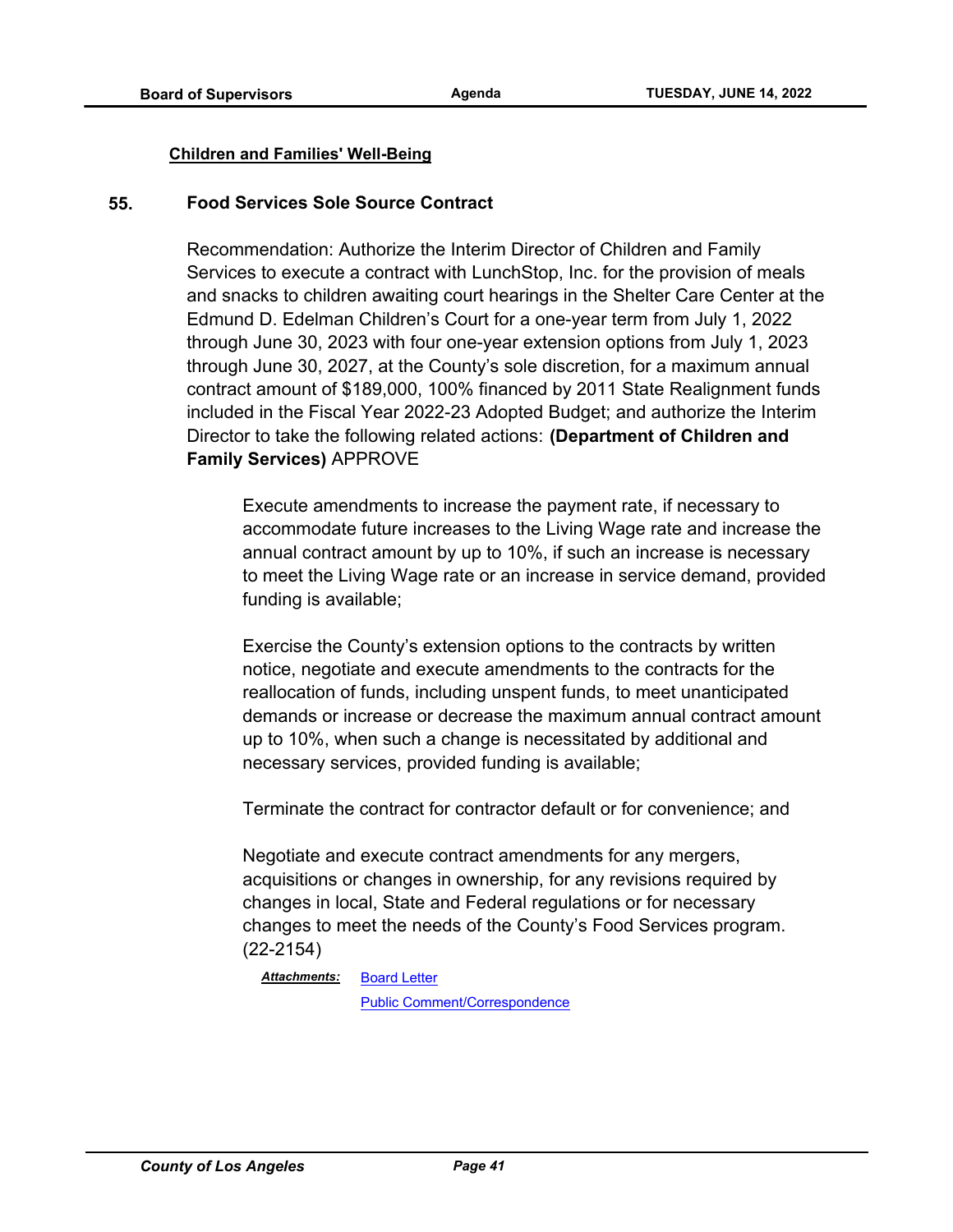## **56. Relative Support Services Sole Source Contracts Amendments**

Recommendation: Authorize the Interim Director of Children and Family Services to execute sole source amendments to 10 current Relative Support Services contracts to extend the term for one year, effective July 1, 2022 through June 30, 2023, as approved by the California Department of Social Services' (CDSS), to allow sufficient time to complete the Request for Proposals (RFP) process for new contracts, with a total projected amount of the one-year extension of approximately \$4,532,900, 100% financed using 2011 State Realignment funds, the total projected amount includes \$4,046,900 for the year, effective July 1, 2022 through June 30, 2023 and the estimated Relative Caregiver Emergency Fund budget of \$486,000; and authorize the Interim Director to take the following related actions: **(Department of Children and Family Services)** APPROVE

Execute amendments to increase or decrease the maximum annual contract amount by no more than 10% to accommodate an increase or decrease in the number of RSS participants to be served, provided funding is available;

Execute amendments to incorporate changes as mandated by Federal, State, County or Municipal laws, regulations, or court orders, provided funding is available;

Execute amendments to extend the contracts for up to an additional year, from July 1, 2023 through June 30, 2024, if necessary, to complete the RFP, contingent upon the approval of CDSS, and provided funding is available;

Terminate a contract for contractor's default; and

Execute amendments to increase the maximum contract amount to reallocate funding in the event another contract is terminated for convenience or contractor's default, provided funding is available. (22-2139)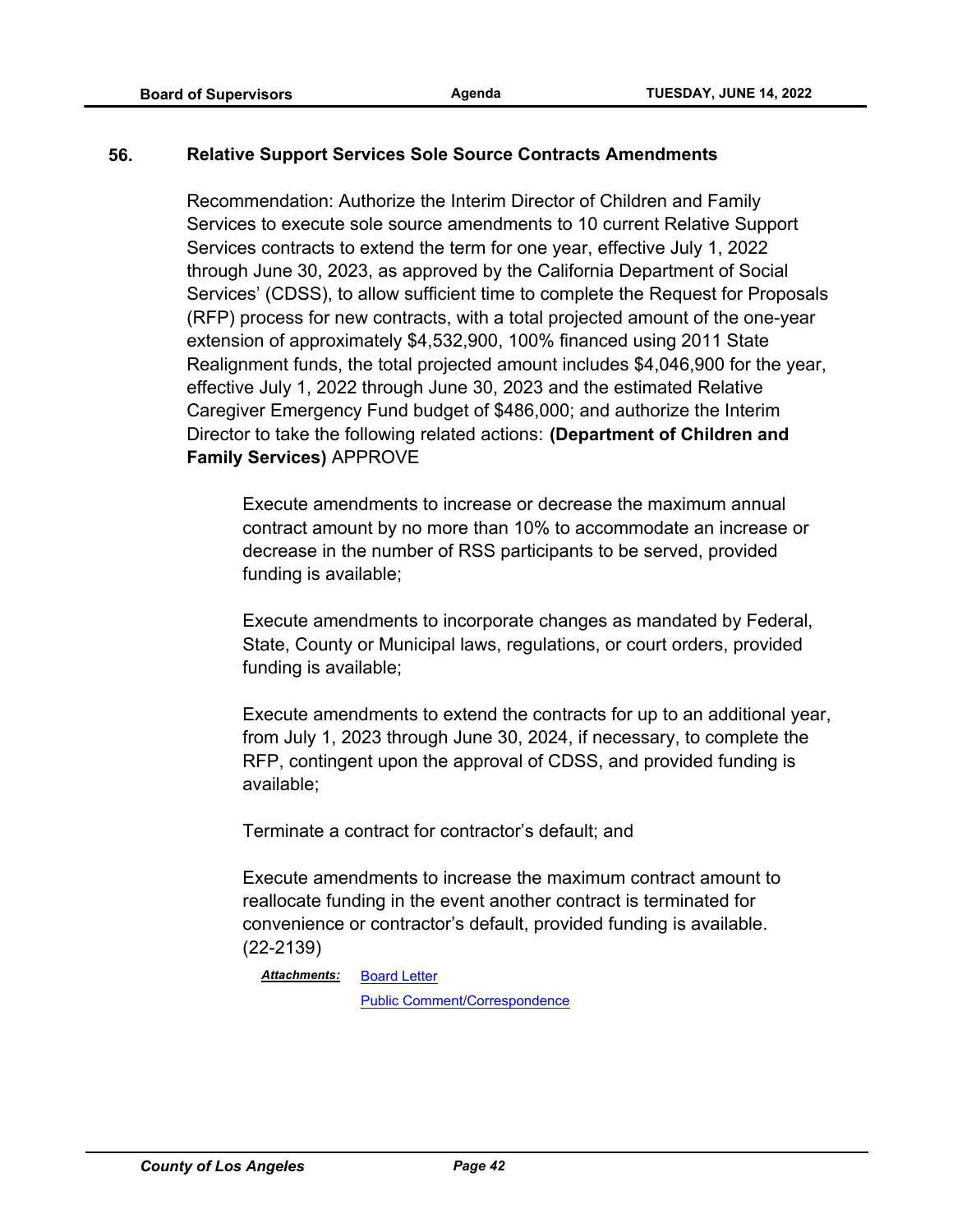# **57. Transitional Housing for Transition Age Youth Services Sole Source Contract Amendment**

Recommendation: Authorize the Interim Director of Children and Family Services to execute a sole source contract amendment to extend the Los Angeles Homeless Services Authority's Transitional Housing for Transition Age Youth (Independent Living Program) Services contract for up to one year, effective July 1, 2022 through June 30, 2023, with a maximum annual contract amount of \$2,871,556, financed by 55% Federal and 45% State funds; increase or decrease the maximum annual contract amount by no more than 10% to accommodate an increase or decrease in units of service, provided that funding is available; execute contract amendments for changes affecting the scope of work or to any of the terms or conditions included under the contract, including changes to the payment structure, provided that such amendments are consistent with applicable Federal, State and County requirements; and terminate the contract for contractor default or for convenience. **(Department of Children and Family Services)** APPROVE (22-2136)

> [Board Letter](http://file.lacounty.gov/SDSInter/bos/supdocs/169489.pdf) *Attachments:* [Public Comment/Correspondence](http://file.lacounty.gov/SDSInter/bos/supdocs/169490.pdf)

## **58. Family Preservation Services Sole Source Contract Amendments**

Recommendation: Authorize the Interim Director of Children and Family Services to execute amendments to each of the 60 Family Preservation (FP) contracts to extend the term effective July 1, 2022 through June 30, 2023, with an additional one-year period and six month-to-month extension options at the County's sole discretion, in order to complete the upcoming FP solicitation, with a maximum annual contract amount of \$31,767,286, funding is included in the Fiscal Year (FY) 2022-23 Adopted Budget and will be included in the Department's subsequent budget requests; and authorize the Interim Director to take the following related actions: **(Department of Children and Family Services)** APPROVE

Reallocate the funding from a contract that sunsetted on June 30, 2020 in the Wateridge Regional Service Area, with the reallocation to be among the remaining contracts in the aforementioned service area for the subsequent contract terms not to exceed 20% of the maximum annual contract amount, provided funding is available;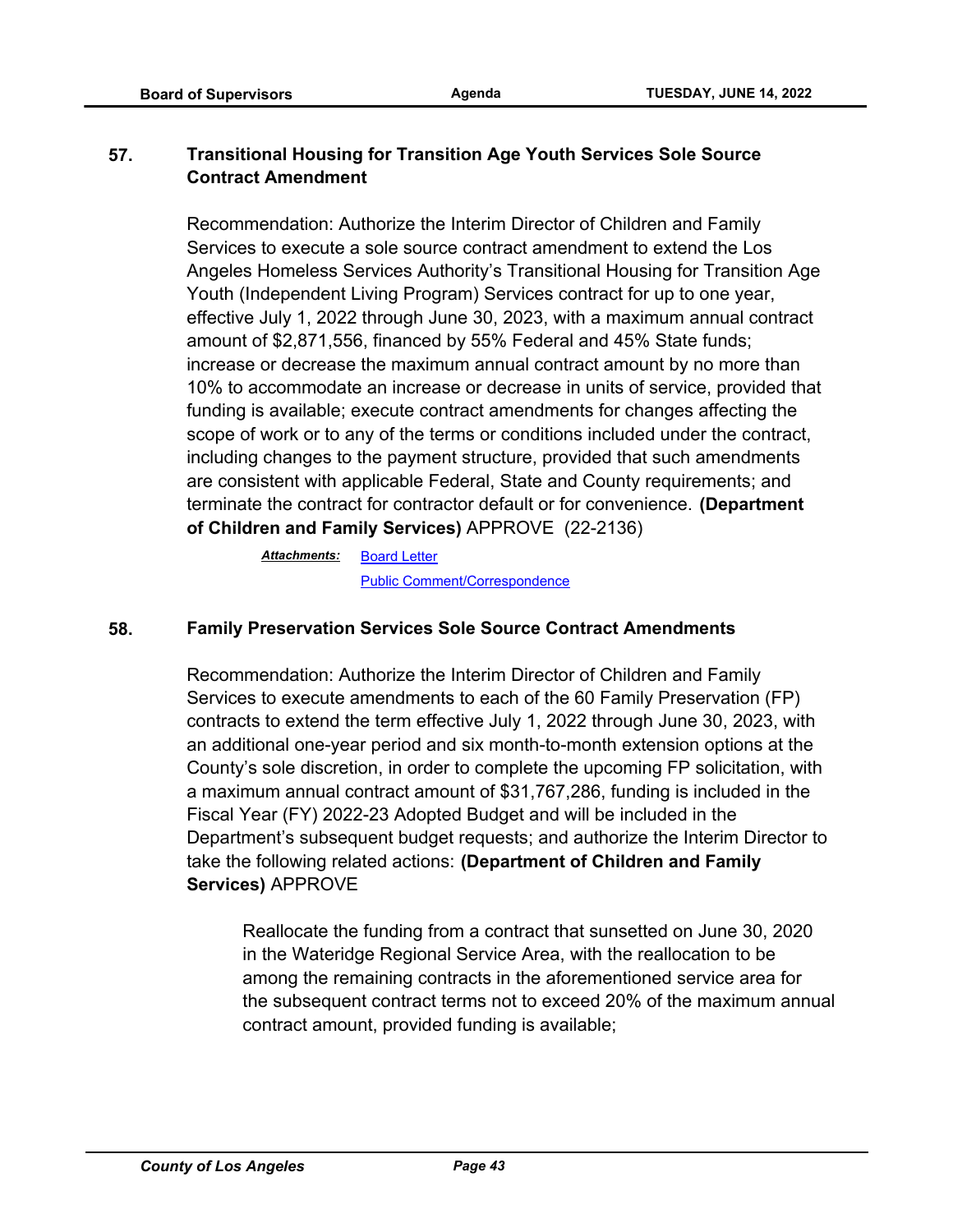Execute amendments to the FP contracts for any mergers, acquisitions or changes in ownership, for any revisions required by changes in local, State and Federal regulations, or for necessary changes to meet the needs of the County's FP program;

Exercise the County's extension options for an additional one year from July 1, 2023 through June 30, 2024, to negotiate and execute amendments to the contracts for the reallocation of funds among the contracts, including unspent funds, to meet unanticipated demands or increase or decrease the maximum annual contract amount up to 10% when such a change is necessitated by additional and necessary services, provided funding is available;

Terminate FP contracts for contractor default; and

Execute amendments to extend the contracts on an automatic month-to-month basis for a period not to exceed six months up to December 31, 2024, in the event the extension is necessary to complete the solicitation process. (22-2133)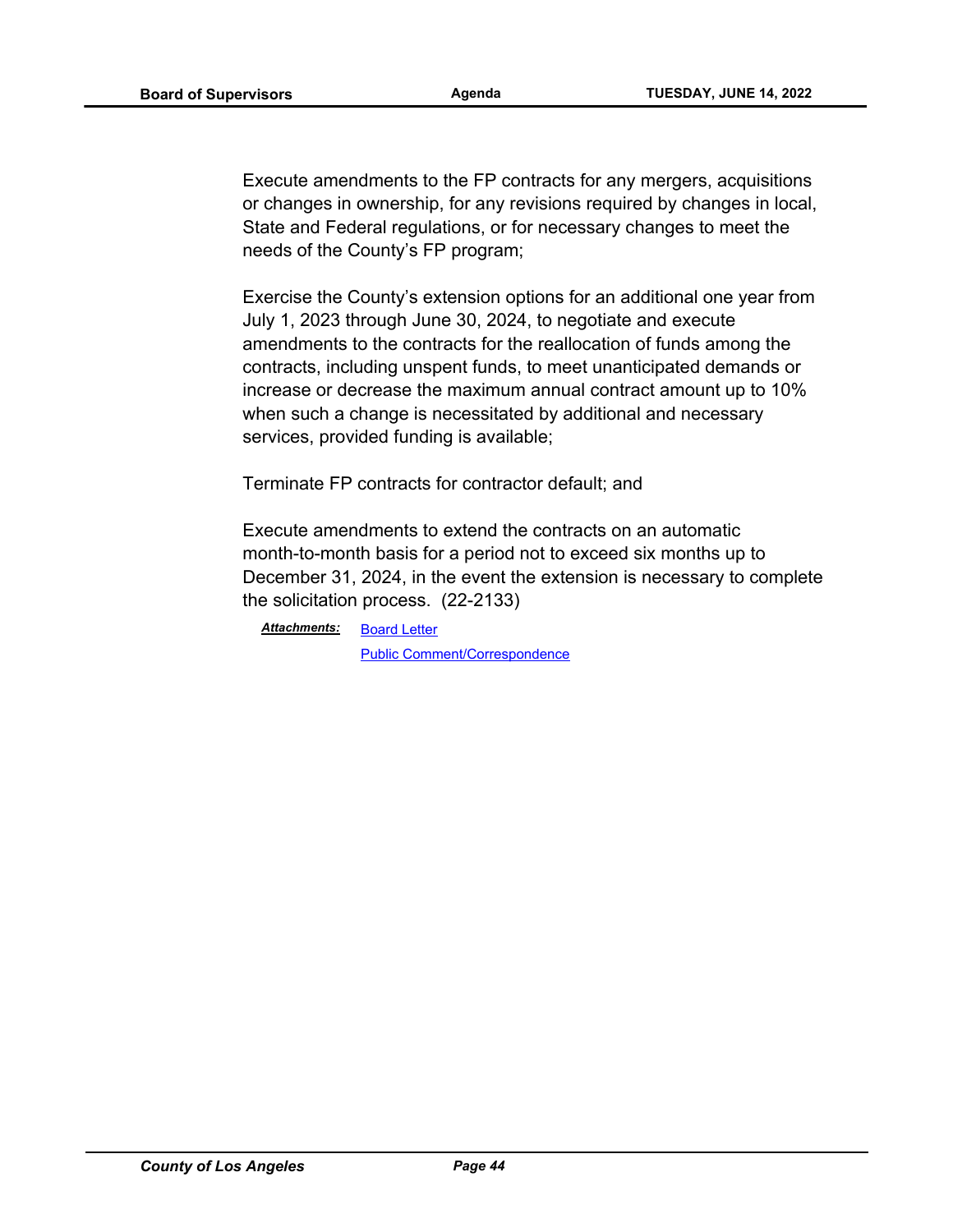## **59. Volunteer Driver Mileage Reimbursement Program Services Subaward**

Recommendation: Approve and authorize the Acting Director of Workforce Development, Aging and Community Services to award and execute a Volunteer Driver Mileage Reimbursement (VDMR) Subaward with Independent Living Partnership, a competitively procured subrecipient, for the New Freedom Transportation VDMR program effective July 1, 2022 through June 30, 2025, and up to two one-year extension options, for a maximum of five years, the amount allocated to be \$201,000 per year for three years, for a total amount of \$603,000 for the initial three-year term of the agreement, subject to the availability of funding and contingent upon the subrecipient's performance in meeting the goals of the VDMR program subaward, as well as adherence to its subaward terms; and execute amendments which serve the best interest of the County during the subaward term to add new, relevant, or updated Federal, State and/or County Subaward terms and conditions, increase or decrease the subaward amounts which may exceed 10% of the maximum subaward amount, in response to the availability of funding and/or based on subrecipient's performance provided that the total allocation does not exceed available funding. **(Department of Workforce Development, Aging and Community Services)** APPROVE (22-2104)

[Board Letter](http://file.lacounty.gov/SDSInter/bos/supdocs/169451.pdf) *Attachments:*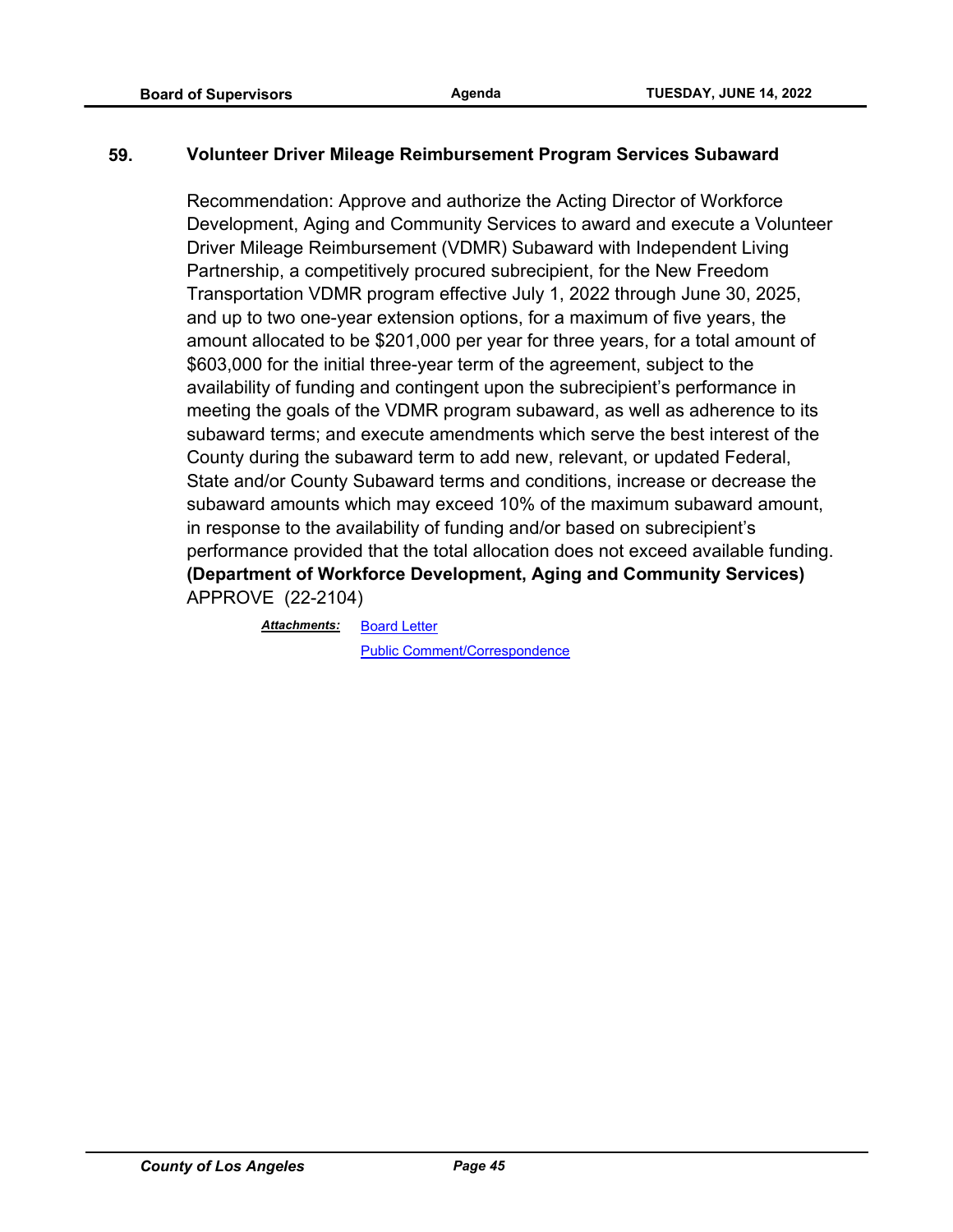#### **60. Business Technical Assistance Program Subawards**

Recommendation: Authorize the Acting Director of Workforce Development, Aging and Community Services to execute four subawards with the Los Angeles County Economic Development Corporation (LAEDC) for the provision of Business Technical Assistance services to four service areas, with each service area allocated an equal amount of \$82,500 for a total amount of \$330,000, for a one-year term effective July 1, 2022 through June 30, 2023, with two one-year extension options through June 30, 2025; and amend the agreements with LAEDC to add new, relevant or updated Federal, State and/or County subaward terms, increase the subaward amount that may exceed 10%, based on the availability of funding and/or based on subrecipient's performance, provided that the total allocation does not exceed available funding. **(Department of Workforce Development, Aging and Community Services)** APPROVE (22-2108)

> [Board Letter](http://file.lacounty.gov/SDSInter/bos/supdocs/169663.pdf) *Attachments:* [Public Comment/Correspondence](http://file.lacounty.gov/SDSInter/bos/supdocs/169664.pdf)

## **61. Outside the Wire-Transition Assistance Program Funding Contract**

Recommendation: Authorize the Acting Director of Military and Veterans Affairs to execute a contract with the California Department of Veterans Affairs to receive funding under Proposition 63, Mental Health Services Act, for the Outside the Wire-Transition Assistance Program, for a two-year term at \$200,000 per year from July 1, 2022 through June 30, 2024, for a maximum contract amount of \$400,000 for both years; and execute amendments to the contract, as necessary, to accept additional funding, should such funds become available. **(Department of Military and Veterans Affairs)** APPROVE (22-2123)

*Attachments:*

[Public Comment/Correspondence](http://file.lacounty.gov/SDSInter/bos/supdocs/169467.pdf)

[Board Letter](http://file.lacounty.gov/SDSInter/bos/supdocs/169466.pdf)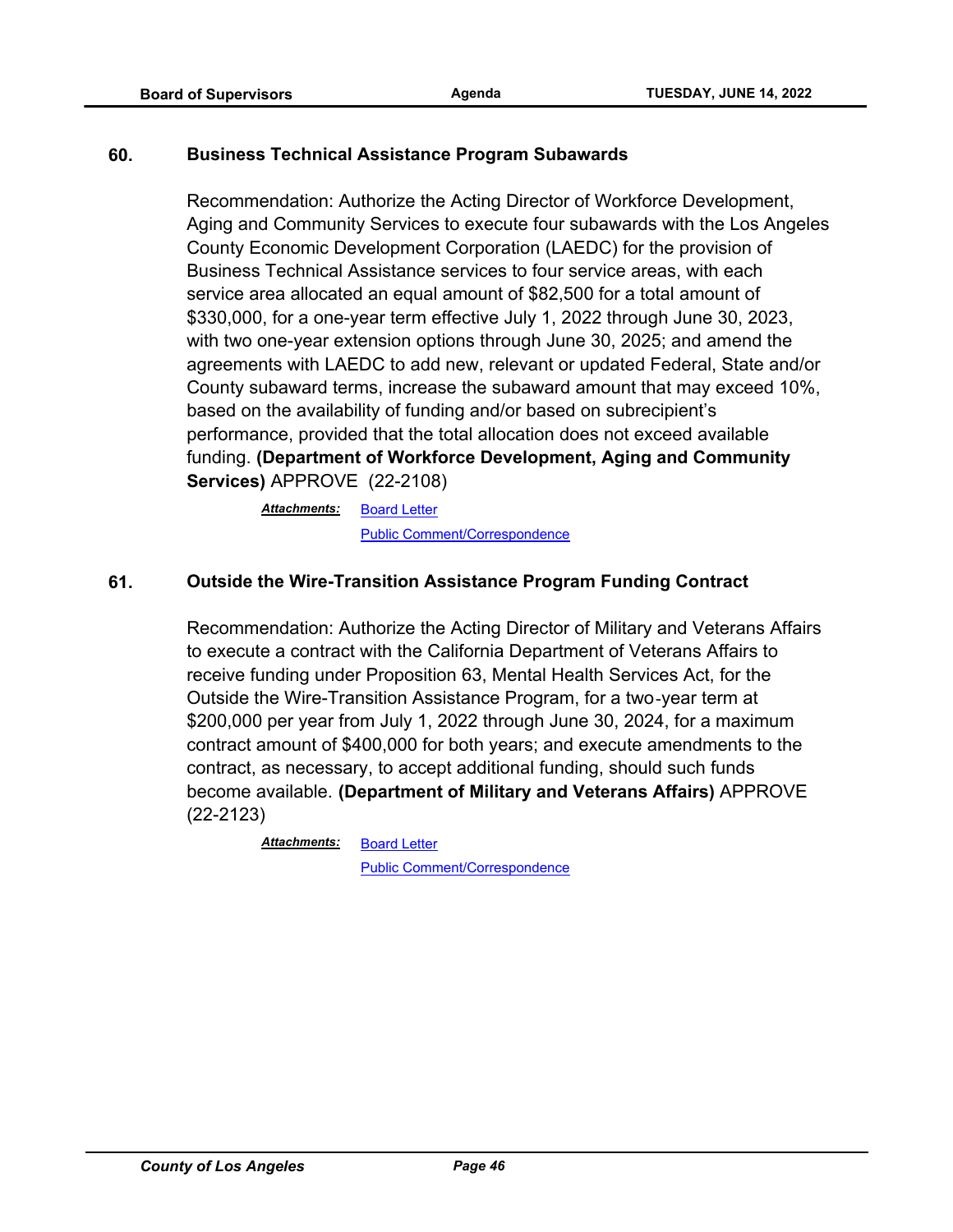# **62. Welfare-To-Work Vocational Intermediary and Direct Services Sole Source Contract**

Recommendation: Authorize the Acting Director of Public Social Services to execute a contract with the City of Inglewood to provide Welfare-to-Work (WtW) Vocational Intermediary and Direct Services to the County's California Work Opportunity and Responsibility to Kids (CalWORKs) WtW, General Relief Opportunities for Work, CalFresh Employment and Training, non-CalWORKs refugees, and other eligible Transitional Age Youth, for a term of two years, effective July 1, 2022 through June 30, 2024, at an estimated average annual amount of \$53,014,943 and an aggregate amount of \$106,029,886, funded through CalWORKs Single Allocation, Expanded Subsidized Employment Funds, Refugee Support Services, Department of Children and Family Services (DCFS) Chafee Independent Living Program Funds, DCFS Realignment Funds, Probation Budget and Fund Allocation, and Net County Cost; and authorize the Acting Director to take the following related actions: **(Department of Public Social Services)** APPROVE

Execute amendments to extend the contract for up to one additional one-year period, for a maximum total contract term of three years,

Execute amendments for instances which affect the scope of work, contract term, contract amount, payment terms, or any other term or condition in the contract, additions and/or changes required by the Board, changes necessary to be in compliance with applicable County, State, and Federal regulations and increases of no more than 10% or decreases of no more than 15% of the original contract amount based on contractor's performance, community needs and funding availability;

Provide up to three advance payments, one per fiscal year, including extension period, not to exceed 50% of the estimated monthly cost of Paid Work Experience (PWE) and On-the-Job Training (OJT), to cover payroll cost for participants in PWE and OJT, with the County to fully recoup all advances in the fiscal year in which the advance is issued; and

Extend the contract on a month-to-month basis for up to six months, if needed, to complete the contract procurement process. (22-2198)

[Board Letter](http://file.lacounty.gov/SDSInter/bos/supdocs/169640.pdf) *Attachments:*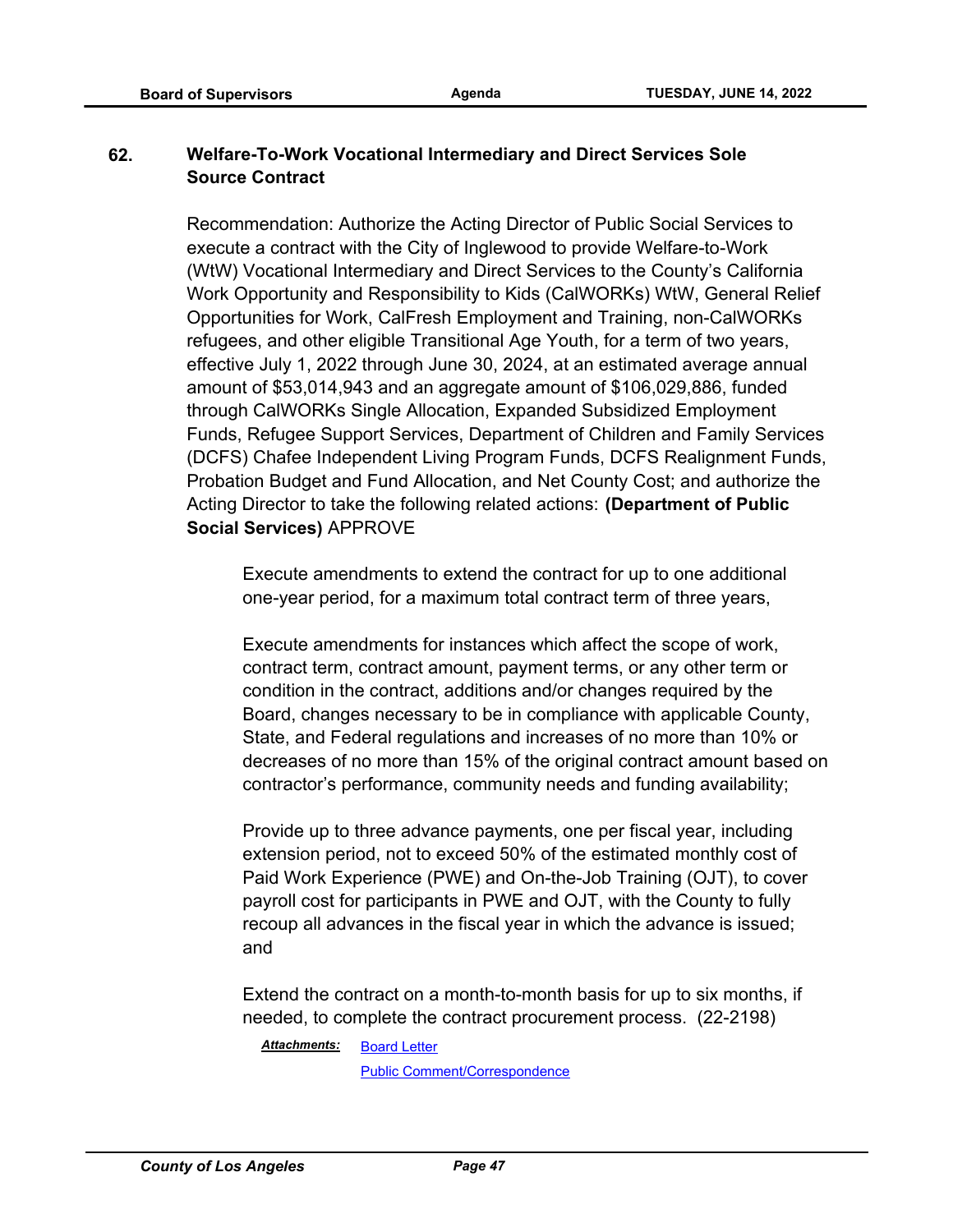#### **Health and Mental Health Services**

## **63. Non-County Trauma Center Provisions for Reimbursement Memorandum of Agreement Amendments**

Recommendation: Approve the funding methodology and allocation of Trauma Center Provisions for Reimbursement (TCPR) funding for Fiscal Year (FY) 2021-22 and authorize the Director of Health Services to execute amendments to the TCPR memorandum of agreement with 13 non-County trauma centers to extend the term for the period of July 1, 2022 through June 30, 2023, and include the funding terms for the period of July 1, 2021 through June 30, 2022, for a total County obligation amount of approximately \$55,400,000, comprised of \$53,910,000 from the Measure B funds, \$850,000 from the Maddy Emergency Medical Services Fund and \$640,000 from the Richie's Fund; authorize the Director to allocate up to a maximum of \$40,230,000 of the Measure B funds to be used as an Intergovernmental Transfer to the California Department of Health Care Services to draw down Federal matching dollars for supplemental Medi-Cal payments to eligible non-County trauma centers; and authorize the Director to allocate the amount of \$20,000 from Richie's Fund to two Pediatric Trauma Centers - LAC+USC Medical Center and Harbor-UCLA Medical Center. **(Department of Health Services)** APPROVE (22-2131)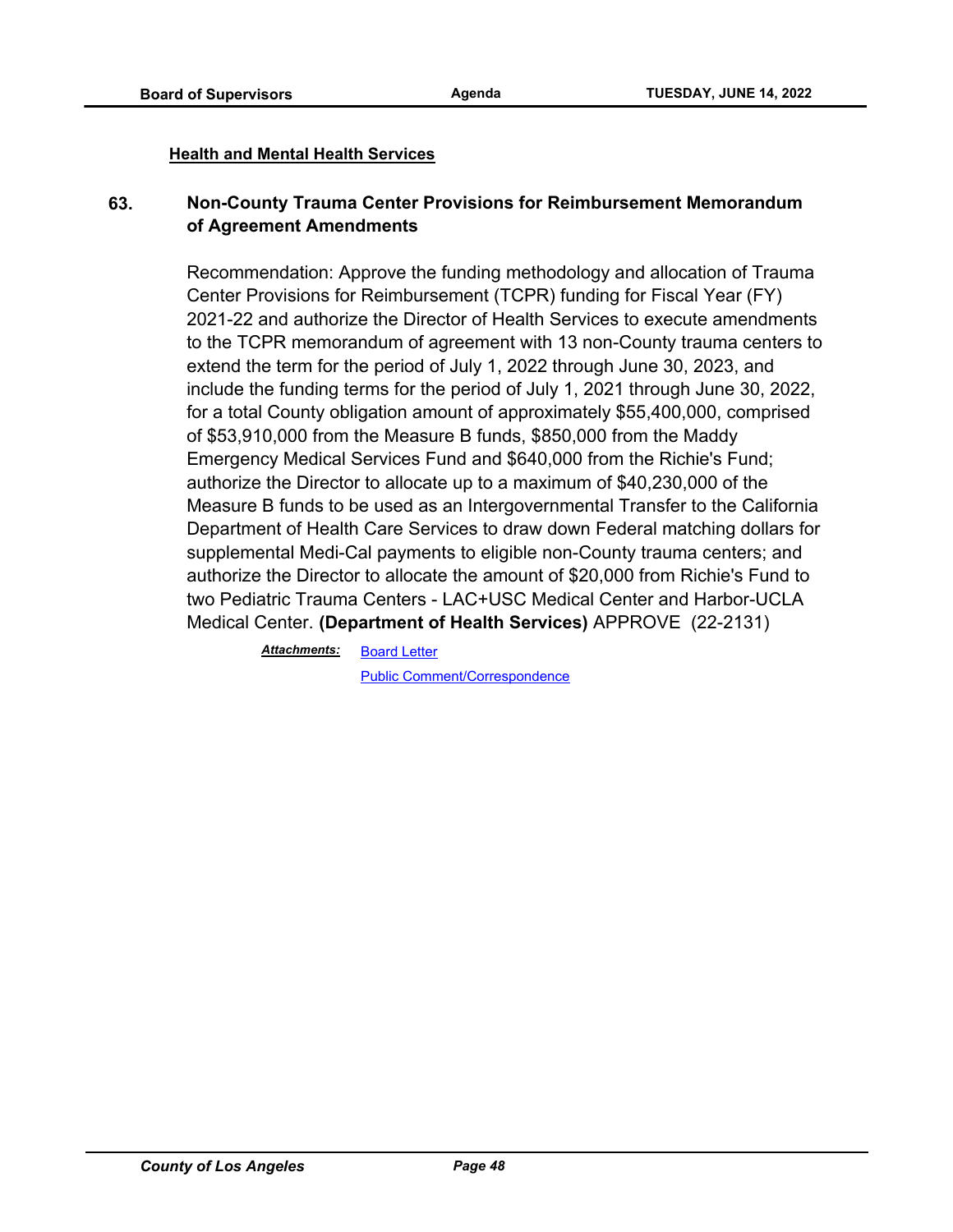## **64. Transportation Overflow Services Master Agreement Amendments**

Recommendation: Authorize the Director of Health Services to execute amendments to the Transportation Overflow Services (TOS) Master Agreements, effective upon execution, to increase the supplemental fee for Countywide Advanced Life Support (ALS) transportation services for the Department of Health Services (DHS), increase the supplemental fee for Countywide Critical Care Transport services and add an Antelope Valley (AV) specific supplemental fee for ALS patient transports to, from and within the AV area, at an estimated annual amount of \$500,000, expand the scope of services to include Basic Life Support (BLS) transportation services for patients of the Department of Mental Health (DMH) and introduce new supplemental fees for BLS transports for DMH patients, at an estimated annual amount of \$4,500,000, and increase the County's estimated annual cost for TOS from \$5,000,000 to \$10,000,000; and execute future amendments to the TOS Master Agreements to revise the base rates and supplemental fees for TOS contractors no more than once a year, to remain competitive with market rates and increase the County's amount by no more than 10% of the estimated annual amount of \$10,000,000 until the TOS Master Agreements terminate on December 31, 2024. **(Department of Health Services)** APPROVE (22-2130)

> [Board Letter](http://file.lacounty.gov/SDSInter/bos/supdocs/169477.pdf) *Attachments:* [Public Comment/Correspondence](http://file.lacounty.gov/SDSInter/bos/supdocs/169478.pdf)

#### **65. 3Dimensions Mammography Systems Sole Source Acquisition**

Recommendation: Authorize the Director of Internal Services, as the County's Purchasing Agent, to proceed with the sole source acquisition of four 3Dimensions Mammography Systems from Hologic to replace outdated and failing end-of-life mammography equipment for the Department of Health Services' Edward R. Roybal Comprehensive Health Center, El Monte Comprehensive Health Center, High Desert Regional Health Center and Long Beach Comprehensive Health Center (1, 4 and 5), with a per unit cost greater than \$250,000, for a total aggregate amount of approximately \$1,816,000. **(Department of Health Services)** APPROVE (22-2112)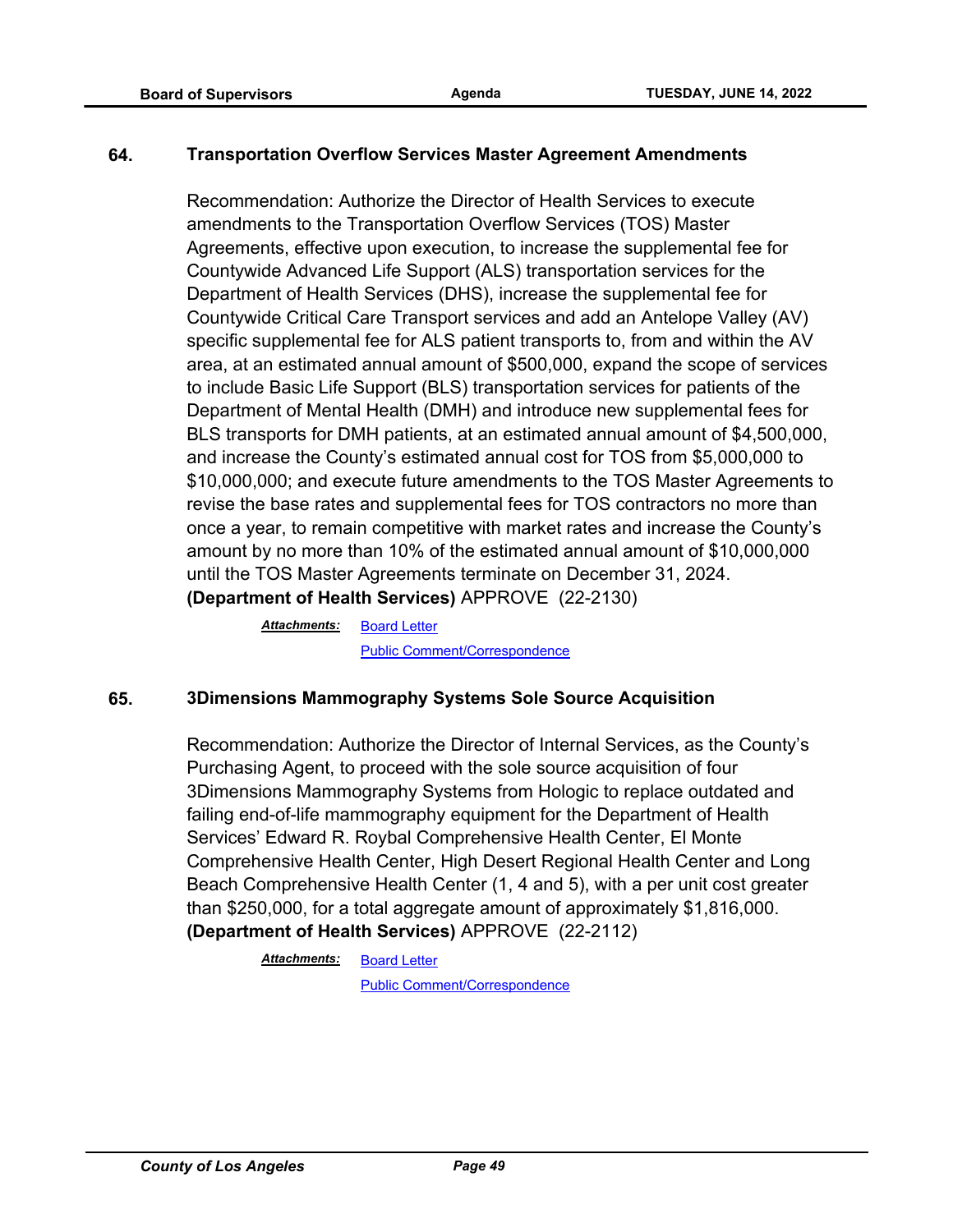#### **66. Radiology Equipment Sole Source Acquisition**

Recommendation: Authorize the Director of Internal Services, as the County's Purchasing Agent, to proceed with the sole source acquisition of three D-EVO Suite II Radiographic X-Ray Systems from Fujifilm Healthcare Americas Corporation, for the Department of Health Services' LAC+USC Medical Center (1), to replace end-of-life x-ray equipment, with a unit amount greater than \$250,000, for a total amount of approximately \$964,000. **(Department of Health Services)** APPROVE (22-2107)

> [Board Letter](http://file.lacounty.gov/SDSInter/bos/supdocs/169456.pdf) [Public Comment/Correspondence](http://file.lacounty.gov/SDSInter/bos/supdocs/169457.pdf) *Attachments:*

## **67. Compromise Offer of Settlement**

Recommendation: Authorize the Director of Health Services to accept a compromise offer of settlement for a patient who received medical care at the following County facility under the Trauma Center Service Agreement: **(Department of Health Services)** APPROVE

LAC+USC Medical Center Account No. 102016737 in the amount of \$7,795.62 (22-2111) [Board Letter](http://file.lacounty.gov/SDSInter/bos/supdocs/169458.pdf) [Public Comment/Correspondence](http://file.lacounty.gov/SDSInter/bos/supdocs/169459.pdf) *Attachments:*

## **68. Legal Entity Contract Amendments**

Recommendation: Approve and authorize the Director of Mental Health to execute an amendment to four Department of Mental Health Legal Entity (LE) contracts with Behavioral Health Services, Inc., Step Up on Second Street, Inc., Tarzana Treatment Centers, Inc. and Topanga West Guest Home (1, 3, 4 and 5), which are necessary to make post Annual Cost Report adjustments which will result in an increase to the contracts Maximum Contract Amounts (MCAs) beyond the original 25% of the previously Board-approved MCAs for Fiscal Year 2020-21, with an aggregate amount of the increase for the contracts of \$1,843,355, fully funded by Federal and State revenues. **(Department of Mental Health)** APPROVE (22-2079)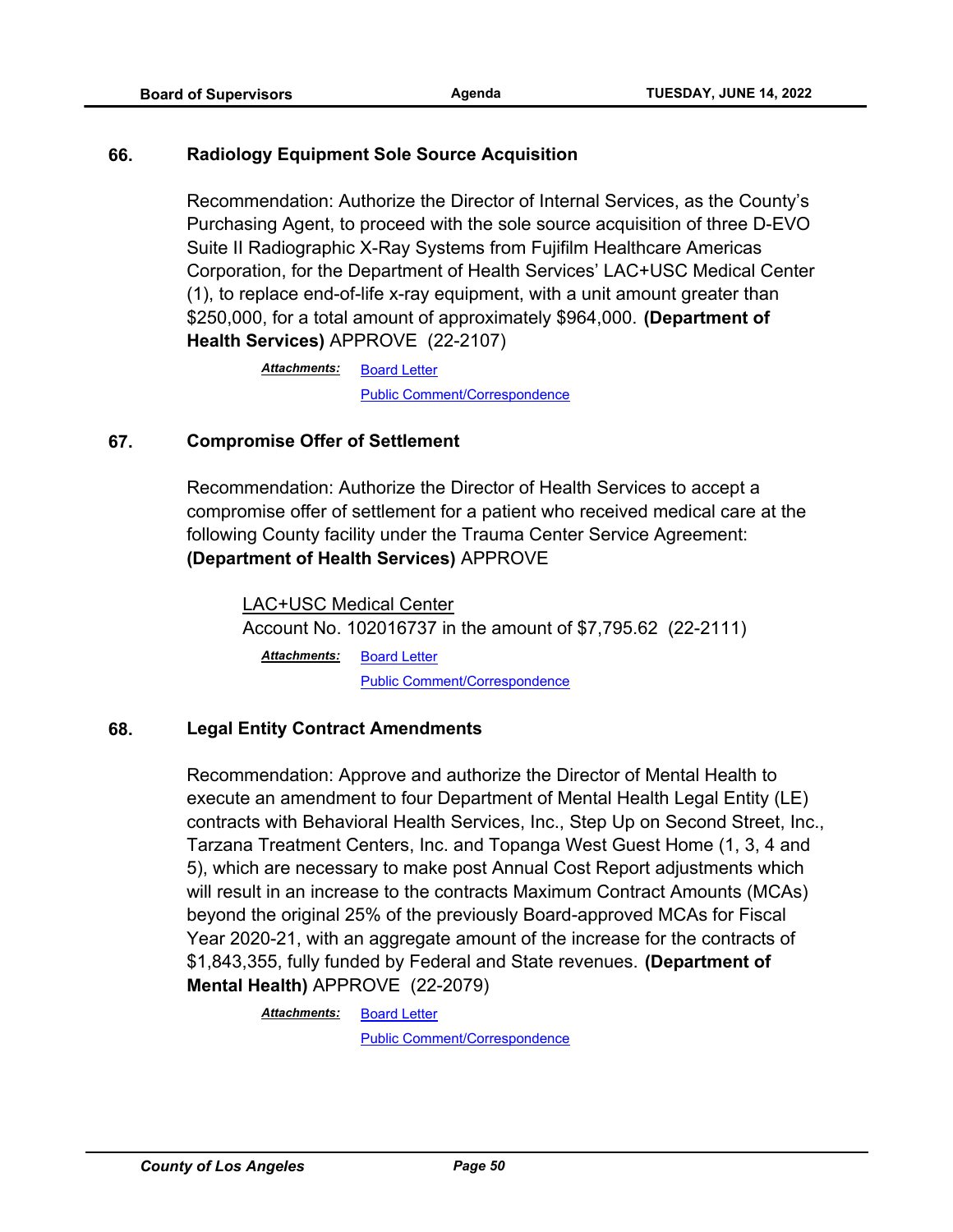# **69. Maternal, Infant and Early Childhood Home Visiting Program Services Contract**

Recommendation: Authorize the Director of Public Health to execute a contract with Children's Bureau of Southern California, selected under a competitive solicitation process, to implement Maternal, Infant and Early Childhood Home Visiting Program services in County Service Planning Area 1 (5), effective July 1, 2022 through June 30, 2024, at a total maximum obligation amount of \$1,055,488 with \$526,851 for the period of July 1, 2022 through June 30, 2023 and \$528,637 for the period of July 1, 2023 through June 30, 2024, 100% offset by Health Resources and Services Administration funding passed through the California Department of Public Health; and authorize the Director to take the following related actions: **(Department of Public Health)** APPROVE

Execute amendments to the contract that extend the term for three additional one-year periods through June 30, 2027, at amounts to be determined by the Director, allow a no-cost adjustment to the term through December 31, 2027, allow the rollover of unspent contract funds, provide an increase or decrease in funding up to 25% above or below each term's annual base maximum obligation, effective upon amendment execution or at the beginning of the applicable contract term, and/or make corresponding service adjustments as necessary;

Execute change notices to the contract that authorize modifications to, or within, budget categories, and corresponding service adjustments, as necessary, changes to hours of operation and/or service locations, and/or make changes to the contract's terms and conditions; and

Immediately suspend the contract upon issuing a written notice to the contractor if the contractor fails to fully comply with program requirements, terminate the contract for convenience by providing a 30-calendar day advance written notice to the contractor, and accept a voluntary contract termination notice from the contractor. (22-2110)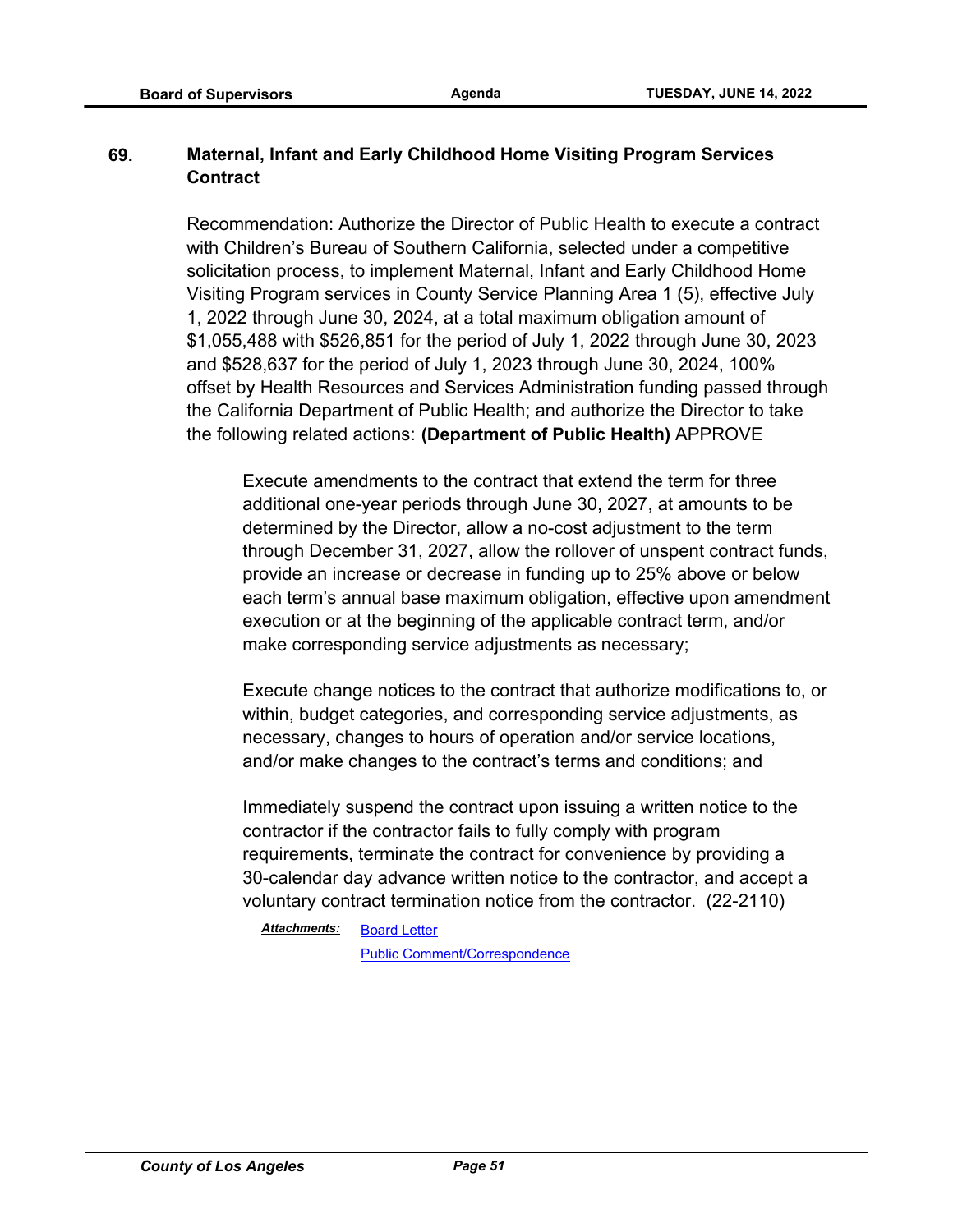## **70. African American Infant and Maternal Mortality Prevention Initiative Master Agreement Work Order**

Recommendation: Authorize the Director of Public Health to execute a competitively solicited Master Agreement Work Order (MAWO) with Heluna Health, for the provision of as-needed temporary personnel services to support Public Health's Division of Maternal, Child, and Adolescent Health African American Infant and Maternal Mortality Prevention Initiative, effective July 1, 2022 through June 30, 2023, at a total maximum obligation amount not to exceed \$902,842, fully offset by funding from the California Department of Public Health, California Perinatal Health Initiative and California Home Visiting Program State General Fund innovative home visiting project, Pritzker Children's Initiative Community Innovation Grant and Care First Community Investment; and execute an amendment to the MAWO that extends the term for one year through June 30, 2024, at an annual maximum obligation amount not to exceed \$902,842, contingent upon the availability of funding and contractor performance. **(Department of Public Health)** APPROVE (22-2109)

[Board Letter](http://file.lacounty.gov/SDSInter/bos/supdocs/169631.pdf) *Attachments:*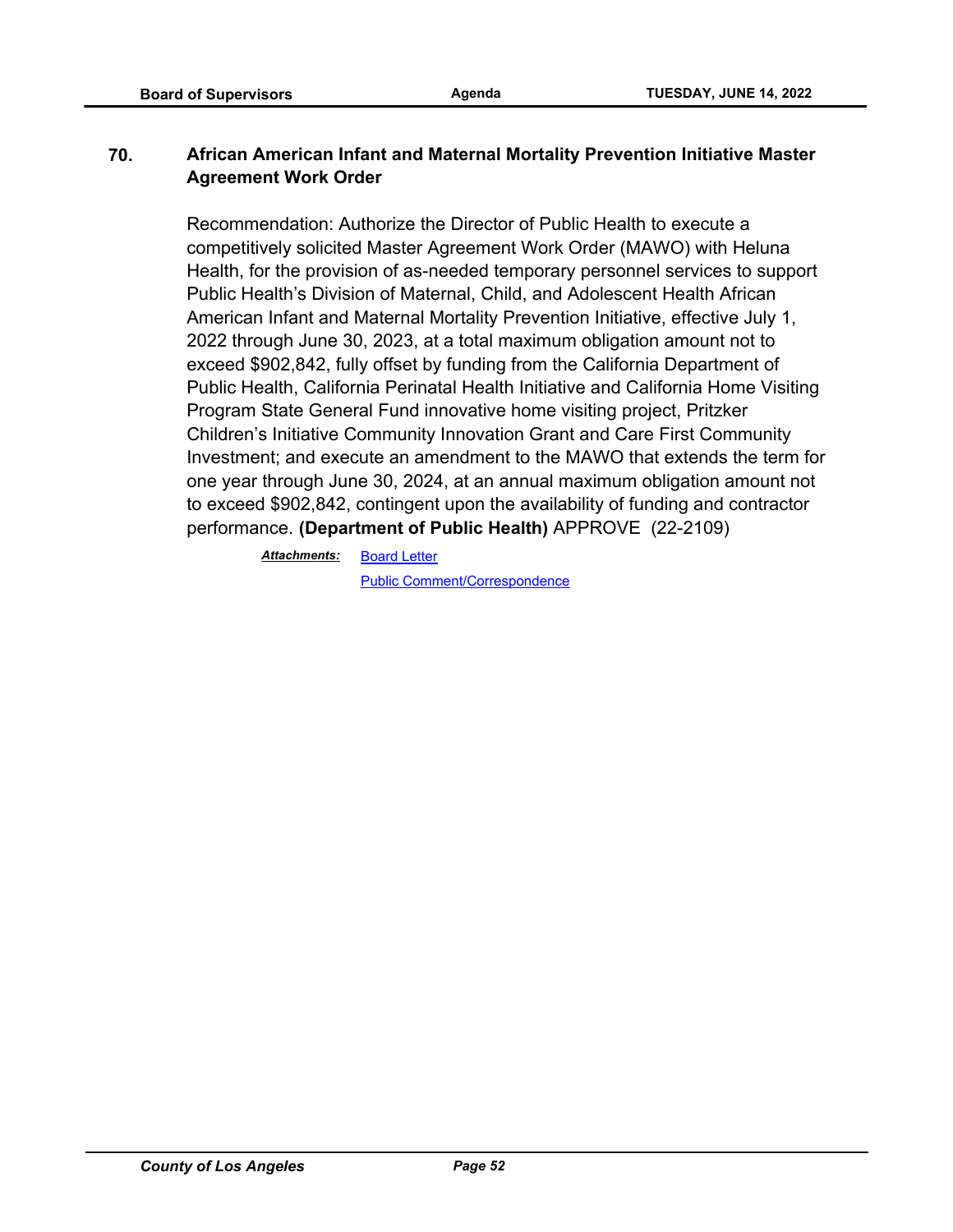#### **Community Services**

#### **71. Weed Abatement Service Agreements**

Recommendation: Approve and instruct the Chair to sign the Weed Abatement Service Renewal Agreements with the Cities of Glendale and Monterey Park (1 and 5) for the Department of Agricultural Commissioner/Weights and Measures to provide weed abatement services for the period of July 1, 2022 through June 30, 2027; and authorize the Agricultural Commissioner/Director of Weights and Measures to terminate the agreements pursuant to the terms of the agreements. **(Department of Agricultural Commissioner/Weights and Measures)** APPROVE (22-2184)

> [Board Letter](http://file.lacounty.gov/SDSInter/bos/supdocs/169609.pdf) [Public Comment/Correspondence](http://file.lacounty.gov/SDSInter/bos/supdocs/169610.pdf) *Attachments:*

## **72. Mobile Spay and Neuter Clinic and Vaccination Services Contract Amendment**

Recommendation: Authorize the Director of Animal Care and Control to execute an amendment to a contract with Spay4LA to extend the contract for an additional one-year term from July 1, 2022 through June 30, 2023, for a total maximum contract amount of \$330,000, for mobile spay and neuter clinic and vaccination services. **(Department of Animal Care and Control)** APPROVE (22-2178)

> [Board Letter](http://file.lacounty.gov/SDSInter/bos/supdocs/169597.pdf) [Public Comment/Correspondence](http://file.lacounty.gov/SDSInter/bos/supdocs/169598.pdf) *Attachments:*

## **73. Animal Care and Control Services Contract Amendment**

Recommendation: Authorize the Director of Animal Care and Control to execute an amendment to a contract with Pasadena Humane to extend the contract for an additional one-month term from July 1, 2022 through July 31, 2022, for a total amount of \$52,786, for animal care and control services in the unincorporated areas of Altadena, La Crescenta and East Pasadena/San Pasqual (5). **(Department of Animal Care and Control)** APPROVE (22-2177)

> [Board Letter](http://file.lacounty.gov/SDSInter/bos/supdocs/169594.pdf) *Attachments:*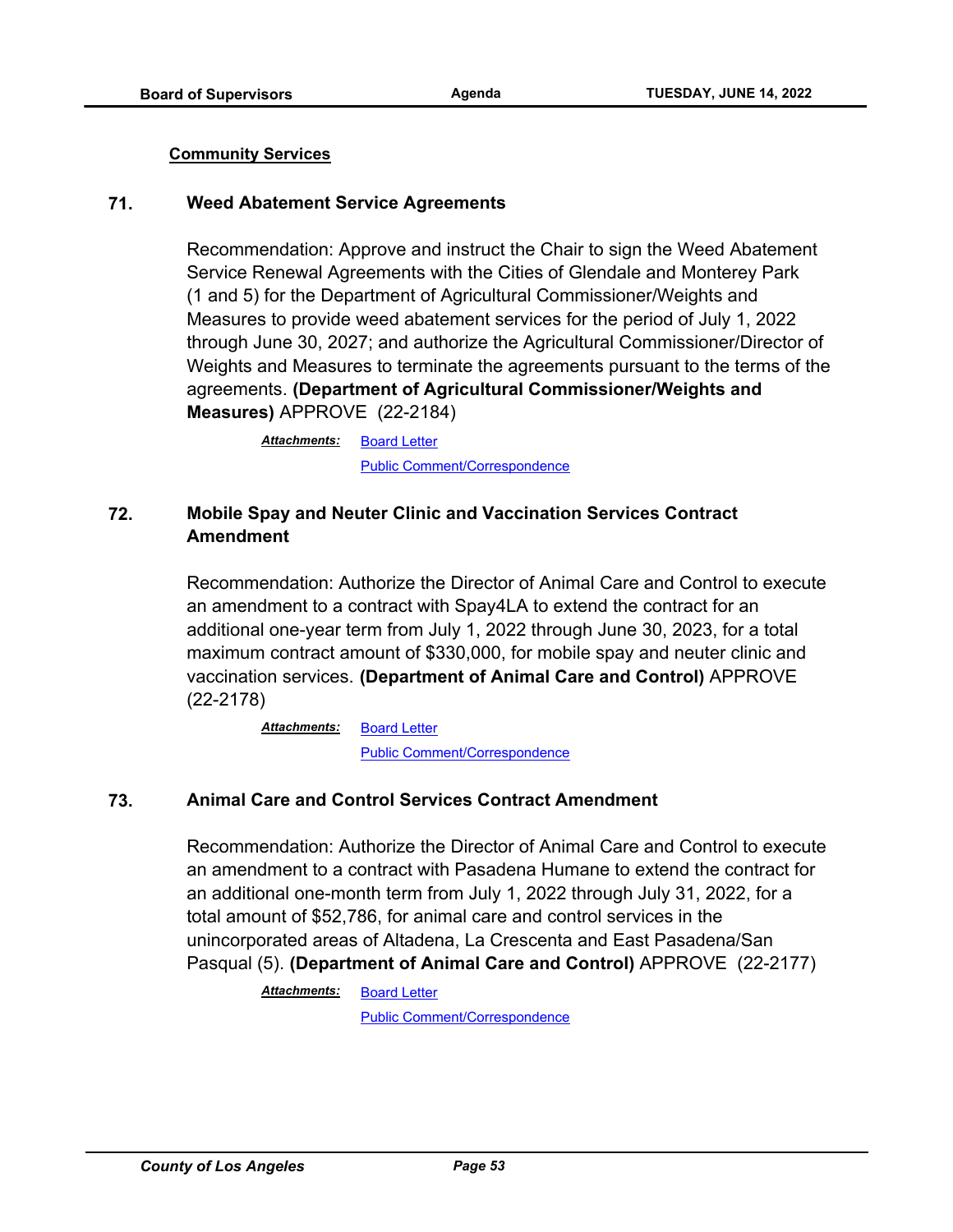## **74. Centralized Key Card Access Control System Acquisition**

Recommendation: Authorize the Director of Internal Services, as the County's Purchasing Agent, to issue a purchase order to MCM Integrated Systems, Inc. for equipment, installation and support services required to implement a centralized key card access system to enhance employee, animal and property security at eight Department of Animal Care and Control locations, for a total amount not to exceed \$788,000. **(Department of Animal Care and Control)**  APPROVE (*NOTE: The Acting Chief Information Officer recommends approval of this item.*) (22-2172)

> [Board Letter](http://file.lacounty.gov/SDSInter/bos/supdocs/169585.pdf) [Public Comment/Correspondence](http://file.lacounty.gov/SDSInter/bos/supdocs/169586.pdf) *Attachments:*

#### **75. Fiscal Year 2022-23 Action Plan for the Allocation of Federal Funds**

Recommendation: Approve the Fiscal Year (FY) 2022-23 Action Plan (Action Plan), which will enable the Los Angeles Urban County to receive and administer a total of \$41,946,775 in FY 2022-23 funding, comprised of \$21,450,976 in Community Development Block Grant (CDBG) funds for the County and the cities of Cerritos and Torrance, which are joint applicants, \$4,000,000 in future CDBG program income, \$9,690,600 in HOME Investment Partnerships (HOME) Program funds, \$5,000,000 in future HOME program income and \$1,805,199 in Federal Emergency Solutions Grant Program funds from the United States Department of Housing and Urban Development for housing and community development activities in the 48 participating cities and the unincorporated areas of the Los Angeles Urban County; and designate the Executive Director of the Los Angeles County Development Authority to serve as an agent of the County for administration of the Action Plan and the allocated funds, and authorize the transfer of these allocated funds to the Los Angeles County Development Authority. **(Los Angeles County Development Authority)** APPROVE (Relates to Agenda No. 3-D) (22-2162)

> [Board Letter](http://file.lacounty.gov/SDSInter/bos/supdocs/169565.pdf) *Attachments:*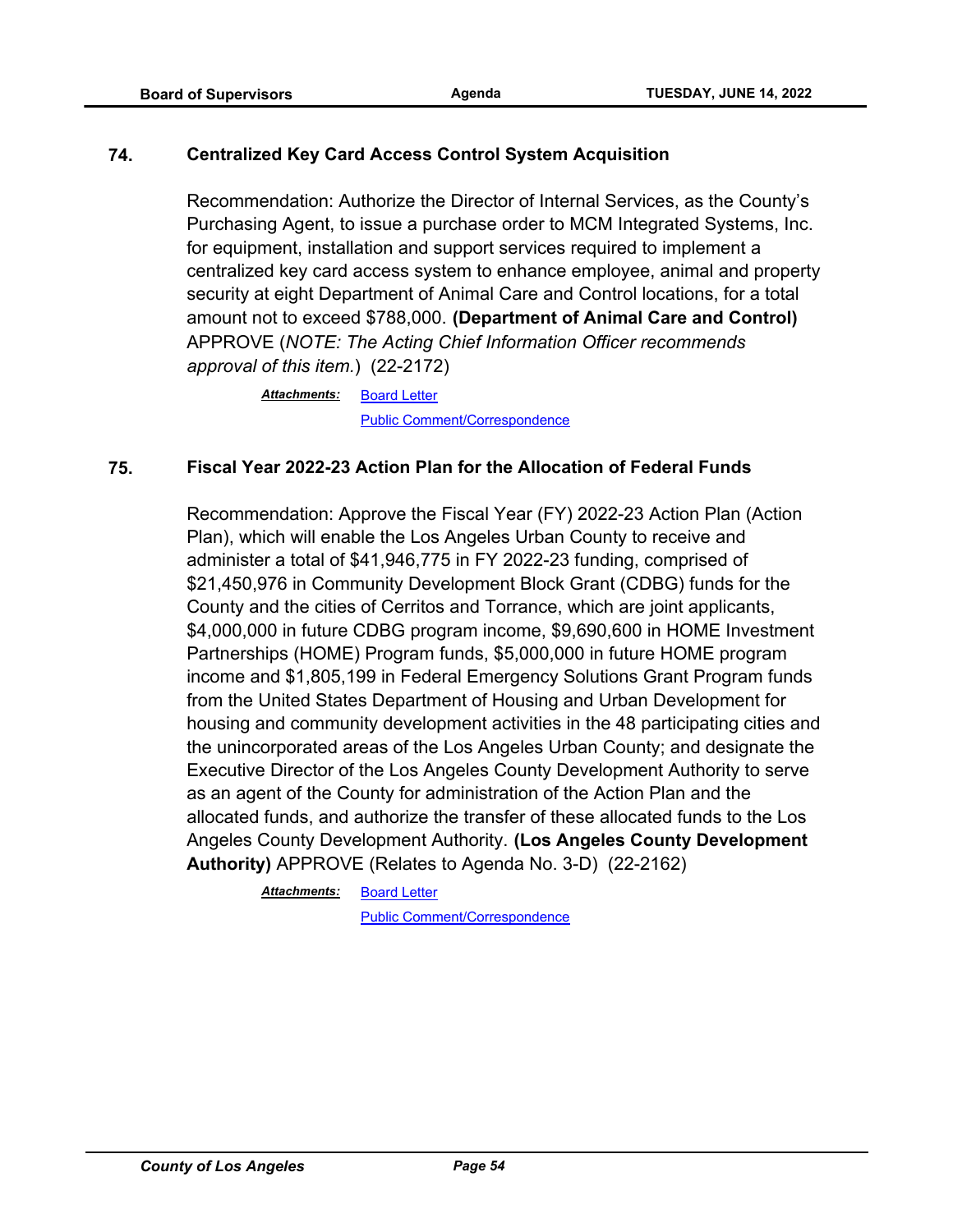## **76. River Park Operation and Maintenance Lease Agreement**

Recommendation: Authorize the Director of Parks and Recreation to execute a 30-year lease agreement with the Watershed Conservation Authority for the County to operate and maintain River Park, located at 255 San Fidel Avenue in La Puente (1), and a portion of County Flood Control District property, effective upon Board approval, with two five-year extension options; find that approval of the lease agreement is in the public interest and will enhance community service by providing recreational opportunities for residents of the County; and instruct the Director of Parks and Recreation to advertise a Notice of Intention to consummate the lease in a public place for five working days prior to execution of the lease, the notice shall describe the property proposed to be leased or licensed, the term of the lease or license, and any County officer authorized to execute the lease or license. **(Department of Parks and Recreation)** APPROVE (22-2168)

> [Board Letter](http://file.lacounty.gov/SDSInter/bos/supdocs/169578.pdf) *Attachments:* [Public Comment/Correspondence](http://file.lacounty.gov/SDSInter/bos/supdocs/169579.pdf)

# **77. San Gabriel Valley Aquatic Center at Allen J. Martin Park Operation and Maintenance Lease Agreement**

Recommendation: Authorize the Director of Parks and Recreation to execute a 40-year ground lease with the Hacienda/La Puente Unified School District for the County to operate and maintain the San Gabriel Valley Aquatic Center located at 635 North California Avenue in unincorporated West La Puente (1), effective upon Board approval with one 39-year term extension option; and find that the approval of the lease agreement is in the public interest and will enhance community service by providing recreational opportunities for residents of the County. **(Department of Parks and Recreation)** APPROVE (22-2171)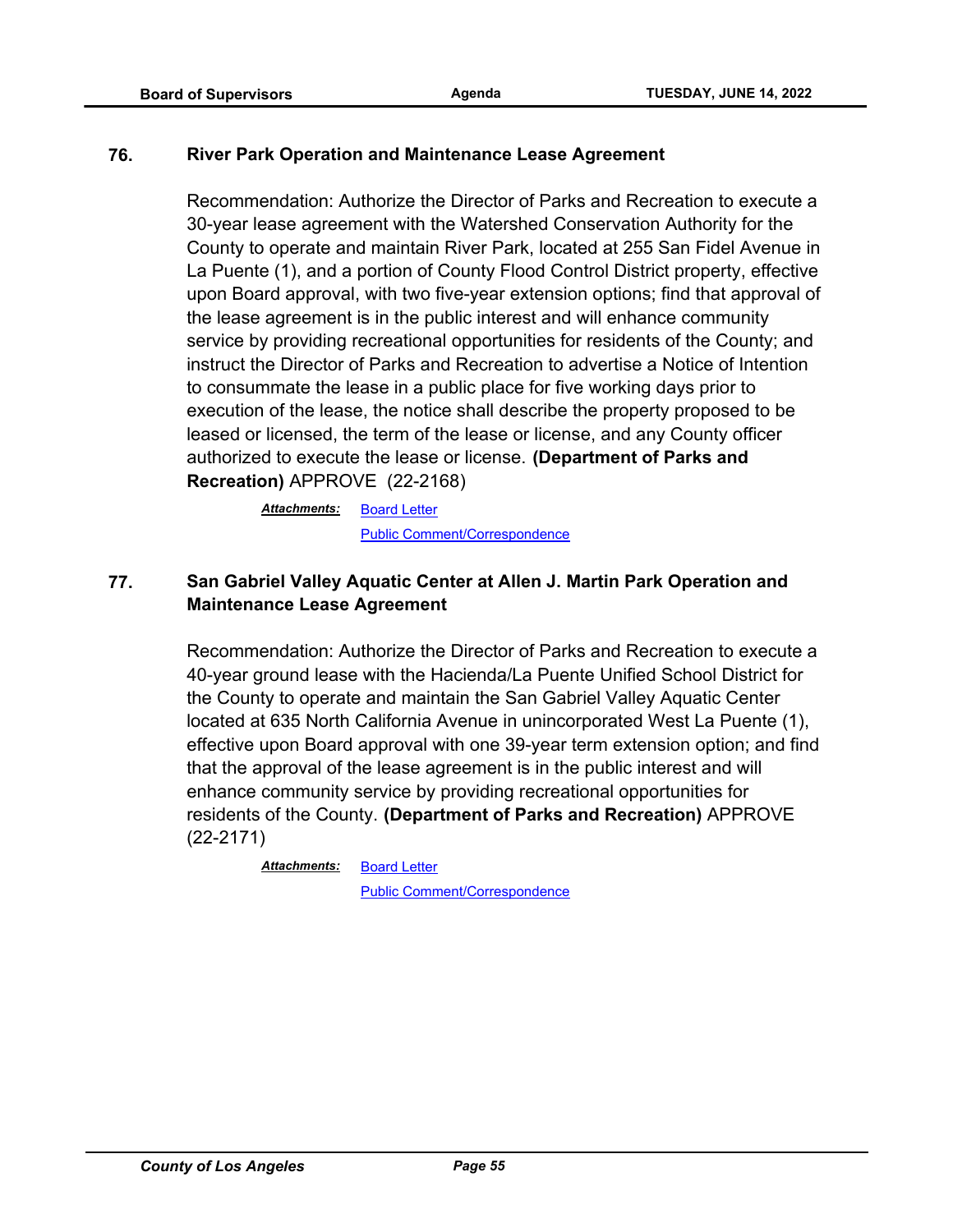#### **78. Emergency Connectivity Fund Program Grant Award**

Recommendation: Accept grant funding of \$366,465 from the Federal Communications Commission Emergency Connectivity Fund Program to assist the LA County Library in continuing to bridge the digital divide by providing funds to purchase laptops to bring internet services to residents living in the underserved areas of the County; and authorize the County Librarian to execute documents, agreements or amendments associated with the acceptance and use of the grant. **(LA County Library)** APPROVE (22-2190)

> [Board Letter](http://file.lacounty.gov/SDSInter/bos/supdocs/169621.pdf) [Public Comment/Correspondence](http://file.lacounty.gov/SDSInter/bos/supdocs/169622.pdf) *Attachments:*

# **79. Whittier Narrows Recreation Area Splash Pad Project Construction Contract**

Recommendation: Establish the Whittier Narrows Recreation Area Splash Pad Project, Capital Project No. 69539 (Project), located at 750 South Santa Anita Avenue in the unincorporated area of Whittier Narrows (1), with a total proposed Project budget of \$4,000,000; approve an appropriation adjustment to reflect an increase of \$4,000,000 in appropriation, fully offset with revenue from the State Department of Parks and Recreation's Per Capita Program (Proposition 68) in the amount of \$4,000,000; and authorize the Director of Public Works to take the following related actions: **(Department of Public Works)** APPROVE **4-VOTES**

Proceed with the preparation of appropriate documentation under the California Environmental Quality Act and technical studies in compliance with standard County contracting requirements for the proposed Project; and

Execute a consultant services agreement for conceptual design services and pay stipends in the amount of \$10,000 to the second and third ranked qualifying proposers that are not selected as the best value design-builder, which will enable the County to use all design and construction ideas and concepts that are included within the proposal. (22-2113)

[Board Letter](http://file.lacounty.gov/SDSInter/bos/supdocs/169464.pdf) *Attachments:*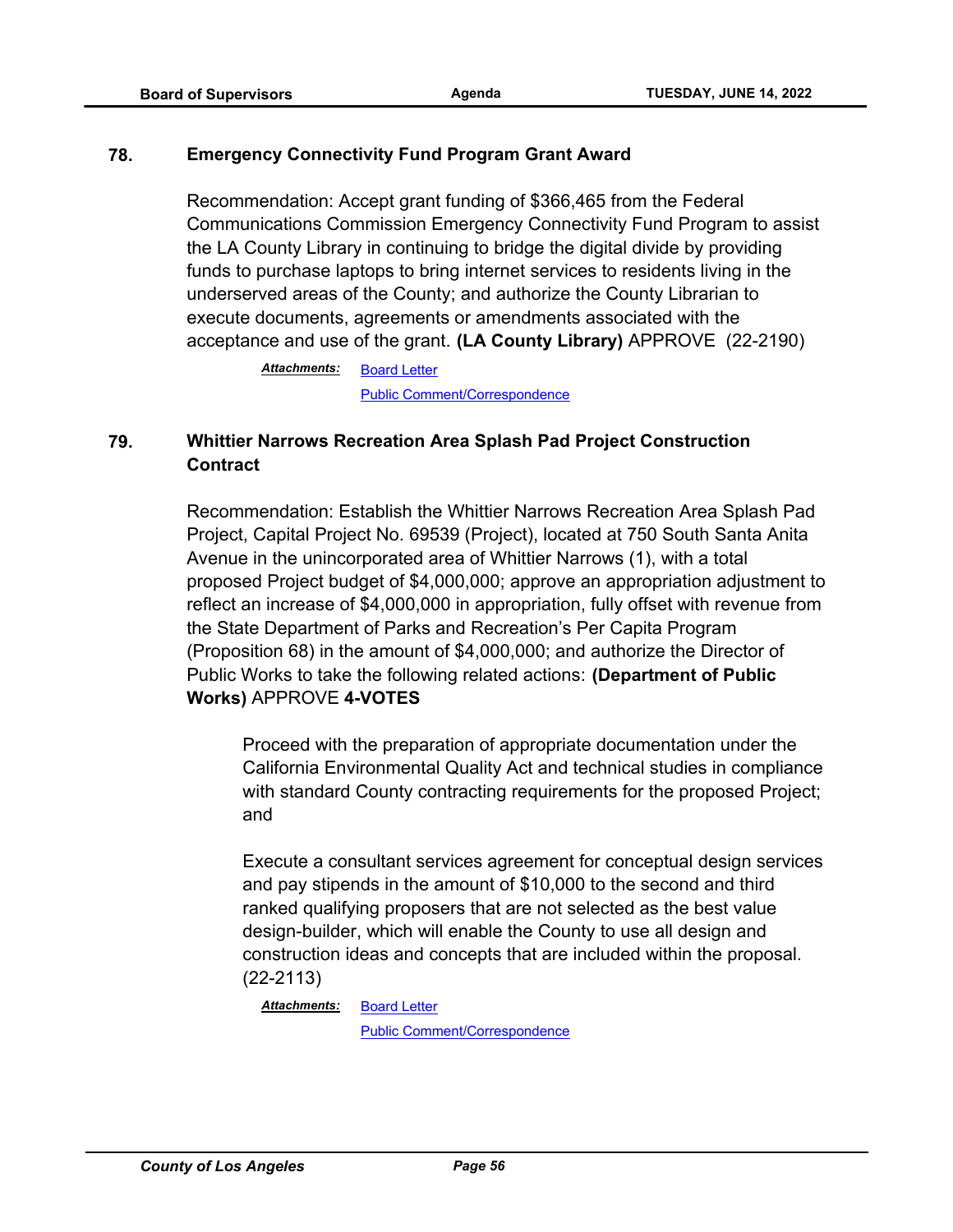# **80. Harbor-UCLA Medical Center Replacement Program Construction Contract**

Recommendation: Find that the scope of work to be carried out by the proposed change orders is within the scope of the environmental impacts analyzed in the previously certified Final Environmental Impact Report and subsequent Addenda Nos. 1, 2 and 3 for the Harbor-UCLA Medical Center Campus Master Plan (2); and authorize the Director of Public Works to take the following related actions regarding the Harbor-UCLA Medical Center Replacement Program: **(Department of Public Works)** APPROVE **4-VOTES**

Finalize negotiations and execute a change order with Hensel Phelps Construction Company, in an amount not to exceed \$6,000,000, to demolish buildings within the footprint of Parking Structure A, including the make-ready work of relocation of services within the respective buildings and relocation of utilities to maintain utility services to buildings that remain;

Finalize negotiations and execute a change order with Hensel Phelps Construction Company, in an amount not to exceed \$1,200,000, to demolish buildings within the footprint of Inpatient Tower, including demolition of utilities serving the buildings; and

Finalize negotiations and execute a change order with Hensel Phelps Construction Company, in an amount not to exceed \$4,000,000, to procure and install site offices for the Department of Public Works at Parking Lot V, including the make-ready work of abatement and demolition of the existing buildings on the site. (22-2135)

[Board Letter](http://file.lacounty.gov/SDSInter/bos/supdocs/169487.pdf) *Attachments:*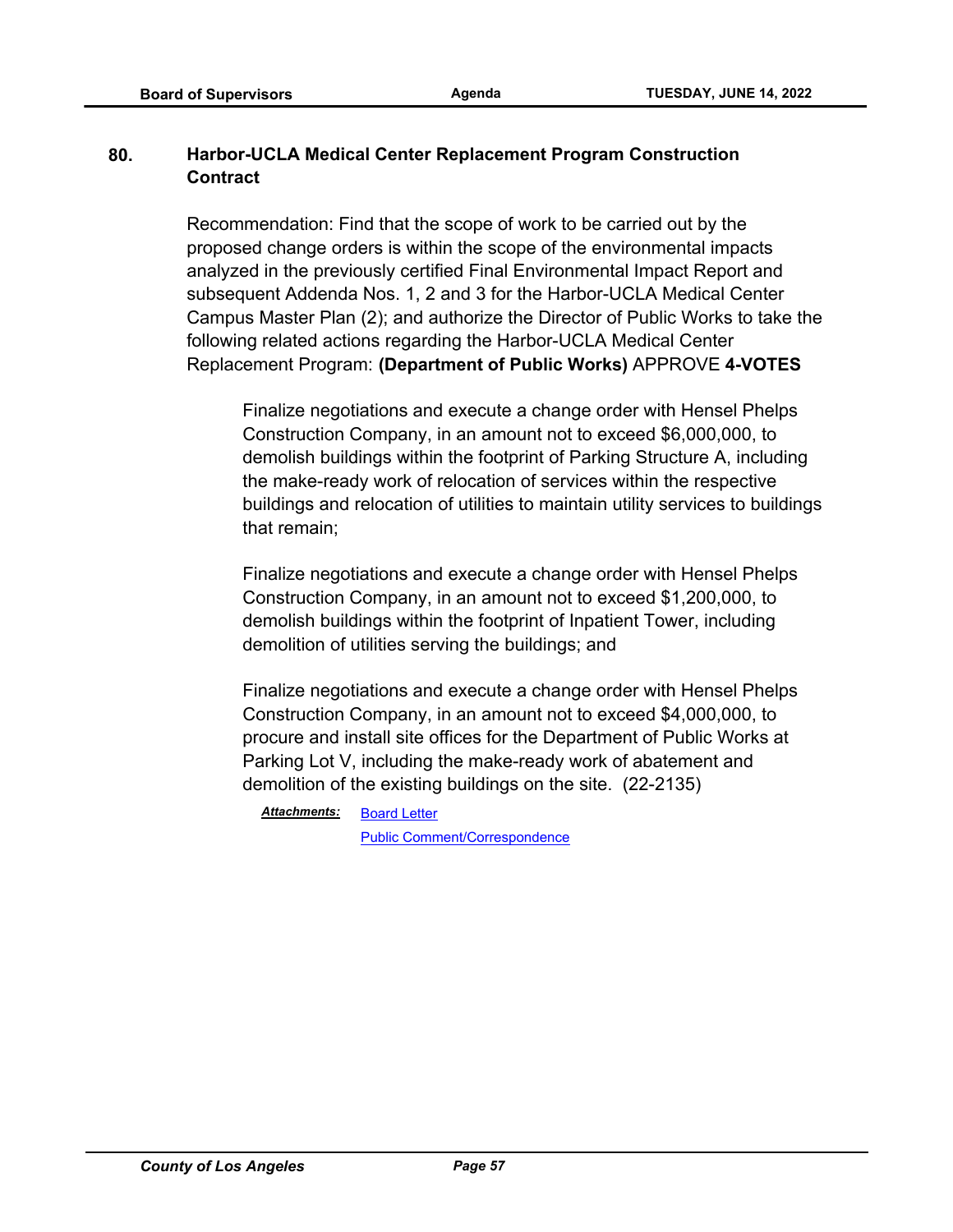## **81. Topanga Canyon Beach Bus Shuttle Services Contract**

Recommendation: Find that beach shuttle services can be performed more economically by an independent contractor; award and authorize the Chair to sign a contract with Transit Systems Unlimited, Inc. for year-round beach shuttle service in the unincorporated community of Topanga Canyon (3), for a one-year term and three one-year and up to six month-to-month extension options, for a maximum potential contract term of 54 months and a maximum potential contract amount of \$1,808,429; authorize the Director of Public Works to exercise each extension option if, in the opinion of the Director, the contractor has successfully performed during the previous contract period and the services are still required, approve and execute amendments to incorporate necessary changes within the scope of work, and suspend work if it is in the best interest of the County; authorize the Director to annually increase the contract amount up to an additional 10% of the annual contract amount, which is included in the maximum potential contract amount for unforeseen additional work within the scope of the contract if required, in accordance with County policy and the terms of the contract; and find that the contract work is exempt from the California Environmental Quality Act. **(Department of Public Works)** APPROVE (22-2192)

*Attachments:*

[Public Comment/Correspondence](http://file.lacounty.gov/SDSInter/bos/supdocs/169634.pdf)

[Board Letter](http://file.lacounty.gov/SDSInter/bos/supdocs/169633.pdf)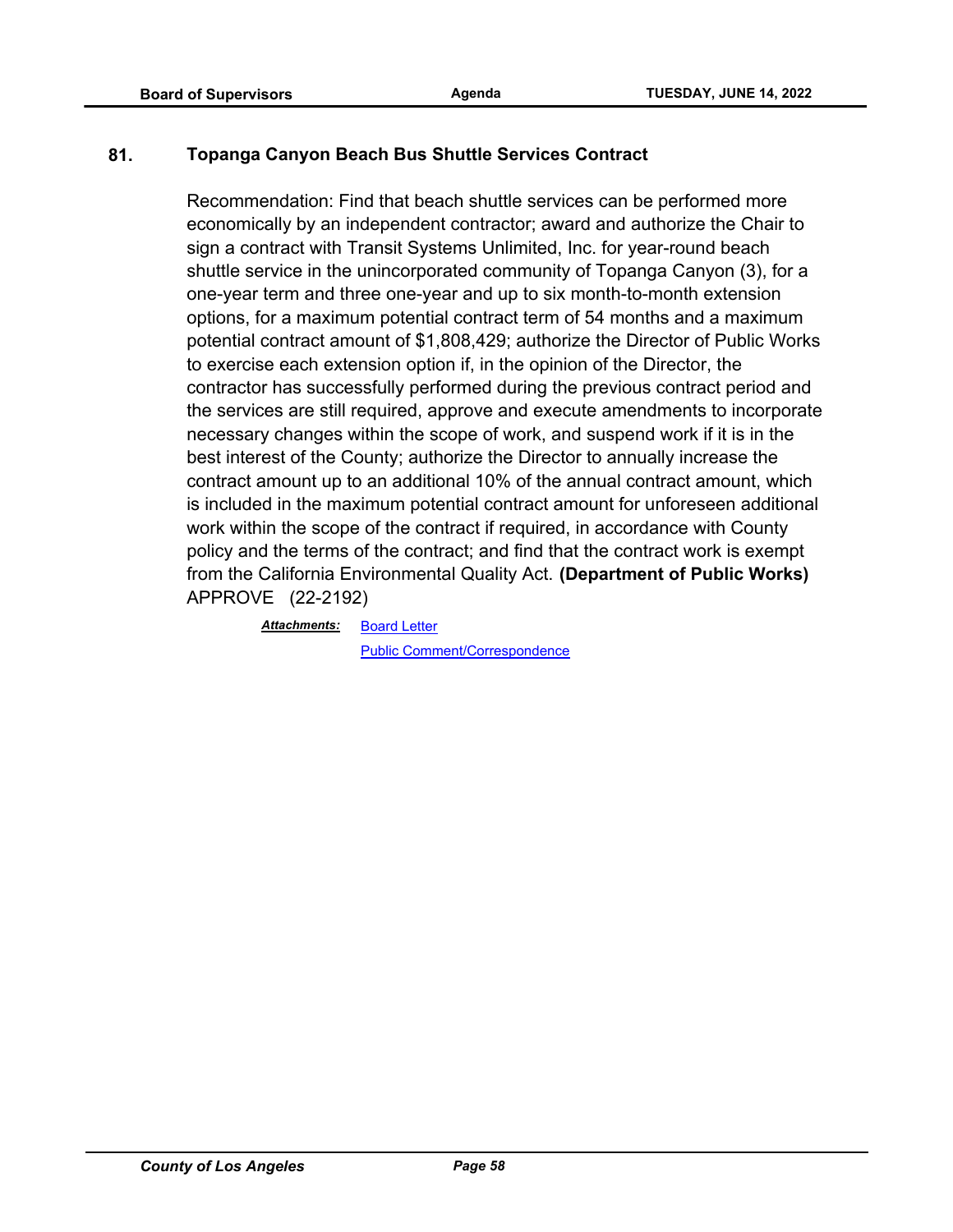## **82. Hollywood Bowl Park-and-Ride and Shuttle Program Agreement**

Recommendation: Authorize funding for the continuation of the Hollywood Bowl Park-and-Ride and Shuttle Program to provide transportation services for the 2022 and 2023 Hollywood Bowl performance seasons at an estimated annual amount of \$2,605,000 for an estimated total amount of \$5,210,000 for both seasons; find that the Hollywood Bowl Park-and-Ride and Shuttle Program is exempt from the California Environmental Quality Act; and authorize the Director of Public Works to take the following related actions: **(Department of Public Works)** APPROVE

Execute an agreement with the Los Angeles Philharmonic Association for the Department of Public Works to administer the transportation contracts for the park-and-ride service and disburse a maximum of \$105,000 each season to the Los Angeles Philharmonic Association to partially offset the Los Angeles Philharmonic Association's cost of transportation service from shuttle lots near the Hollywood Bowl for the 2022 and 2023 seasons;

Receive the Los Angeles Philharmonic Association's 44% pro rata share contribution estimated to be \$230,000 for each Hollywood Bowl season for transportation services from the park-and-ride lots;

Execute an agreement with the Los Angeles Philharmonic Association for the use of the County-owned Ventura park-and-ride lot as a satellite parking facility during the evenings of scheduled Hollywood Bowl performances;

Execute any necessary amendments within the scope of work to the agreements with the Los Angeles Philharmonic Association;

Award contracts for the 2022 and 2023 Hollywood Bowl performance seasons to independent bus operators through a solicitation for bids that are determined to be the most qualified, responsive and responsible proposers for transportation to and from the park-and-ride lots for Hollywood Bowl events, and approve and execute amendments to incorporate necessary changes within the scope of work; and

Award contracts with various municipal bus operators to provide service for the park-and-ride lots for the 2022 and 2023 Hollywood Bowl performance seasons and approve and execute amendments to incorporate necessary changes within the scope of work. (22-2186)

#### [Board Letter](http://file.lacounty.gov/SDSInter/bos/supdocs/169613.pdf) *Attachments:*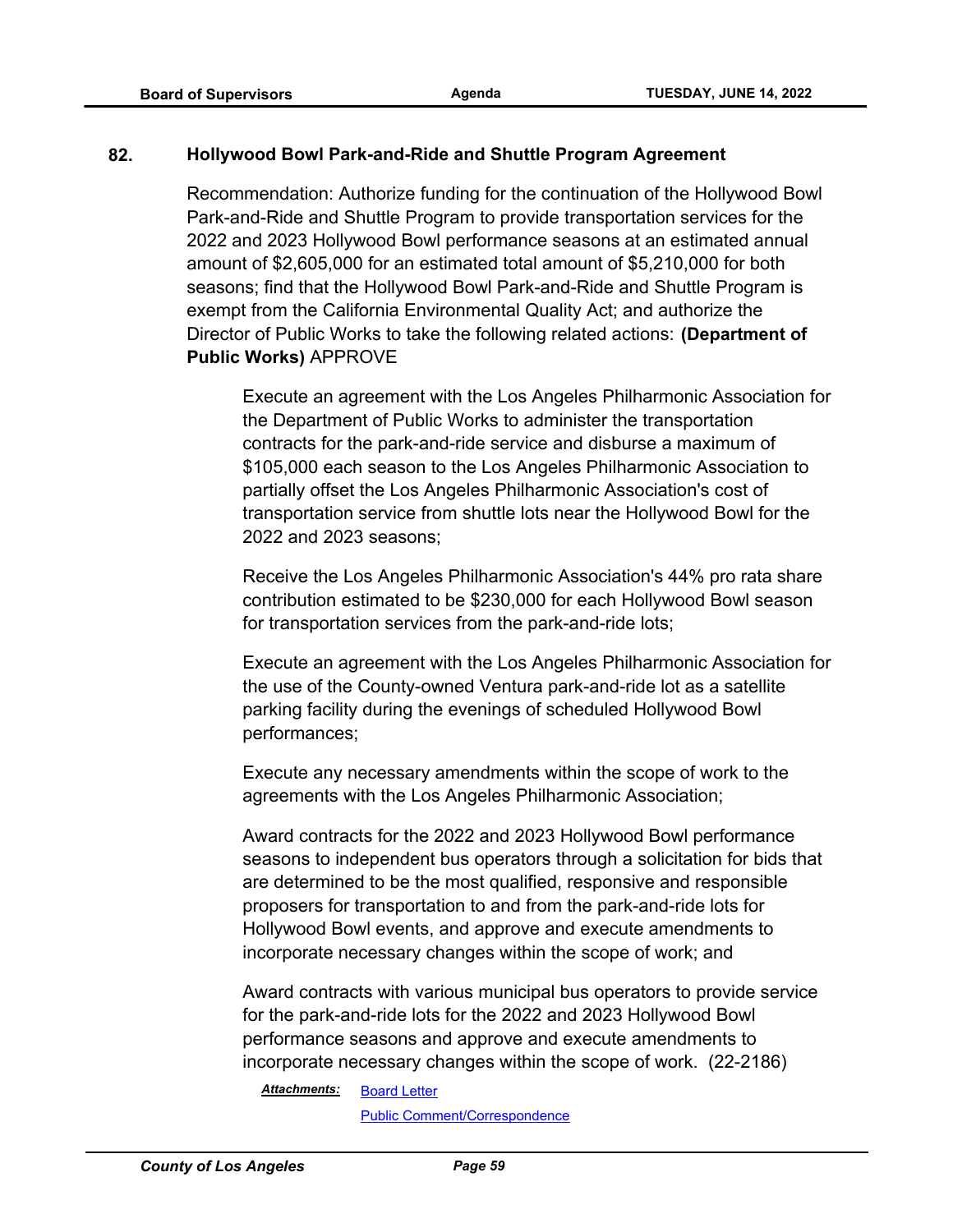## **83. Paratransit Program Funding Agreements**

Recommendation: Approve the continuation of paratransit services for eligible patrons in the unincorporated areas of the County for Fiscal Year 2022-23 at an estimated amount of \$4,242,200; authorize the Director of Public Works to execute three agreements for the County's share with the following paratransit services: Alondra Park/Del Aire Paratransit Service provided by the City of Gardena, for a maximum contract amount of \$170,000 for a two-year term, the La Crescenta/Montrose Paratransit Service provided by the City of Glendale, for a maximum contract amount of \$95,000 for a one-year term, and the Rancho Research Institute Paratransit Service provided by the Rancho Research Institute for a maximum contract amount of \$714,000, for a two-year term; find that the proposed project is exempt from the California Environmental Quality Act; and authorize the Director to take the following related actions: **(Department of Public Works)** APPROVE

Increase the amount of the agreements up to an additional 10% of the annual maximum amount for unforeseen, additional work within the scope of the agreements, if required; and

Execute amendments to incorporate necessary changes within the scope of work if, in the opinion of the Director, it is in the best interest of the County. (22-2166)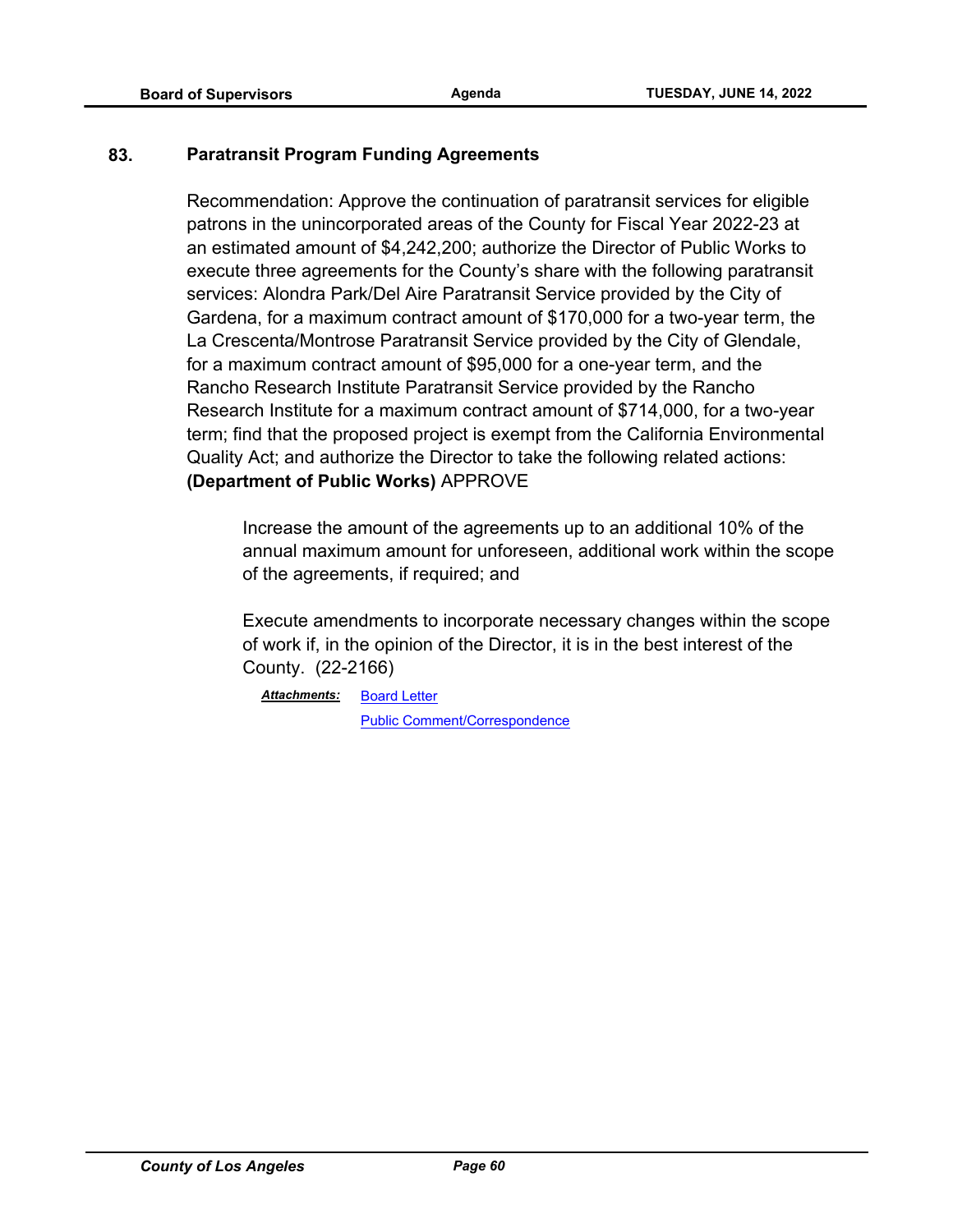# **84. Dorothy Kirby Center Closed-Circuit Television Project Construction Contract**

Recommendation: Establish and approve the Emergency Supplemental Generator for Dorothy Kirby Center Closed-Circuit Television Project, Capital Project No. 87566 (Project) located in the City of Commerce (4), and approve the Project budget of \$2,110,000; adopt the plans and specifications for the Project and make a finding that the items specified as sole source items in the plans and specifications are the only such items available to match other products in use at Dorothy Kirby Center and other Probation Department facilities and may be designated by specific brand name in accordance with State Public Contract Code Section 3400; advertise for bids to be received and opened by 10:30 a.m. on July 27, 2022; find that the proposed Project is exempt from the California Environmental Quality Act; and authorize the Director of Public Works to take the following related actions: **(Department of Public Works)** ADOPT

Execute a consultant services contract with the apparent lowest responsive and responsible bidder to prepare a baseline construction schedule for an amount not to exceed \$5,000 funded by the Project funds;

Determine that a bid is nonresponsive and reject a bid on that basis, award to the next lowest responsive and responsible bidder, waive inconsequential and nonmaterial deficiencies in bid submitted and determine whether the apparent lowest responsive and responsible bidder has satisfied all conditions for contract award; and

Award and execute a construction contract to the apparent lowest responsive and responsible bidder if the contract can be awarded within the approved total Project budget, establish the effective date of the contract upon receipt of acceptable performance bonds, payment bonds and required contractor insurance by the Department of Public Works, and take all other actions necessary and appropriate to deliver the Project. (22-2179)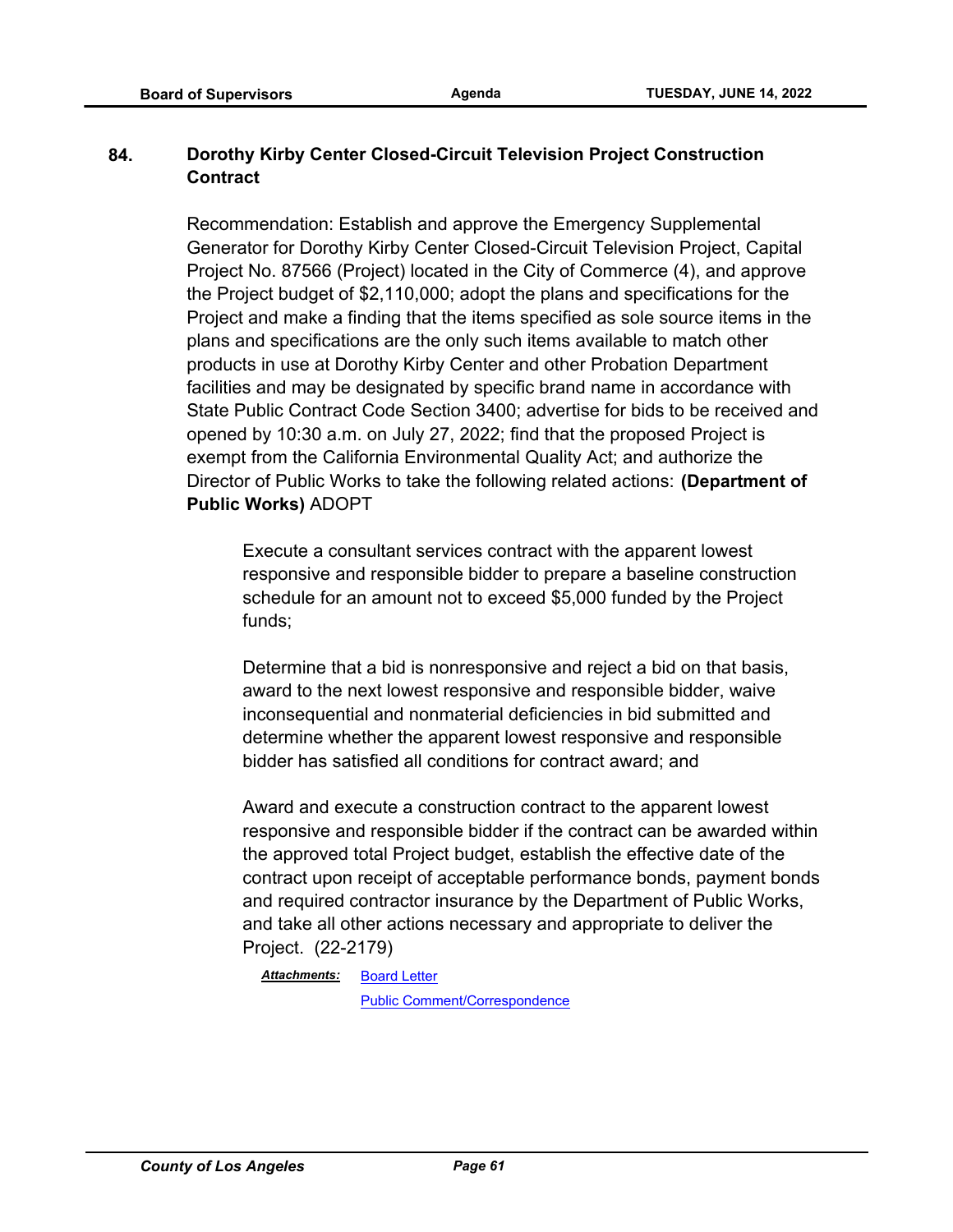## **85. Coaching and Professional Development Program Services Contracts**

Recommendation: Award two contracts each to MCG & Associates, a Local Small Business Enterprise/Community Business Enterprise and Inner Work of Work, a Local Small Business Enterprise, for coaching activities and professional development training activities, a contract to Margaret Manning, a Local Small Business Enterprise/Community Business Enterprise, for professional development training activities, and a contract to The J. Segal Company, a Local Small Business Enterprise, for coaching activities with the leadership pipeline specialization, for the Department of Public Works, for an initial two-year term and three one-year and up to six month-to-month extension options, for a maximum potential program term of 66 months and a maximum potential program amount of \$1,512,500; authorize the Director of Public Works to execute the contracts, renew the contracts for each additional extension option if, in the opinion of the Director, the contractors have successfully performed during the previous contracts' period and the services are still required, approve and execute amendments to incorporate necessary changes within the scope of work and suspend work if, it is in the best interest of the County; and authorize the Director to take the following related actions: **(Department of Public Works)** APPROVE

Award an additional contract to a contractor that meets all the requirements described in the Request for Statement of Qualifications for coaching activities, and an additional contract to a contractor that meets all the requirements described in the Request for Statement of Qualifications for coaching activities using the leadership pipeline specialization, the additional contracts will not result in a change in the rating of the current recommended contractors for these categories and will be subject to the rotational process for awarding work as mandated in the contract; and

Annually increase the program amount up to an additional 10% which is included in the maximum potential program amount for unforeseen additional work within the scope of the contracts, if required. (22-2187)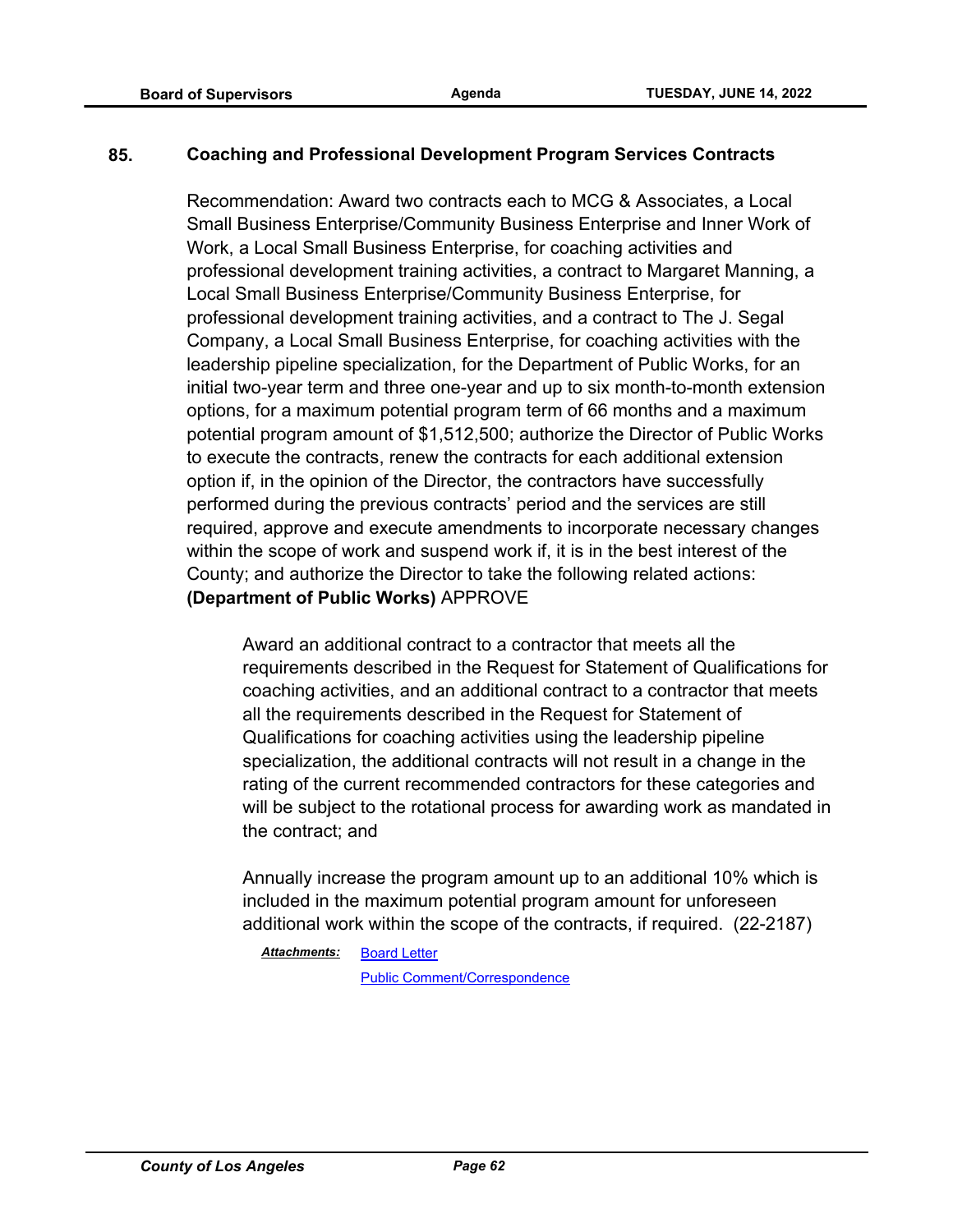#### **86. Bicycle Master Plan Update Consultant Services Agreement**

Recommendation: Award and authorize the Director of Public Works to execute a consultant services agreement with Toole Design Group, LLC to update the 2012 Los Angeles County Bicycle Master Plan for an amount not to exceed \$3,750,529, which includes \$750,836 in optional tasks, with the term of the agreement to be for the duration of the project until final acceptance by the County. **(Department of Public Works)** APPROVE (22-2185)

> [Board Letter](http://file.lacounty.gov/SDSInter/bos/supdocs/169611.pdf) [Public Comment/Correspondence](http://file.lacounty.gov/SDSInter/bos/supdocs/169612.pdf) *Attachments:*

#### **87. Solid Waste Collection Services Contracts**

Recommendation: Find that the award of the exclusive franchise contracts for the unincorporated areas of Altadena/Kinneloa Mesa and South Bay (2, 4 and 5) is within the scope of the Negative Declaration previously adopted by the Board, as amended by the Addendum for the Franchise Contracts for Residential Solid Waste Collection Services in unincorporated communities in the County adopted on January 30, 2018; find that health, safety and welfare of the public require that the County award exclusive franchise contracts for the collection of solid waste from carts for the unincorporated areas of Altadena/Kinneloa Mesa and South Bay; award exclusive franchise contracts for services for the areas listed below to Universal Waste Systems, Inc., consisting of two separate tasks: Customer Service (Task 1), to provide refuse, recyclables, and organic waste collection from carts, and County Service (Task 2), consisting of daily monitoring for illegal dumping, collection of solid waste discarded in public rights of way and alleys and emergency services to remove uncollected solid waste anywhere in the County or adjacent counties, effective upon execution by both parties, with services to start on July 1, 2022 and terminate on June 30, 2029, for a seven-year term with two two-year extension options, for a potential maximum contract term of 11 years; and take the following actions: **(Department of Public Works)** APPROVE

For the unincorporated areas of Altadena/Kinneloa Mesa, the initial monthly rate per customer for Task 1 will be \$32.58, which includes a 10% franchise fee and will generate an estimated \$508,248 in revenues in Fiscal Year (FY) 2022-23, and Task 2 will be for an initial annual contract amount not to exceed \$414,468.20, both not including rate adjustments for cost of living, fuel costs, diversion/disposal fees, unforeseen additional work and changes in law, as authorized by the contract;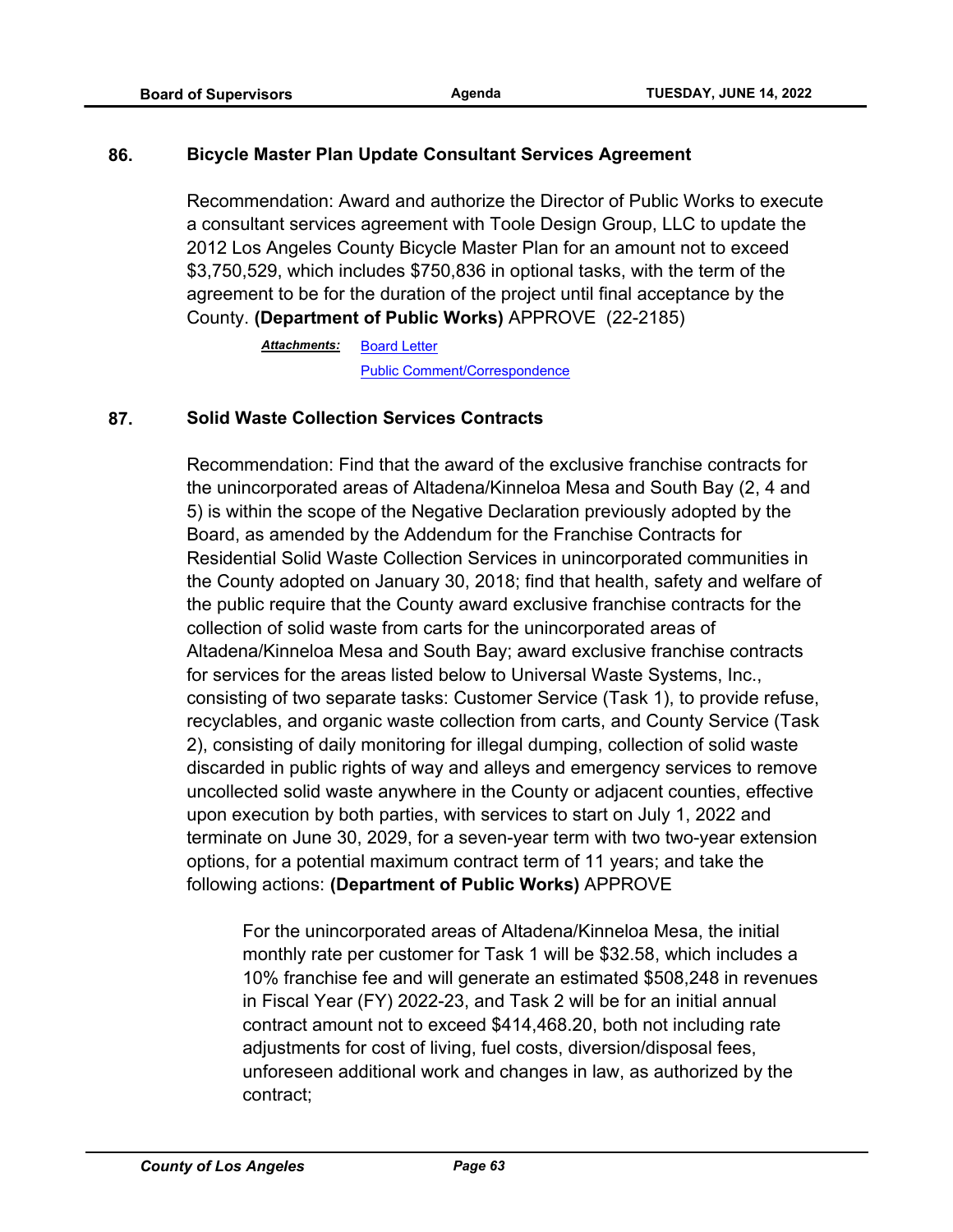For the unincorporated area of South Bay, the initial monthly rate per customer for Task 1 will be \$33.96, which includes a 10% franchise fee and will generate an estimated \$448,272 in revenues in FY 2022-23, and Task 2 will be for an initial annual contract amount not to exceed \$932,038.20, both not including rate adjustments for cost of living, fuel costs, diversion/disposal fees, unforeseen additional work and changes in law, as authorized by the contract;

Authorize the Director of Public Works to adjust the monthly rate for basic services billed directly to the customers, the monthly rate as billed by the contractor for additional customer services, such as more containers, billed directly to the customers, the monthly rate billed to the County by the contractor for Task 2, and the contract amount, if applicable, by up to 10% of the annual contract amount for unforeseen, additional work within the scope of work of the contract, up to 10% of the annual contract amount for applicable changes in law, and up to a total maximum cumulative service fee adjustment of 35% of the unit rates over the initial seven-year period, and up to 5% for each extension option, respectively, if applicable, to allow for Cost of Living Adjustments, fuel cost adjustments and diversion/disposal facility fee adjustments; and

Authorize the Director of Public Works to execute franchise contracts with Universal Waste Systems, Inc., to provide services for the unincorporated areas of Altadena/Kinneloa Mesa and Universal Waste Systems, Inc., for the unincorporated areas of South Bay, take all of the necessary and appropriate steps to carry out these contracts, exercise the extension options if, in the opinion of the Director, the contractors have successfully performed during the previous contract period, approve and execute amendments to incorporate necessary changes within the Task 1 and Task 2 specifications, and suspend work if, in the opinion of the Director, it is in the best interest of the County. (22-2176)

[Board Letter](http://file.lacounty.gov/SDSInter/bos/supdocs/169593.pdf) *Attachments:*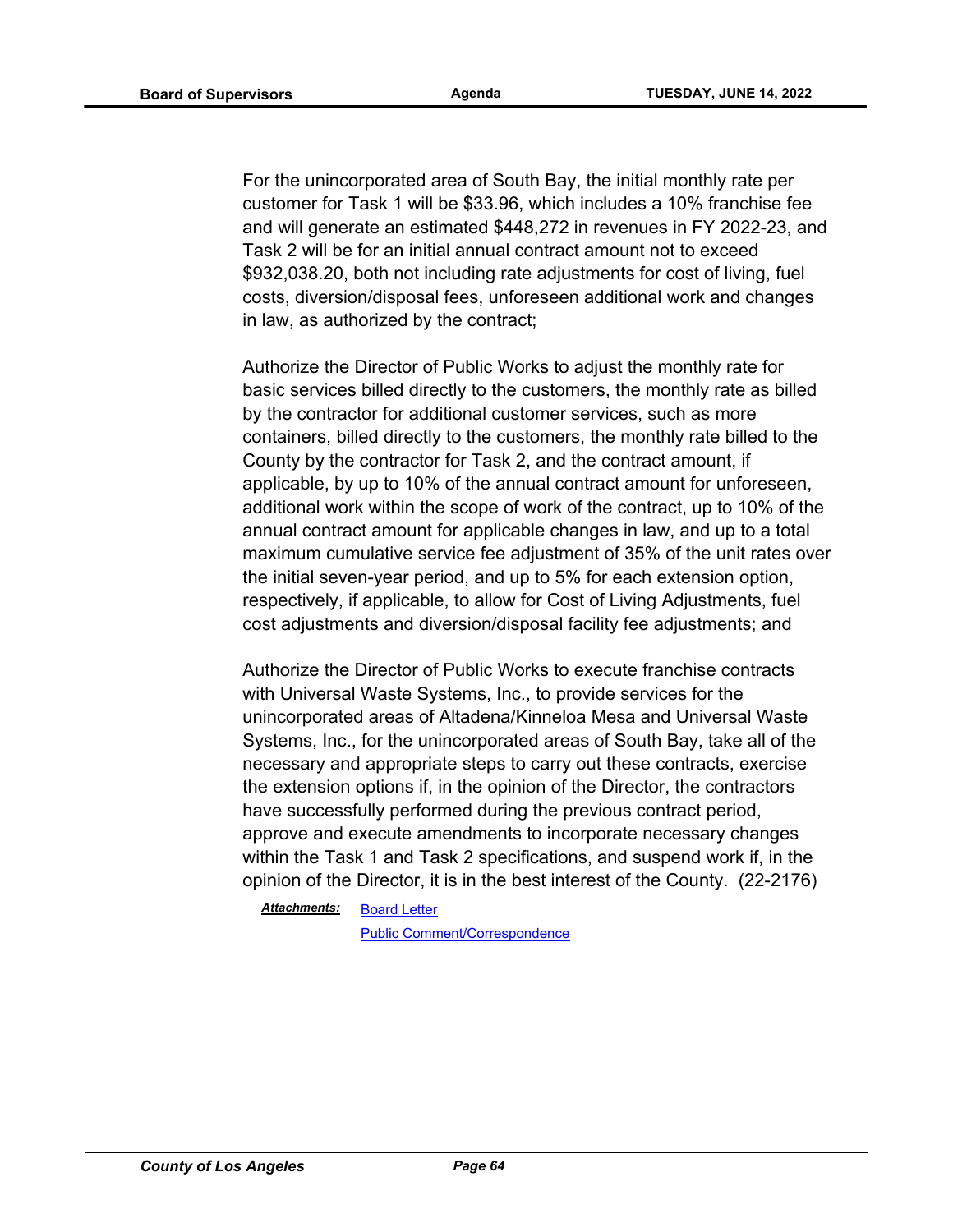## **88. On-Call Tree-Trimming and Maintenance Services Program Contracts**

Recommendation: Award three contracts for the on-call tree trimming and maintenance services program to West Coast Arborists, Inc., United Pacific Services, Inc. and International Environmental Corporation, a Local Small Business Enterprise, each for a one-year term with four one-year and six month-to-month extension options for a potential maximum contract term of 66 months and a maximum potential aggregate amount of \$90,750,000; authorize the Director of Public Works to execute the contracts, renew the contracts for each additional extension option if, in the opinion of the Director, the contractors have successfully performed during the previous contract period and the services are still required, approve and execute amendments to incorporate necessary changes within the scope of work and suspend work if, it is in the best interest of the County; and authorize the Director to annually increase the contract amount up to an additional 10% of the annual amount, which is included in the maximum potential aggregate contract amount for unforeseen additional work within the scope of the contract if required, and adjust the annual contract amount for each extension option over the term of the contract to allow for an annual Cost of Living Adjustment in accordance with County policy and the terms of the contract. **(Department of Public Works)** APPROVE (22-2189)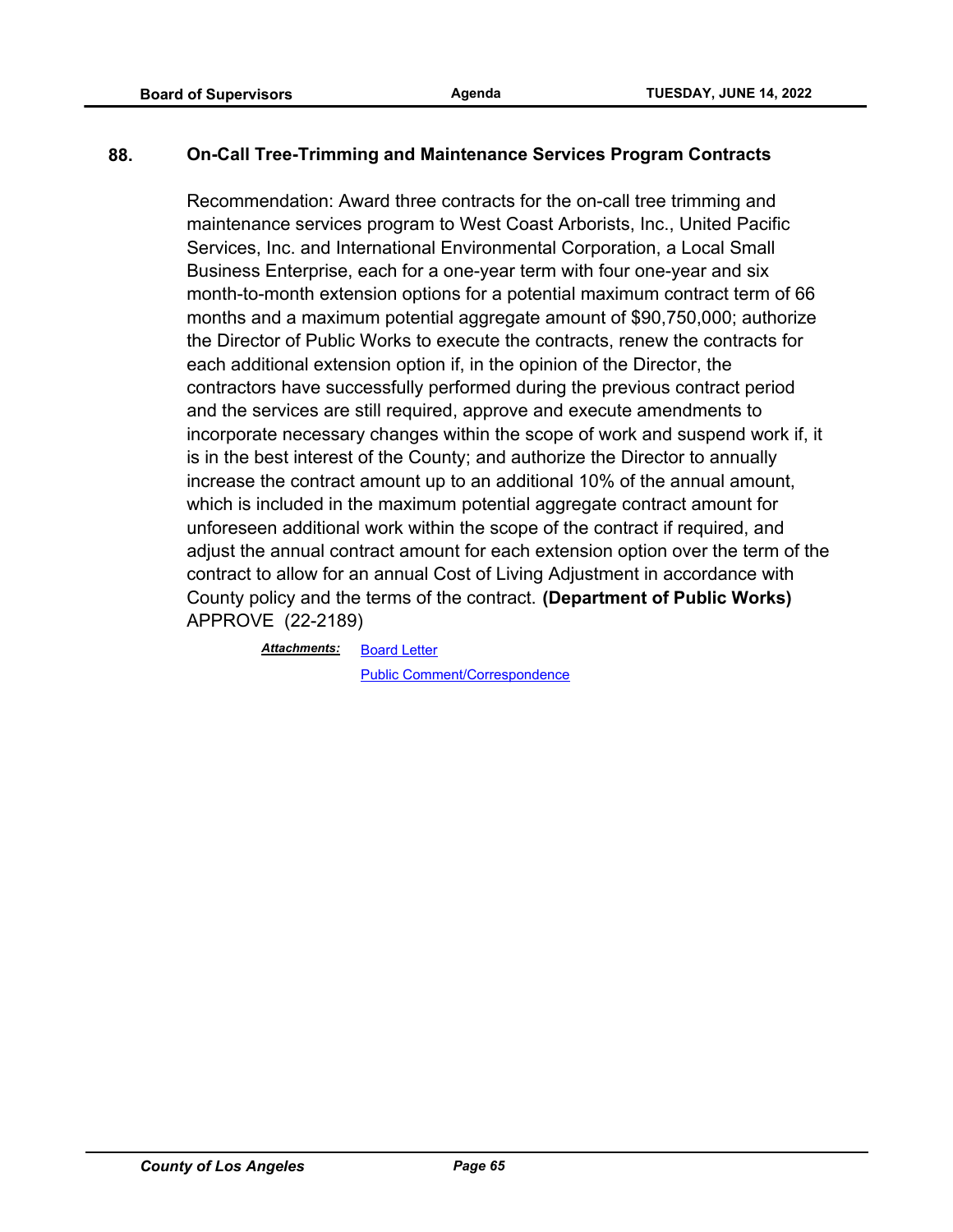# **89. Department of Public Works Headquarters Complex Landscape and Grounds Maintenance Services Contract**

Recommendation: Find that landscape and grounds maintenance services can be performed more economically by an independent contractor; award and instruct the Chair to sign a contract with Mariposa Landscapes, Inc., a Community Business Enterprise, for landscape and grounds maintenance services for the Department of Public Works Headquarters Complex located in the City of Alhambra (1), for a one-year term and three one-year and up to six month-to-month extension options, for a maximum potential contract term of 54 months and a maximum potential contract amount of \$1,537,504; authorize the Director of Public Works exercise the extension options if, in the opinion of the Director, the contractor has successfully performed during the previous contract term and the services are still required, approve and execute amendments to incorporate necessary changes within the scope of work, and suspend work if, it is in the best interest of the County; authorize the Director to annually increase the contract amount up to an additional 10% of the annual contract amount, which is included in the maximum potential contract amount for unforeseen additional work within the scope of the contract, if required; and find that the contract work is exempt from the California Environmental Quality Act. **(Department of Public Works)** APPROVE (22-2197)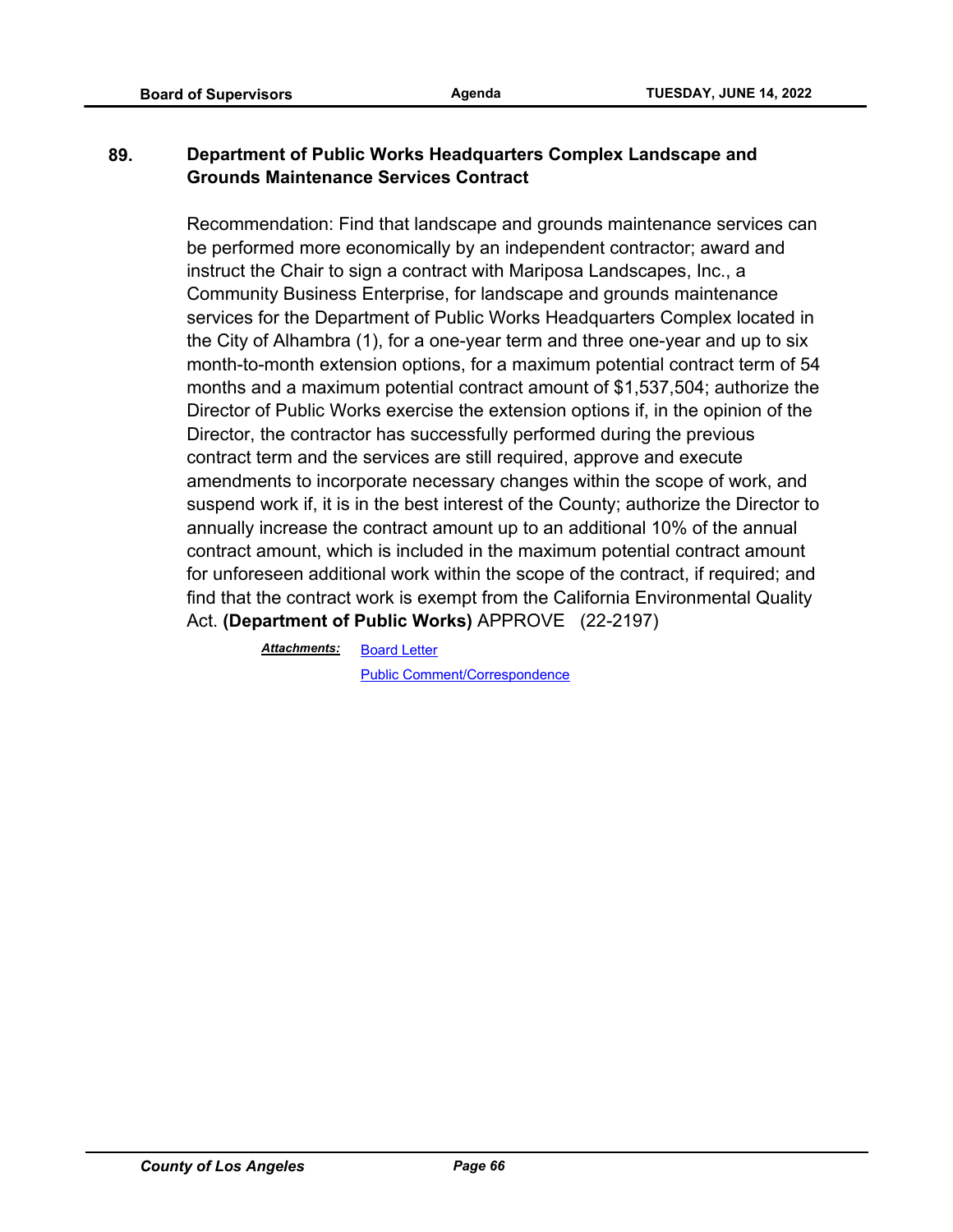# **90. Lomita County Administration Building Americans with Disabilities Act Upgrade Project**

Recommendation: Find that the recommended actions are within the scope of the previous finding of exemption for the Lomita County Administration Building Americans with Disabilities Act Upgrade Project, Capital Project (CP) No. 87142 (Project) (4) and find the proposed revisions to the scope of work are also exempt under the California Environmental Quality Act; approve the revised total Project budget of \$1,220,000, from a previously adopted budget of \$145,000, to fully fund the increased scope of work that is necessary for the Project; approve an appropriation adjustment to transfer \$537,000 from Various Refurbishments-Various Department of Public Works Office Site Improvements, CP No. 86708, as well as \$38,000 from Agricultural Commissioner/Weights and Measures Services and Supplies budget, for a total of \$575,000 to the Project; and approve the revisions to the previously-approved scope of work and authorize the Director of Public Works to deliver the Project using a Board-approved Job Order Contract. **(Department of Public Works)** APPROVE (22-2152)

> [Board Letter](http://file.lacounty.gov/SDSInter/bos/supdocs/169517.pdf) [Public Comment/Correspondence](http://file.lacounty.gov/SDSInter/bos/supdocs/169518.pdf) *Attachments:*

# **91. Olive View-UCLA Medical Center Mammography Room Refurbishment Project**

Recommendation: Establish and approve the Olive View-UCLA Medical Center Mammography Room Refurbishment Project, Capital Project (CP) No. 87813 (Project) (3), with a budget of \$775,000; authorize the Director of Public Works to use a Board-approved Job Order Contract to deliver the proposed Project; approve the Fiscal Year (FY) 2021-22 appropriation adjustment to reallocate \$343,000 from the Department of Health Services Various Refurbishment Project, CP No. 86937 to fund the estimated FY 2021-22 expenditure for the proposed Project; and find that the proposed Project is exempt from the California Environmental Quality Act. **(Department of Public Works)** APPROVE (22-2183)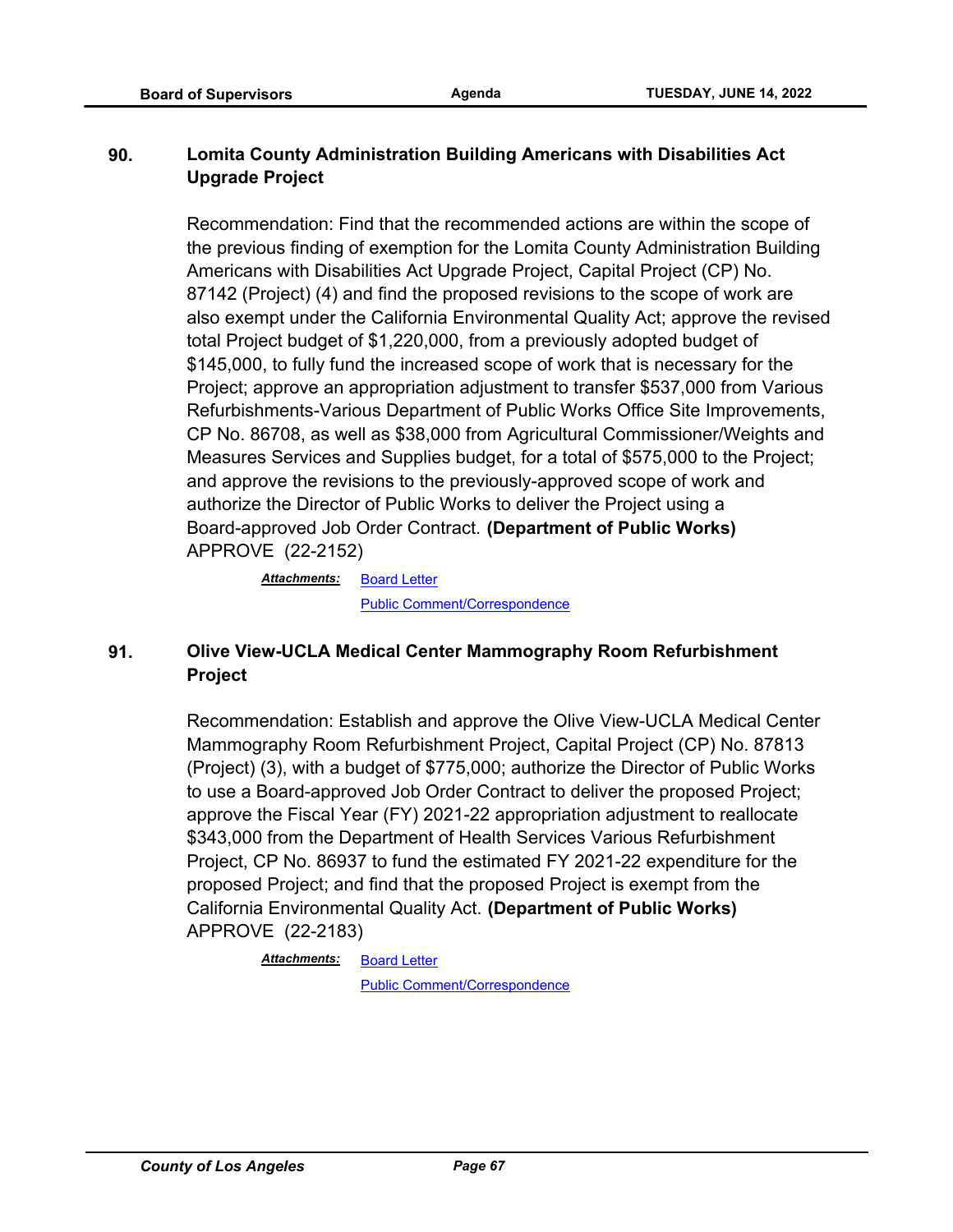# **92. Resolution of Summary Vacation in the Unincorporated Community of Gorman**

Recommendation: Find that the portion of Pyramid Lake Road north of Smokey Bear Road, Parcel 1-1VAC, in the unincorporated community of Gorman (5), is unnecessary for present or prospective public use and is not useful as a nonmotorized transportation facility; adopt a resolution of summary vacation of a Portion of Pyramid Lake Road north of Smokey Bear Road; find that the fee interest in the surplus real property in a portion of Pyramid Lake Road north of Smokey Bear Road, Parcel 1-1EX, is no longer required for the purposes of the County; find that Parcel 1-1EX related to Pyramid Lake Road north of Smokey Bear Road is exempt surplus land under the provisions of the Surplus Land Act; approve the project, which is the vacation and sale of a portion of Pyramid Lake Road north of Smokey Bear Road, from the County to Petroleum Distributor, Inc.; authorize the Director of Public Works to record the certified original resolution with the office of the Registrar-Recorder/County Clerk, execute a quitclaim deed document and authorize delivery to Petroleum Distributor, Inc.; and find that the proposed project is exempt from the California Environmental Quality Act. **(Department of Public Works)** ADOPT (22-2072)

> [Board Letter](http://file.lacounty.gov/SDSInter/bos/supdocs/169413.pdf) [Public Comment/Correspondence](http://file.lacounty.gov/SDSInter/bos/supdocs/169418.pdf) *Attachments:*

# **93. Certification of Decreased Maintained Mileage of Los Angeles County Roads and Alleys**

Recommendation: Adopt a resolution certifying that the total mileage of maintained roads and alleys in the unincorporated territory of Los Angeles County has decreased by 0.51 miles and that the revised mileage as of December 31, 2021, is 3,289.24 miles, and submit to the California Department of Transportation. **(Department of Public Works)** ADOPT (22-2074)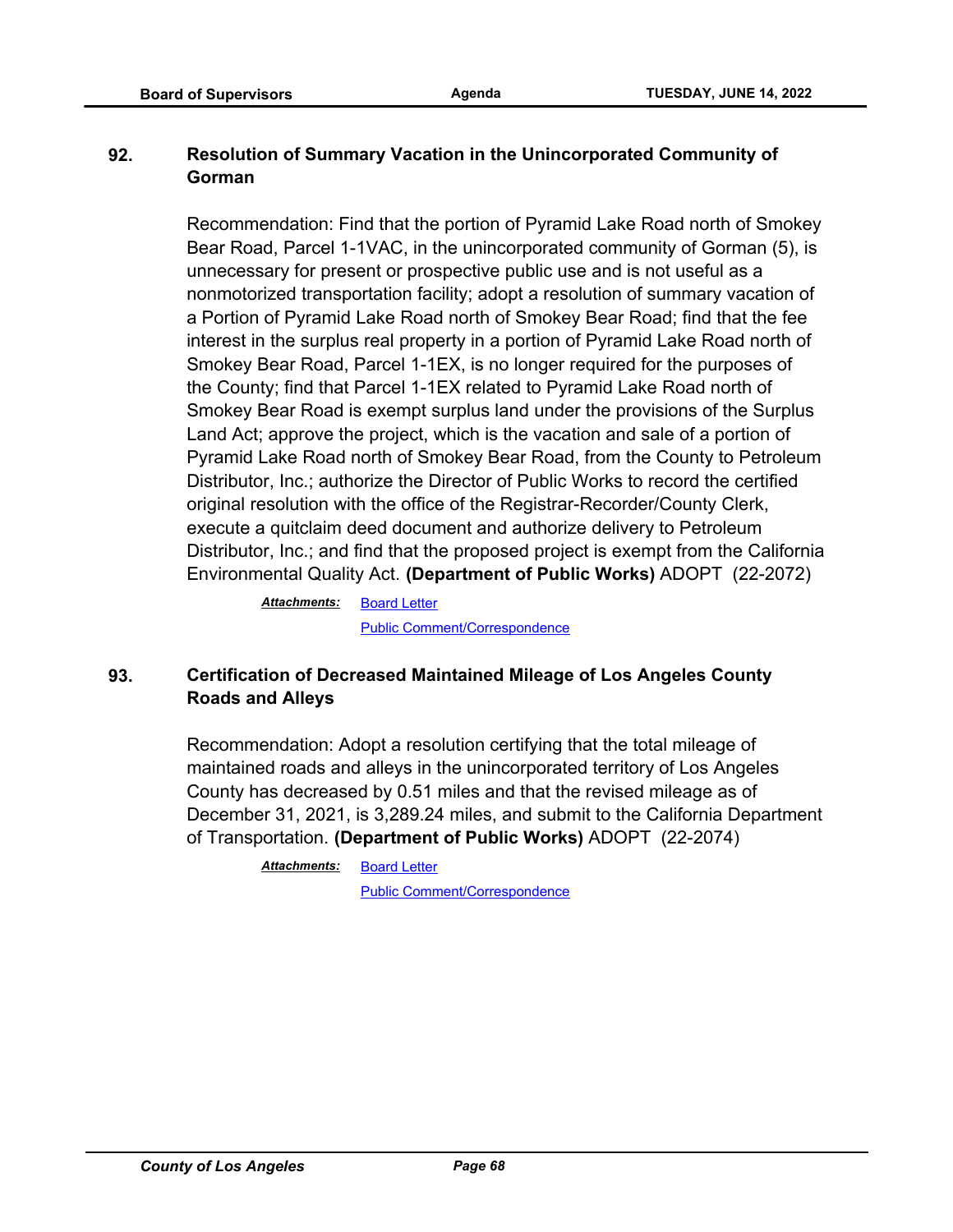# **94. Collection of Annual Assessments for Various Drainage Benefit Assessment Areas in the Unincorporated Community of Quartz Hill**

Recommendation: File the Engineer's Reports prepared by the Director of Public Works for Drainage Benefit Assessment Area Nos. 5, 8, 9, 13, 15, 17, 22, 23, 25, 26 and 28 in the unincorporated County community of Quartz Hill (5), describing the services provided to the affected parcels, cost of the services and the assessment amounts; adopt resolutions authorizing and directing the collection of the annual assessments for the affected parcels for Fiscal Year 2022-23; and find that the adoption of the resolutions are exempt from the California Environmental Quality Act. **(Department of Public Works)** ADOPT (22-2165)

> [Board Letter](http://file.lacounty.gov/SDSInter/bos/supdocs/169571.pdf) [Public Comment/Correspondence](http://file.lacounty.gov/SDSInter/bos/supdocs/169572.pdf) *Attachments:*

# **95. Set Aside a Portion of County-Owned Property for Public Road and Highway Purposes in the Unincorporated Community of Willowbrook**

Recommendation: Find that acceptance into the County Road System of a portion of County-owned property proposed to be set aside for public road and highway purposes on 120th Street at Charles Drew University, in the unincorporated community of Willowbrook (2), is necessary for public convenience; adopt a resolution to accept into the County Road System a portion of County-owned property to be set aside for public road and highway purposes on 120th Street at Charles Drew University; authorize the Director of Public Works to record the certified original resolution with the office of the Registrar-Recorder/County Clerk; and find that the proposed project is exempt from the California Environmental Quality Act. **(Department of Public Works)**  ADOPT (22-2076)

*Attachments:*

[Public Comment/Correspondence](http://file.lacounty.gov/SDSInter/bos/supdocs/169426.pdf)

[Board Letter](http://file.lacounty.gov/SDSInter/bos/supdocs/169425.pdf)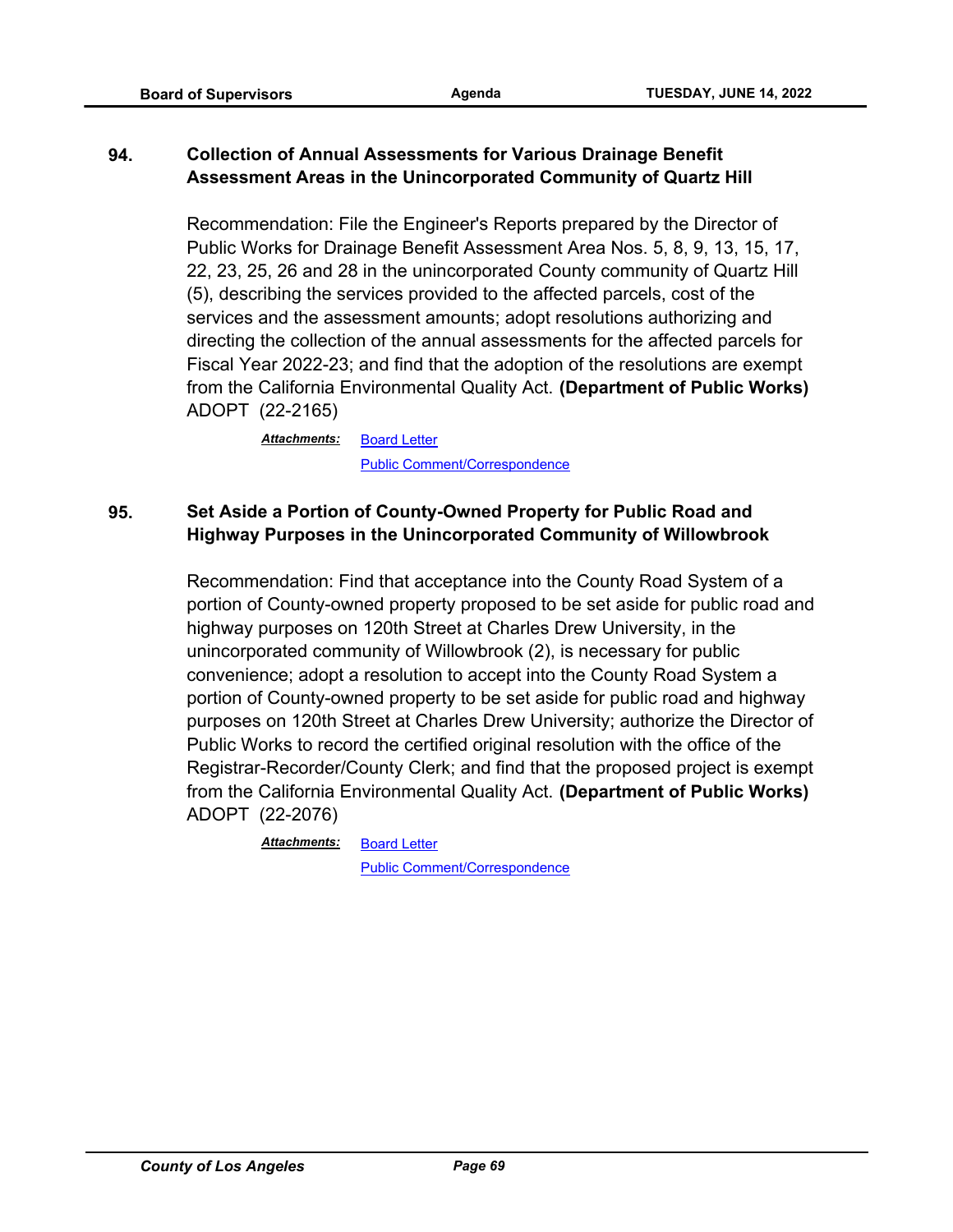# **96. Resolution of Summary Vacation of an Offer of Dedication in the Unincorporated Community of Quartz Hill**

Recommendation: Find that the offer of dedication for public road and highway purposes east of 50th Street West and North of Avenue M-12, in the unincorporated community of Quartz Hill (5), has not been accepted and used for the purpose for which it was dedicated or acquired for five consecutive years immediately preceding the proposed vacation, is unnecessary for present or prospective public use and is not useful as nonmotorized transportation facility, as required by Section 892 of the California Streets and Highways Code, and is excess, not required for street or highway purposes, and can be vacated; terminate the offer of dedication for public road and highway purposes and abandon the County's right to accept and open the street pursuant to Section 66477.2(c) of the California Government Code; adopt a Resolution of Summary Vacation of an Offer to Dedicate east of 50th Street West and north of Avenue M-12; authorize the Director of Public Works to record the certified original resolution with the office of the Registrar-Recorder/County Clerk; and find that the proposed project is exempt from the California Environmental Quality Act. **(Department of Public Works)** ADOPT (22-2075)

> [Board Letter](http://file.lacounty.gov/SDSInter/bos/supdocs/169423.pdf) [Public Comment/Correspondence](http://file.lacounty.gov/SDSInter/bos/supdocs/169424.pdf) *Attachments:*

#### **97. Santa Clara River Floodway Map Ordinance Amendment**

Recommendation: Approve an ordinance for introduction amending the Santa Clara River Floodway in the unincorporated community of Castaic (5) and related maps and water surface elevations to reflect new engineering analysis of the Floodway based on updated information, and amending County Code, Title 11 - Health and Safety; and find that the proposed actions are exempt from the California Environmental Quality Act. **(Department of Public Works)** APPROVE (Relates to Agenda No. 142) (22-2181)

> [Board Letter](http://file.lacounty.gov/SDSInter/bos/supdocs/169603.pdf) *Attachments:*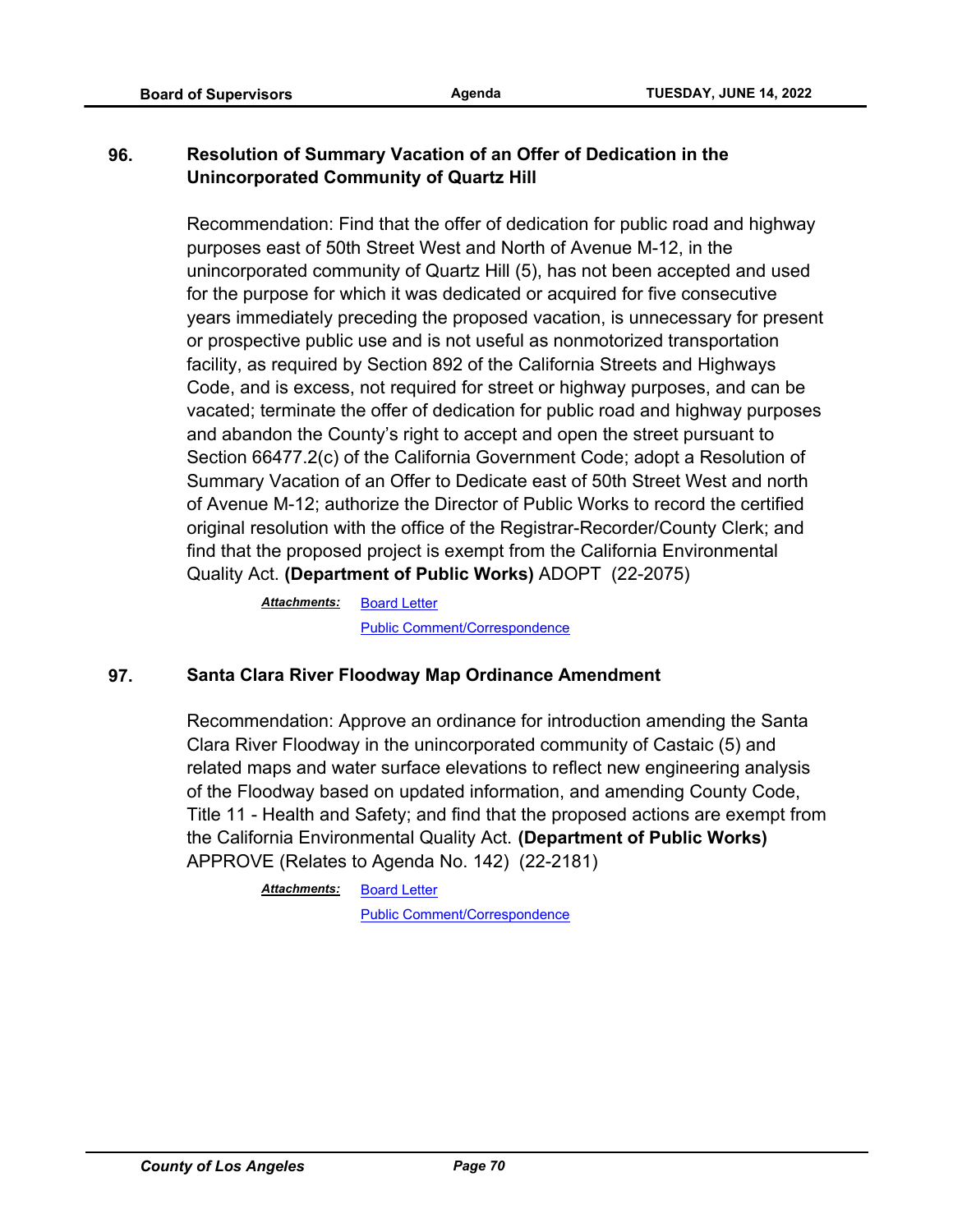## **98. County Lighting Districts Levying of Annual Assessments - Fiscal Year 2022-23**

Recommendation: Approve and file the Engineer's Report for the proposed annual levying of assessments in County Lighting District Landscaping and Lighting Act-1 (CLD LLA-1) for street lighting purposes for Fiscal Year (FY) 2022-23; adopt a resolution of intention to order the levying of assessments in CLD LLA-1 for FY 2022-23; advertise and set June 28, 2022 at 9:30 a.m. for public hearing on the proposed continuation of FY 2021-22 levying of annual assessments in CLD LLA-1 for FY 2022-23 in all zones identified in the FY 2022-23 Engineer's Report; and find that the proposed project is exempt from the California Environmental Quality Act. **(Department of Public Works)**  ADOPT (22-2203)

> **[Board Letter](http://file.lacounty.gov/SDSInter/bos/supdocs/169657.pdf)** [Public Comment/Correspondence](http://file.lacounty.gov/SDSInter/bos/supdocs/169658.pdf) *Attachments:*

# **99. County Landscaping Maintenance Districts Landscaping and Lighting Act Districts 1, 2 and 4 Annual Assessment - Fiscal Year 2022-23**

Recommendation: Approve and file the Engineer's Report for the proposed annual levying of assessments for Landscaping and Lighting Act Districts 1, 2 and 4 and zones therein (1, 3 and 5) for Fiscal Year (FY) 2022-23; adopt a resolution of intention to order the annual levy and collection of assessments for the Landscaping and Lighting Act Districts 1, 2 and 4 and zones therein for FY 2022-23; advertise and set June 28, 2022 at 9:30 a.m. for a public hearing for the proposed annual levy and collection of assessments for the Landscaping and Lighting Act Districts 1, 2 and 4 and zones therein for FY 2022-23; and find that the proposed actions are exempt from the California Environmental Quality Act. **(Department of Public Works)** ADOPT (22-2212)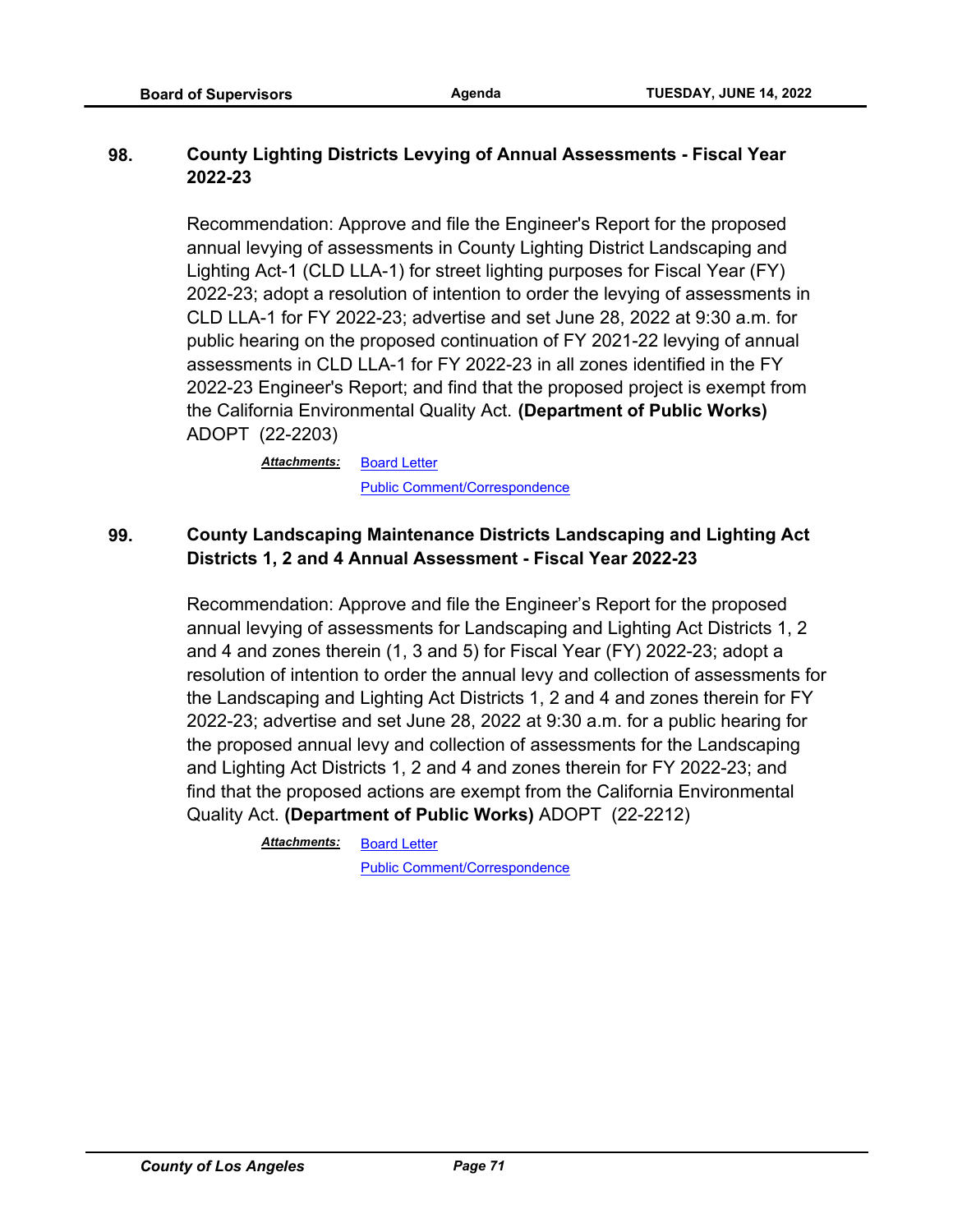#### **100. Traffic Regulations in the Unincorporated Community of East Los Angeles**

Recommendation: Adopt and/or rescind traffic regulations to support traffic safety and enhance traffic flow in the unincorporated community of East Los Angeles (1); and find that adopting and/or rescinding traffic regulation orders and posting the corresponding regulatory and advisory signage are exempt from the California Environmental Quality Act. **(Department of Public Works)**  ADOPT (22-2065)

> [Board Letter](http://file.lacounty.gov/SDSInter/bos/supdocs/169398.pdf) [Public Comment/Correspondence](http://file.lacounty.gov/SDSInter/bos/supdocs/169399.pdf) *Attachments:*

# **101. Traffic Regulations in the Unincorporated Communities of El Camino Village, Florence/Firestone and Willowbrook**

Recommendation: Adopt traffic regulations to support traffic safety and enhance traffic flow in the unincorporated communities of El Camino Village, Florence/Firestone and Willowbrook (2); and find that adopting traffic regulation orders and posting the corresponding regulatory and advisory signage are exempt from the California Environmental Quality Act. **(Department of Public Works)** ADOPT (22-2066)

> [Board Letter](http://file.lacounty.gov/SDSInter/bos/supdocs/169400.pdf) [Public Comment/Correspondence](http://file.lacounty.gov/SDSInter/bos/supdocs/169402.pdf) *Attachments:*

## **102. Traffic Regulation in the Unincorporated Community of Topanga**

Recommendation: Adopt a traffic regulation to support traffic safety and enhance traffic flow in the unincorporated community of Topanga (3); and find that adopting a traffic regulation order and posting the corresponding regulatory and advisory signage are exempt from the California Environmental Quality Act. **(Department of Public Works)** ADOPT (22-2068)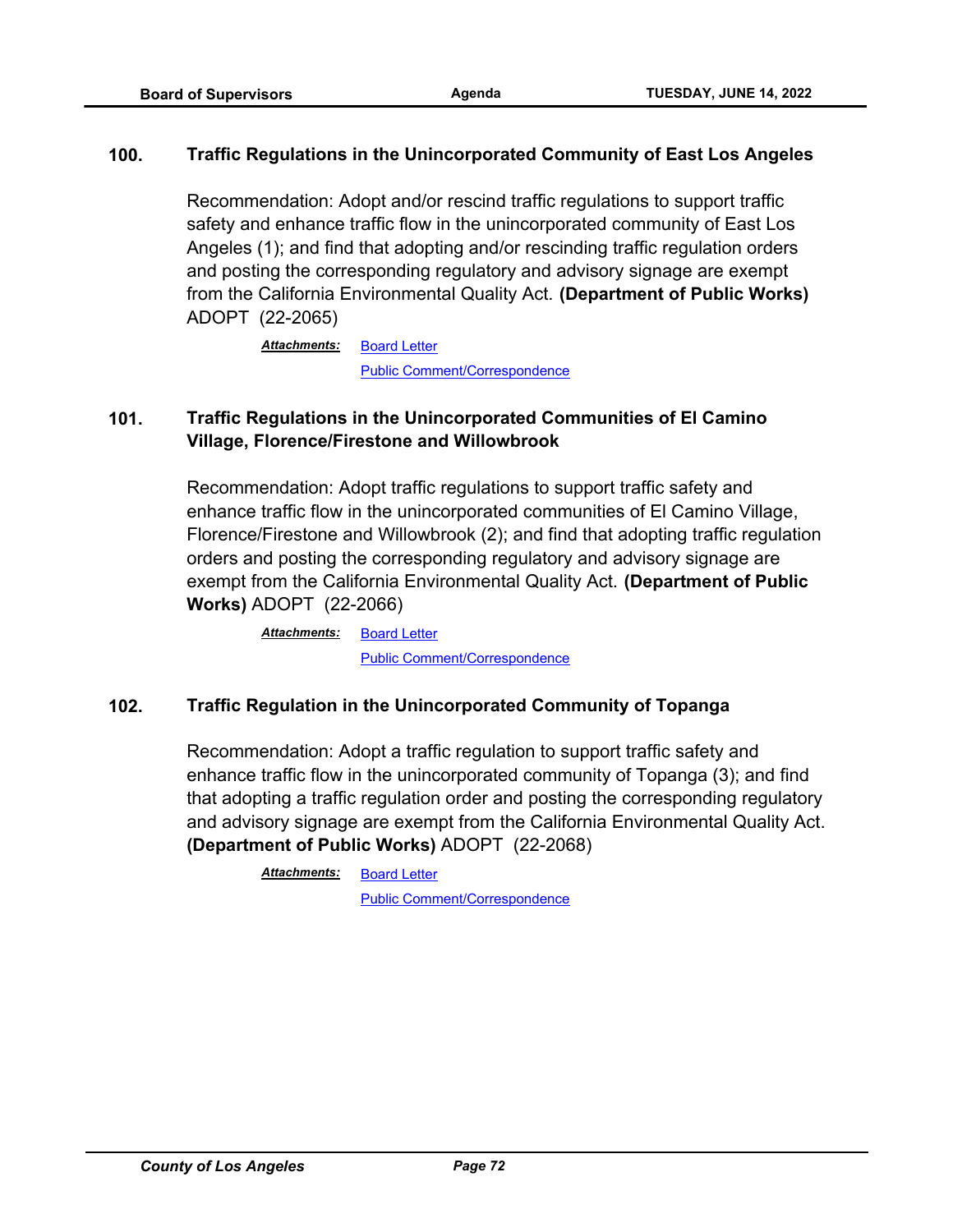# **103. Traffic Regulations in the Unincorporated Communities of South Whittier and West Whittier/Los Nietos**

Recommendation: Adopt and/or rescind traffic regulations to support traffic safety and enhance traffic flow in the unincorporated communities of South Whittier and West Whittier/Los Nietos (4); and find that adopting and/or rescinding traffic regulation orders and posting the corresponding regulatory and advisory signage are exempt from the California Environmental Quality Act. **(Department of Public Works)** ADOPT (22-2069)

> [Board Letter](http://file.lacounty.gov/SDSInter/bos/supdocs/169406.pdf) [Public Comment/Correspondence](http://file.lacounty.gov/SDSInter/bos/supdocs/169408.pdf) *Attachments:*

# **104. Traffic Regulations in the Unincorporated Communities of Altadena, Duarte and Stevenson Ranch**

Recommendation: Adopt and/or rescind traffic regulations to support traffic safety, enhance traffic flow, facilitate street sweeping services and provide adequate parking for disabled persons in the unincorporated communities of Altadena, Duarte and Stevenson Ranch (5); and find that adopting and/or rescinding traffic regulation orders and posting the corresponding regulatory and advisory signage are exempt from the California Environmental Quality Act. **(Department of Public Works)** ADOPT (22-2071)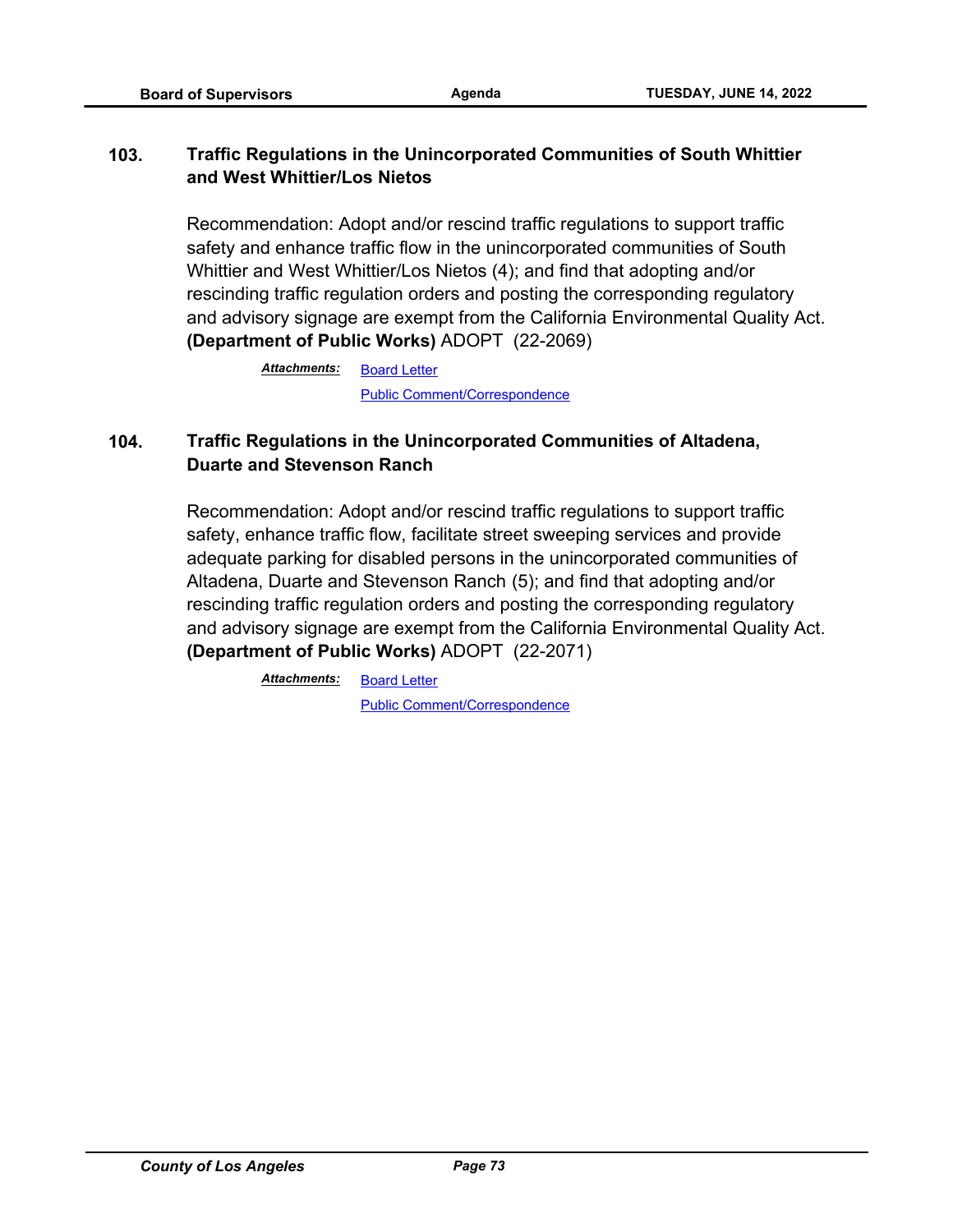#### **105. Repair, Remodel, Refurbishment and Maintenance Job Order Contracts**

Recommendation: Adopt The SimpleBid Book Job Order Contracting Unit Price Catalog prepared by Cannon/Parkin, Inc., dated the March 2022, the Job Order Contracting Construction Task Catalog and Specifications prepared by The Gordian Group, Inc., dated March 2022 and the March 2022 Unit Price Book and Specifications prepared by JAMB Services, Inc; advertise for bids to be received before 9:00 a.m. on July 12, 2022, using the Cannon/Parkin, Inc.'s SimpleBid Job Order Contract (JOC) System, for six separate JOCs, 2222CP to 2227CP, using The Gordian Group, Inc.'s JOC System for seven separate JOCs 2228 to 2234, and using JAMB Services, Inc., JOC System for five separate JOCs, 2235JS to 2239JS; and take the following actions: **(Department of Public Works)** ADOPT

Authorize the Director of Public Works to make the determination that a bid is nonresponsive and reject a bid on that basis, award to the next lowest responsive and responsible bidder, waive inconsequential and nonmaterial deficiencies in bids submitted and determine, in accordance with the applicable contract and bid documents, whether the apparent lowest responsive and responsible bidder has satisfied all conditions for contract award;

Authorize the Director to award and execute 12 of the 18 JOCs, each in an amount not to exceed \$5,250,000, and establish the effective date of the contracts upon receipt by the Department of Public Works of acceptable performance and payment bonds and evidence of required contractor insurance, the Department of Parks and Recreation will return to the Board to award the remaining six contracts; and

With respect to JOCs 2222CP to 2227CP, 2228 to 2234 and 2235JS to 2239JS, authorize the Director, subject to a finding of exemption under the California Environmental Quality Act, to issue work orders for projects that are not subject to the State Public Contract Code including maintenance work, as applicable, not to exceed \$5,250,000 per work order, subject to the limitation that the aggregate amount of all work orders issued under a particular JOC does not exceed \$5,250,000 maximum contract amount of the JOC, upon receipt of funding authorization from the Chief Executive Office or the appropriate funding source. (22-2140)

[Board Letter](http://file.lacounty.gov/SDSInter/bos/supdocs/169493.pdf) *Attachments:*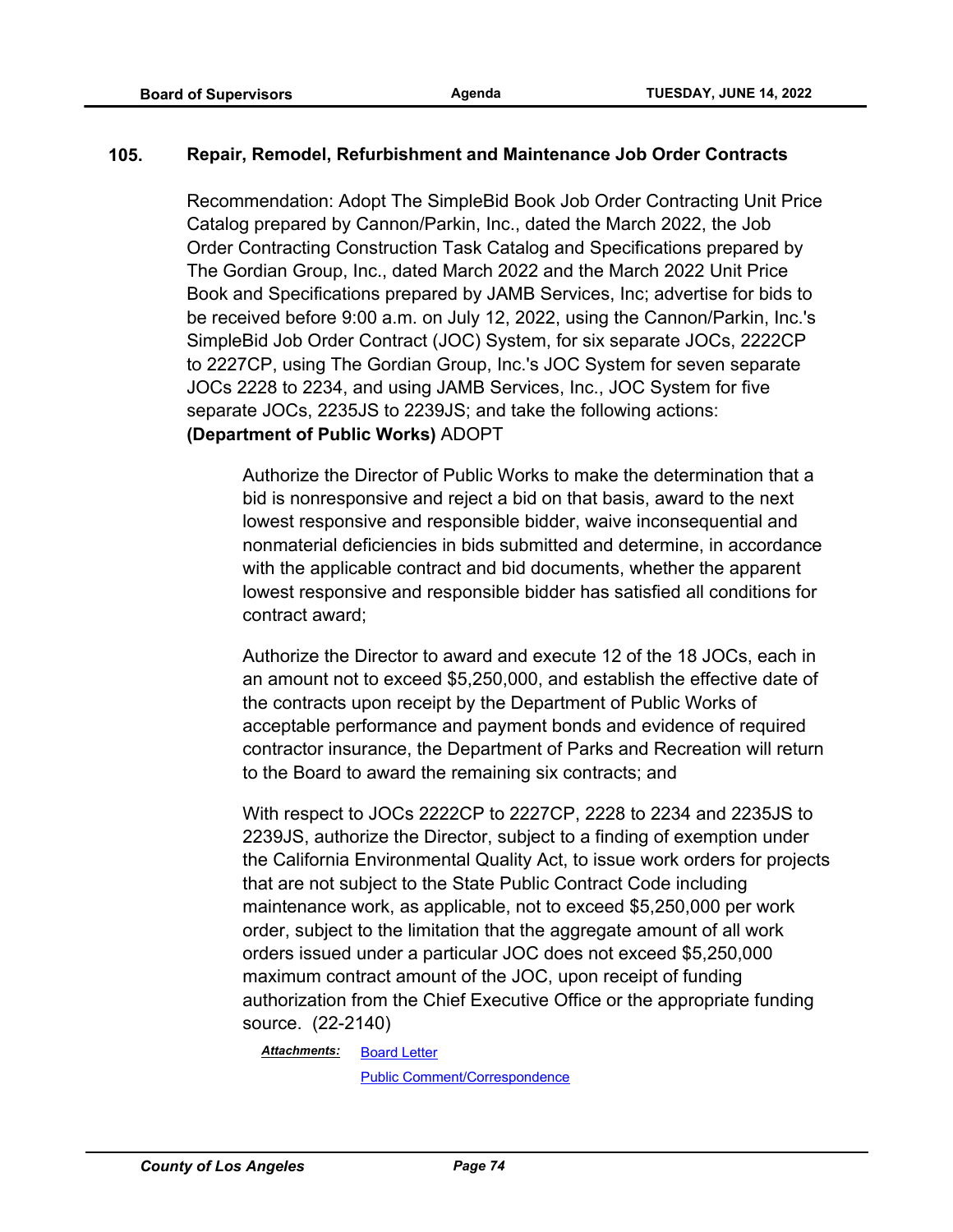# **106. Road Repair and Accountability Act of 2017, Road Maintenance and Rehabilitation Account Project List**

Recommendation: Approve the list of proposed road improvement projects to be financed in-part or solely with State of California Road Repair and Accountability Act of 2017 funds for submission to the California Transportation Commission in Fiscal Year 2022-23 under the Road Maintenance and Rehabilitation Account to enable the Department of Public Works to receive the funds and proceed with the implementation of the proposed road improvement projects. **(Department of Public Works)** APPROVE (22-2073)

> [Board Letter](http://file.lacounty.gov/SDSInter/bos/supdocs/169419.pdf) [Public Comment/Correspondence](http://file.lacounty.gov/SDSInter/bos/supdocs/169420.pdf) *Attachments:*

## **107. Los Angeles River Master Plan**

Recommendation: Acting as the Governing Body of the County, certify that the Final Program Environmental Impact Report (FPEIR) for the Los Angeles River Master Plan (Plan) Update has been completed in compliance with the California Environmental Quality Act and reflects the independent judgment and analysis of the County; find that the Board has reviewed and considered the information contained in the FPEIR; adopt the Mitigation Monitoring and Reporting Program (MMRP), finding that the MMRP is adequately designed to ensure compliance with the mitigation measures during program implementation; find that there are no further feasible alternatives or feasible mitigation measures within the Board's jurisdiction that would substantially lessen or avoid any significant effect that the program would have on the environment; determine that the significant adverse effects of the program have either been reduced to an acceptable level or are outweighed by the specific considerations of the program, as outlined in the Findings of Fact and Statement of Overriding Considerations, which findings and statement are adopted and incorporated by reference; adopt the Plan including the Design Guidelines and Technical Documents, which will supersede the 1996 Plan and its Landscape Guidelines; authorize the Director of Public Works to comply with the California Environmental Quality Act (CEQA) in connection with the authority to update and/or revise the Design Guidelines for the Plan, determine whether a proposed revision to the Design Guidelines is exempt from CEQA or within the scope of a previous finding of exemption, and/or determine whether a proposed revision to the Design Guidelines is within the scope of the Plan Program Environmental Impact Report, update and/or revise the Design Guidelines for the Plan, consistent with the purposes and goals of the Plan, as the Director deems necessary or appropriate to advance the goals of the Plan, subject to the delegation included above under CEQA; and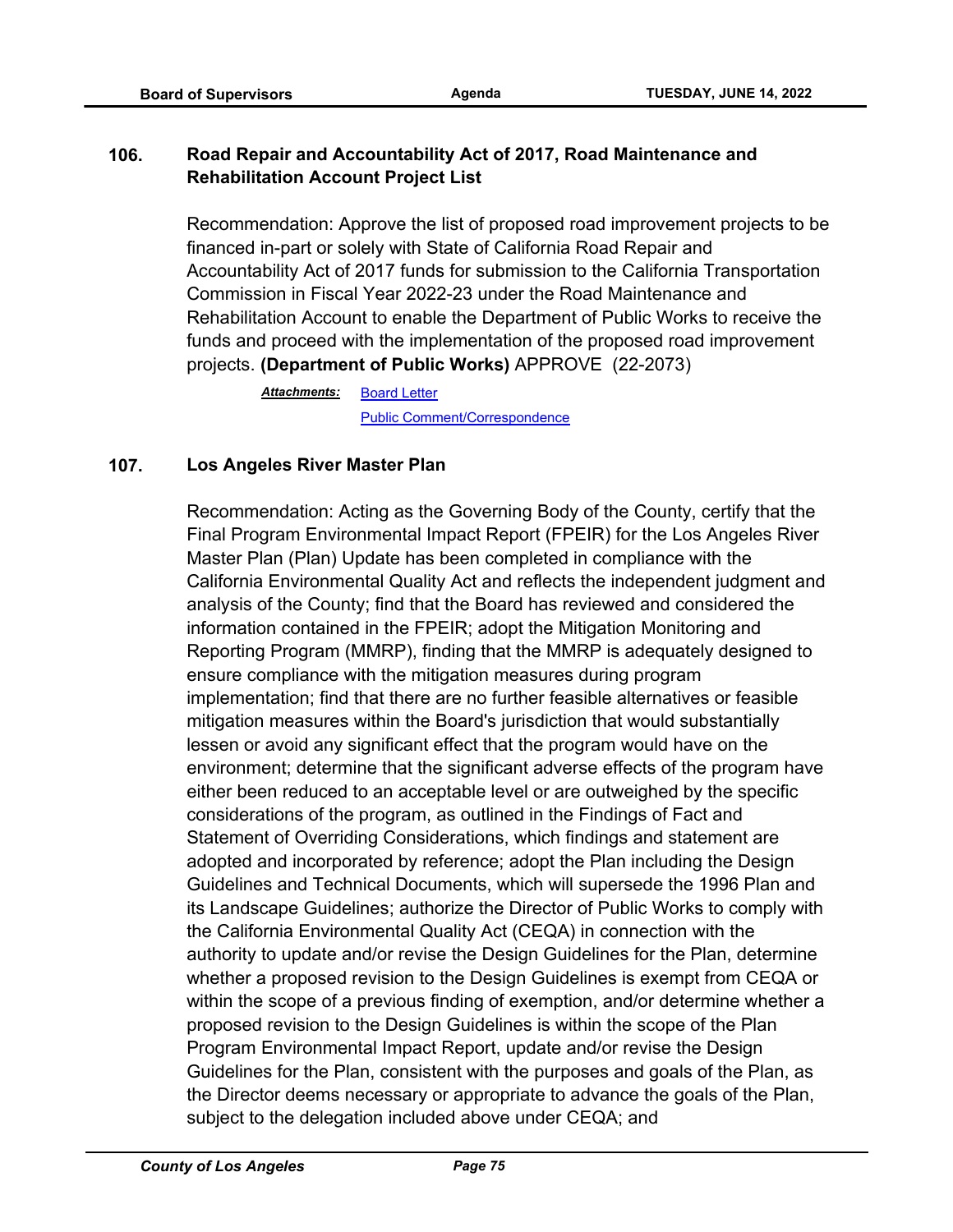Also, acting as the Governing Body of the County Flood Control District, consider the FPEIR for the Plan, prepared by the County as lead agency for the project; certify that the Board has independently reviewed and considered the information contained in the FPEIR and reached its own conclusions regarding the environmental effects of the District's approvals related to the Plan; adopt the MMRP within the District's jurisdiction, finding that the MMRP is adequately designed to ensure compliance with the mitigation measures during program implementation; find that there are no further feasible alternatives or feasible mitigation measures within the District's jurisdiction that would substantially lessen or avoid any significant effect that the program would have on the environment; determine that the significant adverse effects of the Plan have either been reduced to an acceptable level or are outweighed by the specific considerations of the program, as outlined in the Findings of Fact and Statement of Overriding Considerations, which findings and statement are adopted and incorporated by reference as applicable; and authorize the Chief Engineer of the District to take the following actions: **(Department of Public Works)** ADOPT

Utilize the Plan, including the Design Guidelines, to establish standards and conditions in connection with District permits, leases, agreements and other discretionary actions related to projects along the Los Angeles River within the jurisdiction of the District, consistent with the objectives of the District;

To comply with CEQA in connection with the delegated authority to utilize Design Guidelines that have been updated by the County, determine whether the updated Design Guidelines are exempt from CEQA or are within the scope of a previous finding of exemption, determine whether the updated Design Guidelines for the Plan are within the scope of the Plan Program Environmental Impact Report; and

Utilize the Design Guidelines for the Plan as updated by the County, to establish standards and conditions in connection with District permits, leases, agreements and other discretionary actions related to projects along the Los Angeles River consistent with the objectives of the District. (22-2191)

[Board Letter](http://file.lacounty.gov/SDSInter/bos/supdocs/169625.pdf) *Attachments:*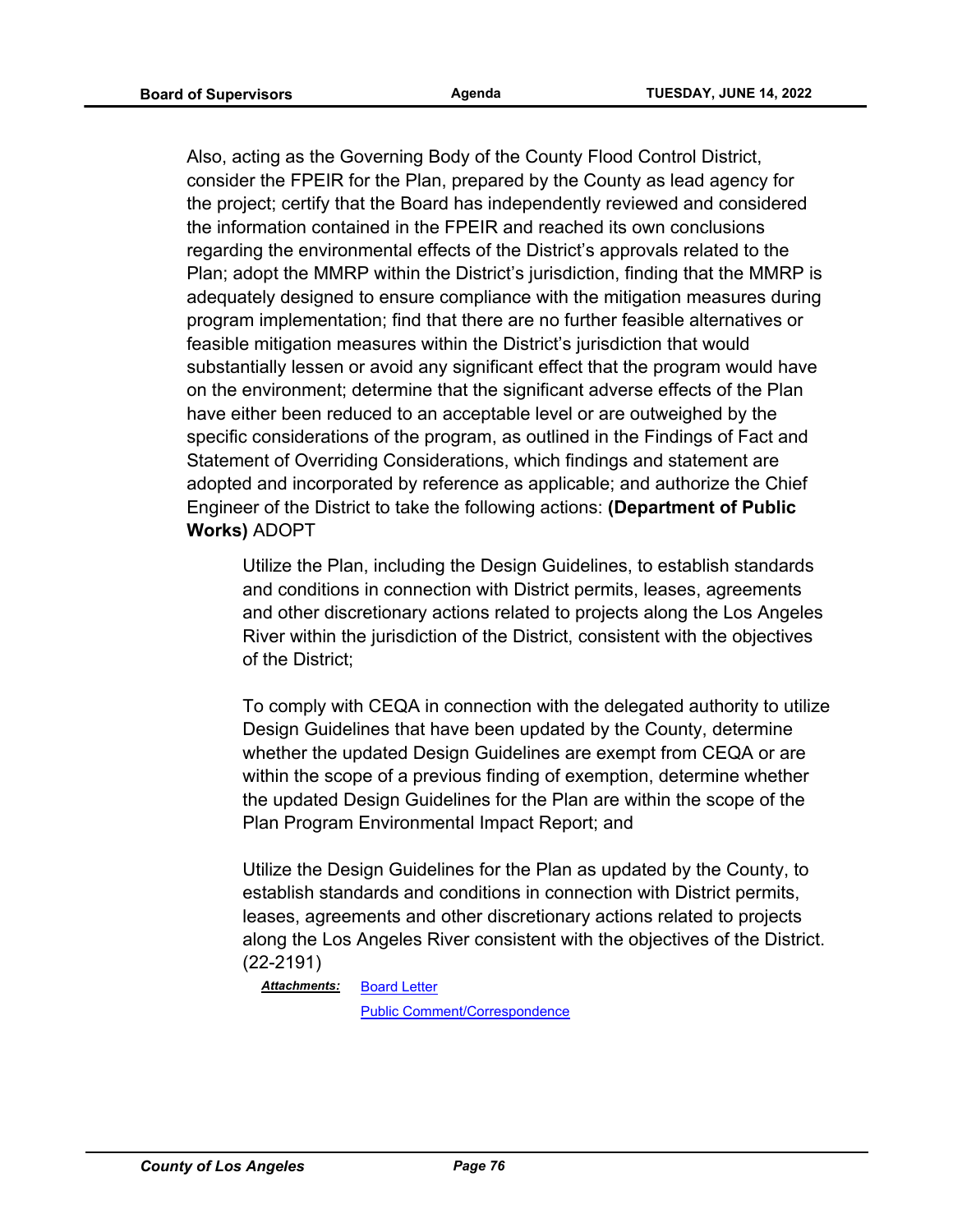# **108. Morris Dam Access Road and San Gabriel Dam Outlet Channel Rehabilitation Project Construction Contract**

Recommendation: Acting as the Governing Body of the County Flood Control District, approve and adopt the plans and specifications for the proposed Morris Dam Access Road and San Gabriel Dam Outlet Channel Rehabilitation Project (Project) located in the Angeles National Forest (5), at an estimated construction contract amount between \$2,300,000 and \$3,400,000; advertise for bids to be received before 11:00 a.m. on July 19, 2022; find that the proposed Project is exempt from the California Environmental Quality Act; and authorize the Chief Engineer of the District to take the following actions: **(Department of Public Works)** ADOPT

Determine whether the bid of the apparent responsible contractor with the lowest apparent responsive bid is, in fact, responsive and, if not responsive, determine which apparent responsible contractor submitted the lowest responsive bid;

Award and execute a construction contract for the Project with the responsible contractor with the lowest responsive bid within or less than the estimated cost range or that exceeds the estimated cost range by no more than 15%, if additional and appropriate funds have been identified; and

Extend the date and time for the receipt of bids, allow substitution of subcontractors and relief of bidders, approve and execute change orders within the same monetary limits delegated to the Director, accept the Project upon its final completion and release retention money withheld. (22-2201)

*Attachments:*

[Public Comment/Correspondence](http://file.lacounty.gov/SDSInter/bos/supdocs/169649.pdf)

[Board Letter](http://file.lacounty.gov/SDSInter/bos/supdocs/169648.pdf)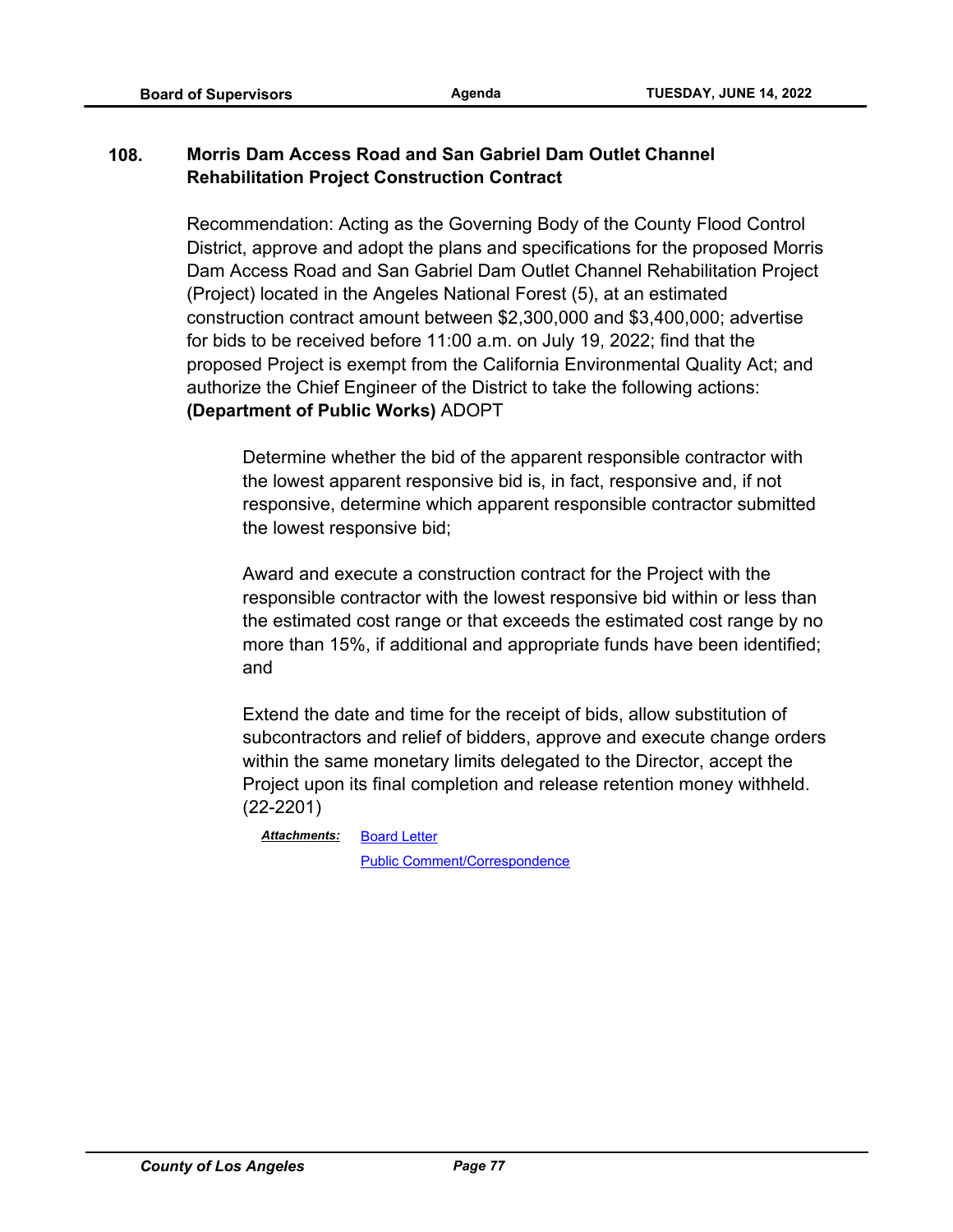#### **109. Flood Control District Annual Benefit Assessment**

Recommendation: Acting as the Governing Body of the County Flood Control District, adopt a resolution determining and levying the annual District benefit assessment for Fiscal Year (FY) 2022-23 at the same rates as were charged for FYs 1996-97 through 2021-22, which will provide approximately \$113,780,000 for flood control purposes; and find that the proposed action is exempt from the California Environmental Quality Act. **(Department of Public Works)** ADOPT (22-2163)

> [Board Letter](http://file.lacounty.gov/SDSInter/bos/supdocs/169569.pdf) [Public Comment/Correspondence](http://file.lacounty.gov/SDSInter/bos/supdocs/169570.pdf) *Attachments:*

## **110. Hacienda Channel - La Plata Avenue Drain Project Construction Contract**

Recommendation: Acting as the Governing Body of the County Flood Control District, approve the change in work in the amount of \$700,000 related to additional project work and extra costs associated with addressing various utility conflicts and plan revisions for the Hacienda Channel - La Plata Avenue Drain in the unincorporated community of Hacienda Heights (1) with Mladen Buntich Construction Company, Inc.; and find that the recommended action is within the scope of the previously approved exemption from the California Environmental Quality Act. **(Department of Public Works)** APPROVE (22-2208)

> [Board Letter](http://file.lacounty.gov/SDSInter/bos/supdocs/169667.pdf) *Attachments:*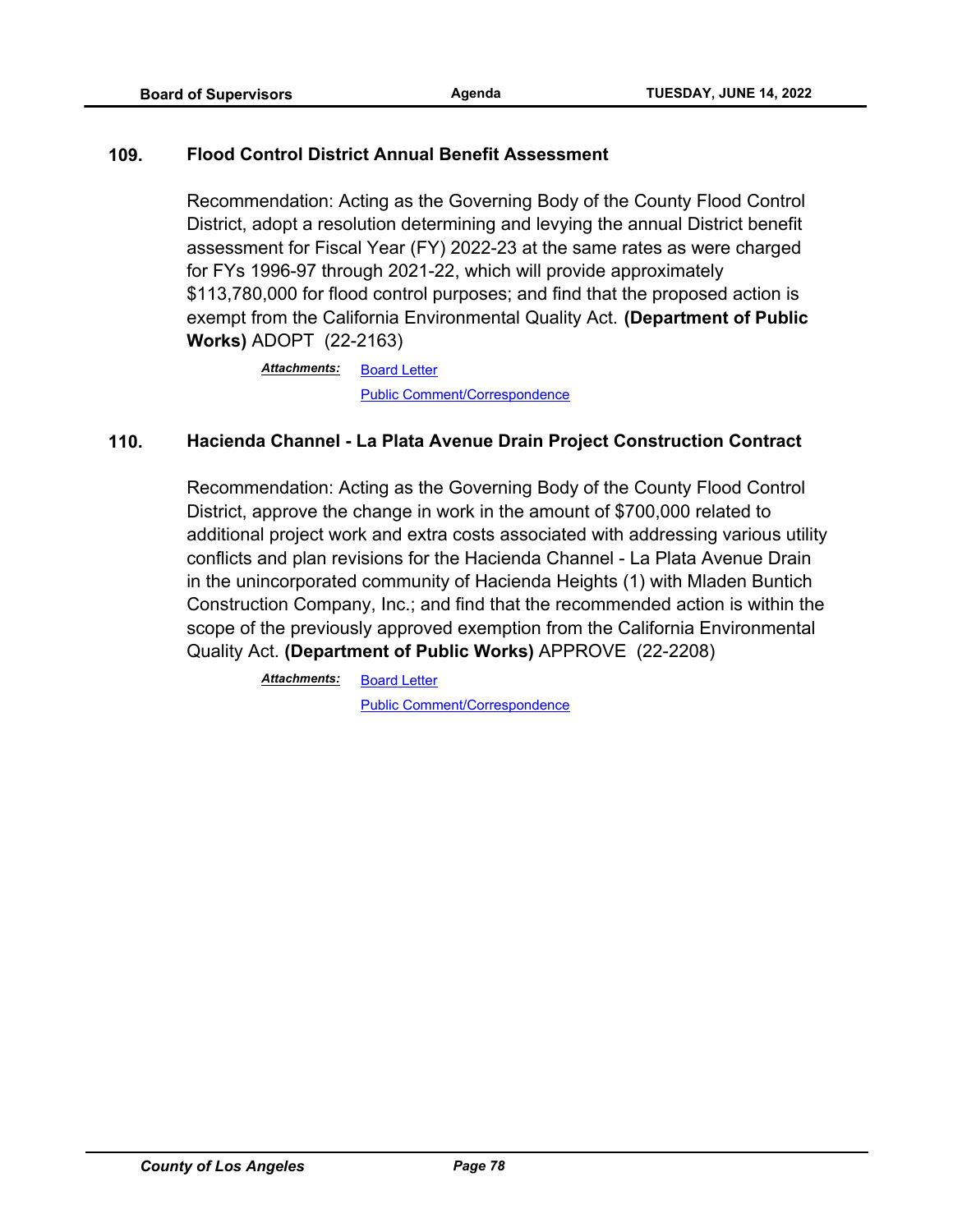## **111. Waterworks Districts Standby Charges for Fiscal Year 2022-23**

Recommendation: Acting as the Governing Body of County Waterworks District Nos. 21, Kagel Canyon; 29, Malibu; 36, Val Verde; 37, Acton; and 40, Antelope Valley (3 and 5), find that the water service availability standby charges, authorized by Section 55501.5 of the State Water Code, are to partially finance maintenance and operating expenses and fund water system capital improvement projects within existing service areas; and adopt the water service availability standby charges for FY 2022-23 to collect approximately \$1,900,000 in revenue in order to partially finance maintenance and operating expenses and fund water system capital improvement projects. **(Department of Public Works)** ADOPT (22-2196)

> [Board Letter](http://file.lacounty.gov/SDSInter/bos/supdocs/169637.pdf) [Public Comment/Correspondence](http://file.lacounty.gov/SDSInter/bos/supdocs/169638.pdf) *Attachments:*

#### **112. Jackie Robinson Park Landmark Designation Project**

Recommendation: Adopt a resolution designating the Jackie Robinson Park, located at 8773 East Avenue R in the unincorporated community of Sun Village (5) as a County Landmark; and find that the proposed project is exempt from the California Environmental Quality Act. **(Department of Regional Planning)** ADOPT (22-2188)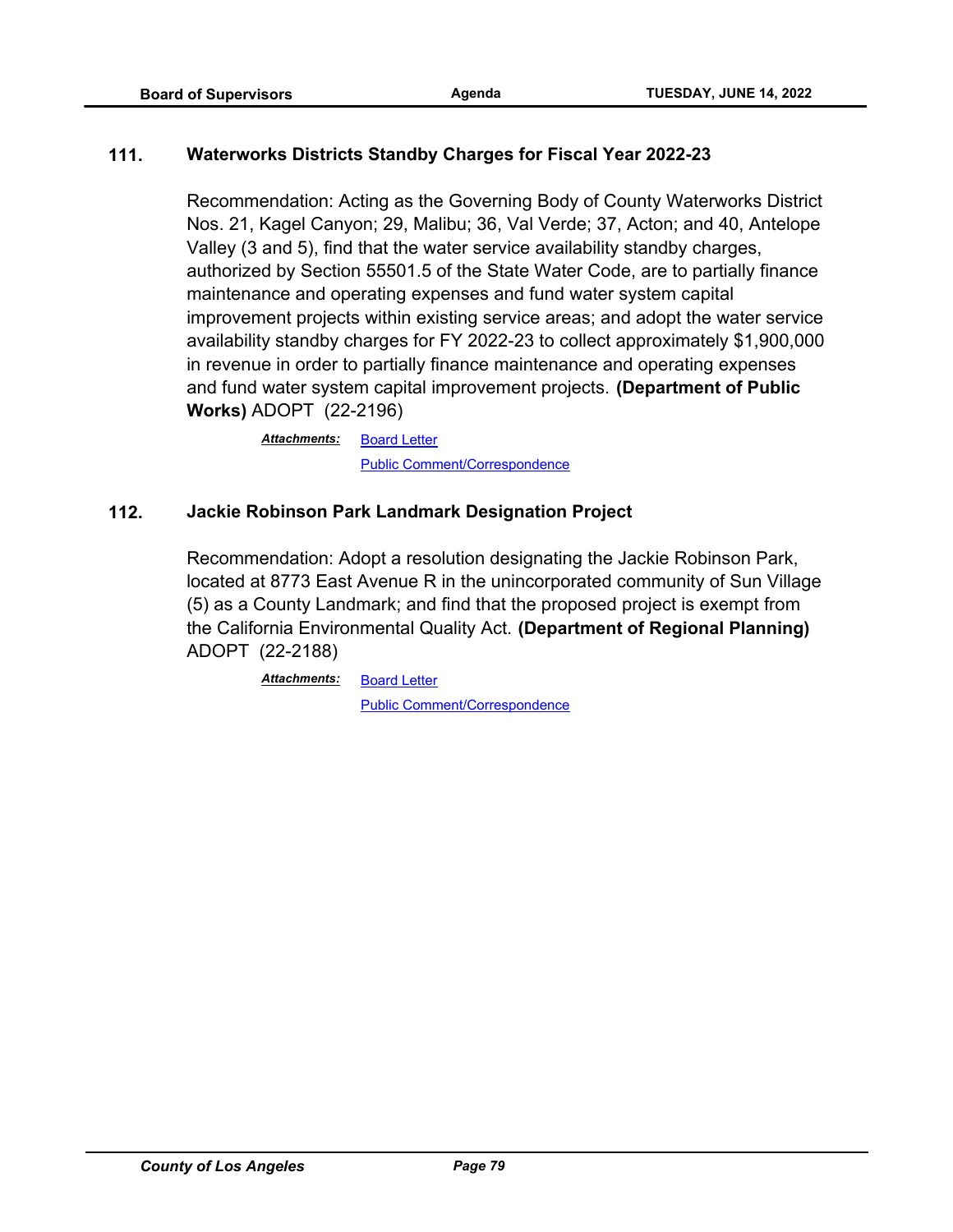#### **Public Safety**

#### **113. Fire Fighting Helitanker Lease Sole Source Agreement Renewal**

Recommendation: Acting as the Governing Body of the Consolidated Fire Protection District, authorize the Fire Chief to enter into a renewal funding agreement for Fiscal Year 2022-23 with Southern California Edison for the District to accept up to a maximum amount of \$5,544,000 in funding for fixed lease costs relating to any stand-by time of a Helitanker, effective July 1, 2022; enter into future agreements in subsequent fiscal years; and find that the contract is exempt from the California Environmental Quality Act. **(Fire Department)** APPROVE (22-2143)

> **[Board Letter](http://file.lacounty.gov/SDSInter/bos/supdocs/169500.pdf)** [Public Comment/Correspondence](http://file.lacounty.gov/SDSInter/bos/supdocs/169498.pdf) *Attachments:*

#### **114. Fire Fleet Maintenance and Repair Services Contracts**

Recommendation: Acting as the Governing Body of the Consolidated Fire Protection District, approve and authorize the Fire Chief to sign four contracts between the District and California Frame & Axle, American Moving Parts, LLC and California Clutch & Gear, Inc. to provide Fire Fleet Maintenance and Repair Services in various service categories on an as needed and intermittent basis for the repair and maintenance of its vehicles and equipment; authorize the maximum annual contract amount of \$390,000 for all four contracts combined, including an initial contract term of three years with two one-year and 12 month-to-month extension options, the maximum amount represents the total cost based on the District's annual budget for these services, divided among four contracts for four service categories as follows: Brake, Suspension Overhaul, and Repair Services, \$90,000 annual, Brake Component Rebuild and Repair Services, \$100,000 annual, Drivetrain Overhaul and Repair Services, \$100,000 annual, and Gear Component Rebuild and Repair Services, \$100,000 annual; authorize the Fire Chief to execute amendments, suspensions, or terminations if deemed necessary, including the extension options and execute amendments to adjust the annual budgets amongst the four service categories based on utilization, provided the amounts payable under such amendments do not exceed the \$390,000 annual budget, and increases do not exceed 10% of each individual total contract amount; and find that the contracts are exempt from the California Environmental Quality Act. **(Fire Department)** APPROVE (22-2064)

*Attachments:*

**[Board Letter](http://file.lacounty.gov/SDSInter/bos/supdocs/169392.pdf)** [Public Comment/Correspondence](http://file.lacounty.gov/SDSInter/bos/supdocs/169393.pdf)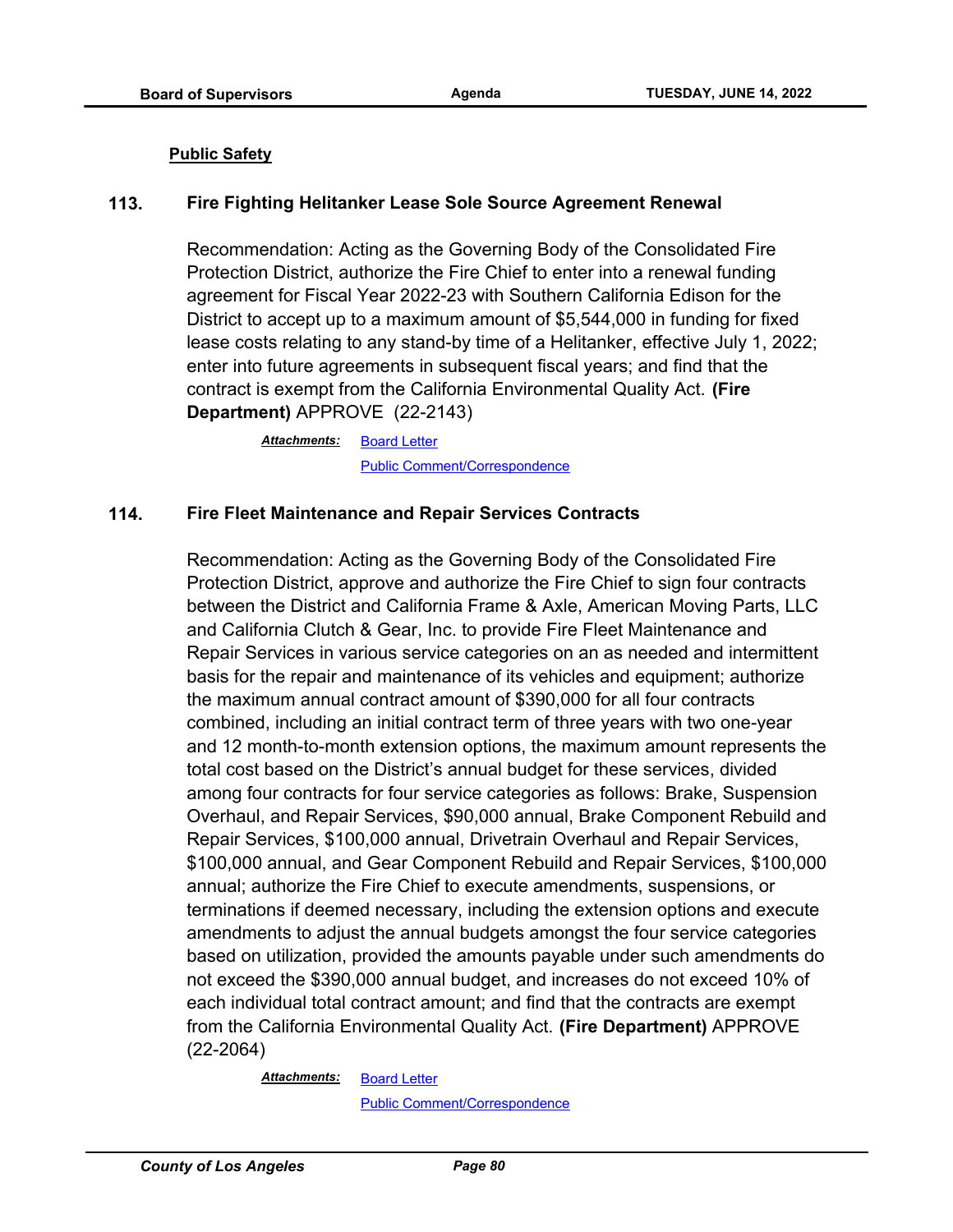#### **115. Report by the Inspector General on Reforms and Oversight Efforts**

Report by the Inspector General on reforms and oversight efforts with regard to the Sheriff's Department, as requested at the Board meeting of October 9, 2012, and updated on May 31, 2016. RECEIVE AND FILE (12-5525)

> [Report](http://file.lacounty.gov/SDSInter/bos/supdocs/169862.pdf) *Attachments:*

> > [Public Comment/Correspondence](http://file.lacounty.gov/SDSInter/bos/supdocs/169749.pdf)

# **116. Report on the Expansion of the First Responder Protocol and Advocacy Services for Commercially Sexually Exploited Children**

Report by the Commercially Sexually Exploited Children (CSEC) Integrated Leadership Team on the expansion of the First Responder Protocol and advocacy services for CSEC, as requested at the Board meeting of March 8, 2016. RECEIVE AND FILE (16-1656)

> [Report](http://file.lacounty.gov/SDSInter/bos/supdocs/169755.pdf) [Public Comment/Correspondence](http://file.lacounty.gov/SDSInter/bos/supdocs/169748.pdf) *Attachments:*

# **117. Pretrial Services Assessment and Monitoring System and Related Services Sole Source Contract**

Recommendation: Approve and instruct the Chair to execute a sole source contract with Tyler Technologies, Inc., for the provision of Pretrial Services Assessment and Monitoring System (PSAMS) and related services, effective upon Board approval, for an initial term of five years, with an option to extend for up to three two-year extension terms, with a maximum contract amount not to exceed \$7,157,257 in total, which includes the initial term and extension options; authorize the Chief Probation Officer to execute amendments to the contract that extend the initial contract term for up to three two-year extension terms; authorize the Chief Executive Officer to reassign authorities delegated by the Board to the Chief Probation Officer through this Board Letter to another County official in connection with the transfer of some or all of the Probation Department's pretrial services functions to another County Department; approve an appropriation adjustment transferring \$1,847,000 of one-time funding from the obligated fund balance Committed for Information Technology (IT), commonly known as IT Legacy Modernization funding, to the Probation Department's Fiscal Year 2021-22 Services and Supplies appropriation to implement PSAMS; and authorize the Chief Probation Officer to take the following related actions: **(Probation Department)** APPROVE **4-VOTES** *(NOTE: The Acting Chief Information Officer recommends approval of this item.)*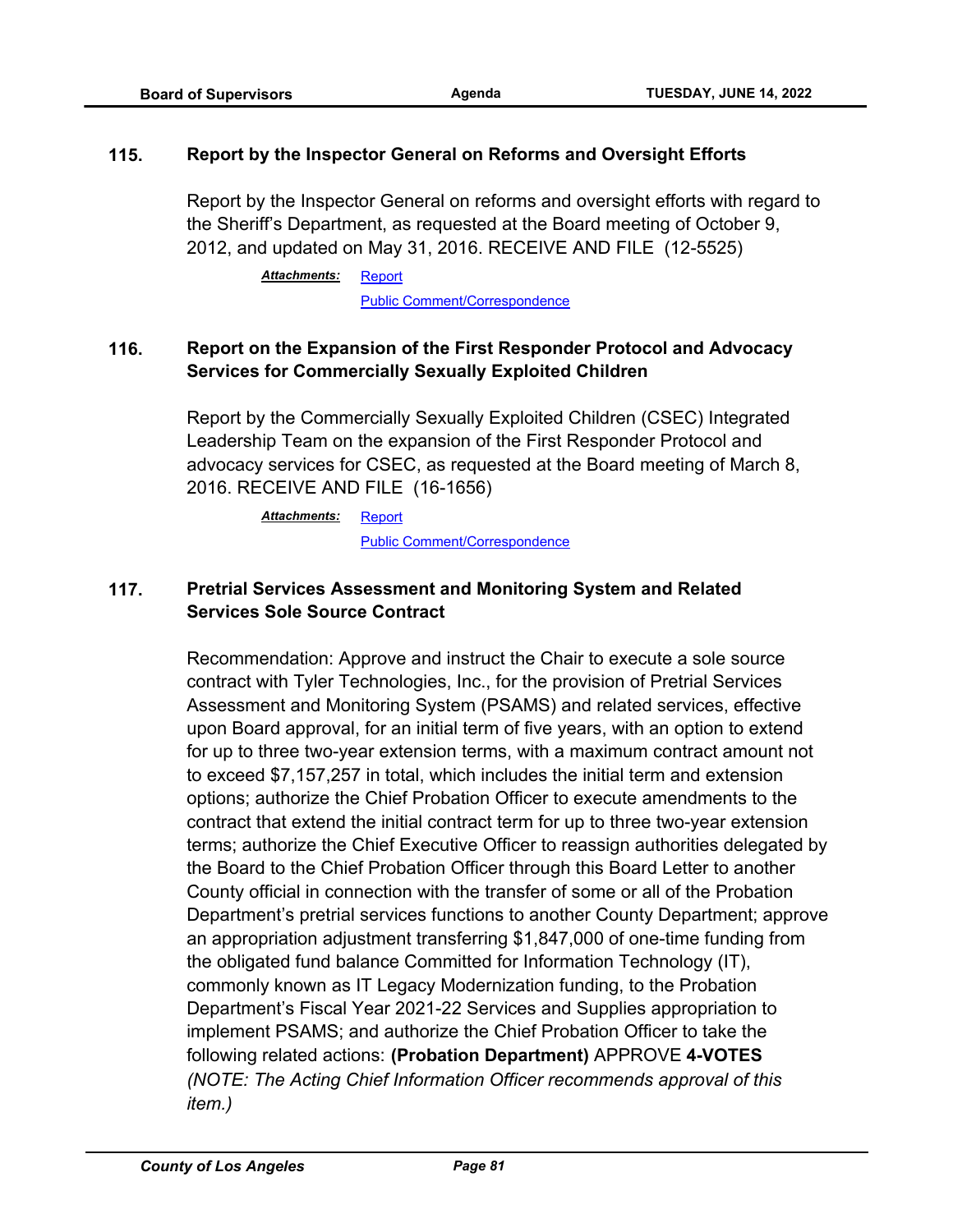Approve and execute change notices or amendments to the contract for changes that are clerical or administrative in nature and/or do not materially affect any term or condition of the contract, and change orders or amendments to the contract using pool dollars included as part of the maximum contract amount to acquire optional work, provided that the amounts payable under such change orders or amendments do not exceed the available amounts of pool dollars;

Issue written notice(s) of partial or total termination of the contract for convenience without further action from the Board, and execute amendments to the contract to add, delete, and/or change certain terms and conditions as mandated by Federal or State, or local law or regulation or as required by the Board, internally reallocate funds between budget pools within the contract, approve assignment and delegation of the contract, resulting from acquisitions, mergers, or other changes in ownership, make changes to the statement of work as operationally necessary, and make changes to the contract in connection with the transfer of some or all of the Probation Department's pretrial services functions to another County Department; and

Prepare and execute amendments to the contract for any decrease or increase to the contract amount, not to exceed 10% of the maximum contract amount. (22-2205)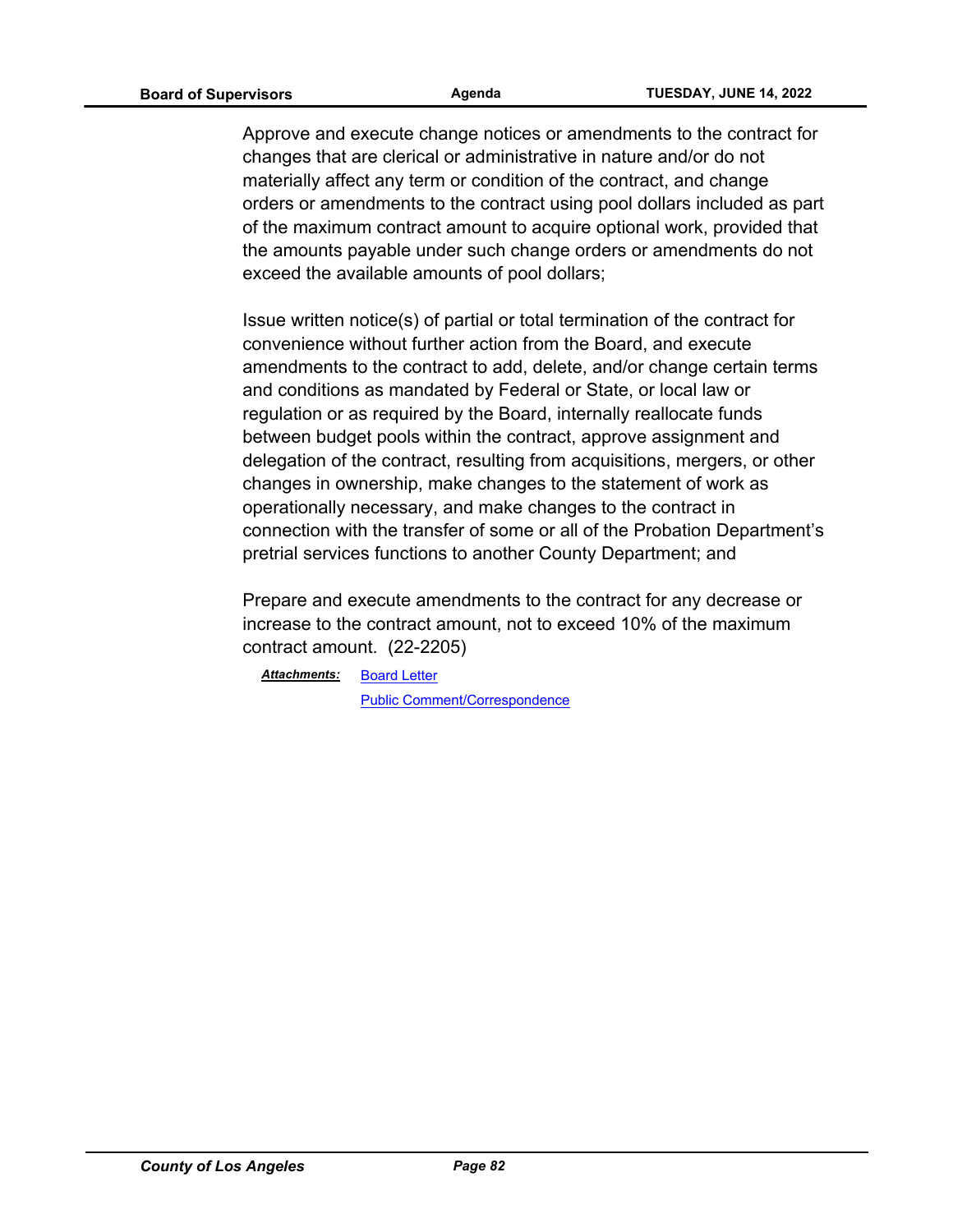# **118. Home-Like Improvements to Barry J. Nidorf Juvenile Hall and Central Juvenile Hall**

Recommendation: Approve an appropriation adjustment to transfer \$10,000,000 from the Provisional Financing Uses budget to Probation's Fiscal Year 2021-22 operating budget, to fund home-like improvements to selected living units at Barry J. Nidorf and Central Juvenile Halls consistent with expectations of the California Department of Justice. **(Probation Department)** APPROVE **4-VOTES** (22-2214)

> [Board Letter](http://file.lacounty.gov/SDSInter/bos/supdocs/169677.pdf) [Public Comment/Correspondence](http://file.lacounty.gov/SDSInter/bos/supdocs/169678.pdf) *Attachments:*

## **119. Comprehensive Services to the Assembly Bill 109 Population**

Recommendation: Authorize the Chief Probation Officer to amend a contract with HealthRight 360 to extend the contract term for one-year at an estimated amount of \$12,000,000 effective July 1, 2022 through June 30, 2023, and for a subsequent one-year extension option at an estimated amount of \$12,000,000, and modify the current statement of work and contract rates; execute amendments to the contract for any decrease or increase to the contract amount and/or the term, not to exceed 15% of the cost per service and/or 180 days to the period of performance pursuant to the terms of the contract; and terminate, in whole or in part, the contract, once the Probation Department has completed its solicitation and entered into a subsequent agreement for comprehensive services. **(Probation Department)** APPROVE (Continued from the meeting of 5-17-22) (22-1896)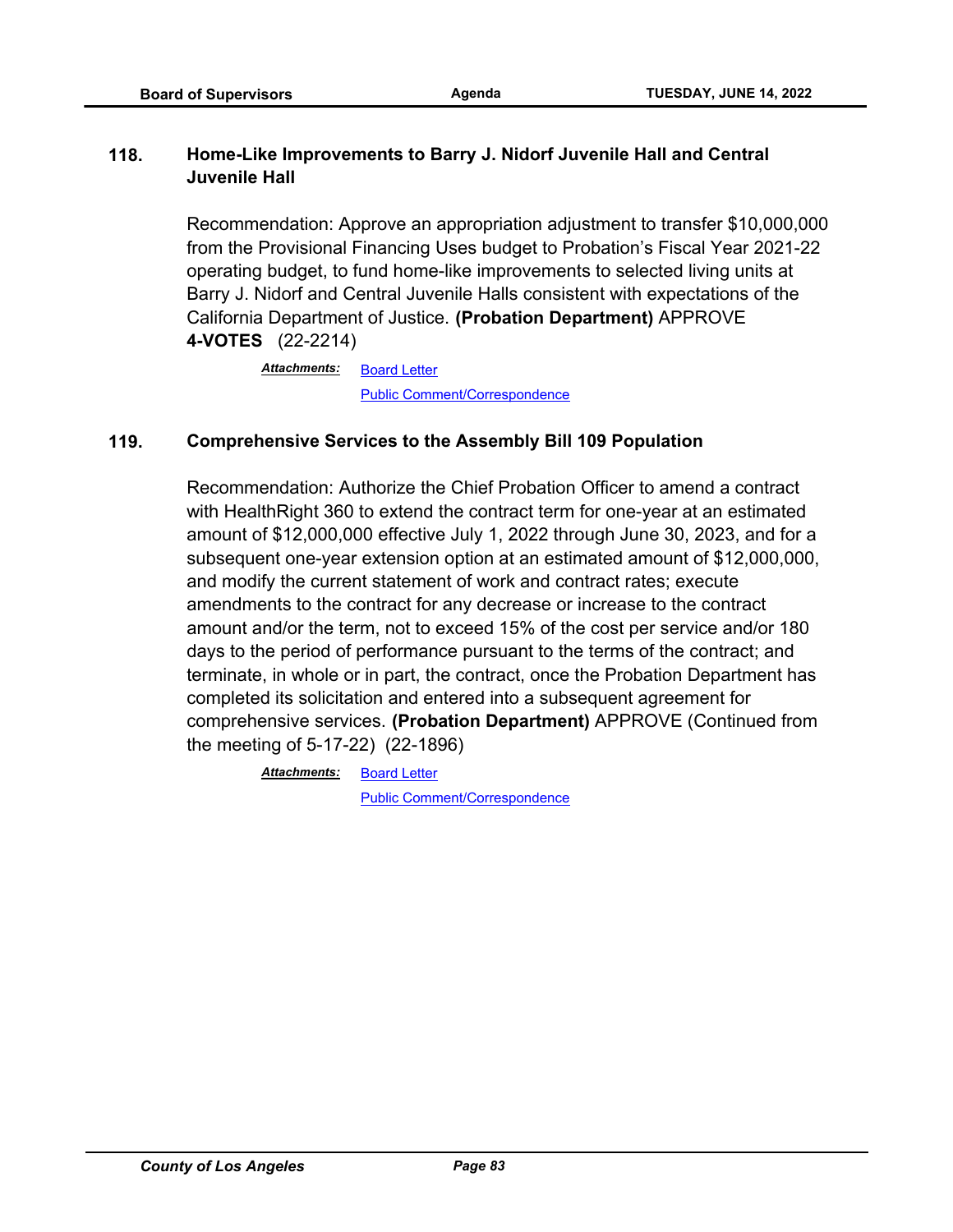# **120. School Resource Deputy Program Law Enforcement Services Agreements**

Recommendation: Approve a boilerplate School Law Enforcement Services Agreement for School Resource Deputy Program by and between the County and various school districts for the provision of full-time law enforcement services on school campuses for the period of July 1, 2022 through June 30, 2027, unless sooner terminated or extended; authorize the Sheriff to execute the agreements with school districts in the County requesting full-time law enforcement services, effective July 1, 2022, or upon execution by the Sheriff, whichever is later, through June 30, 2027, unless sooner terminated or extended; and authorize the Sheriff to execute any and all amendments to the agreements, ensuring any negative fiscal impact to the County is avoided. **(Sheriff's Department)** APPROVE (Relates to Agenda Nos. 5 and 121) (22-2043)

> [Board Letter](http://file.lacounty.gov/SDSInter/bos/supdocs/169348.pdf) [Public Comment/Correspondence](http://file.lacounty.gov/SDSInter/bos/supdocs/169349.pdf) *Attachments:*

## **121. School Supplemental Law Enforcement Services Agreement**

Recommendation: Approve the boilerplate School Supplemental Law Enforcement Services Agreements for special events by and between the County and various schools and school districts for the period of July 1, 2022 through June 30, 2027, unless sooner terminated or extended, for the provision of as-needed supplemental law enforcement services during special events on or near school campuses; and authorize the Sheriff to execute the agreements with schools and school districts in the County requesting as-needed supplemental law enforcement services, effective July 1, 2022 or upon execution by the Sheriff, whichever is later, through June 30, 2027, unless sooner terminated or extended, and execute any and all amendments to the agreements, ensuring any negative fiscal impact to the County is avoided. **(Sheriff's Department)** APPROVE (Relates to Agenda Nos. 5 and 120) (22-2127)

> [Board Letter](http://file.lacounty.gov/SDSInter/bos/supdocs/169471.pdf) *Attachments:*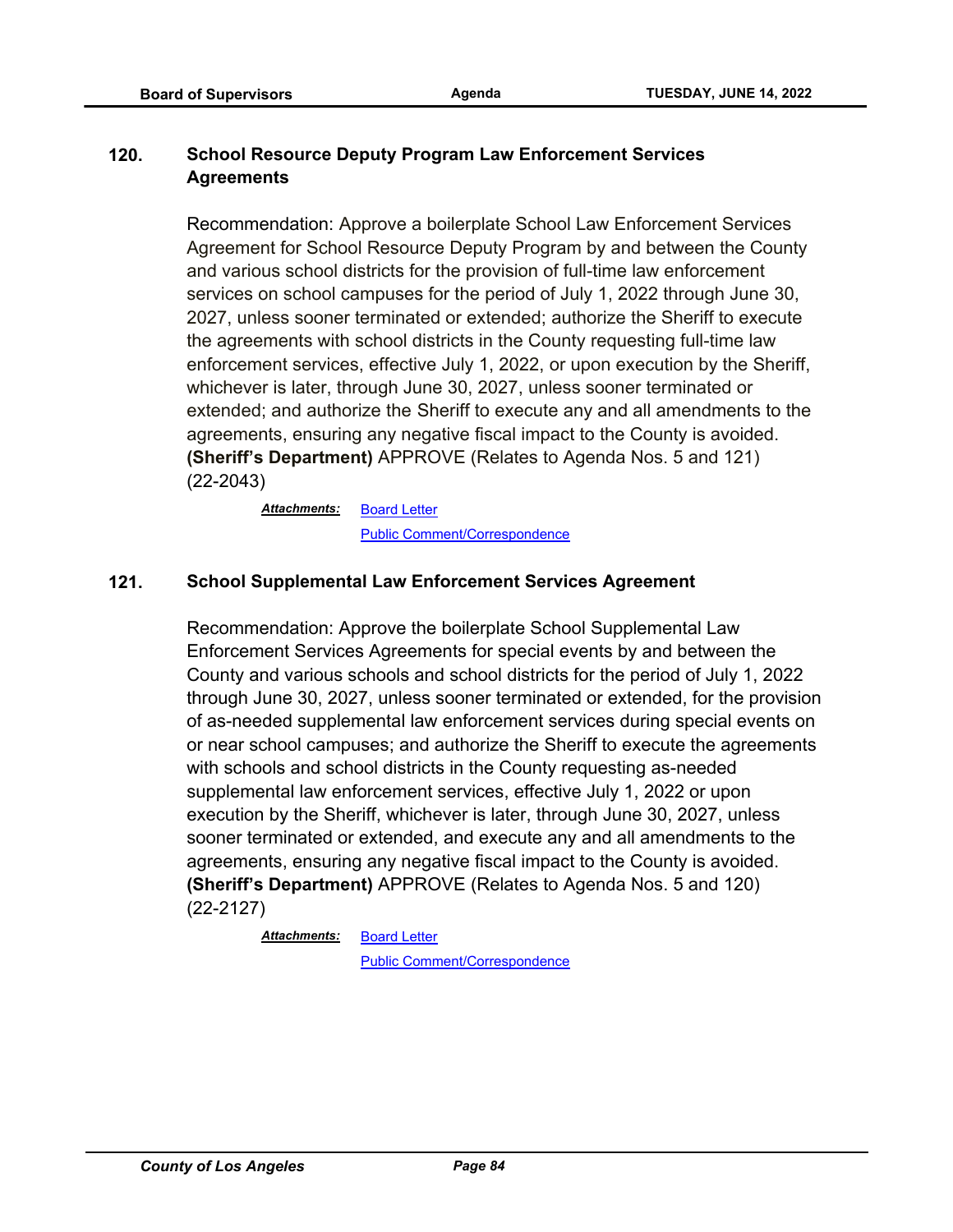# **122. Armed and Unarmed Security Guard Services Sole Source Contract Amendments**

Recommendation: Authorize the Sheriff to execute sole source amendments to Proposition A contracts with Allied Universal Security Services and Securitas Security Services, USA, Inc. to extend the term of the contracts for one year from July 1, 2022 through June 30, 2023, plus an option to extend for up to six additional months, in any increment, to maintain uninterrupted armed and unarmed security guard services for County Departments to provide secure facilities for their customers at public locations while the Department completes a competitive solicitation for a successor contract or contracts; and authorize the Sheriff to execute the extension option in any increment provided it is in the best interest of the County, and terminate the contracts for convenience, either in whole or in part, if necessary, with 30 calendar days advance written notice once the Department has completed the solicitation process for a replacement contract or contracts. **(Sheriff's Department)** APPROVE (22-2200)

> [Board Letter](http://file.lacounty.gov/SDSInter/bos/supdocs/169646.pdf) [Public Comment/Correspondence](http://file.lacounty.gov/SDSInter/bos/supdocs/169647.pdf) *Attachments:*

## **123. Special Appropriation Funds Transfer**

Recommendation: Approve the transfer of funds from Services and Supplies to reimburse the Sheriff's Special Appropriation Fund in the amount of \$3,771.71. **(Sheriff's Department)** APPROVE (22-2128)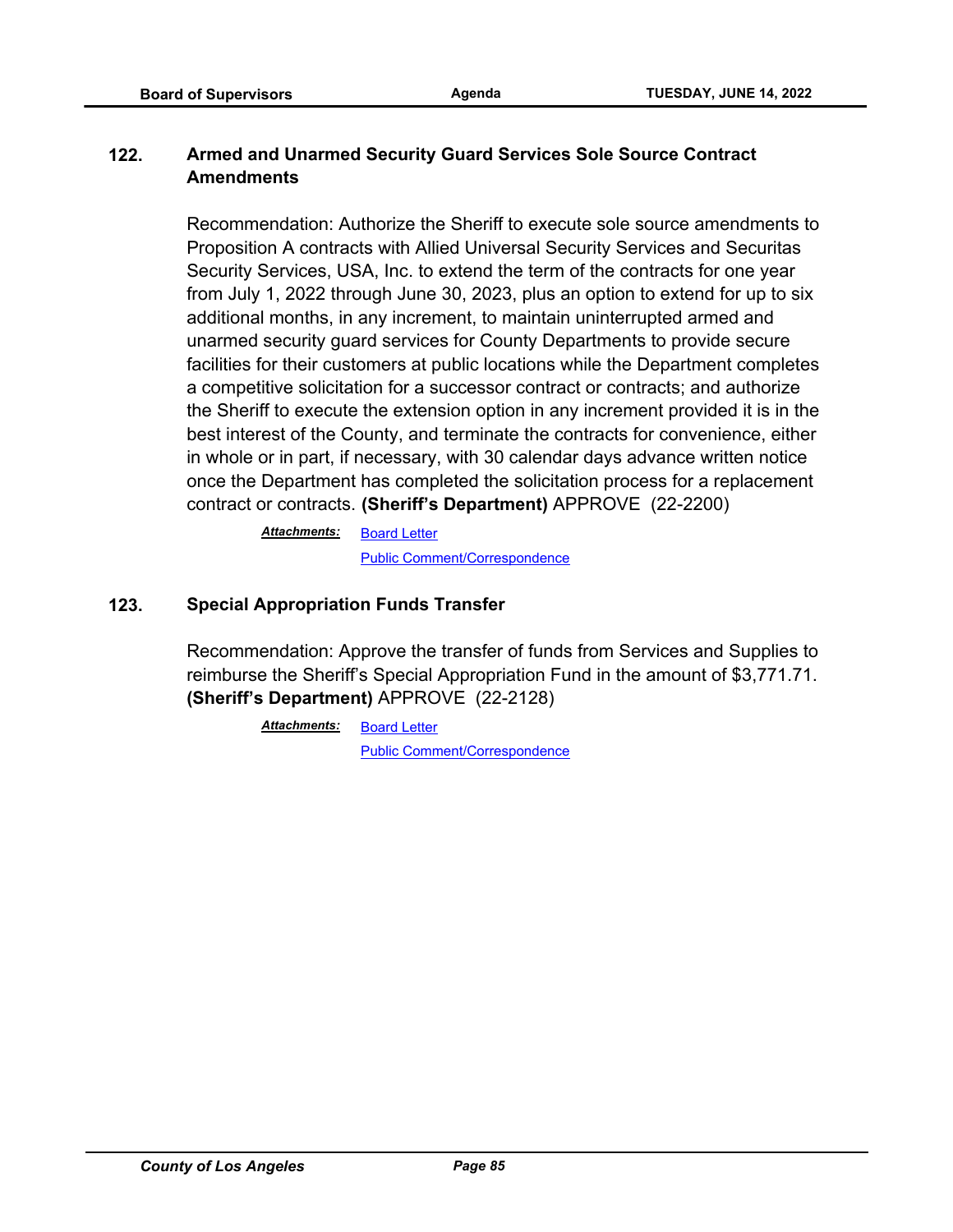#### **Ordinances for Adoption**

# **124. County Code, Title 3 - Advisory Commissions and Committees Amendment**

Ordinance for adoption amending County Code, Title 3 - Advisory Commissions and Committees by adding Chapter 3.65 which creates a Youth Climate Commission to provide recommendations, ideas and advice to the County on climate mitigation and adaptation. (On March 10, 2020 the Board indicated its intent to approve the ordinance.) ADOPT (22-1888)

> **[Ordinance](http://file.lacounty.gov/SDSInter/bos/supdocs/168916.pdf)** [Public Comment/Correspondence](http://file.lacounty.gov/SDSInter/bos/supdocs/169209.pdf) *Attachments:*

## **125. County Code, Title 22 - Planning and Zoning Amendment**

Ordinance for adoption amending County Code, Title 22 - Planning and Zoning to promote environmental justice by establishing 11 Green Zone Districts in communities that are disproportionately affected by toxic pollutant and contaminants generated from various land uses over time; adding definitions for sensitive uses and recycling and waste management uses; establishing additional permitting requirements and development standards for existing and new industrial and vehicle related uses; adding development standards for new sensitive uses located adjacent to industrial uses; and adding new recycling and solid waste permitting requirements and development standards. (On December 21, 2021, the Board indicated an intent to approve the ordinance.) ADOPT (Relates to Agenda Nos. 48 and 126) (22-2194)

> **[Ordinance](http://file.lacounty.gov/SDSInter/bos/supdocs/169784.pdf)** *Attachments:*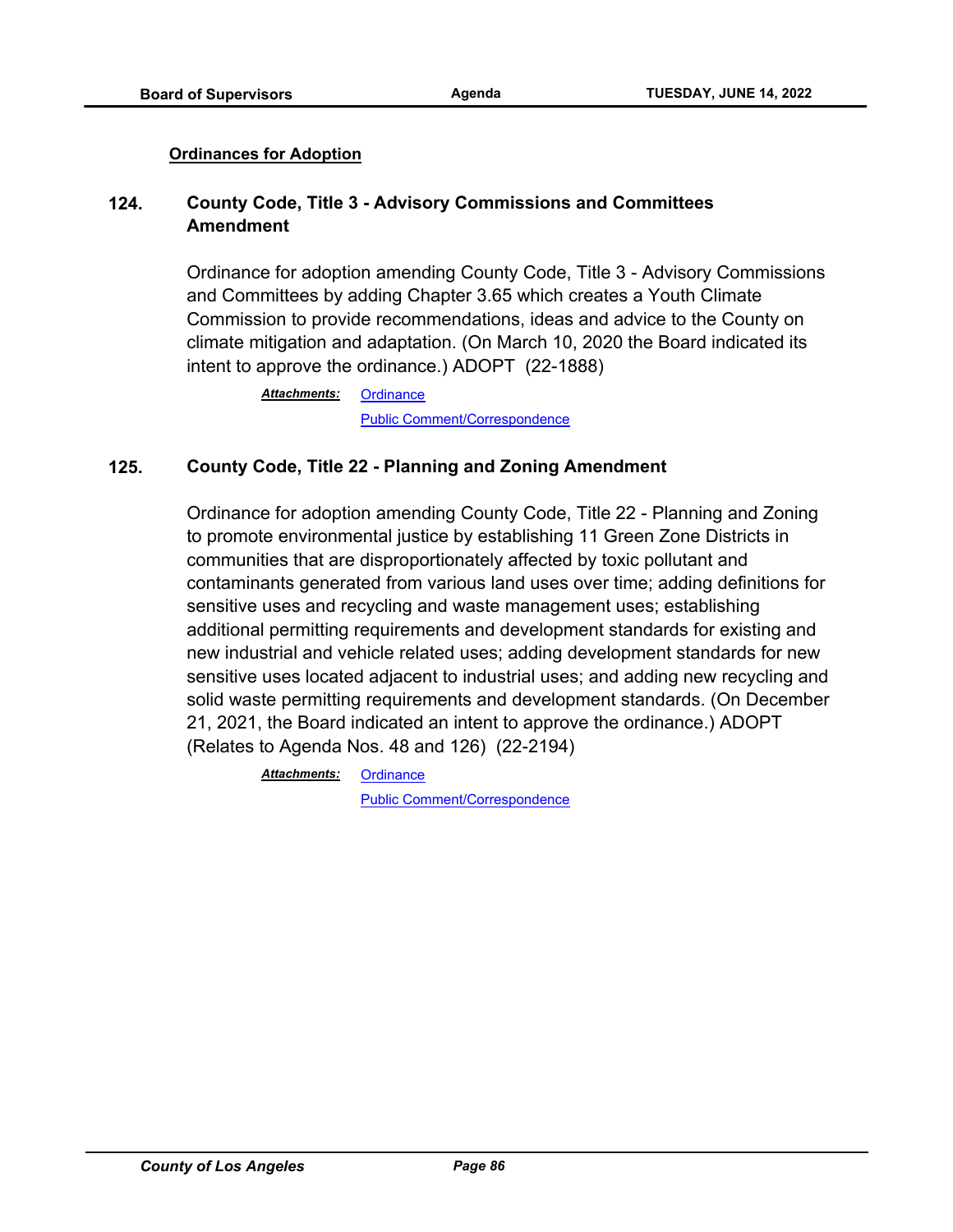## **126. County Code, Title 22 - Planning and Zoning Amendment**

Ordinance for adoption amending County Code, Title 22 - Planning and Zoning, Section 22.06.060, changing the zoning of industrial parcels located within the unincorporated communities of Florence-Firestone, West Rancho Dominguez-Victoria, West Carson and Willowbrook, relating to the following Zoned Districts: Roosevelt Park, Willowbrook-Enterprise, Victoria and Carson, within the Los Angeles County General Plan, the Roosevelt Park Zoned District is located within the Florence-Firestone Community Plan, which is a part of the Los Angeles County General Plan. (On December 21, 2021, the Board indicated its intent to approve the ordinance.) ADOPT (Relates to Agenda Nos. 48 and 125) (22-2195)

> **[Ordinance](http://file.lacounty.gov/SDSInter/bos/supdocs/169786.pdf)** [Public Comment/Correspondence](http://file.lacounty.gov/SDSInter/bos/supdocs/169787.pdf) *Attachments:*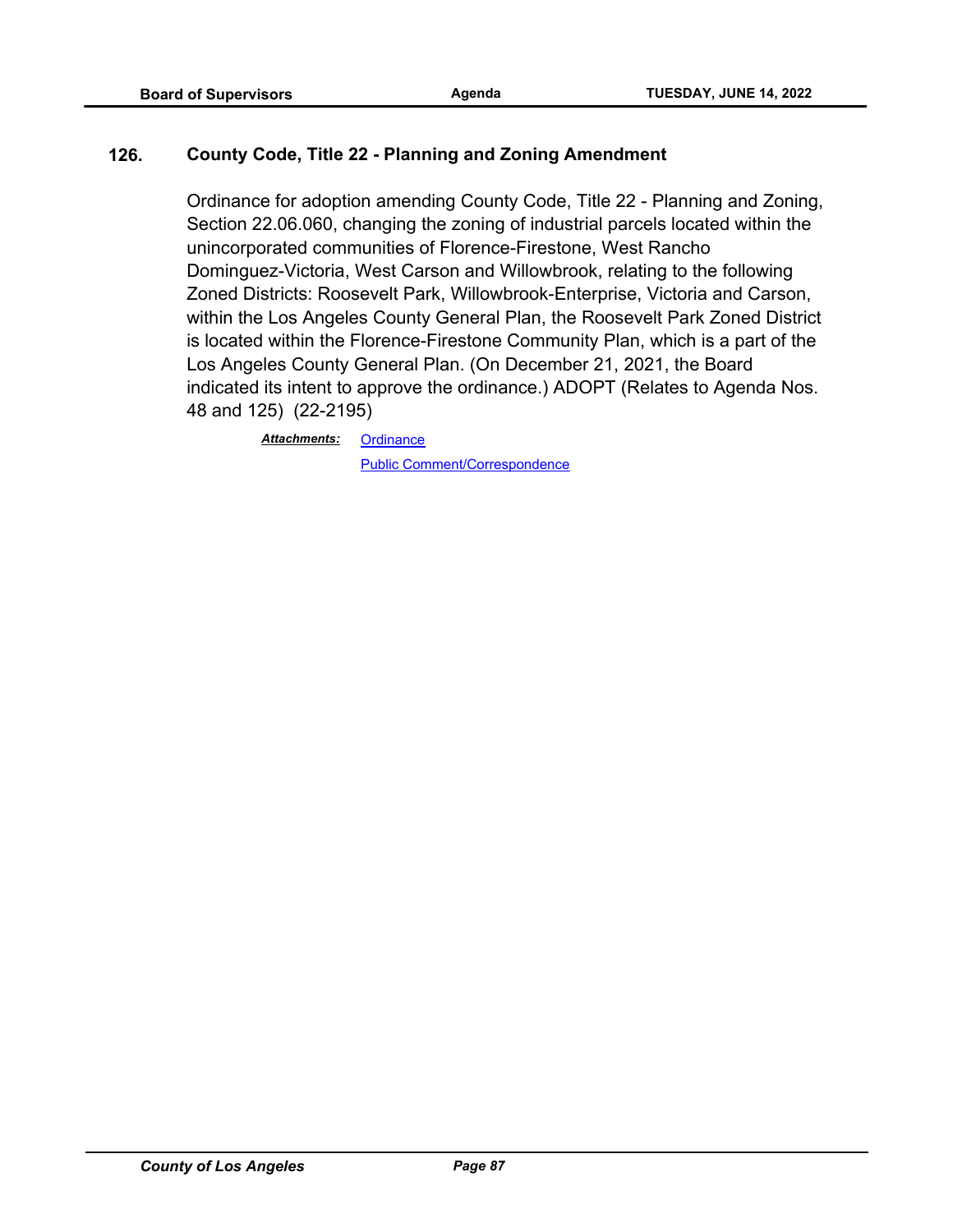#### **Miscellaneous**

# **127. Settlement of the Matter Entitled, A.A.V., a Minor, et al. v. County of Los Angeles, et al. United States District Court Case No. 2:20-CV-07393**

Los Angeles County Contract Cities Liability Trust Fund Claims Board's recommendation: Authorize settlement of the matter entitled A.A.V., a minor, et al. v. County of Los Angeles, et al. United States District Court Case No. 2:20-CV-07393 in the amount of \$2,750,000 and instruct the Auditor-Controller to draw a warrant to implement this settlement from the Sheriff's Department Contract Cities Trust Fund's budget.

This lawsuit concerns allegations of civil rights violations, excessive force, and wrongful death by Sheriff's Deputies. (22-2213)

> [Board Letter](http://file.lacounty.gov/SDSInter/bos/supdocs/169675.pdf) [Public Comment/Correspondence](http://file.lacounty.gov/SDSInter/bos/supdocs/169676.pdf) *Attachments:*

## **128. Settlement of the Matter Entitled, Non-Litigated Claim of Alexander Arupo**

Los Angeles County Contract Cities Liability Trust Fund Claims Board's recommendation: Authorize settlement of the matter entitled, Non-Litigated Claim of Alexander Arupo in the amount of \$150,000 and instruct the Auditor-Controller to draw a warrant to implement this settlement from the Sheriff's Department Contract Cities Trust Fund's budget.

This lawsuit concerns allegations of injuries and property damage received in an automobile accident involving a Sheriff's Deputy. (22-2216)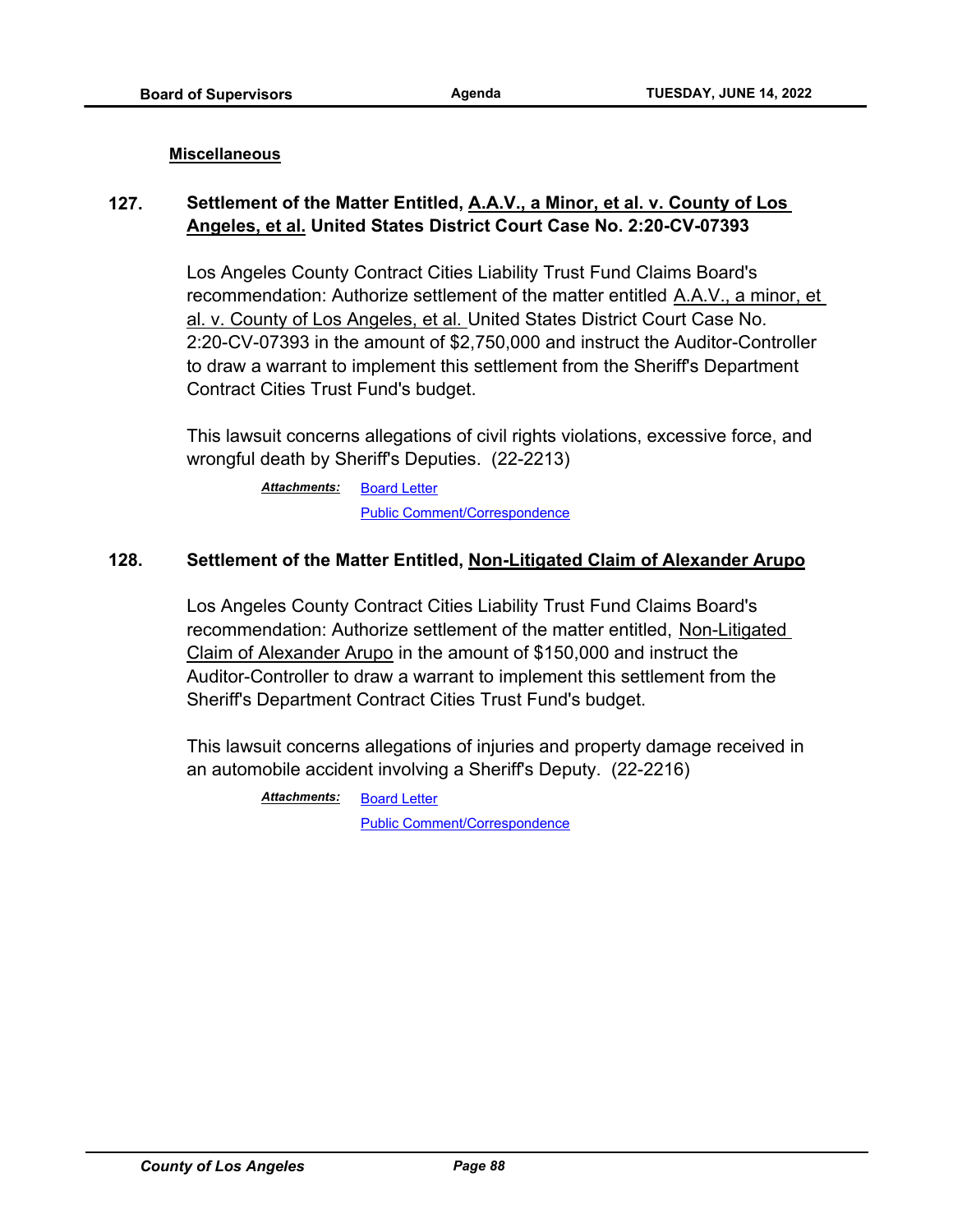# **129. Settlement of the Matter Entitled, Non-Litigated Claims of Albert & Anna Acosta**

Los Angeles County Claims Board's recommendation: Authorize settlement of the matter entitled, Non-Litigated Claims of Albert & Anna Acosta, in the amount of \$116,363.74, and instruct the Auditor-Controller to draw a warrant to implement this settlement from the Department of Public Works' budget.

Claimants seek compensation from the Department of Public Works for property damage allegedly caused by a backflow of sewage due to a mainline blockage. (22-2193)

> [Board Letter](http://file.lacounty.gov/SDSInter/bos/supdocs/169627.pdf) [Public Comment/Correspondence](http://file.lacounty.gov/SDSInter/bos/supdocs/169629.pdf) *Attachments:*

# **130. Settlement of the Matter Entitled, Wesley Alarcio, et. al. v. County of Los Angeles, et. al.**

Los Angeles County Claims Board's recommendation: Authorize settlement of the matter entitled, Wesley Alarcio, et. al. v. County of Los Angeles, et. al., United States District Court Case No. 2:20-cv-00514, in the amount of \$7,000,000, and instruct the Auditor-Controller to draw a warrant to implement this settlement from the Correctional Health Services and Sheriff's Department's budget.

This Federal civil rights lawsuit alleges failure to protect and failure to summon medical aid against the Sheriff's Department and custody staff. (22-2202)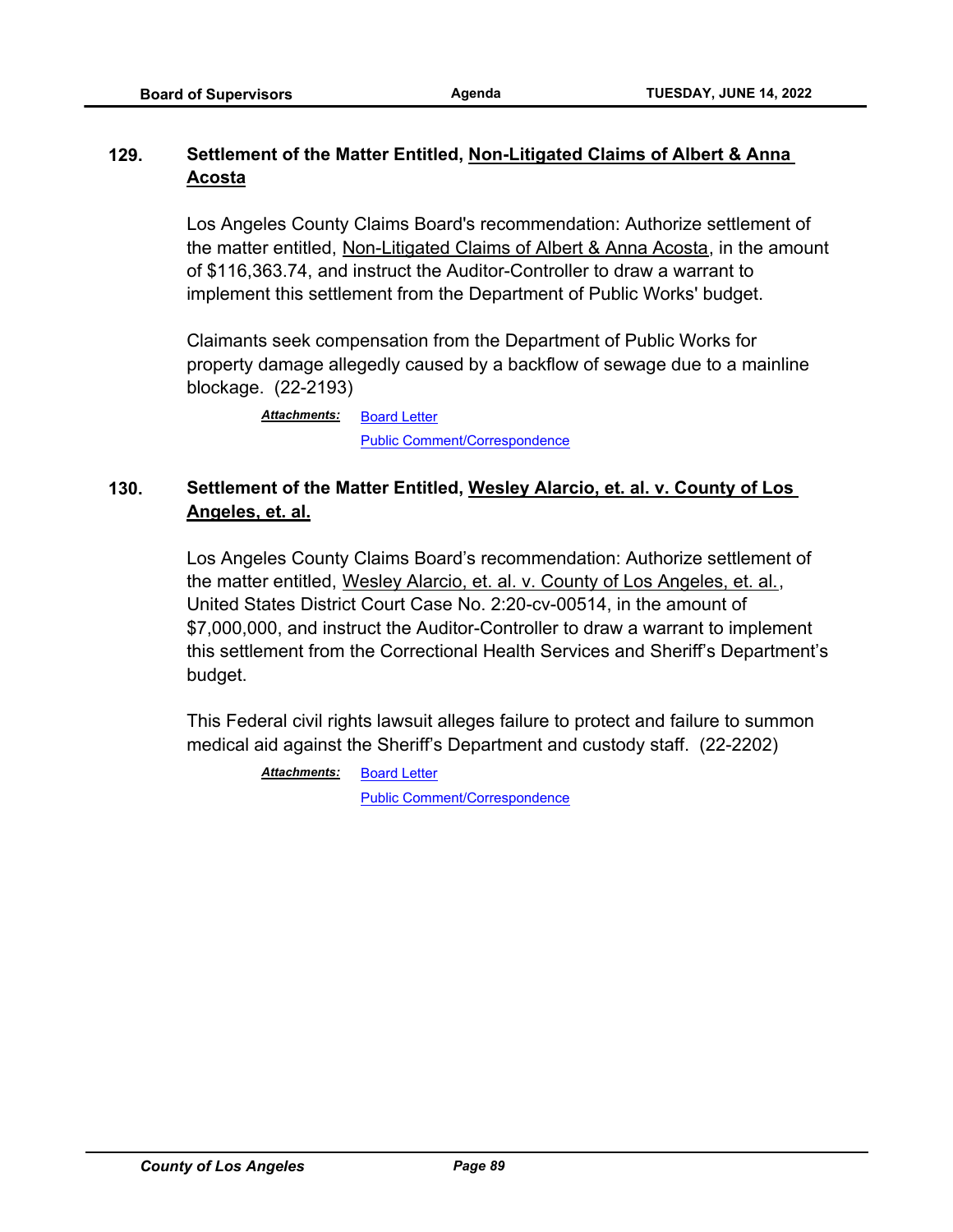# **131. Settlement of the Matter Entitled, Randall Carrier II, et. al. v. County of Los Angeles, et. al.**

Los Angeles County Claims Board's recommendation: Authorize settlement of the matter entitled, Randall Carrier II, et. al. v. County of Los Angeles, et. al., United States District Court Case No. 2:17-cv-07231 MRW, in the amount of \$4,500,000, and instruct the Auditor-Controller to draw a warrant to implement this settlement from the Sheriff's Department's budget.

This lawsuit alleges Federal civil rights violations and deliberate indifference to safety needs by Sheriff's Department jail staff for the death of an inmate at Twin Towers Correctional Facility. (22-2211)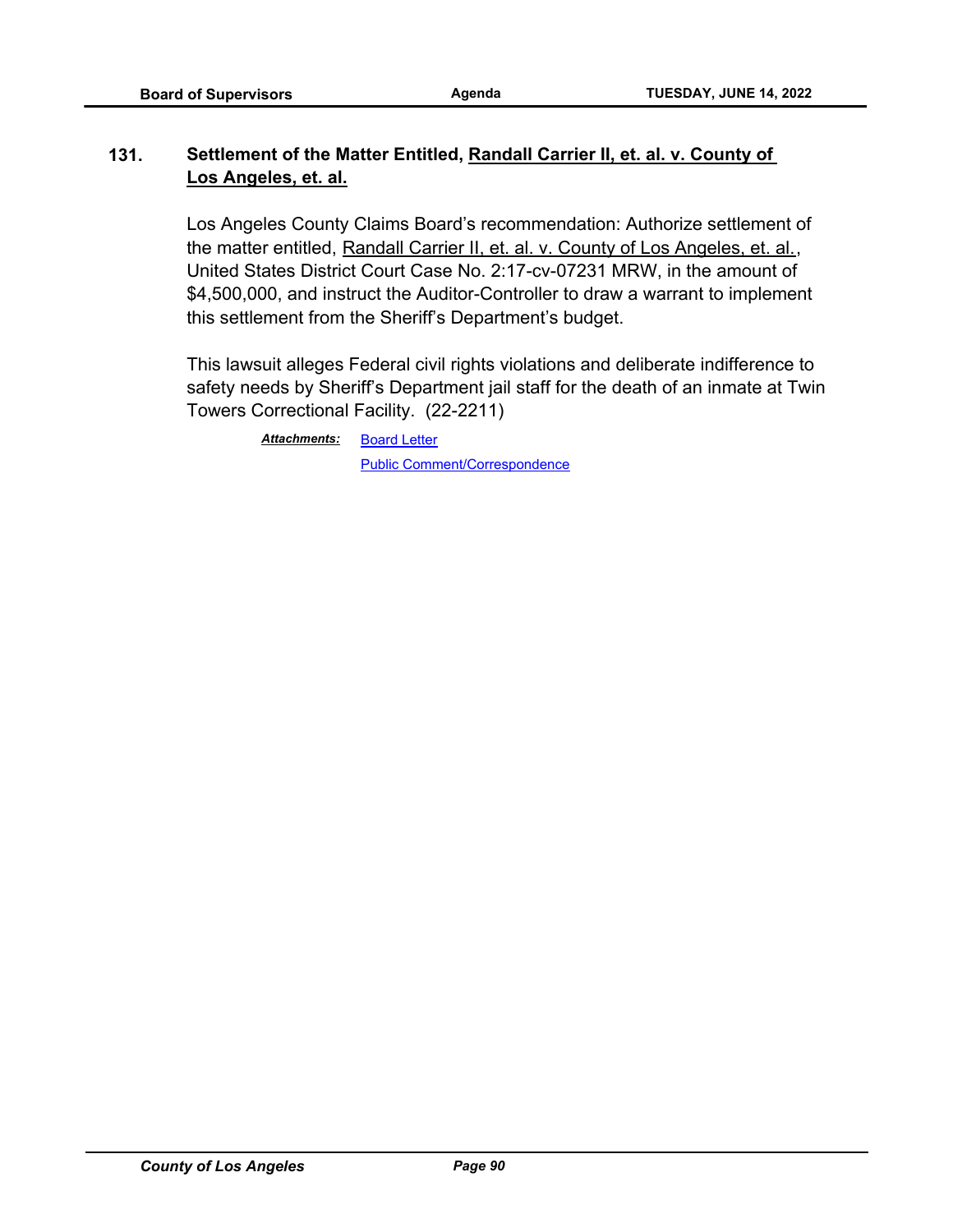# **132. Settlement of the Matter Entitled, Maria Elvira Quintanilla Cebreros v. County of Los Angeles, et. al.**

Los Angeles County Claims Board's recommendation: Authorize settlement of the matter entitled, Maria Elvira Quintanilla Cebreros v. County of Los Angeles, et. al., United States District Court Case No. 2:20-cv-09267-RGK (KS), in the amount of \$445,000, and instruct the Auditor-Controller to draw a warrant to implement this settlement from the Department of Medical Examiner-Coroner's budget.

This lawsuit arises from the premature cremation of plaintiff's deceased son by Department of Medical Examiner-Coroner employees. (22-2204)

> [Board Letter](http://file.lacounty.gov/SDSInter/bos/supdocs/169654.pdf) [Public Comment/Correspondence](http://file.lacounty.gov/SDSInter/bos/supdocs/169655.pdf) *Attachments:*

# **133. Settlement of the Matter Entitled, Donneley Rabot, et. al. v. County of Los Angeles, et. al.**

Los Angeles County Claims Board's recommendation: Authorize settlement of the matter entitled, Donneley Rabot, et. al. v. County of Los Angeles, et. al., United States District Court Case No. CV 20-1062, in the amount of \$875,000, and instruct the Auditor-Controller to draw a warrant to implement this settlement from the Probation Department's budget.

This lawsuit alleges wrongful death and Federal civil rights violations against the Probation Department arising out of a fatal shooting by a Deputy Probation Officer. (22-2207)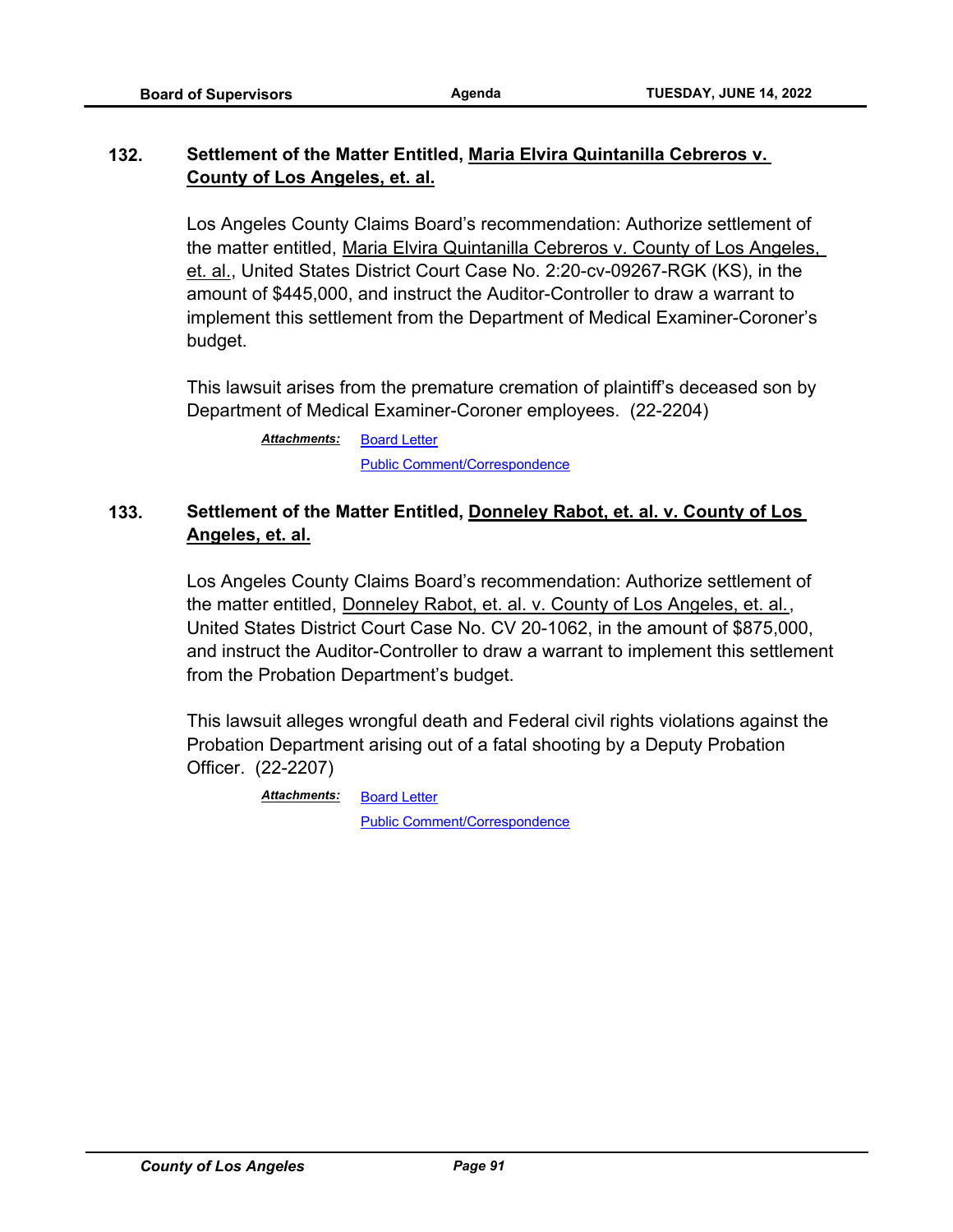# **134. Settlement of the Matter Entitled, Karibbea Young v. County of Los Angeles, et. al.**

Los Angeles County Claims Board's recommendation: Authorize settlement of the matter entitled, Karibbea Young v. County of Los Angeles, et. al., United States District Court Case No. 20-CV-09503, in the amount of \$550,000, and instruct the Auditor-Controller to draw a warrant to implement this settlement from the Department of Children and Family Services' budget.

This lawsuit alleges that the Department of Children and Family Services wrongfully detained plaintiff's son without a warrant and violated his civil rights. (22-2206)

> [Board Letter](http://file.lacounty.gov/SDSInter/bos/supdocs/169661.pdf) [Public Comment/Correspondence](http://file.lacounty.gov/SDSInter/bos/supdocs/169662.pdf) *Attachments:*

## **135. City of Inglewood Election**

Request from the City of Inglewood: Render specified services relating to the conduct of a General Municipal Election and consolidate this election with the Statewide General Election, to be held on November 8, 2022. APPROVE AND INSTRUCT THE REGISTRAR-RECORDER/COUNTY CLERK TO COMPLY, JURISDICTION TO PAY ALL COSTS. (22-2070)

> [Board Letter](http://file.lacounty.gov/SDSInter/bos/supdocs/169411.pdf) [Public Comment/Correspondence](http://file.lacounty.gov/SDSInter/bos/supdocs/169412.pdf) *Attachments:*

#### **136. Montebello Unified School District Levying of Taxes**

Request from the Montebello Unified School District: Adopt a resolution authorizing the County to levy taxes in an amount sufficient to pay the principal of and interest on the District's General Obligation Bonds, Election of 2016, Series B, in an aggregate principal amount not to exceed \$100,000,000; and direct the Auditor-Controller to place on the 2022-23 tax roll, and all subsequent tax rolls, taxes sufficient to fulfill the requirements of the debt service schedule for the Bonds that will be provided to the Auditor-Controller by the District following the sale of the Bonds. ADOPT (22-2155)

> [Board Letter](http://file.lacounty.gov/SDSInter/bos/supdocs/169546.pdf) *Attachments:*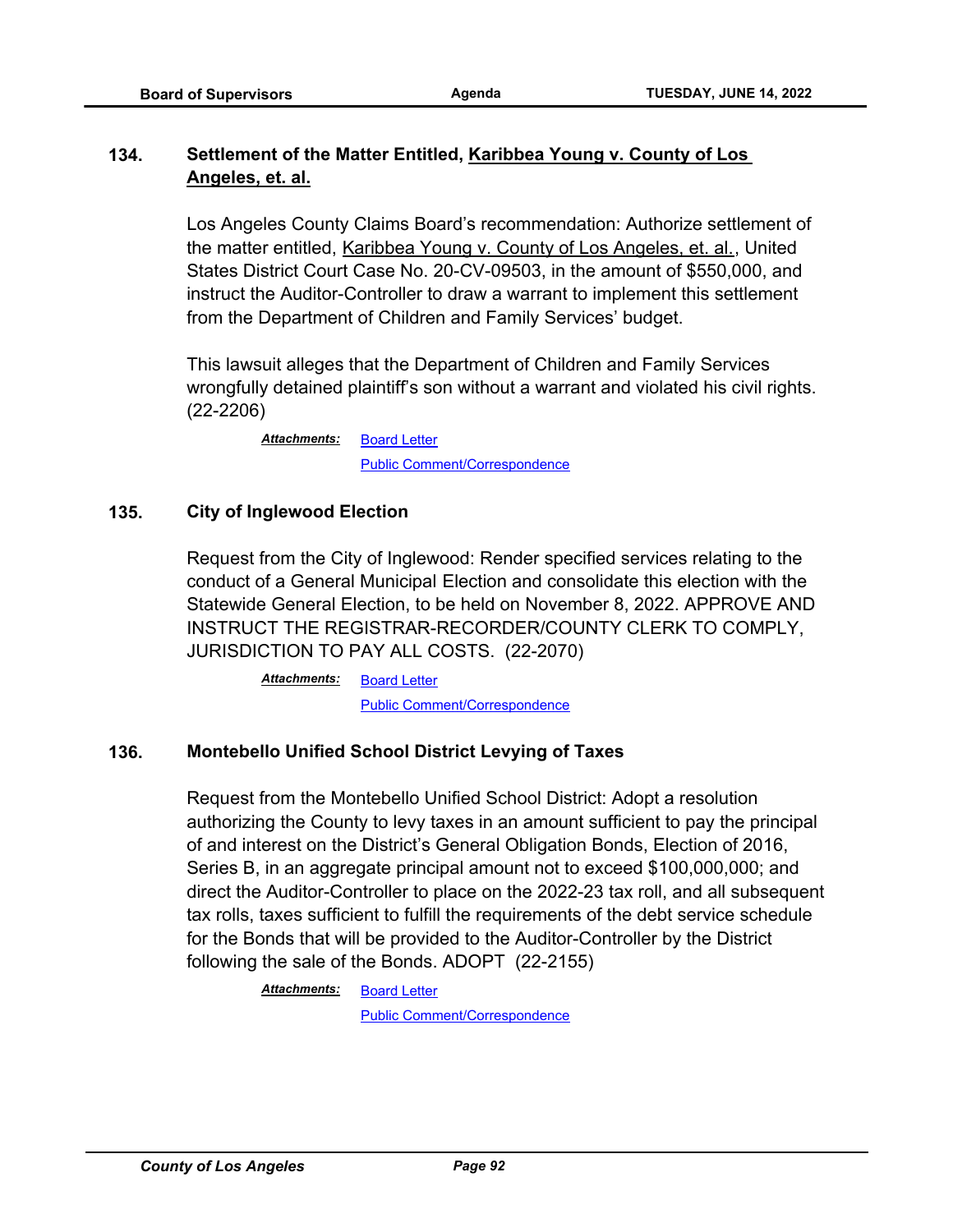#### **Miscellaneous Additions**

- **137.** Additions to the agenda which were posted more than 72 hours in advance of the meeting, as indicated on the supplemental agenda. (12-9995)
- **138.** Items not on the posted agenda, to be presented and (if requested) referred to staff or placed on the agenda for action at a future meeting of the Board, or matters requiring immediate action because of an emergency situation or where the need to take immediate action came to the attention of the Board subsequent to the posting of the agenda. BOARD MEMBERS - (2) (12-9996)
- **139.** Recommendations by individual Supervisors to establish, extend or otherwise modify cash rewards for information concerning crimes, consistent with the Los Angeles County Code. (12-9997)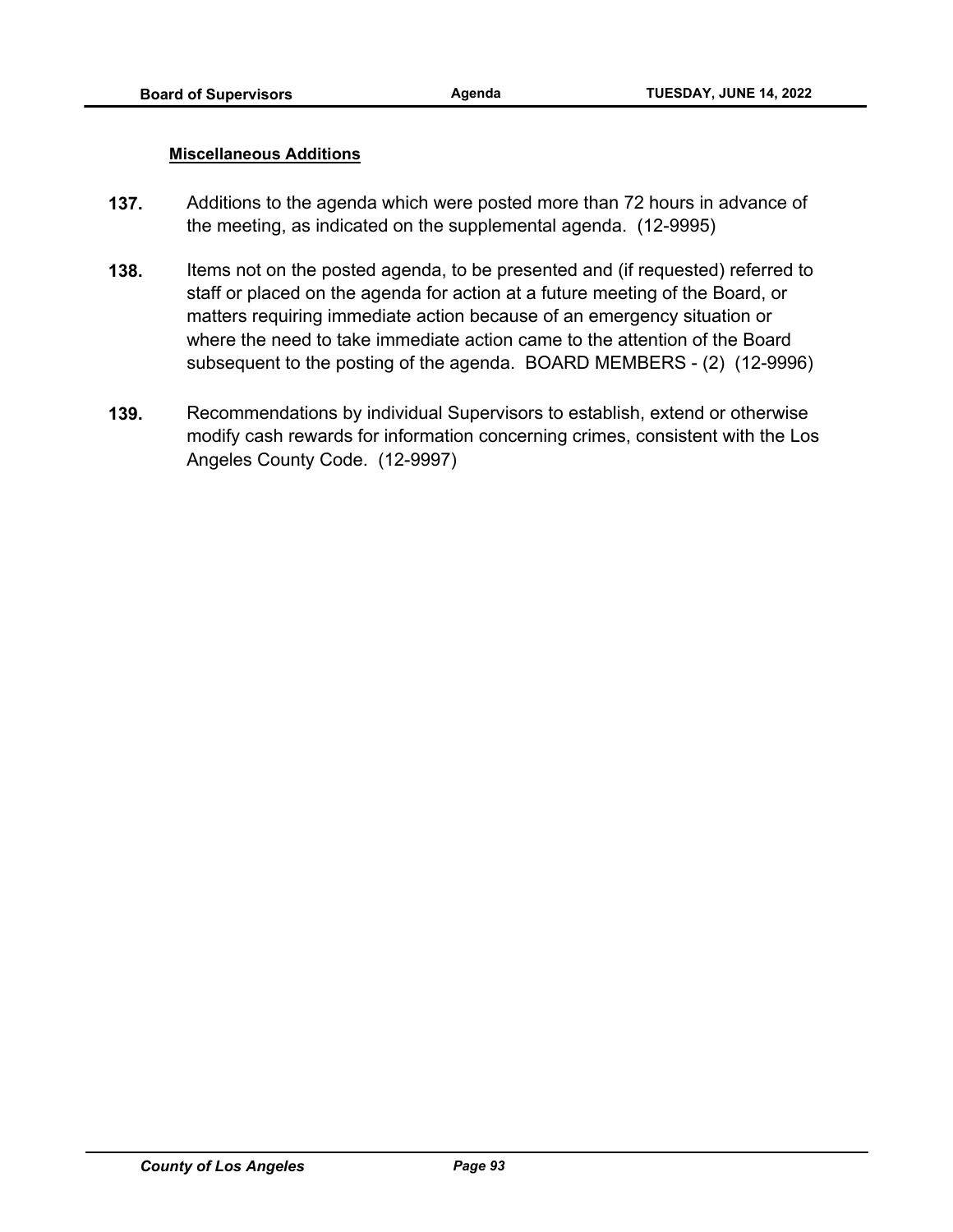#### **III. ORDINANCES FOR INTRODUCTION 140 - 142**

#### **140. County Code, Title 2 - Administration Amendment**

Ordinance for introduction amending County Code, Title 2 - Administration by adding Chapter 2.117 to create the Justice, Care and Opportunities Department and its Director, and amending Chapter 2.76.600 - Office of Diversion and Re-Entry - Creation, Administration and Purpose. INTRODUCE, WAIVE READING AND PLACE ON THE AGENDA FOR ADOPTION (Relates to Agenda No. 13) (22-2288)

> **[Ordinance](http://file.lacounty.gov/SDSInter/bos/supdocs/169825.pdf)** [Public Comment/Correspondence](http://file.lacounty.gov/SDSInter/bos/supdocs/169826.pdf) *Attachments:* [Revised Ordinance](http://file.lacounty.gov/SDSInter/bos/supdocs/169927.pdf)

#### **141. County Code, Title 6 - Salaries Amendment**

Ordinance for introduction amending County Code, Title 6 - Salaries by adding and establishing the salaries for two unclassified classifications and five employee classifications; deleting one non-represented classification; changing the title of one unclassified classification; and adding, deleting and/or changing certain employee classifications and number of ordinance positions in the Departments of Chief Executive Office, Children and Family Services, Fire, Human Resources, Mental Health, Probation and Regional Planning. INTRODUCE, WAIVE READING AND PLACE ON THE AGENDA FOR ADOPTION (Relates to Agenda No. 44) (22-2151)

> **[Ordinance](http://file.lacounty.gov/SDSInter/bos/supdocs/169513.pdf)** [Public Comment/Correspondence](http://file.lacounty.gov/SDSInter/bos/supdocs/169514.pdf) *Attachments:*

# **142. Santa Clara River Floodway and County Code, Title 11 - Health and Safety Amendment**

Ordinance for introduction amending the Santa Clara River Floodway and certain related floodway maps and water surface elevations to reflect new engineering analysis of the floodway area that incorporates updated topographic and hydrologic information; and amending County Code, Title 11 - Health and Safety, Chapter 11.60 to make conforming changes. INTRODUCE, WAIVE READING AND PLACE ON THE AGENDA FOR ADOPTION (Relates to Agenda No. 97) (22-2182)

#### **[Ordinance](http://file.lacounty.gov/SDSInter/bos/supdocs/169605.pdf)** *Attachments:*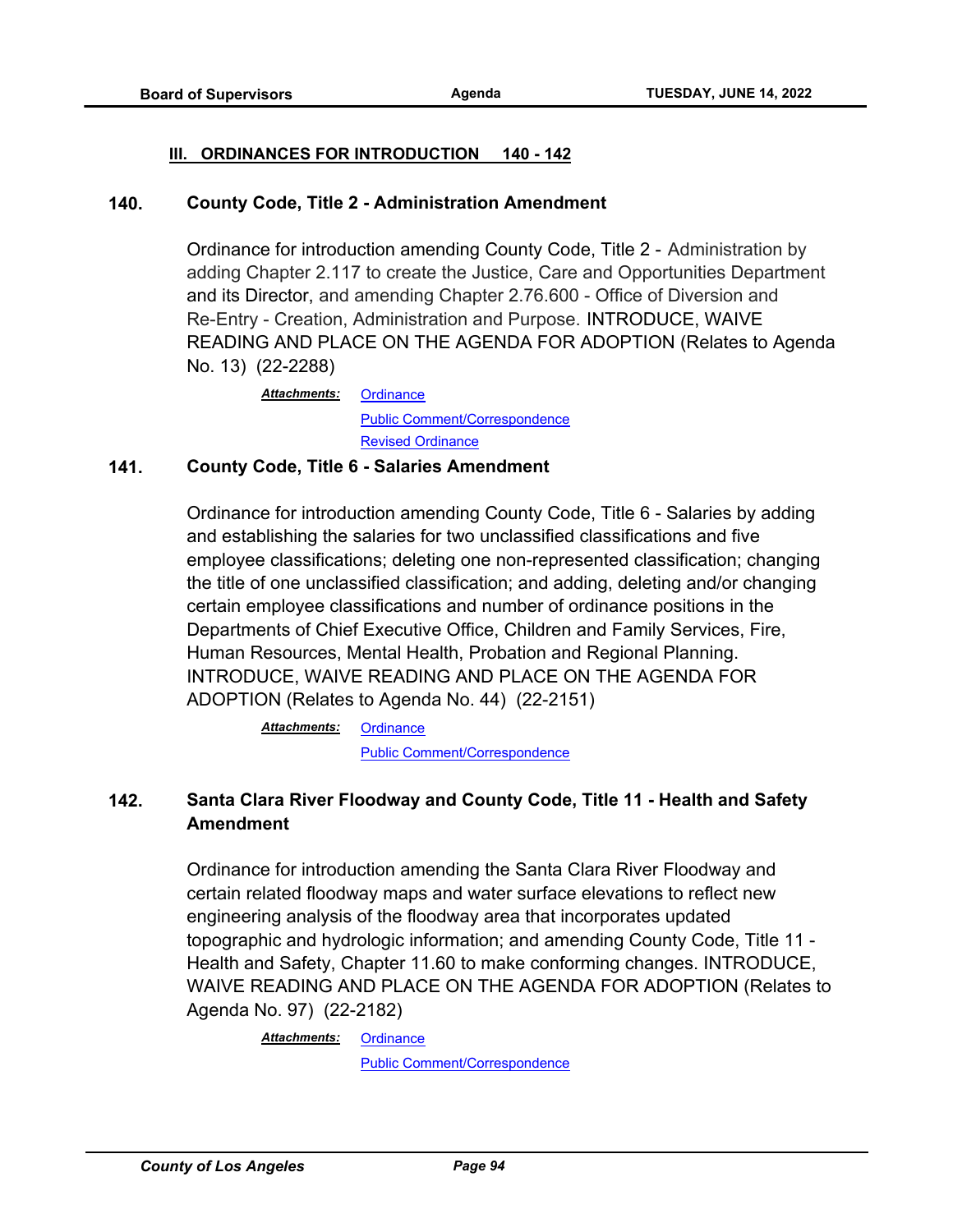#### **IV. SEPARATE MATTERS 143 - 145**

#### **143. Appointment of the Director of Children and Family Services**

Recommendation: Appoint Brandon Nichols to the position of Director of Children and Family Services at an annual salary of \$353,921.95, effective July 1, 2022; and instruct the Director of Personnel to prepare and execute the appropriate agreement with the Director of Children and Family Services. **(Chief Executive Office)** (22-2307)

> [Board Letter](http://file.lacounty.gov/SDSInter/bos/supdocs/169882.pdf) [Public Comment/Correspondence](http://file.lacounty.gov/SDSInter/bos/supdocs/169883.pdf) *Attachments:*

#### **144. Temporary Reinstatement of Retired County Employees**

Recommendation: Waive the 180-day break in service requirement and reinstate the following retired County employees: Michael Many, to a 120-day temporary assignment as a Deputy Public Defender II within the Public Defender, Central Region, Clara Shortridge Foltz Criminal Justice Center, Peggy Loveman-Sherer, to a 120-day temporary assignment as a Deputy Public Defender II within the Public Defender, North Region, San Fernando Branch Office, and Joseph Peavy, to a 120-day temporary assignment as Lieutenant, Public Defender, within the Public Defender, Central Region, Clara Shortridge Foltz Criminal Justice Center; approve the request for Michael Many to receive compensation at the rate of \$63.49 per hour, for up to 960 work hours within a fiscal year, upon Board approval of her temporary reinstatement as a Deputy Public Defender II; approve the request for Peggy Loveman-Sherer to receive compensation at the rate of \$63.49 per hour, for up to 960 work hours within a fiscal year, upon Board approval of her temporary reinstatement as a Deputy Public Defender II; and approve the request for Joseph Peavy to receive compensation at the rate of \$74.23 per hour, for up to 960 work hours within a fiscal year, upon Board approval of his temporary reinstatement as a Lieutenant, Public Defender. **(Public Defender)** APPROVE (22-2160)

> [Board Letter](http://file.lacounty.gov/SDSInter/bos/supdocs/169541.pdf) *Attachments:*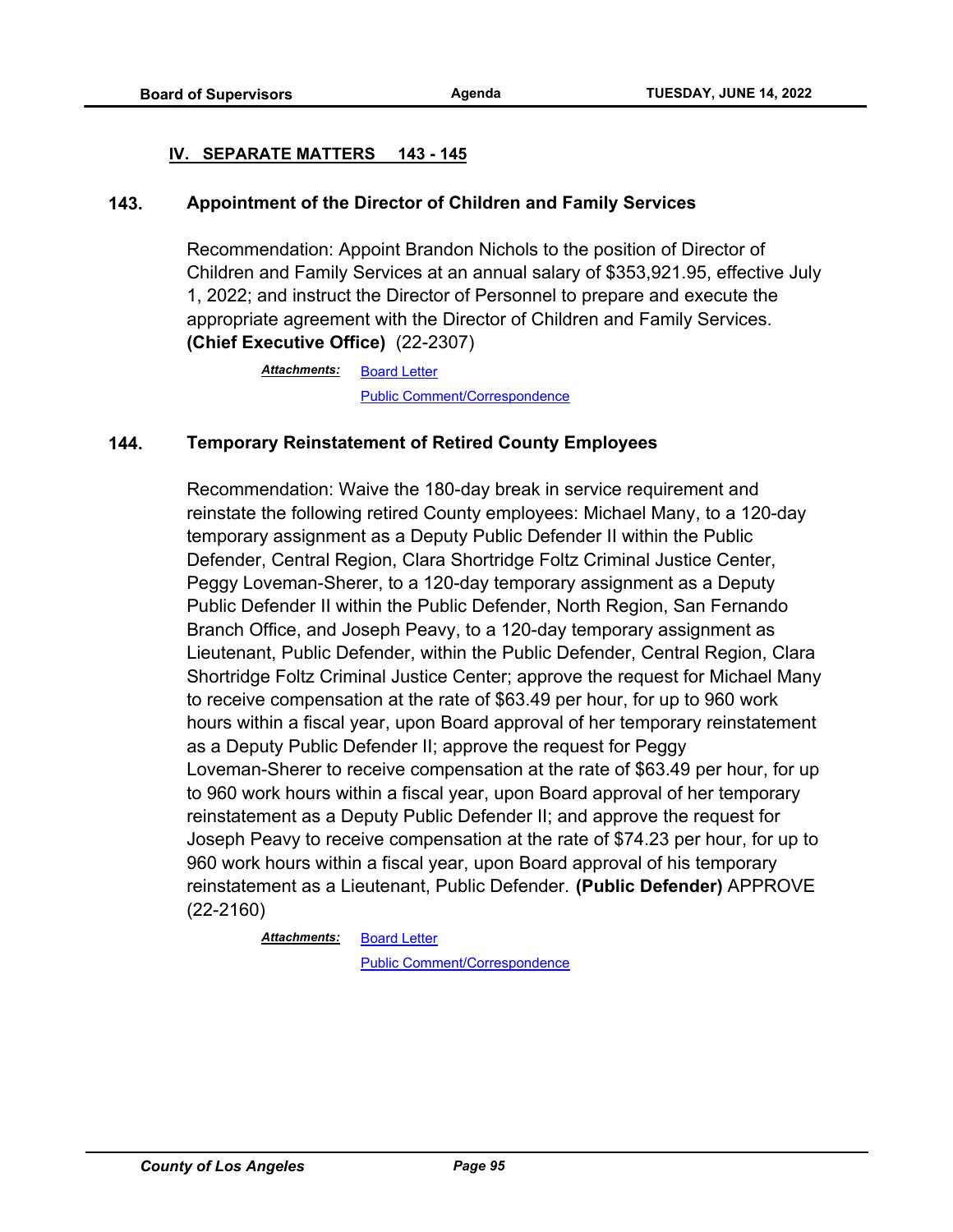# **145. Special Tax Levy for Community Facilities District No. 2021-01 (Valencia - Facilities)**

Recommendation: Find that the proposed actions are not a project under the California Environmental Quality Act (CEQA), and that alternatively, for that portion of the proposed actions that provide funding for the Mission Village Project (5), which was approved by the Board on July 18, 2017, determine that the recommended action is within the scope of the Mission Village Project impacts analyzed in a Recirculated Environmental Impact Report (REIR) previously certified by the Board; and adopt a resolution to authorize and direct the Chair to execute an Acquisition, Funding and Disclosure Agreement (Acquisition Agreement) and a Joint Community Facilities Agreement (JCFA);

Also, acting as the Governing Body of the County Flood Control District, find that the proposed action is not a project under CEQA, and that alternatively, for that portion of the proposed action that relates to the Mission Village Project, acting as a responsible agency, consider the REIR prepared and certified by the County as lead agency for the project; certify that the Board has independently reviewed and considered the information contained in the REIR and reached its own conclusions regarding the environmental effects of the District's approvals related to the project as shown in the REIR; adopt the mitigation monitoring and reporting program (MMRP) as applicable, finding that the MMRP is adequately designed to ensure compliance with the mitigation measures during project implementation; determine that the significant adverse effects of the project have either been reduced to an acceptable level or are outweighed by the specific considerations of the project, as outlined in the Environmental Findings of Fact and Statement of Overriding Considerations, which findings and statement are adopted and incorporated herein by reference, as applicable; and adopt a resolution to approve the JCFA and authorize and direct the Chair to execute the JCFA on behalf of the District; and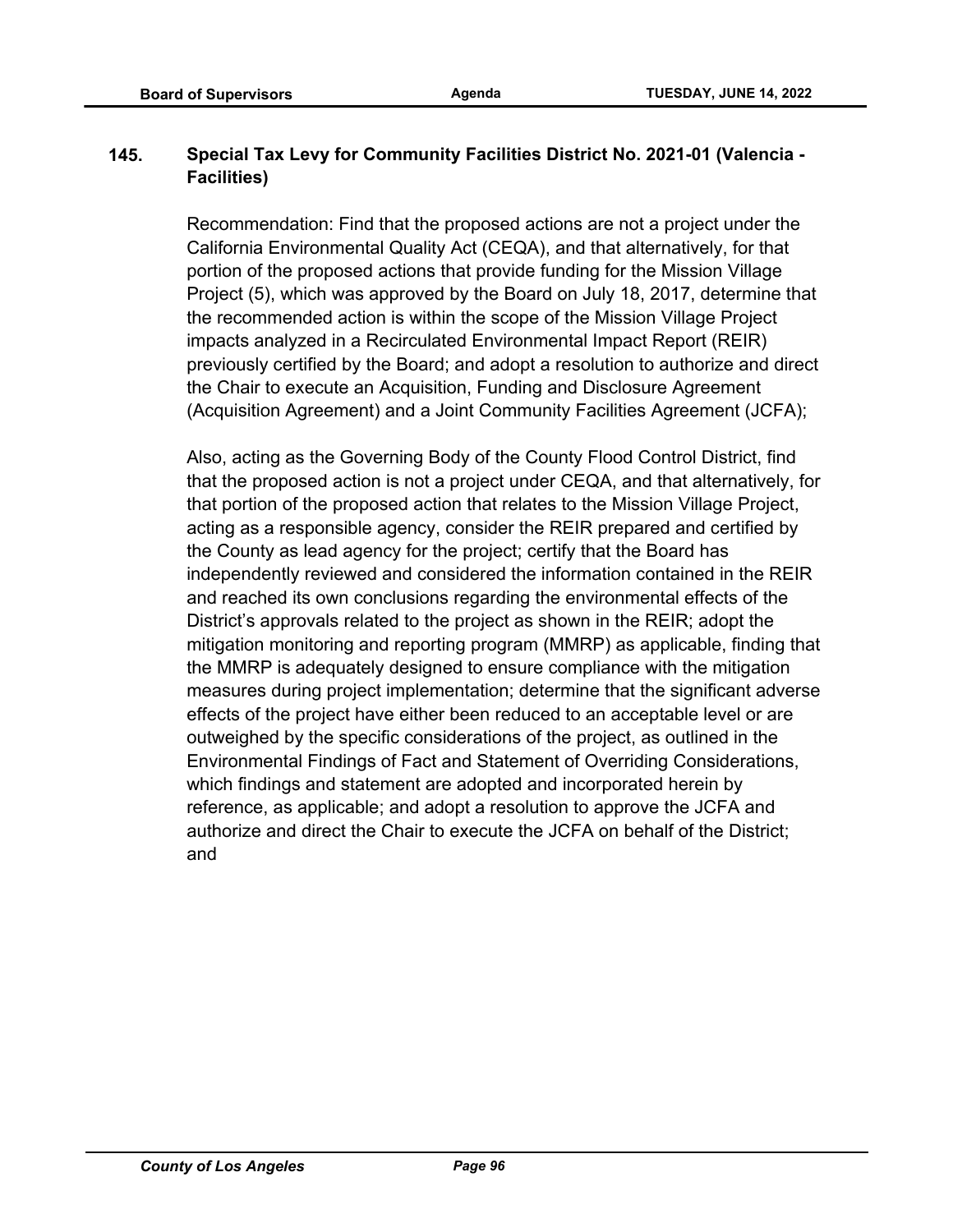Also, acting as the legislative body of the County of Los Angeles Community Facilities District No. 2021-01 (Valencia - Facilities), adopt a resolution authorizing the issuance and sale of the Special Tax Bonds, Series 2022, on a tax-exempt basis with an amount not to exceed \$70,000,000 to finance certain public improvements benefiting the property within the District and the execution and delivery of various legal documents by the District, including the Acquisition Agreement, and documents required to issue the Bonds and complete the proposed bond transaction; and authorize the Chair, Treasurer and Tax Collector and the Executive Officer of the Board, to take any actions and execute and deliver any and all documents necessary to accomplish the proposed Bond transaction. **(Treasurer and Tax Collector)** ADOPT (22-2159)

> [Board Letter](http://file.lacounty.gov/SDSInter/bos/supdocs/169539.pdf) *Attachments:*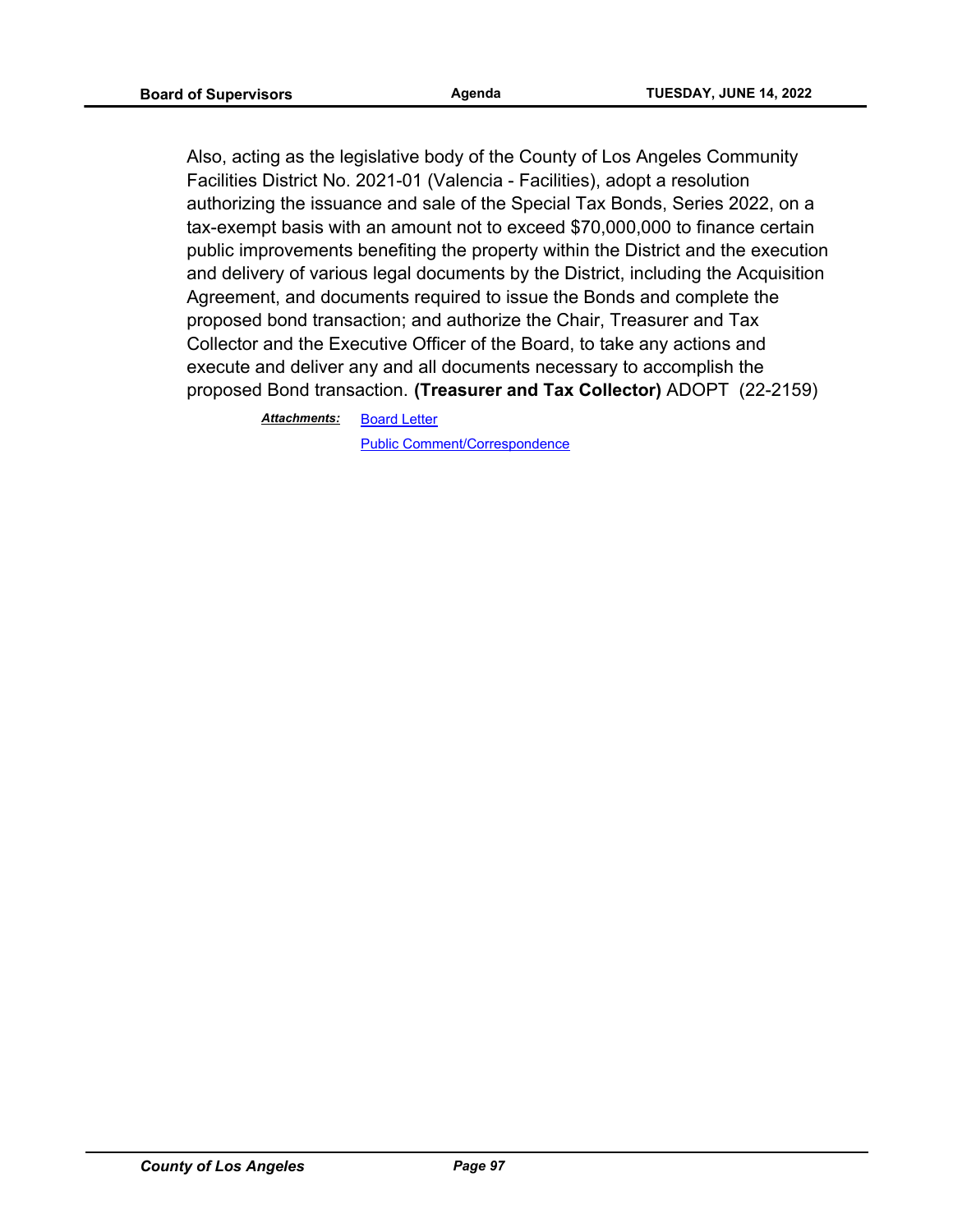#### **V. SPECIAL DISTRICT AGENDAS**

**AGENDA FOR THE MEETING OF THE LOS ANGELES COUNTY DEVELOPMENT AUTHORITY TUESDAY, JUNE 14, 2022 9:30 A.M.**

## **1-D. Multifamily Housing Mortgage Revenue Bonds or Notes for Construction and Development of Four Affordable Housing Projects**

Recommendation: Adopt and instruct the Chair to sign resolutions, as required under United States Department of Treasury regulations, declaring the intent to issue Multifamily Housing Mortgage Revenue Bonds or Notes to finance the acquisition, construction, rehabilitation and development of four affordable housing development projects listed below; and authorize the Executive Director of the Los Angeles County Development Authority to submit applications to the California Debt Limit Allocation Committee for Bond allocations for the housing development projects and to take whatever further action relating to the aforesaid financial assistance as may be deemed reasonable and desirable, provided that the terms and conditions under which the bonds are to be issued and sold shall be approved by the Executive Director, in the manner provided by law prior to the sale thereof: ADOPT

2111 Firestone LP, or an approved affiliate or assign thereof, to undertake bond financing in an amount not to exceed \$26,880,000, to finance the acquisition, construction, rehabilitation and development of 2111 Firestone, consisting of 85 units of supportive housing for homeless and low-income families, located at 2111 Firestone Boulevard in unincorporated South Los Angeles (2);

Metflo, LP, or an approved affiliate or assign thereof, to undertake bond financing in an amount not to exceed \$58,080,000 to finance the acquisition, construction, rehabilitation and development of Metro @ Florence, consisting of 160 units of supportive housing for homeless and low-income families, located at 7220 Maie Avenue in unincorporated South Los Angeles (2);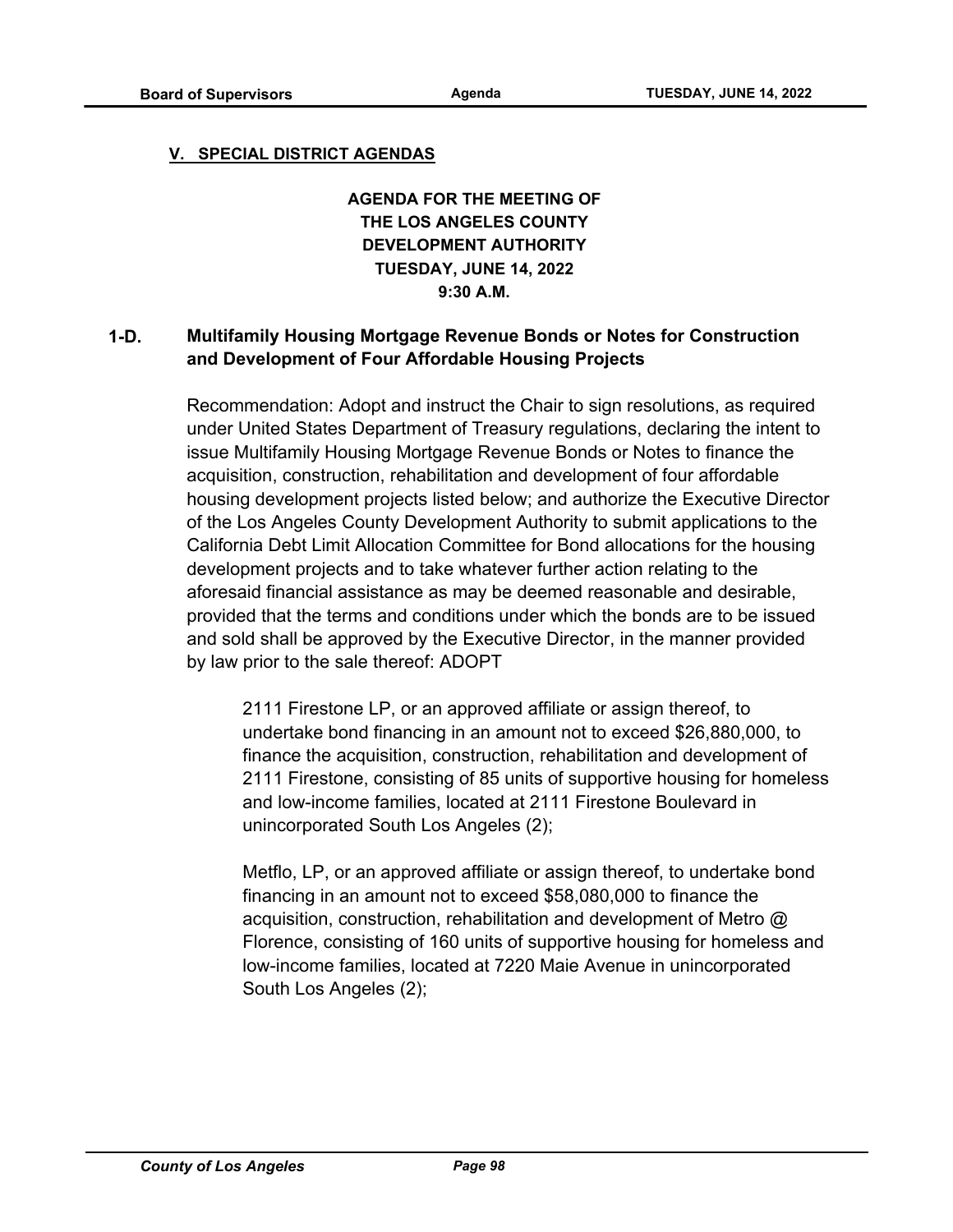Century WLAVA 2 LP, or an approved affiliate or assign thereof, to undertake bond financing in an amount not to exceed \$47,200,000, to finance the acquisition, construction, rehabilitation and development of West LA VA - Building 156 and 157 consisting of 112 units of supportive housing for homeless veterans, located at 11301 Wilshire Boulevard, Building 156 & 157, in unincorporated West Los Angeles (3); and

Alhambra Second Street LP, or an approved affiliate or assign thereof, to undertake bond financing in an amount not to exceed \$20,800,000, to finance the acquisition, construction, rehabilitation and development of Mariposa on Second, consisting of 50 units of supportive housing for homeless individuals and families, located at 46 South Second Street in the City of Alhambra (1). (22-2215)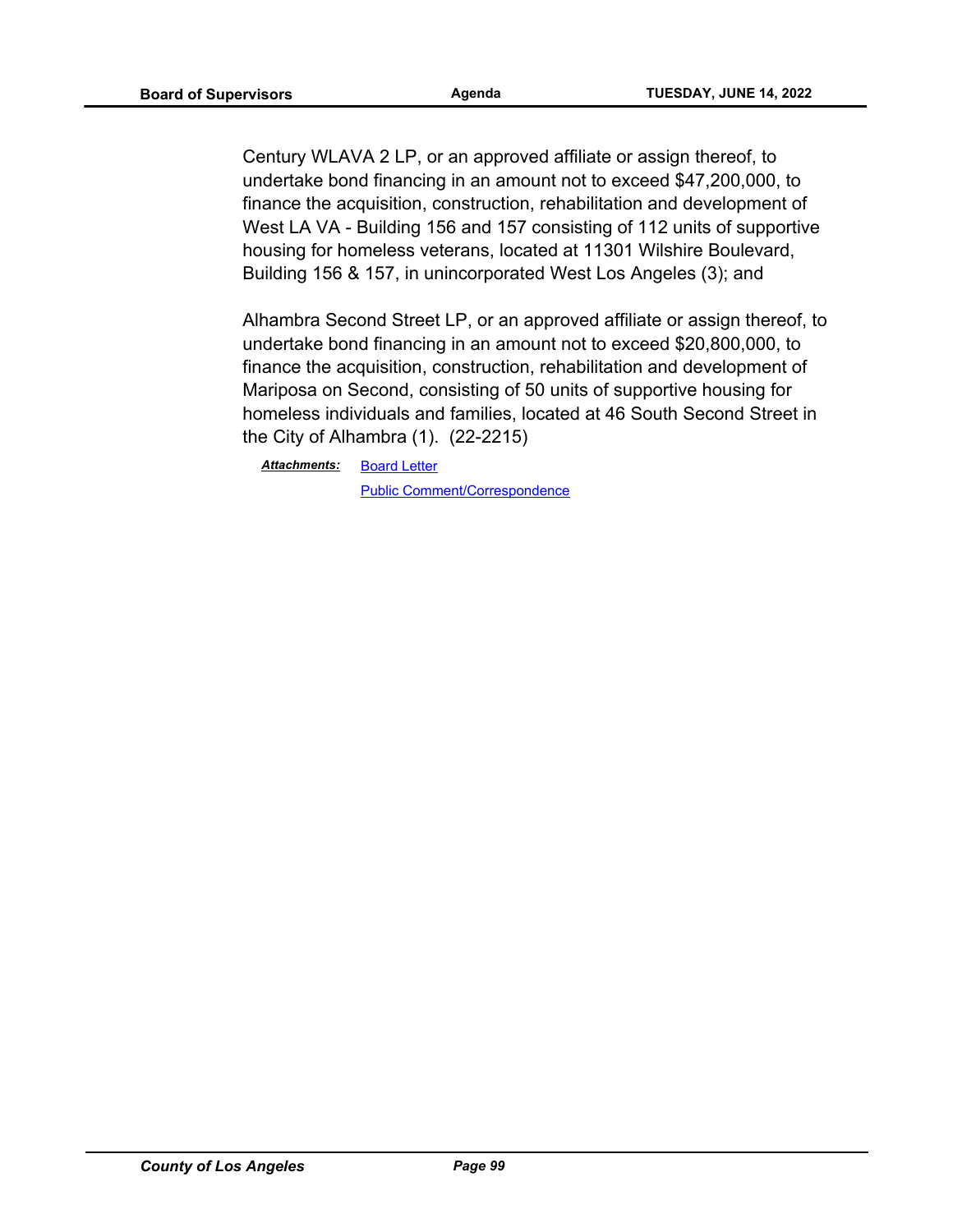## **2-D. Fiscal Year 2022-23 Budget**

Recommendation: Adopt and instruct the Chair to sign a resolution approving the \$982,361,800 Fiscal Year (FY) 2022-23 Los Angeles County Development Authority (LACDA) Budget and sign a Public Housing Agency Resolution approving the operating budget and certifying submission of LACDA's FY 2022-23 Budget to the United States Department of Housing and Urban Development; and instruct the Executive Director of the Los Angeles County Development Authority to implement LACDA's FY 2022-23 Budget and take all related actions, including execution of all required documents: ADOPT

Execute Funding Agreements or amendments to existing Funding Agreements with the County and all required documents necessary to accept \$102,000 in Centro Estrella Rent funds, \$700,000 in South Whittier Resource Center funds, \$475,000 for the Cooperative Extension Program, \$1,007,000 for the Community Policing Program, \$425,000 for South County Family Sites, \$13,853,000 for Measure H: Homeless Incentive Program and \$216,000 for the Homeless Coordinator and ancillary services; and

Execute a Memorandum of Understanding (MOU) and any necessary amendments to the MOU, with the County and all required documents necessary to accept \$566,318 for the Juvenile Justice Crime Prevention Act. (22-2161)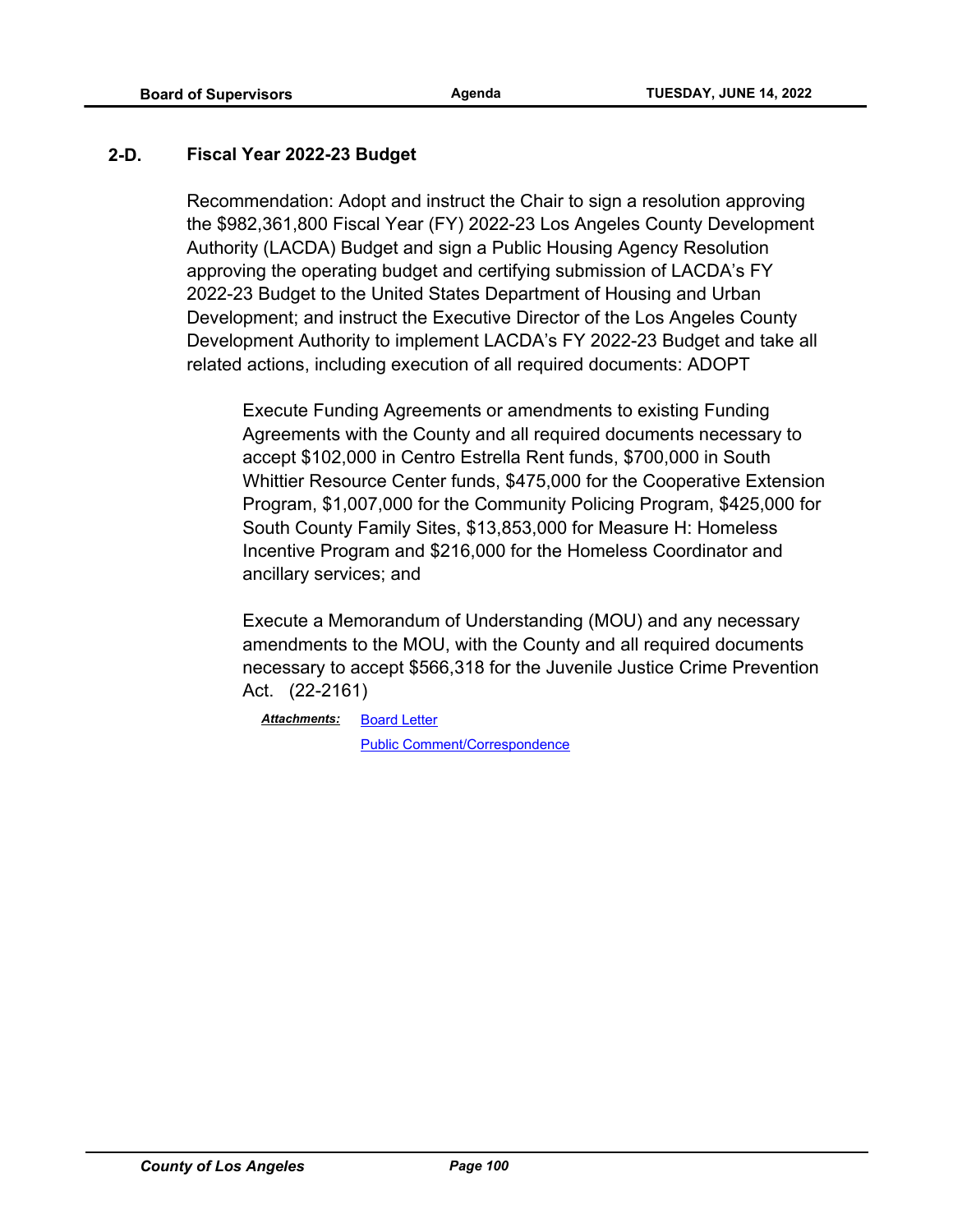## **3-D. Fiscal Year 2022-23 Action Plan for the Allocation of Federal Funds**

Recommendation: Designate the Executive Director of the Los Angeles County Development Authority to serve as an agent of the County for the administration of the Fiscal Year (FY) 2022-23 Action Plan (Action Plan) and accept \$41,946,775 in FY 2022-23 funding from the County, comprised of \$21,450,976 in Community Development Block Grant (CDBG) funds for the County and the cities of Cerritos and Torrance, which are joint applicants, \$4,000,000 in future CDBG program income, \$9,690,600 in HOME Investment Partnerships (HOME) Program funds, \$5,000,000 in future HOME program income and \$1,805,199 in Federal Emergency Solutions Grant (ESG) Program funds from the United States Department of Housing and Urban Development (HUD), which will be included in the Los Angeles County Development Authority's (LACDA's) FY 2022-23 budget through the annual budget approval process and the ability to modify project funding to incorporate all CDBG, HOME, and ESG funds as needed into LACDA's FY 2022-23 budget, all subject to final notification of approval by HUD; designate the Executive Director as the official responsible for completing all required actions to be taken by LACDA for administration of the Action Plan, and the allocated funds described within; and authorize the Executive Director to take the following related actions: APPROVE (Relates to Agenda No. 75)

Execute CDBG Reimbursable and Advance Contracts to provide a total of \$10,159,414 in CDBG funds for 44 projects with 42 community-based organizations and other public agencies described in the Action Plan, to be effective from July 1, 2022 to June 30, 2023;

Execute CDBG Reimbursable Contracts with 48 participating cities to provide a total of \$11,244,427 in CDBG funding for eligible activities, to be effective from July 1, 2022 to June 30, 2023;

Execute the CDBG Reimbursable Contract with the City of Covina for the purpose of repaying a Section 108 loan previously approved the Board, and set aside approximately \$185,597 of the City of Covina's FY 2022-23 CDBG allocation for repayment of the Section 108 loan;

Approve the use of Federal ESG funds in the amount of approximately \$1,805,199;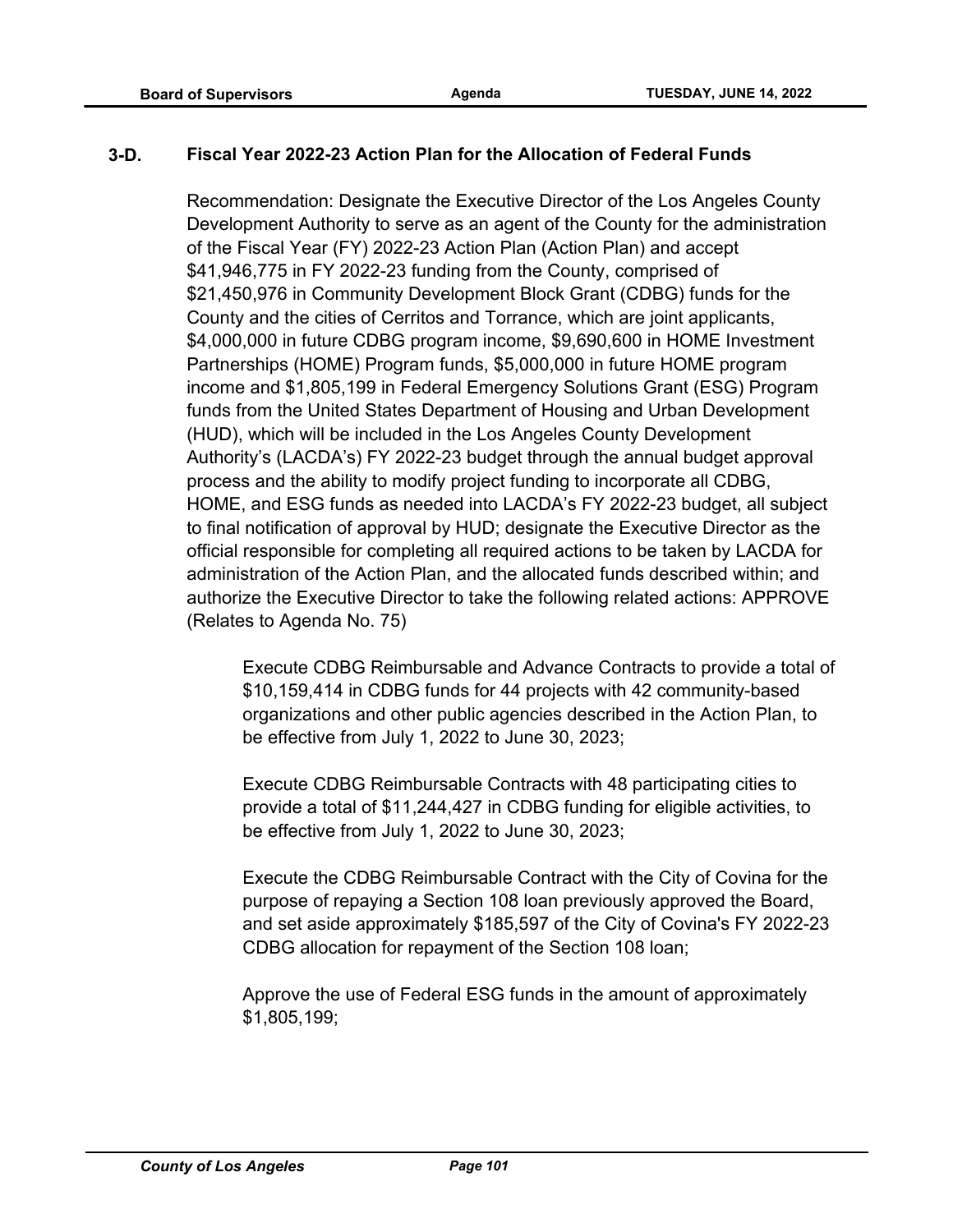Execute agreements with the Los Angeles Homeless Services Authority to fund programs to assist persons who are homeless, as described in the Action Plan;

Accept and incorporate additional FY 2022-23 CDBG, HOME or ESG funding, into the Action Plan and LACDA budget, in the event that HUD makes changes to the allocations that result in additional funding for the Los Angeles Urban County Program and, if necessary, reprogram such funds, whether unexpended, disallowed or recovered, in order to fully expend the grants for the purposes described in the Action Plan, within the limits prescribed by HUD;

Amend the Action Plan from time to time, as necessary, to address the cancellation and/or inclusion of off-cycle projects, as well as any necessary non-monetary amendments and any monetary amendments up to \$200,000, to projects being undertaken by the County, participating cities and recipient agencies during FY 2022-23, and include Federal regulatory changes and new HUD directives;

Terminate CDBG Reimbursable and Advance Contracts utilizing FY 2022-23 or prior year funds when the operating agencies fail to address administrative deficiencies, CDBG Program compliance issues or other contract obligations;

Execute agreements with Los Angeles Urban County participating cities or other entitlement cities to provide administrative and construction management and oversight of their CDBG and HOME Programs, including procurement, contracting for, and carrying out construction projects within these jurisdictions;

Administer and execute agreements with participating cities for the CDBG Revolving Grant Fund, comprised of funding reallocated by participating cities, to sign agreements with cities that would utilize such funds for specific CDBG-eligible activities upon application by jurisdictions that participate in the Los Angeles Urban County Program; and

Execute any necessary non-monetary amendments, as well as any monetary amendments up to \$200,000. (22-2164)

[Board Letter](http://file.lacounty.gov/SDSInter/bos/supdocs/169567.pdf) *Attachments:*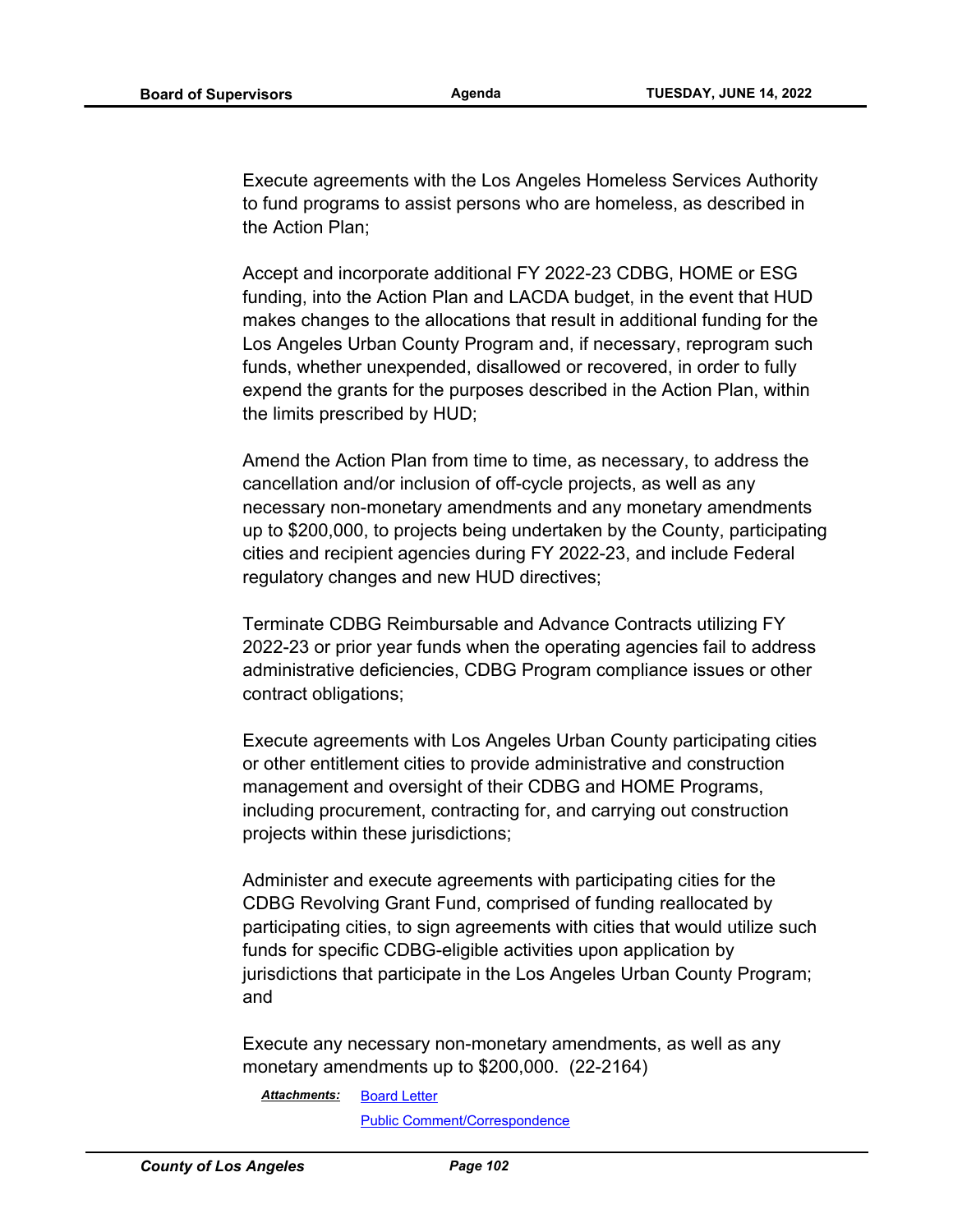#### **4-D. Project and Construction Management Services Contracts**

Recommendation: Award and authorize the Executive Director of the Los Angeles County Development Authority to execute contracts with JOA Group and Cumming Management Group, Inc., to provide as-needed Project Management/Construction Management services for the development and rehabilitation of affordable housing, commercial, and other facilities throughout the County, for a total aggregate annual program amount not to exceed \$10,000,000, to be expended across both contracts; extend the term of each contract by executing four one-year extension options with each consultant, at the discretion of the Executive Director, based on workload demands and the level of satisfaction with the services provided, and amend the contracts and/or terminate the contracts for convenience, as deemed necessary and appropriate under the terms of the contracts; and find that the proposed actions are exempt from the California Environmental Quality Act. APPROVE (22-2180)

> [Board Letter](http://file.lacounty.gov/SDSInter/bos/supdocs/169599.pdf) [Public Comment/Correspondence](http://file.lacounty.gov/SDSInter/bos/supdocs/169600.pdf) *Attachments:*

# **5-D. Consolidated Plan and Assessment of Fair Housing Consulting Services Contract**

Recommendation: Authorize the Executive Director of the Los Angeles County Development Authority to execute and, if necessary, terminate a two-year contract with Western Economic Services, LLC with a total compensation amount not to exceed \$270,000 in Community Development Block Grant (CDBG) administrative funds, effective upon execution by all parties; execute a one-year extension to the contract, at no additional cost, contingent upon continued funding and satisfactory performance; and amend the contract to modify the scope of work, fee schedule and increase the total compensation by up to 10% as needed for unforeseen costs, using CDBG administrative funds to be included in the Los Angeles County Development Authority's annual budget approval process. APPROVE (22-2174)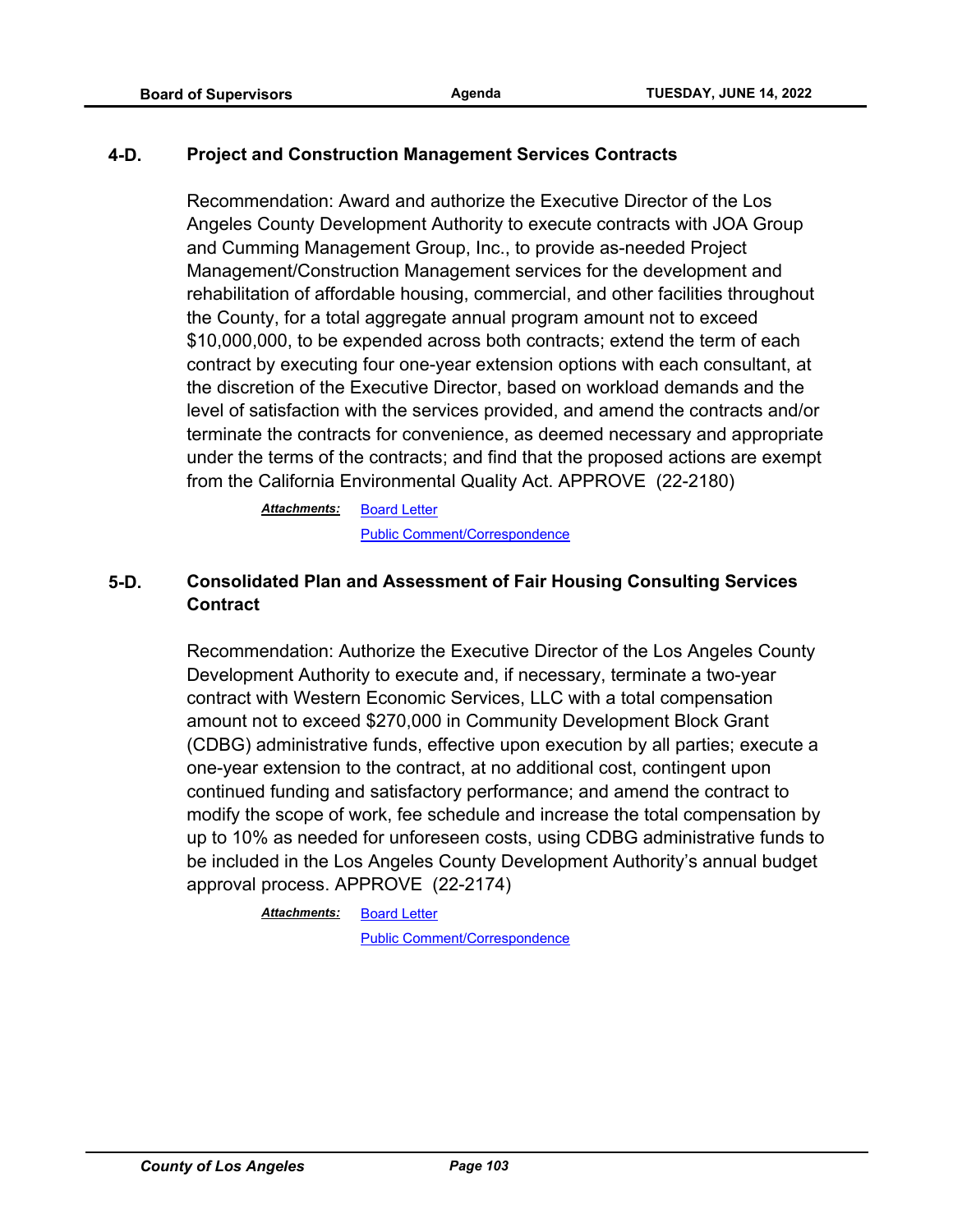# **6-D. Funding and Environmental Documentation for Multifamily Affordable Housing Developments**

Recommendation: Acting as a responsible agency pursuant to the California Environmental Quality Act (CEQA), certify that the Los Angeles County Development Authority (LACDA) has considered the following for the 12 Affordable Multifamily Rental Housing Developments listed below, selected through the Notice of Funding Availability Round 27; approve loans to the recommended developers, using up to a total amount of \$50,420,000 in Affordable Housing Trust Funds (AHTF) and \$7,000,000 in Federal HOME Investment Partnerships Program funds; authorize the Executive Director of the Los Angeles County Development Authority to execute and, if necessary, amend or reduce the loan agreements with the recommended developers or their LACDA-approved assignees, and all related documents including, but not limited to, documents to subordinate the loans to construction and permanent financing and any intergovernmental, interagency or inter-creditor agreements necessary for the implementation of each development; authorize the Executive Director to accept and incorporate, as needed, up to \$50,420,000 in AHTF and \$7,000,000 in HOME funds into LACDA's Fiscal Year 2022-23 budget, and future fiscal fear budgets, as needed, for the purposes described herein, and reallocate LACDA funding set aside for affordable housing at the time of project funding, as needed and within each project's approved funding limit, in line with each project's needs, and within the requirements for each funding source: APPROVE

The exemption determination for the 2052 Lake Avenue Apartments project prepared by the Department of Regional Planning as lead agency; 11730 Ramona Boulevard project prepared by the City of El Monte as lead agency; 21300 Devonshire project prepared by the City of Los Angeles as lead agency; Chapel Avenue Apartments project prepared by the City of Alhambra as lead agency; Huntington Square Apartments project prepared by the City of Huntington Park as lead agency; Martel EAH project prepared by the City of West Hollywood as lead agency; Metro @ Florence Apartments project prepared by the Department of Regional Planning as lead agency; Pilgrim Place project prepared by the City of Claremont as lead agency; Third Thyme project prepared by the City of Los Angeles as lead agency; Mariposa on Second project prepared by the City of Alhambra as lead agency, and find that these projects will not cause a significant impact on the environment;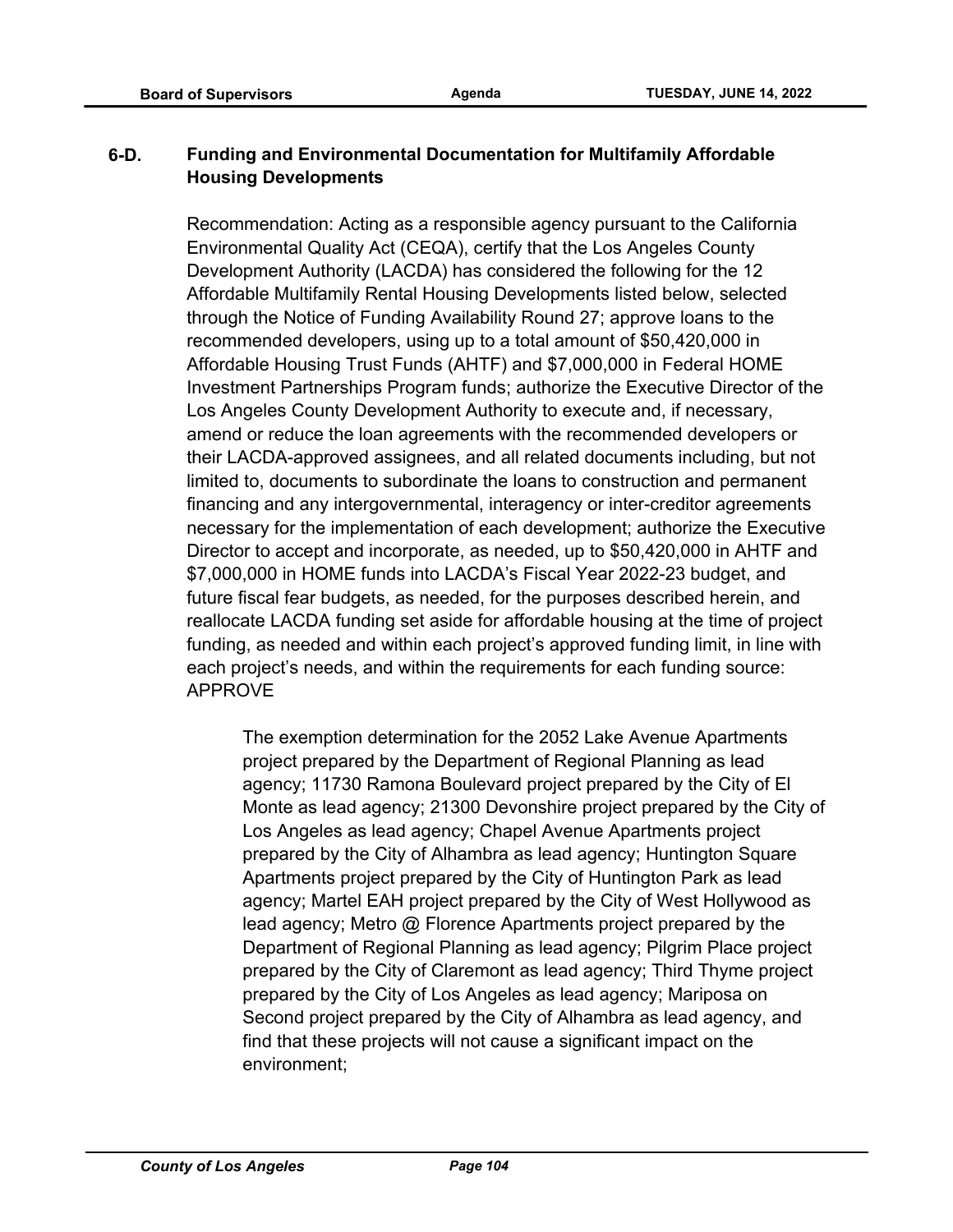The Initial Study/Mitigated Negative Declaration for the Lakeland Apartments project, which was prepared by the City of Santa Fe Springs as lead agency; find that the mitigation measures identified in the Mitigation Monitoring and Reporting Program are adequate to avoid or reduce potential impacts below significant levels; and find that this project will not cause a significant impact on the environment; and

The CEQA determination for the Veteran Commons project prepared by the City of Downey as lead agency; and find that this project will not cause a significant impact on the environment. (22-2210)

[Board Letter](http://file.lacounty.gov/SDSInter/bos/supdocs/169671.pdf) [Public Comment/Correspondence](http://file.lacounty.gov/SDSInter/bos/supdocs/169672.pdf) *Attachments:*

# **7-D. Los Angeles County Development Authority Meeting Minutes for April 2022**

Recommendation: Approve minutes of the meeting of the Los Angeles County Development Authority for the month of April 2022. **NOTE: The minutes for the month of April 2022 can be found online at:** https://lacounty.gov/sop/ (22-2050)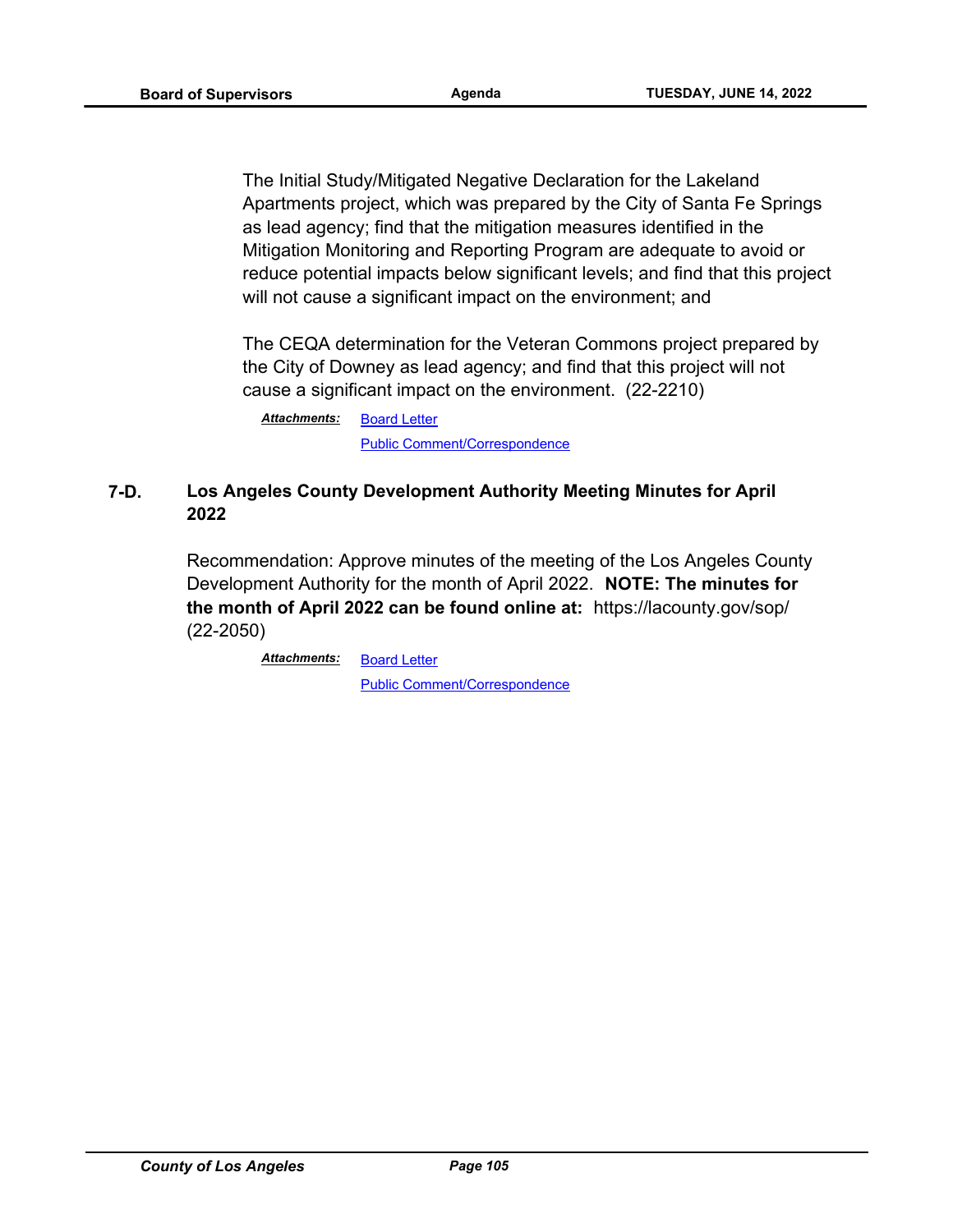# **AGENDA FOR THE MEETING OF THE REGIONAL PARK AND OPEN SPACE DISTRICT OF THE COUNTY OF LOS ANGELES TUESDAY, JUNE 14, 2022 9:30 A.M.**

# **1-P. Temescal Ranch Phase III Acquisition Project Excess Funds**

Recommendation: Allocate \$384,000 in Excess Funds available to the Fifth Supervisorial District, pursuant to the Safe Neighborhood Parks Proposition of 1996, for a grant to the Trust for Public Land for the Temescal Ranch Phase III Acquisition Project (5); and authorize the Director of the Regional Park and Open Space District to award a grant, when applicable conditions have been met, and administer the grant as of the date of award and pursuant to guidelines in the Proposition A Grants Administration Manual for Specified, Per Parcel and Excess Funds Projects, otherwise funds shall remain in the Excess Funds account. APPROVE (22-2175)

> [Board Letter](http://file.lacounty.gov/SDSInter/bos/supdocs/169590.pdf) *Attachments:* [Public Comment/Correspondence](http://file.lacounty.gov/SDSInter/bos/supdocs/169592.pdf)

## **2-P. 2022 Annual Plan of Revenues and Expenditures**

Recommendation: Adopt the 2022 Plan of Revenues and Expenditures of the Los Angeles County Regional Park and Open Space District, which identifies no new available excess funds for allocation in Fiscal Year 2022-23; and reallocate prior year Excess Funds in the amount of \$16,345,758. ADOPT (22-2173)

> [Board Letter](http://file.lacounty.gov/SDSInter/bos/supdocs/169587.pdf) [Public Comment/Correspondence](http://file.lacounty.gov/SDSInter/bos/supdocs/169588.pdf) *Attachments:*

## **3-P. Regional Park and Open Space District Meeting Minutes for April 2022**

Recommendation: Approve minutes of the meeting of the Regional Park and Open Space District for the month of April 2022. **NOTE: The minutes for the month of April 2022 can be found online at:** https://lacounty.gov/sop/ (22-2048)

> [Board Letter](http://file.lacounty.gov/SDSInter/bos/supdocs/169384.pdf) *Attachments:*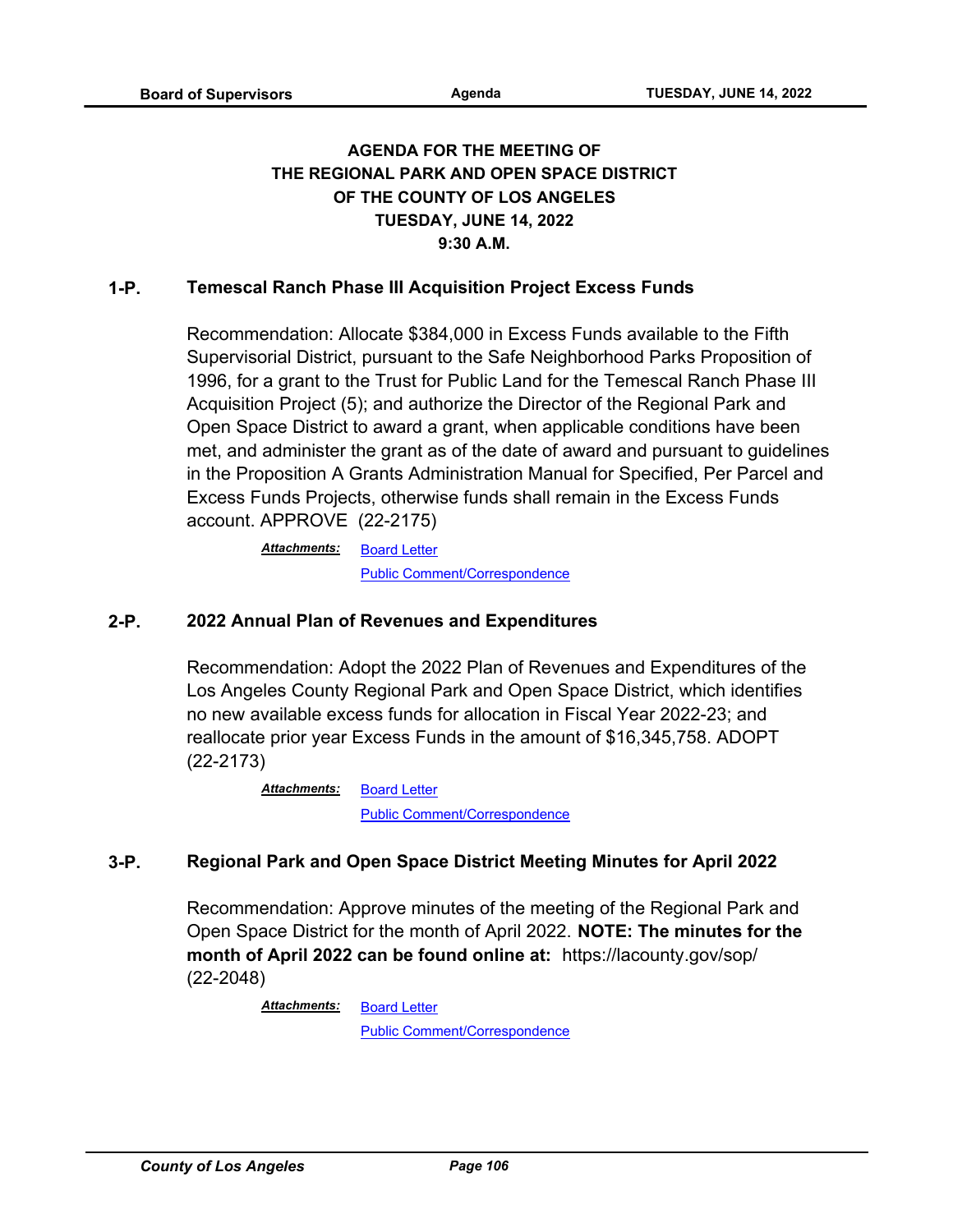#### **VI. NOTICES OF CLOSED SESSION FOR JUNE 14, 2022**

**CS-1.** CONFERENCE WITH LEGAL COUNSEL - EXISTING LITIGATION (Paragraph (1) of Subdivision (d) of Government Code Section 54956.9)

> Vanessa Bryant v. County of Los Angeles, et al., U.S. District Court, Central District of California, Case Number: 20-9582. (22-2308)

> > *Attachments:* [Public Comment/Correspondence](http://file.lacounty.gov/SDSInter/bos/supdocs/169887.pdf)

**CS-2.** CONFERENCE WITH LEGAL COUNSEL - EXISTING LITIGATION (Paragraph (1) of Subdivision (d) of Government Code Section 54956.9)

> Christopher L. Chester, et al. v. County of Los Angeles, et al., U.S. District Court, Central District of California, Case Number: 20-10844. (22-2309) Attachments: [Public Comment/Correspondence](http://file.lacounty.gov/SDSInter/bos/supdocs/169888.pdf)

**CS-3.** CONFERENCE WITH LABOR NEGOTIATORS (Government Code Section 54957.6)

> Agency designated representatives: Fesia Davenport, Chief Executive Officer and designated staff

Employee Organization(s) for represented employees: All individual member unions of the Coalition of County Unions, AFL-CIO; Local 721, SEIU; All affiliated member unions of AFSCME Council 36; Association of Deputy District Attorneys; Los Angeles County Association of Environmental Health Specialists; Los Angeles County Public Defenders; and

Unrepresented employees (all). (17-0363)

*Attachments:* [Public Comment/Correspondence](http://file.lacounty.gov/SDSInter/bos/supdocs/169886.pdf)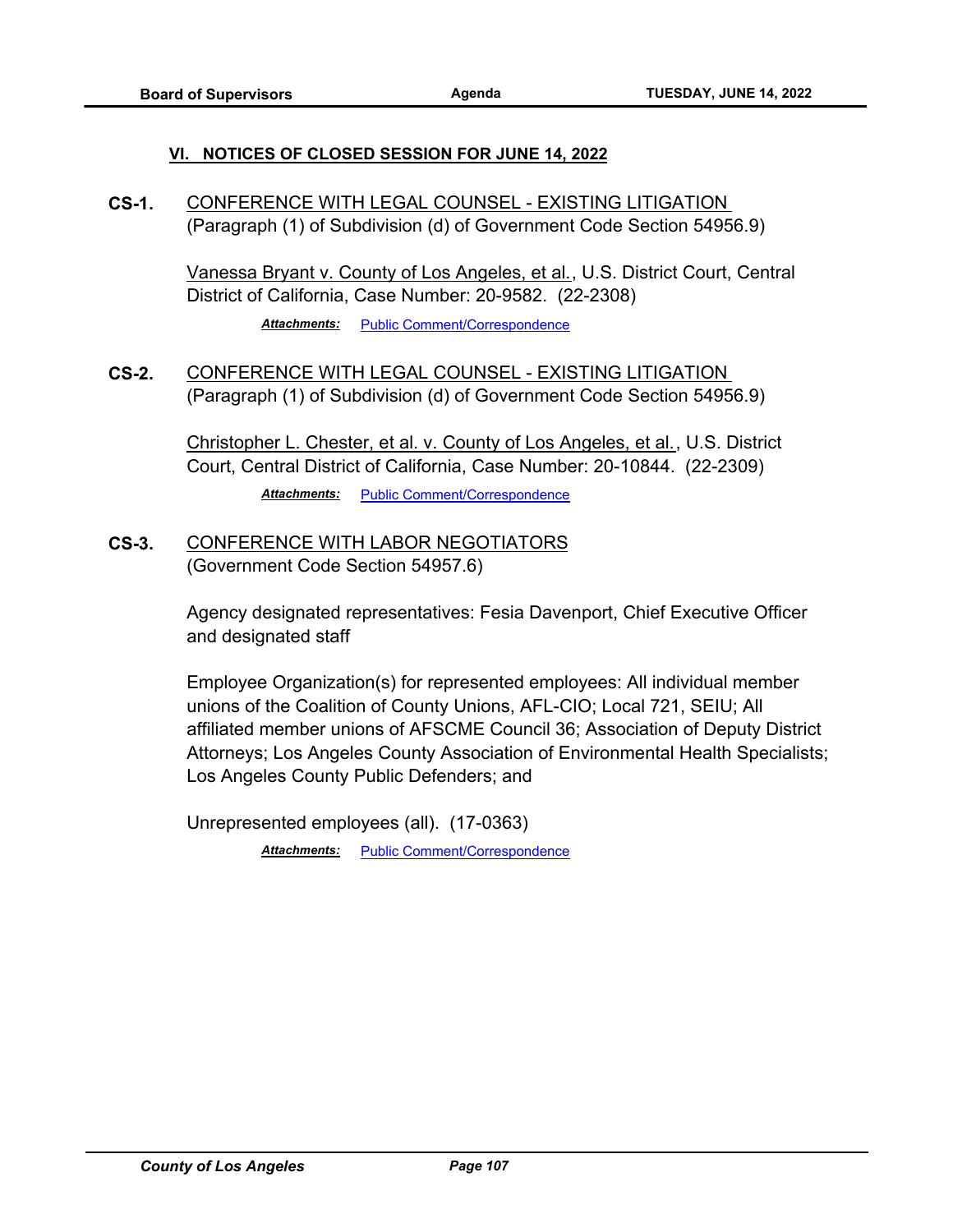### **VII. GENERAL PUBLIC COMMENT 146**

### **146.** Telephonic Public Comment

To listen only by telephone please call (877) 873-8017 and enter the access code when prompted: Access Code for English: 111111 Access Code for Spanish: 222222.

To address the Board during the live virtual meeting please call **(877) 226-8163** and enter Participant Code: **1336503** starting at 9:00 a.m. Please listen carefully to the prompts for instructions on providing live testimony to the Board.

## Written Testimony

Written public comments may be submitted through our website at: https://publiccomment.bos.lacounty.gov, which will become part of the official record.

For your convenience, you may also submit public comment by mail to the following address: (Please note the Agenda Item number and Board meeting date on your correspondence.)

Attention: Los Angeles County Board of Supervisors Board Operations Division, Executive Office 500 West Temple Street, Room 383 Los Angeles, CA 90012 (12-9998)

*Attachments:* [Public Comment/Correspondence](http://file.lacounty.gov/SDSInter/bos/supdocs/169738.pdf)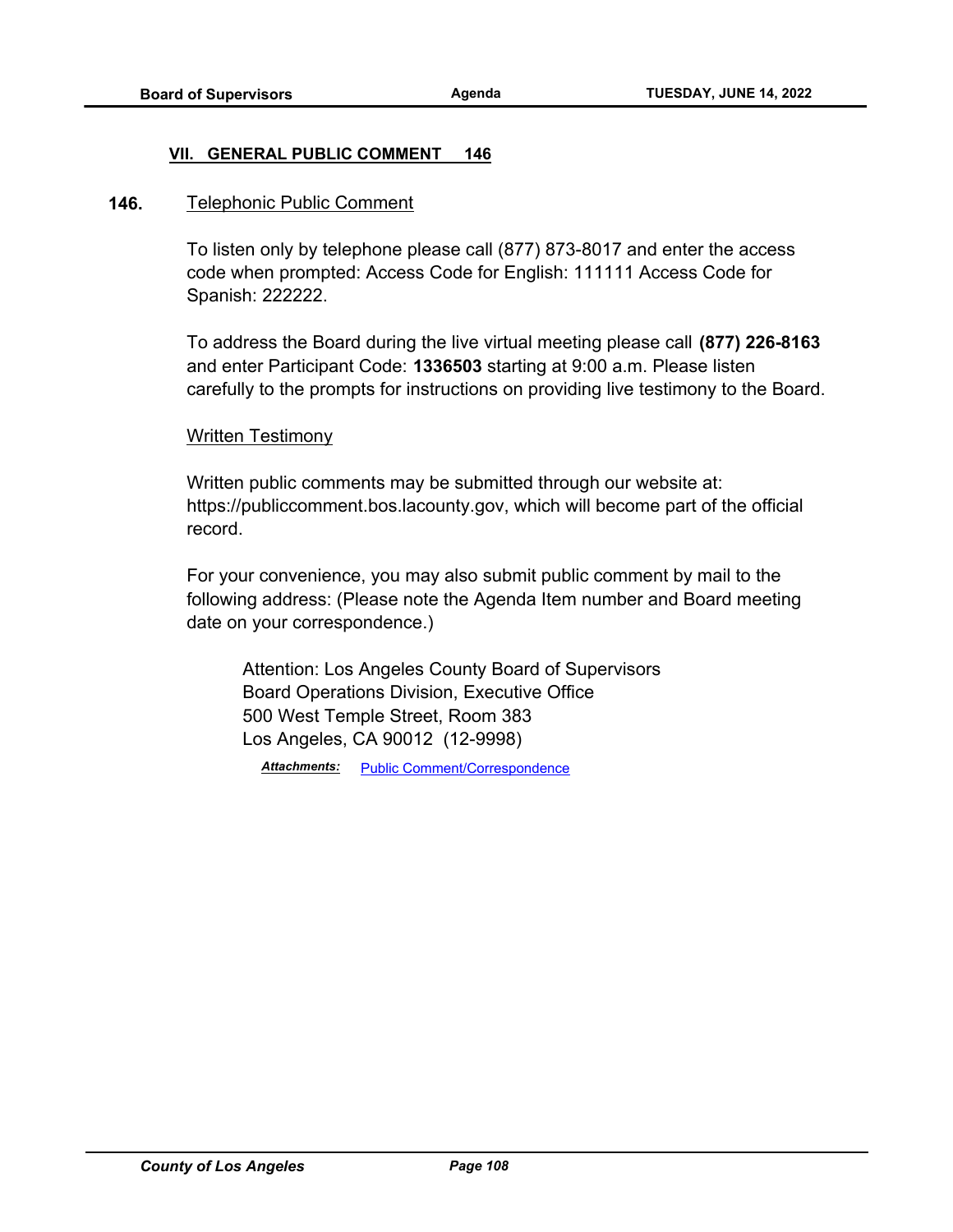## **VIII. ADJOURNMENT 147**

**147.** Recommendation by individual Supervisors that the Board adjourn the meeting in memory of deceased persons and/or commemoration of ceremonial occasions. (12-9999)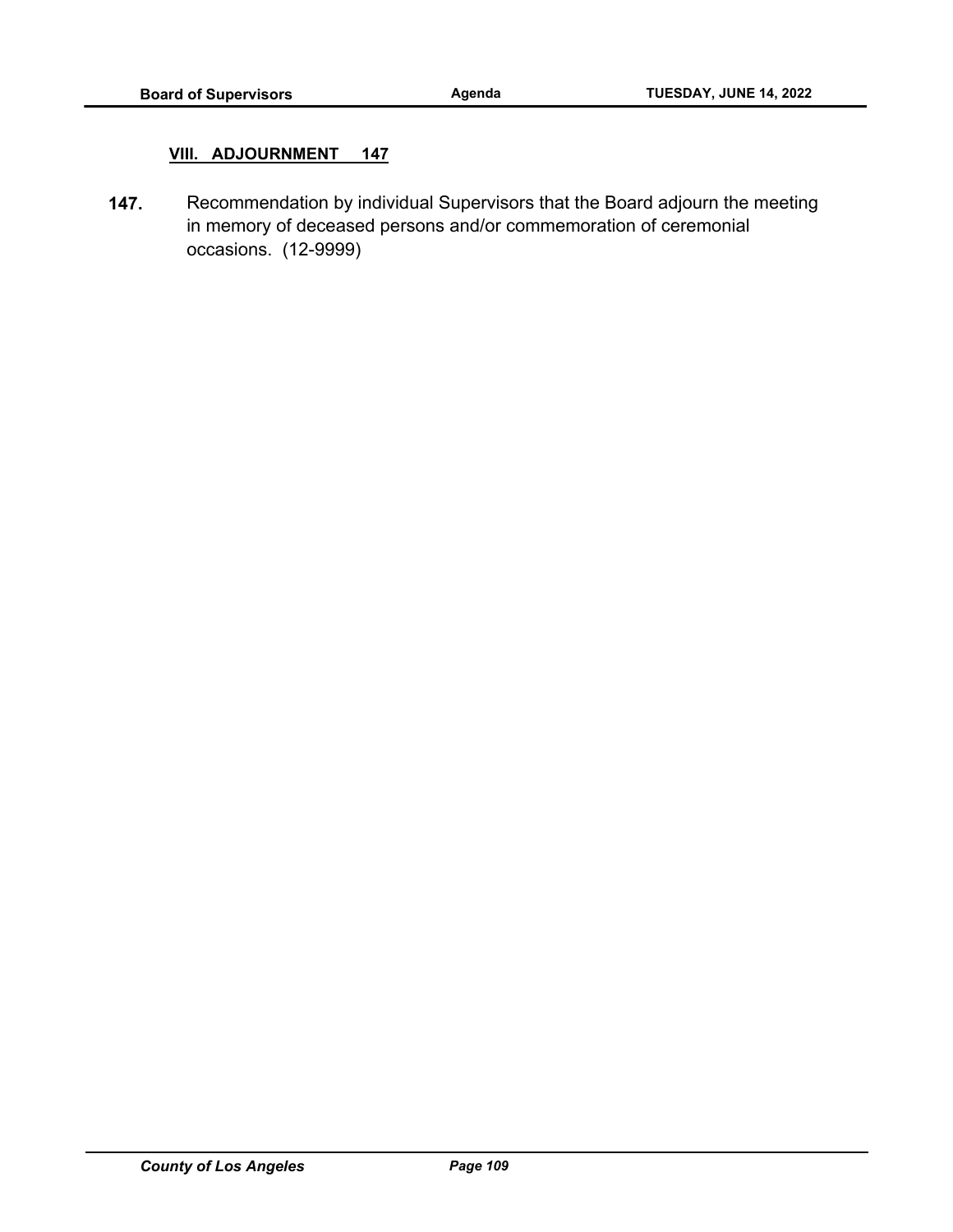# **IX. ITEMS CONTINUED FROM PREVIOUS MEETINGS FOR FURTHER DISCUSSION AND ACTION BY THE BOARD**

**A-1.** Continue local emergencies as a result of the following: (a) Discovery of an infestation of fruit flies, as proclaimed on May 10, 1990; (b) Conditions of disaster arose as a result of the discovery of a leak at the natural gas storage wells at the Aliso Canyon storage field affecting the City and County of Los Angeles, as proclaimed on December 10, 2015 and ratified by the Board on December 15, 2015; (c) Conditions of disaster and extreme peril to the safety of persons and property arose as a result of the Creek Fire that started December 5, 2017 and affected the Kagel Canyon and the City of Los Angeles, as proclaimed and ratified by the Board on December 5, 2017; (d) Conditions of disaster and extreme peril to the safety of persons and property arose as a result of the Woolsey Fire that began in Ventura County that started on or about November 8, 2018 and quickly spread into the County of Los Angeles, as proclaimed and ratified by the Board on November 13, 2018; (e) An imminent threat to public health in Los Angeles County in the form of contaminated fire debris from household hazardous waste created as a result from the Woolsey Fire that started on November 8, 2018, as proclaimed by the Public Health Officer on November 12, 2018 and ratified by the Board on November 13, 2018; (f) Conditions of extreme peril to the safety of persons and property arose as a result of a winter storm beginning January 10 through 18, 2019 affecting the unincorporated communities around Little Tujunga and surrounding areas of Los Angeles County, as proclaimed on January 29, 2019 and ratified by the Board on February 5, 2019; (g) Conditions of disaster or extreme peril to the safety of persons and property arose as a result of a winter storm beginning January 31, 2019 through February 5, 2019 affecting the unincorporated communities throughout the County as well as the Cities of Malibu, Burbank and Los Angeles, as proclaimed on February 14, 2019 and ratified by the Board on February 19, 2019; (h) Conditions of disaster or of extreme peril to the safety of persons and property arose as a result of the introduction of the novel coronavirus (COVID-19), a novel communicable disease, which was first detected in Wuhan City, Hubei Province, China in December 2019, as proclaimed and ratified by the Board on March 4, 2020; (i) An imminent threat and proximate threat to public health from the introduction of COVID-19 in Los Angeles County, as proclaimed by the Public Health Officer on March 4, 2020 and ratified by the Board on March 4, 2020; (j) Conditions of disaster or of extreme peril to the safety of persons and property arose as a result of civil unrest in the County following the May 25, 2020 death of George Floyd by members of the Minneapolis Police Department, as proclaimed on May 30, 2020 and ratified by the Board on June 2, 2020; (k) Conditions of extreme peril to the safety of persons and property arose as a result of the Lake Fire that started in the unincorporated area of Lake Hughes on August 12,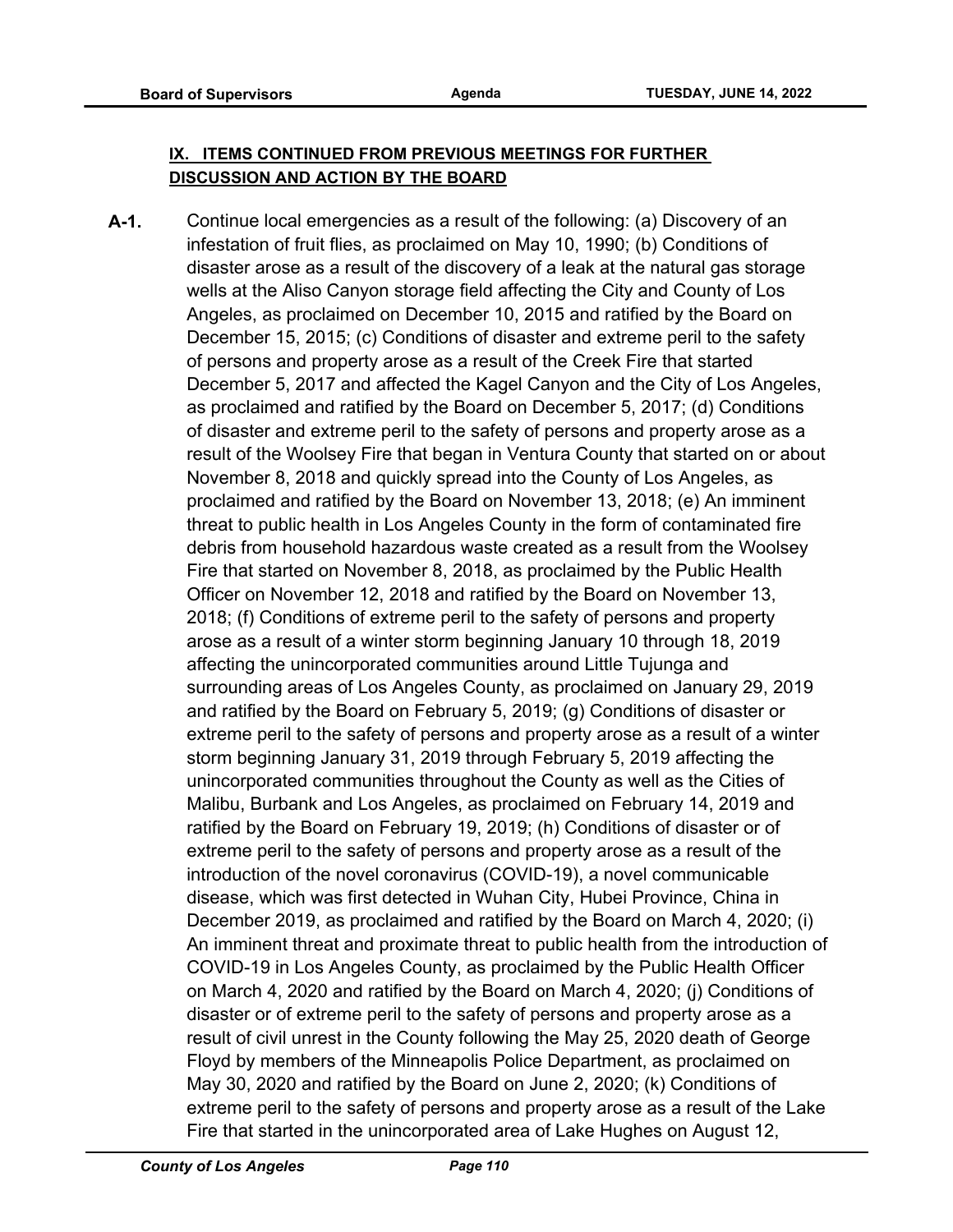2020, as proclaimed on August 13, 2020 and ratified by the Board on August 18, 2020; (l) Conditions of extreme peril to the safety of persons and property arose as a result of the Bobcat Fire that ignited in the Angeles National Forest on September 6, 2020 and rapidly spread to surrounding areas, as proclaimed on September 13, 2020 and ratified by the Board on September 15, 2020; (m) An imminent threat to public health from the Lake Fire and the Bobcat Fire that started on August 12, 2020 and September 6, 2020, respectively, in Los Angeles County, as proclaimed by the Public Health Officer on November 5, 2020 and ratified by the Board on November 10, 2020; and (n) Conditions of disaster arose involving the aerial emission of foul-smelling hydrogen sulfide gas/odors from portions of the Dominguez Channel near Carson that started on or about October 4, 2021 affecting surrounding areas, including Carson, West Carson, portions of Gardena, Torrance, Redondo Beach, Wilmington and Long Beach, and the surrounding unincorporated areas, as proclaimed and ratified by the Board on November 2, 2021. (A-1)

# **A-2.** CONFERENCE REGARDING POTENTIAL THREATS TO PUBLIC SERVICES OR FACILITIES (Government Code Section 54957)

Briefing by Sheriff Alex Villanueva or his designee and related emergency services representatives. (A-2)

- **A-3.** Discussion on the impact of rain storms, flooding, high-surf and swells, and any other weather-related or natural disaster event in Los Angeles County associated with El Niño, to include the County's preparedness and ability to coordinate response and recovery activities, as requested by Supervisor Ridley-Thomas at the meeting of January 12, 2016. (A-10)
- **A-4.** Discussion and consideration of necessary actions relating to the County's homeless crisis, as requested at the Board meeting of May 17, 2016. (A-11)
- **A-5.** Discussion and consideration of necessary actions on the progress of issues related to Exide, as requested at the Board meeting of June 8, 2016. (A-12)
- **A-6.** Discussion on the status of the Federal and/or State Budgets, Federal and/or State legislative matters and Executive Orders, and their impact on Los Angeles County, as requested by Supervisor Ridley-Thomas at the meeting of January 17, 2017. (A-13)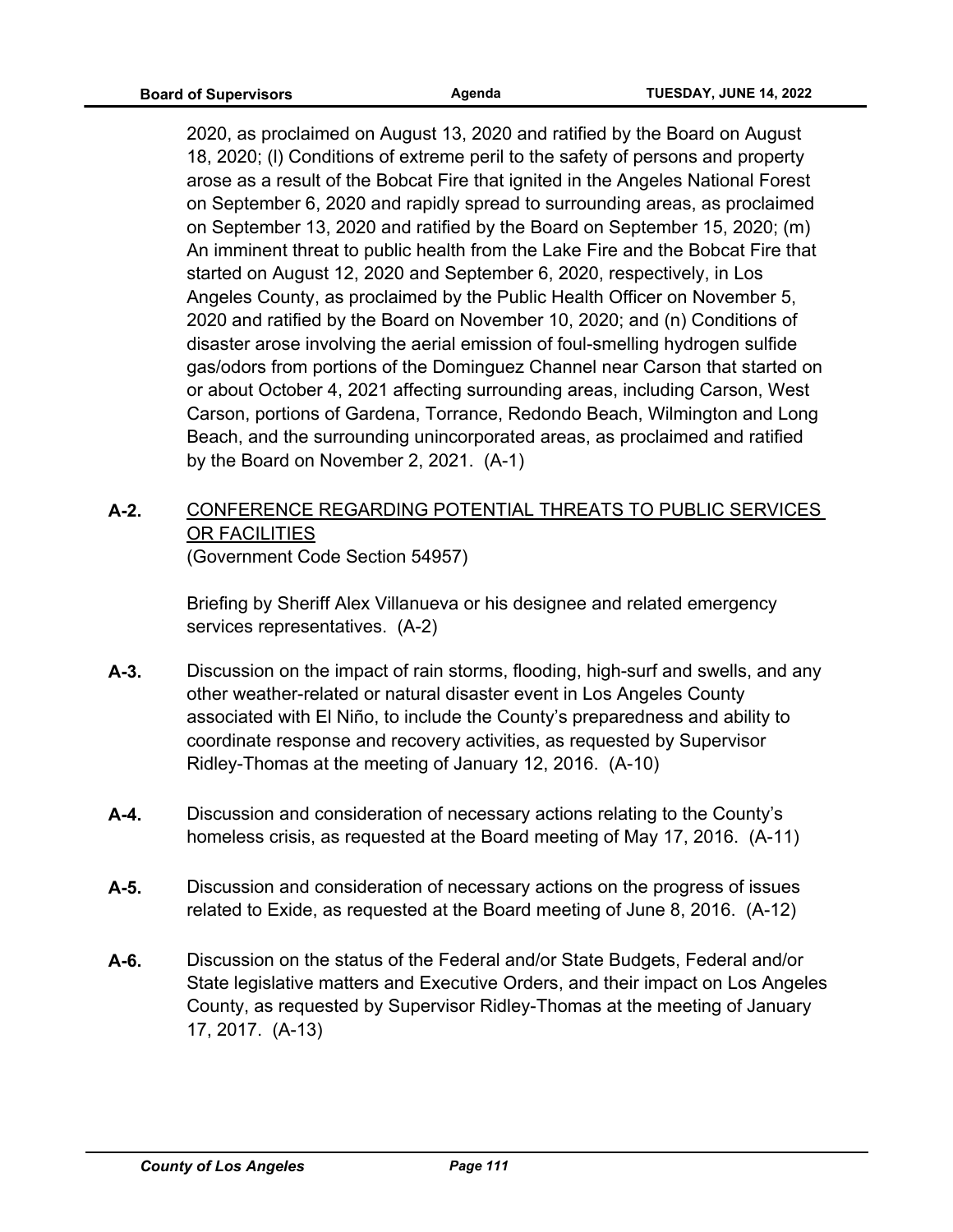- **A-7.** Discussion and consideration of necessary actions on issues or action taken by the Federal government relating to immigration policies, as requested by Supervisors Barger and Solis at the meeting of January 17, 2017 and revised by Supervisors Solis and Hahn on September 12, 2017. (A-14)
- **A-8.** Discussion and consideration of necessary actions on issues related to the repeal of the Affordable Care Act, health reform and its impact on Los Angeles County, as requested by Supervisor Ridley-Thomas at the Board meeting of February 21, 2017. (A-15)
- **A-9.** Discussion and consideration of necessary actions on issues related to the implementation of Measure H, as requested by Supervisors Ridley-Thomas and Hahn at the Board meeting of March 14, 2017. (A-16)
- **A-10.** Discussion and consideration of necessary actions related to declared outbreaks of infectious disease threatening the public's health in Los Angeles County, as requested by Supervisors Solis and Hahn at the Board meeting of April 30, 2019. (A-18)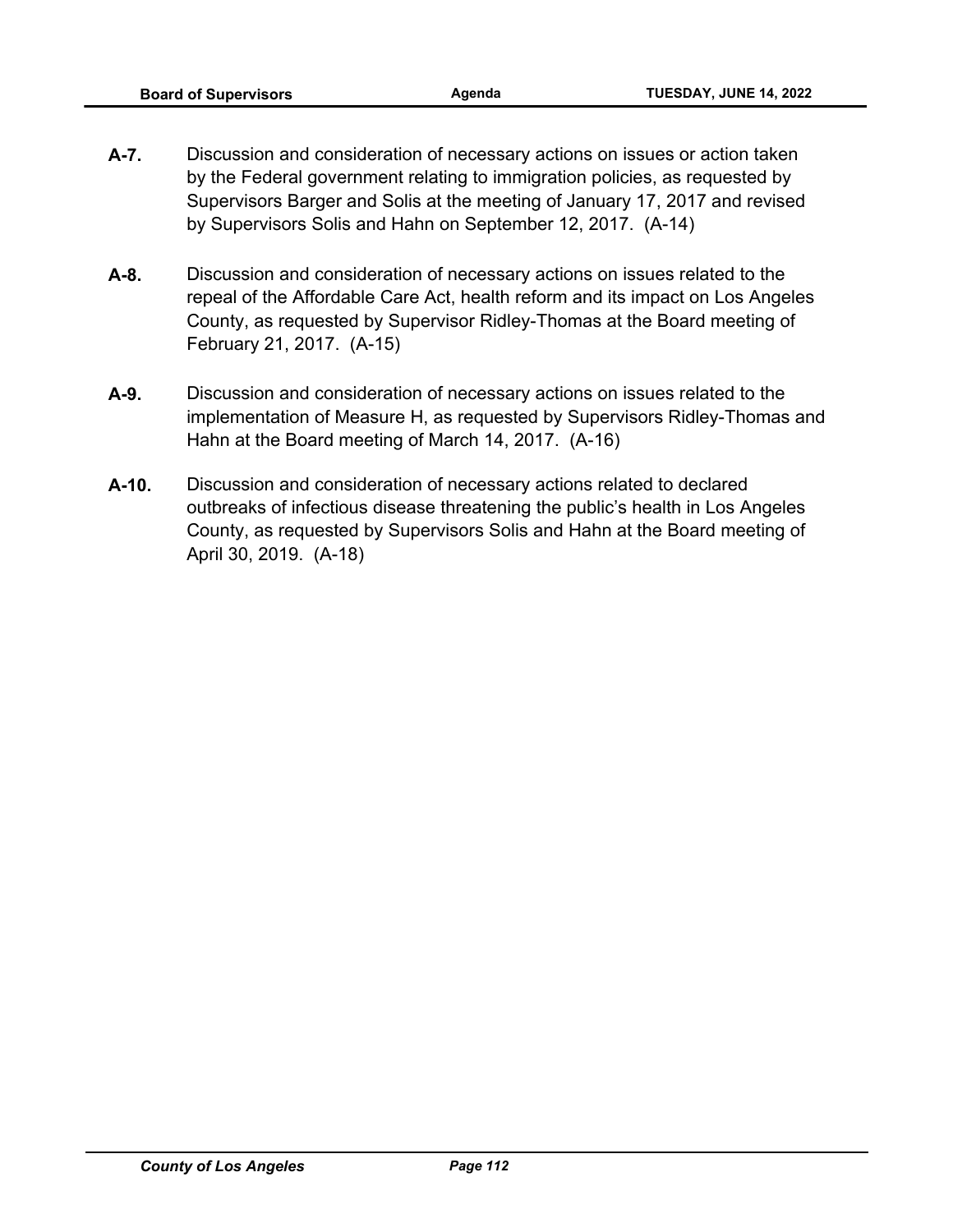## **X. REPORT OF CLOSED SESSION FOR MAY 17, 2022**

**(CS-1)** CONFERENCE WITH LABOR NEGOTIATORS (Government Code Section 54957.6)

> Agency designated representatives: Fesia Davenport, Chief Executive Officer and designated staff

Employee Organization(s) for represented employees: All individual member unions of the Coalition of County Unions, AFL-CIO; Local 721, SEIU; All affiliated member unions of AFSCME Council 36; Association of Deputy District Attorneys; Los Angeles County Association of Environmental Health Specialists; Los Angeles County Public Defenders; and

Unrepresented employees (all).

**No reportable action was taken.** (17-0363)

**(CS-2)** CONFERENCE WITH LEGAL COUNSEL - EXISTING LITIGATION (Paragraph (1) of Subdivision (d) of Government Code Section 54956.9)

> LA Alliance for Human Rights, et al. v. City of Los Angeles, et al., U.S. District Court, Central District of California, Case Number: 20-cv-02291-DOC-KES.

This lawsuit seeks relief stemming from the homelessness conditions in the City and County of Los Angeles.

**No reportable action was taken.** (20-2724)

**(CS-3)** DEPARTMENT HEAD PERFORMANCE EVALUATIONS (Government Code Section 54957)

Department Head performance evaluations.

**No reportable action was taken.** (11-1977)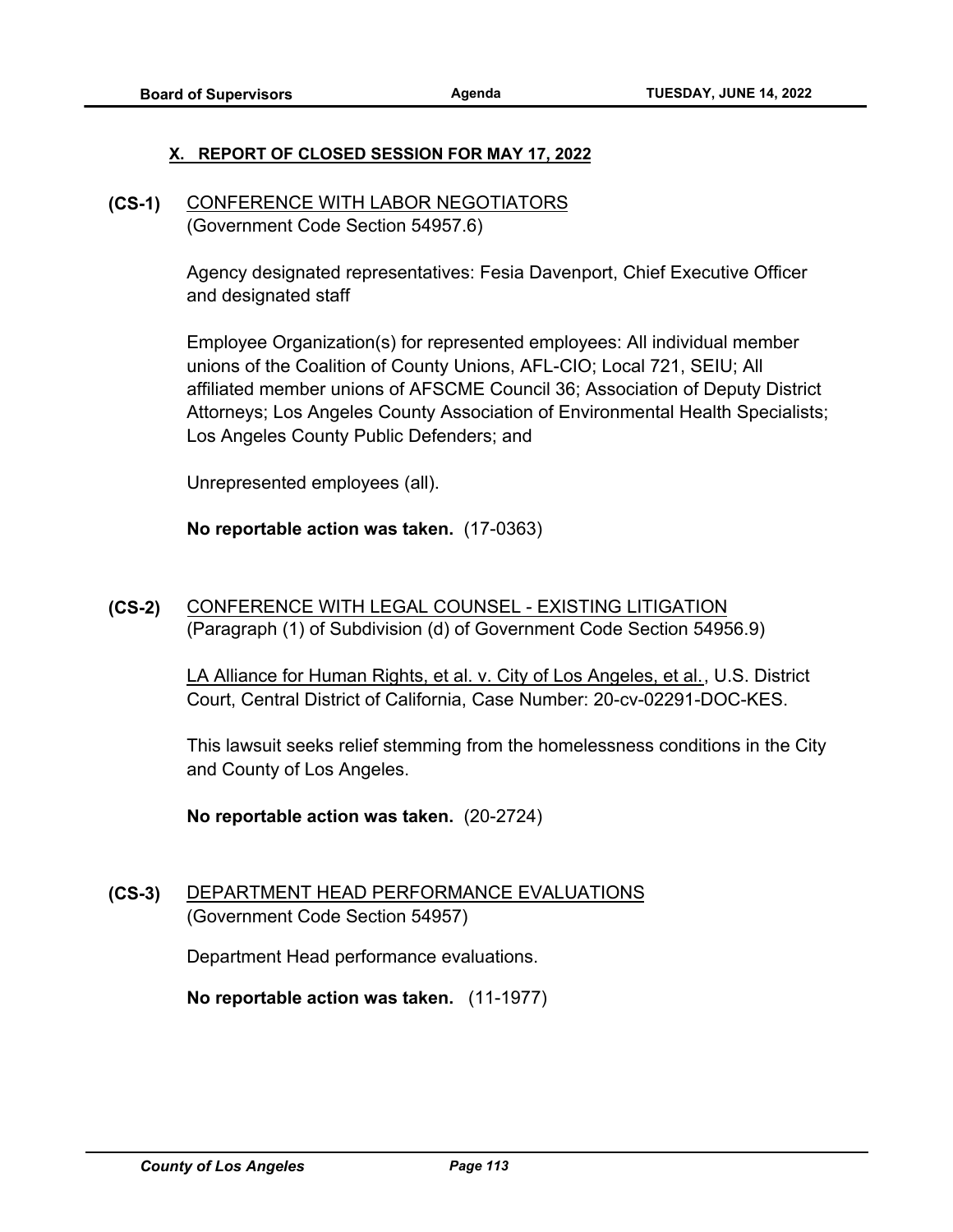## **XI. REPORT OF CLOSED SESSION FOR THE SPECIAL MEETING ON TUESDAY, MAY 24, 2022 AT 9:30 A.M.**

**(CS-1)** CONFERENCE WITH LEGAL COUNSEL- ANTICIPATED LITIGATION (Paragraph (4) of subdivision (d) of Government Code Section 54956.9)

Initiation of litigation (one case).

**The Board authorized County Counsel to initiate litigation. The defendants and the other particulars will, once the action is formally commenced, be disclosed to any person upon inquiry. The vote of the Board was unanimous, with all Supervisors present.** (22-2033)

**(CS-2)** DEPARTMENT HEAD PERFORMANCE EVALUATIONS (Government Code Section 54957)

Department Head performance evaluations.

**No reportable action was taken.** (11-1977)

**(CS-3)** CONFERENCE WITH LABOR NEGOTIATORS (Government Code Section 54957.6)

> Agency designated representatives: Fesia Davenport, Chief Executive Officer and designated staff

Employee Organization(s) for represented employees: All individual member unions of the Coalition of County Unions, AFL-CIO; Local 721, SEIU; All affiliated member unions of AFSCME Council 36; Association of Deputy District Attorneys; Los Angeles County Association of Environmental Health Specialists; Los Angeles County Public Defenders; and

Unrepresented employees (all).

**No reportable action was taken.** (17-0363)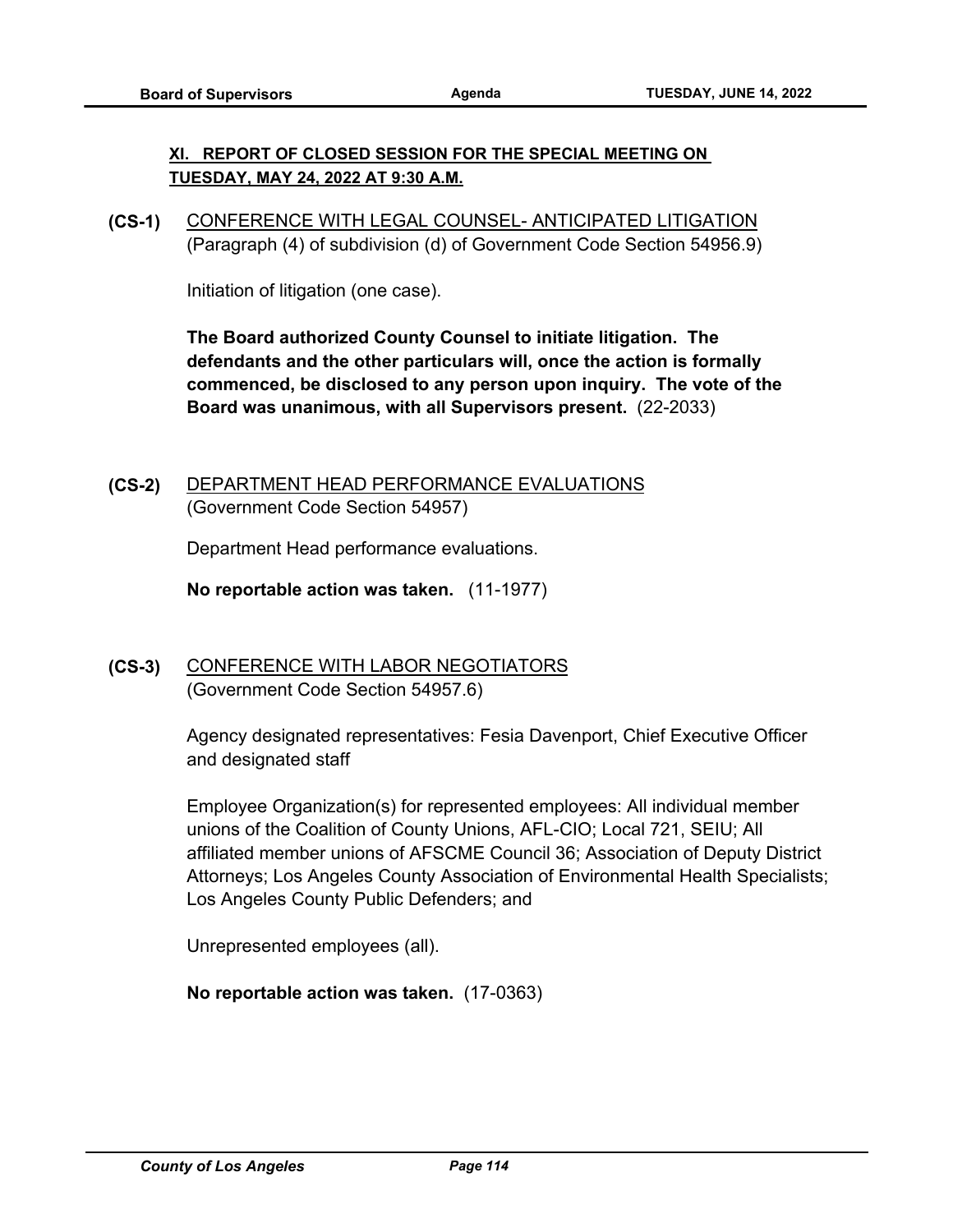# **XII. REPORT OF CLOSED SESSION FOR THE SPECIAL CLOSED SESSION MEETING ON WEDNESDAY, JUNE 8, 2022 AT 9:30 A.M.**

**(CS-1)** CONFERENCE WITH LEGAL COUNSEL- ANTICIPATED LITIGATION (Paragraph (4) of subdivision (d) of Government Code Section 54956.9)

Initiation of litigation (one case).

**The Board authorized County Counsel to initiate litigation. The defendant(s) and the other particulars will, once the action is formally commenced, be disclosed to any person upon inquiry. The vote of the Board was unanimous, with all Supervisors present.** (22-2169)

**(CS-2)** DEPARTMENT HEAD PERFORMANCE EVALUATIONS (Government Code Section 54957)

Department Head performance evaluations.

**No reportable action was taken.** (11-1977)

# **(CS-3)** CONFERENCE WITH LABOR NEGOTIATORS (Government Code Section 54957.6)

Agency designated representatives: Fesia Davenport, Chief Executive Officer and designated staff

Employee Organization(s) for represented employees: All individual member unions of the Coalition of County Unions, AFL-CIO; Local 721, SEIU; All affiliated member unions of AFSCME Council 36; Association of Deputy District Attorneys; Los Angeles County Association of Environmental Health Specialists; Los Angeles County Public Defenders; and

Unrepresented employees (all).

**No reportable action was taken.** (17-0363)

**E N D**